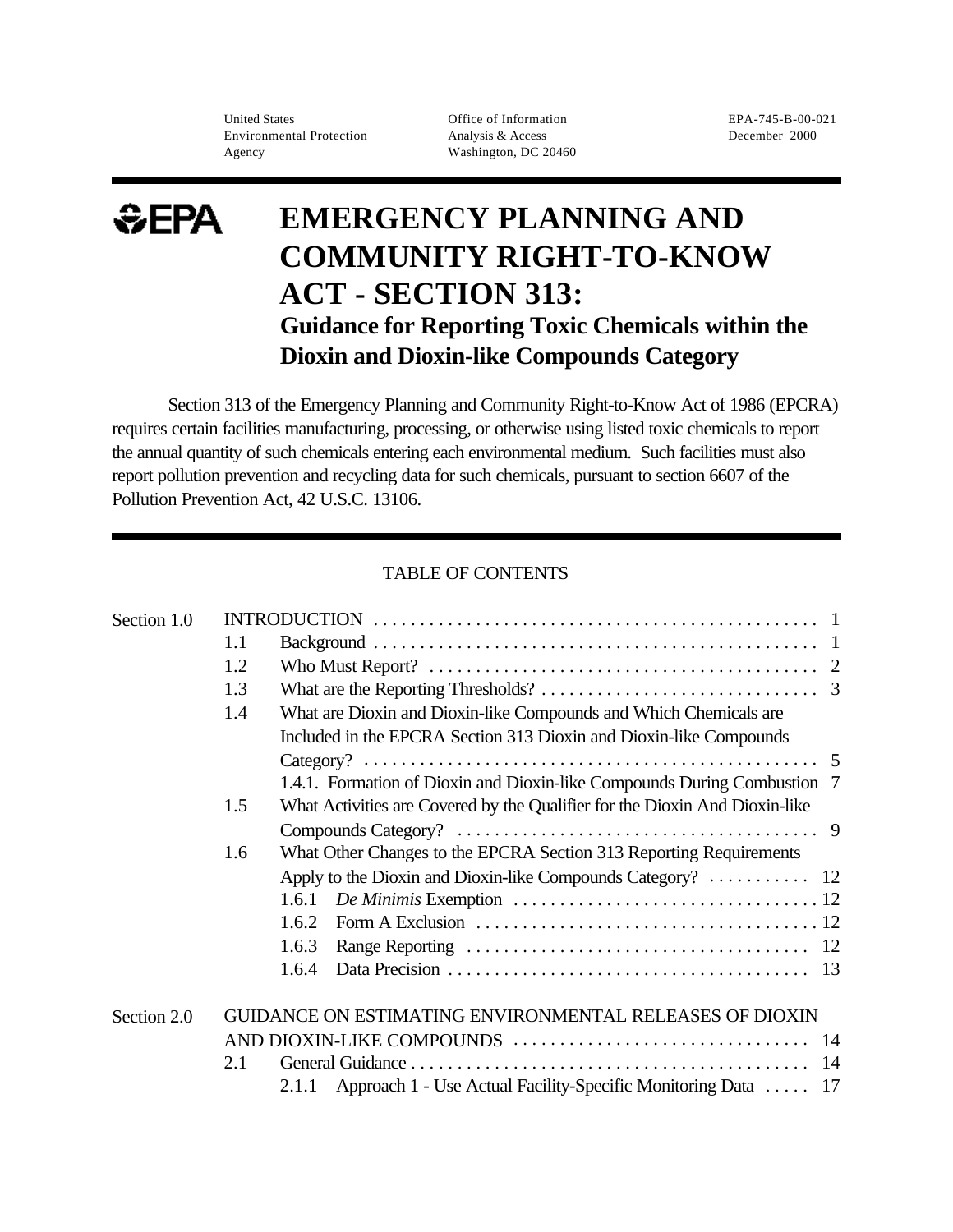|             |     | 2.1.2 |                                                                         |    |
|-------------|-----|-------|-------------------------------------------------------------------------|----|
|             |     | 2.1.3 | Approach 3 - Use Facility-Specific EPA Default Emission                 |    |
|             |     |       |                                                                         |    |
|             | 2.2 |       |                                                                         |    |
| Section 3.0 |     |       | EXAMPLES OF CALCULATING EMISSIONS TO THE AIR, WATER, AND                |    |
|             |     |       |                                                                         | 21 |
|             | 3.1 |       | Approach 1- Use Actual Facility-specific Release Data                   | 21 |
|             |     | 3.1.1 | Example of Air Releases Using Stack Monitoring Data                     | 21 |
|             |     | 3.1.2 | Example of Calculating Water Releases Using NPDES Monitoring            |    |
|             |     |       |                                                                         |    |
|             |     | 3.1.3 |                                                                         |    |
|             | 3.2 |       |                                                                         |    |
|             |     | 3.2.1 |                                                                         |    |
|             |     | 3.2.2 |                                                                         |    |
|             |     | 3.2.3 |                                                                         |    |
| Section 4.0 |     |       | FACILITY-SPECIFIC EPA DEFAULT EMISSION FACTORS                          | 28 |
|             | 4.1 |       | Pulp And Paper Mills And Lumber And Wood                                |    |
|             |     |       |                                                                         | 29 |
|             |     | 4.1.1 |                                                                         | 29 |
|             |     | 4.1.2 | Emission Factors for Releases to Water From Bleached                    |    |
|             |     |       |                                                                         |    |
|             |     | 4.1.3 | Emission Factors for Releases to Land From Bleached                     |    |
|             |     |       |                                                                         | 31 |
|             |     | 4.1.4 | Emission Factors for Releases to Air From Pulp Mill or Lumber           |    |
|             |     |       |                                                                         |    |
|             | 4.2 |       |                                                                         |    |
|             |     | 4.2.1 |                                                                         |    |
|             |     | 4.2.2 |                                                                         |    |
|             |     | 4.2.3 |                                                                         | 37 |
|             |     | 4.2.4 | Secondary Copper Smelters/Refiners                                      | 39 |
|             | 4.3 |       |                                                                         | 42 |
|             |     | 4.3.1 |                                                                         | 42 |
|             |     | 4.3.2 |                                                                         | 42 |
|             | 4.4 |       |                                                                         | 45 |
|             |     | 4.4.1 |                                                                         | 45 |
|             |     | 4.4.2 | Description/Emission Factors for Coal-Fired Electric Utility Boilers    | 45 |
|             |     | 4.4.3 | Description/Emission Factors for Oil-Fired Electric Utility             |    |
|             |     |       |                                                                         | 46 |
|             |     | 4.4.4 | Description/Emission Factors for Wood-Fired Electric Utility Boilers 47 |    |
|             | 4.5 |       |                                                                         | 49 |
|             |     | 4.5.1 |                                                                         | 49 |
|             |     |       |                                                                         |    |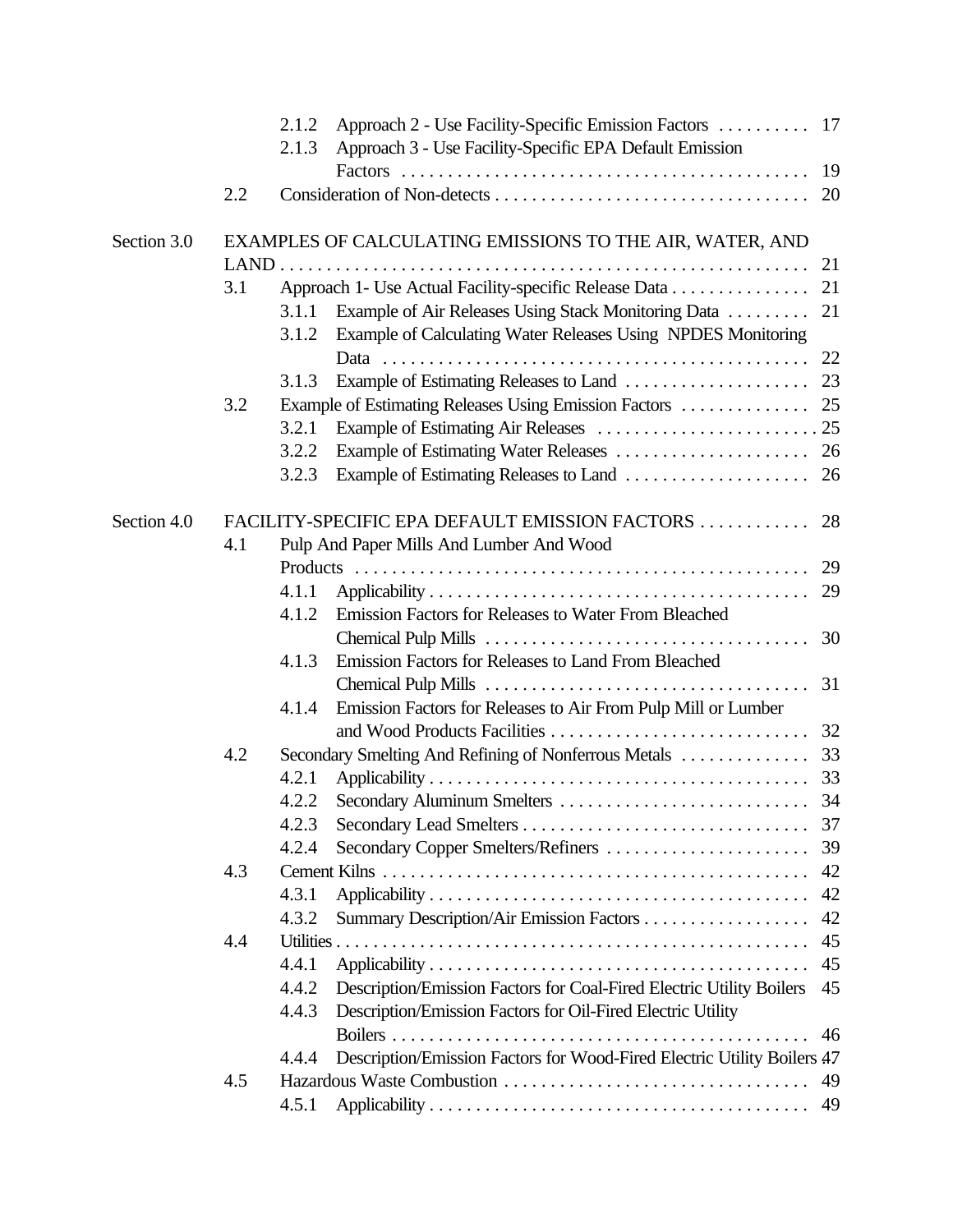|  | 4.5.2 Emission Factors for Commercial Boilers and Industrial Furnaces<br>4.5.3 Cement Kilns Burning Hazardous Waste as Supplemental Fuel 50<br>4.5.4 Hazardous Waste Incineration (HWI) Facilities 53 |  |
|--|-------------------------------------------------------------------------------------------------------------------------------------------------------------------------------------------------------|--|
|  |                                                                                                                                                                                                       |  |
|  |                                                                                                                                                                                                       |  |
|  |                                                                                                                                                                                                       |  |

# LIST OF TABLES

| Table 1-1.  | Homoloques and Positional Isomers of CDDs, CDFs                                     |
|-------------|-------------------------------------------------------------------------------------|
| Table 1-2.  | Members of the EPCRA Section 313 Dioxin and Dioxin-like Compounds Category          |
| Table 4-1.  | Average Emission Factors (pg/L) for Estimating Wastewater Discharges of Dioxin and  |
|             | Dioxin-like Compounds into Surface Water From Bleached Chemical Pulp Mills          |
| Table 4-2.  | Average Emission Factors (ng/kg) for Land Disposal of Dioxin and Dioxin-like        |
|             | Compounds in Wastewater Sludge From Bleached Chemical Pulp Mills                    |
| Table 4-3.  | Average Emission Factors (ng/kg) for Air Releases of Dioxin and Dioxin-like         |
|             | Compounds From the Combustion of Wood Waste and Bark (as fired) at Pulp Mill or     |
|             | Lumber and Wood Product Industry Facility Boilers                                   |
| Table 4-4.  | Average Emission Factors (ng/kg scrap aluminum processed) For Estimating Air        |
|             | Releases of Dioxin and Dioxin-like Compounds From Secondary Aluminum Smelters       |
| Table 4-5.  | Average Emission Factors (ng/kg) For Estimating Air Releases of Dioxin and Dioxin-  |
|             | like Compounds From Secondary Lead Smelters                                         |
| Table 4-6.  | CDD/CDF Emission Factors (ng Dioxin and Dioxin-like Compounds per kg copper         |
|             | scrap processed) For Secondary Copper Smelters                                      |
| Table 4-7.  | Average Emission Factors (ng/kg cement clinker produced) For Estimating Air         |
|             | Releases of Dioxin and Dioxin-like Compounds From Cement Kilns Not Combusting       |
|             | Hazardous Waste as Supplemental Fuel                                                |
| Table 4-8.  | Average Emission Factors (ng/kg coal combusted) For Estimating Air Releases of      |
|             | Dioxin and Dioxin-like Compounds From Coal-Fired Utility Boilers                    |
| Table 4-9.  | Average Emission Factors (pg/L oil combusted) For Estimating Air Releases of Dioxin |
|             | and Dioxin-like Compounds From Oil-Fired Utility Boilers                            |
| Table 4-10. | Average Emission Factors (ng/kg of wood combusted) For Estimating Air Releases of   |
|             | Dioxin and Dioxin-like Compounds From Wood-Fired Electric Utility Boilers           |
| Table 4-11. | Average Emission Factors (ng/kg waste feed) For Estimating Air Releases of Dioxin   |
|             | and Dioxin-like Compounds From Boilers and Industrial Furnaces Burning Hazardous    |
|             | Waste (other than cement kilns)                                                     |
| Table 4-12. | Average Emission Factors (ng per dscm) For Estimating Air Releases of Dioxin and    |
|             | Dioxin-like Compounds From Cement Kilns Combusting Hazardous Waste as               |
|             | Supplemental Fuel                                                                   |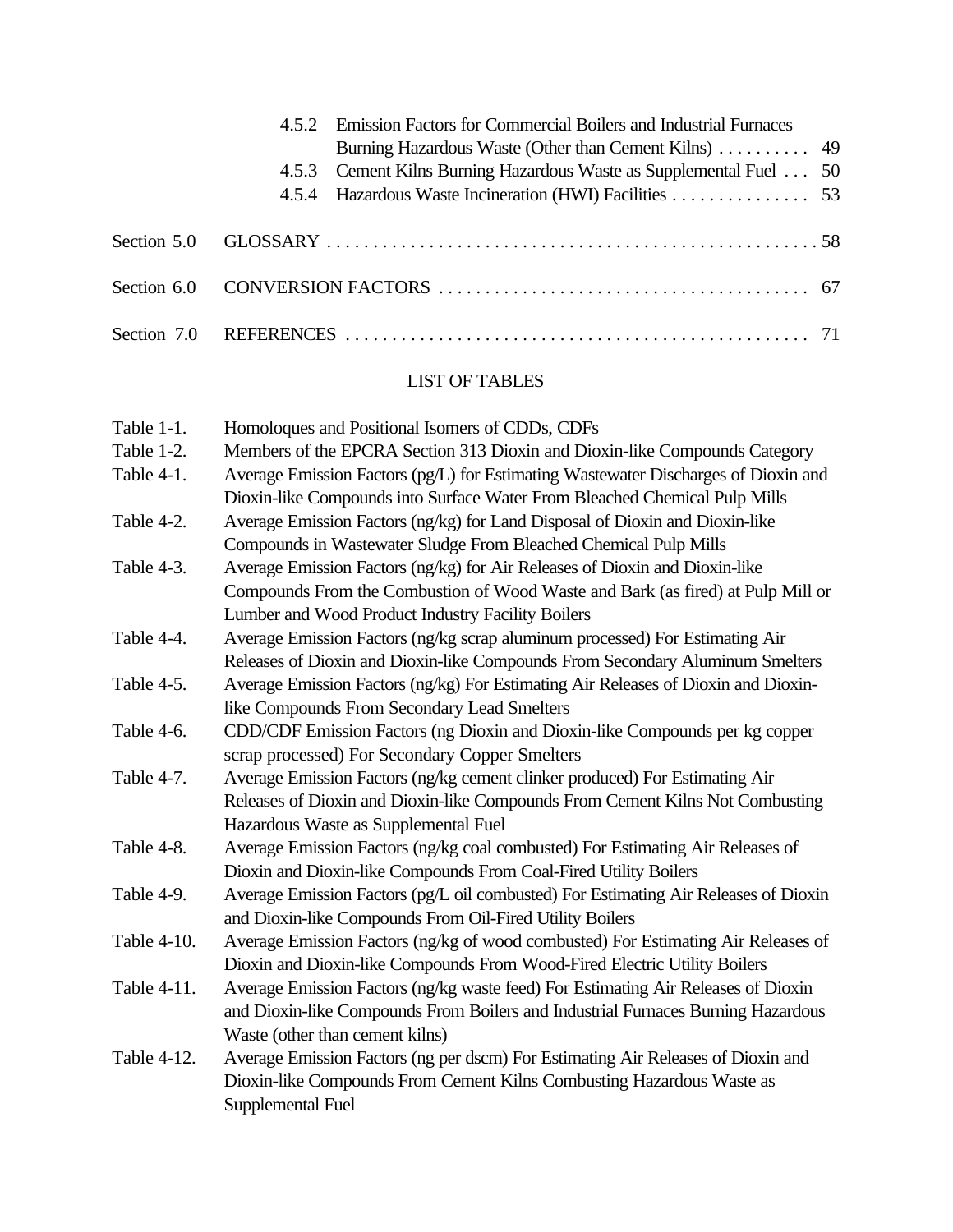Table 4-13. Average Emission Factors (ng/kg waste feed) For Estimating Air Releases of Dioxin and Dioxin-like Compounds From Hazardous Waste Combustion Facilities

### LIST OF FIGURES

- Figure 1. Chemical Structure of Dioxin-Like Compounds
- Figure 2. Decision Tree for Selecting Emission Estimation Technique

# LIST OF ABBREVIATIONS AND ACRONYMS

| <b>BACT</b>    | <b>Best Available Control Technology</b>                      |
|----------------|---------------------------------------------------------------|
| <b>BADT</b>    | <b>Best Available Demonstrated Technology</b>                 |
| <b>CAAA</b>    | <b>Clean Air Act Amendments</b>                               |
| CAS            | <b>Chemical Abstract Service</b>                              |
| <b>CDDs</b>    | Chlorinated dibenzo-p-dioxins                                 |
| <b>CDFs</b>    | Chlorinated dibenzofurans                                     |
| dscf           | dry standard cubic foot                                       |
| dscm           | dry standard cubic meter                                      |
| <b>EPCRA</b>   | Emergency Planning and Community Right-to-Know Act of<br>1986 |
| <b>ESP</b>     | Electrostatic precipitator                                    |
| g              | gram                                                          |
| kg             | kilogram                                                      |
| L              | liter                                                         |
| $\mathbf{b}$   | pounds (avoir)                                                |
| m <sup>3</sup> | cubic meter                                                   |
| <b>MACT</b>    | Maximum Achievable Control Technology                         |
| ng             | nanogram. 1 E-09 gram                                         |
| $\rm ^{o}C$    | Temperature in Celsius                                        |
| $\mathrm{P}$   | Temperature in Fahrenheit                                     |
| pg             | picogram. 1 E-12 gram                                         |
| S              | seconds                                                       |
| <b>SIC</b>     | <b>Standard Industrial Classification Code</b>                |
| yr             | year                                                          |
|                |                                                               |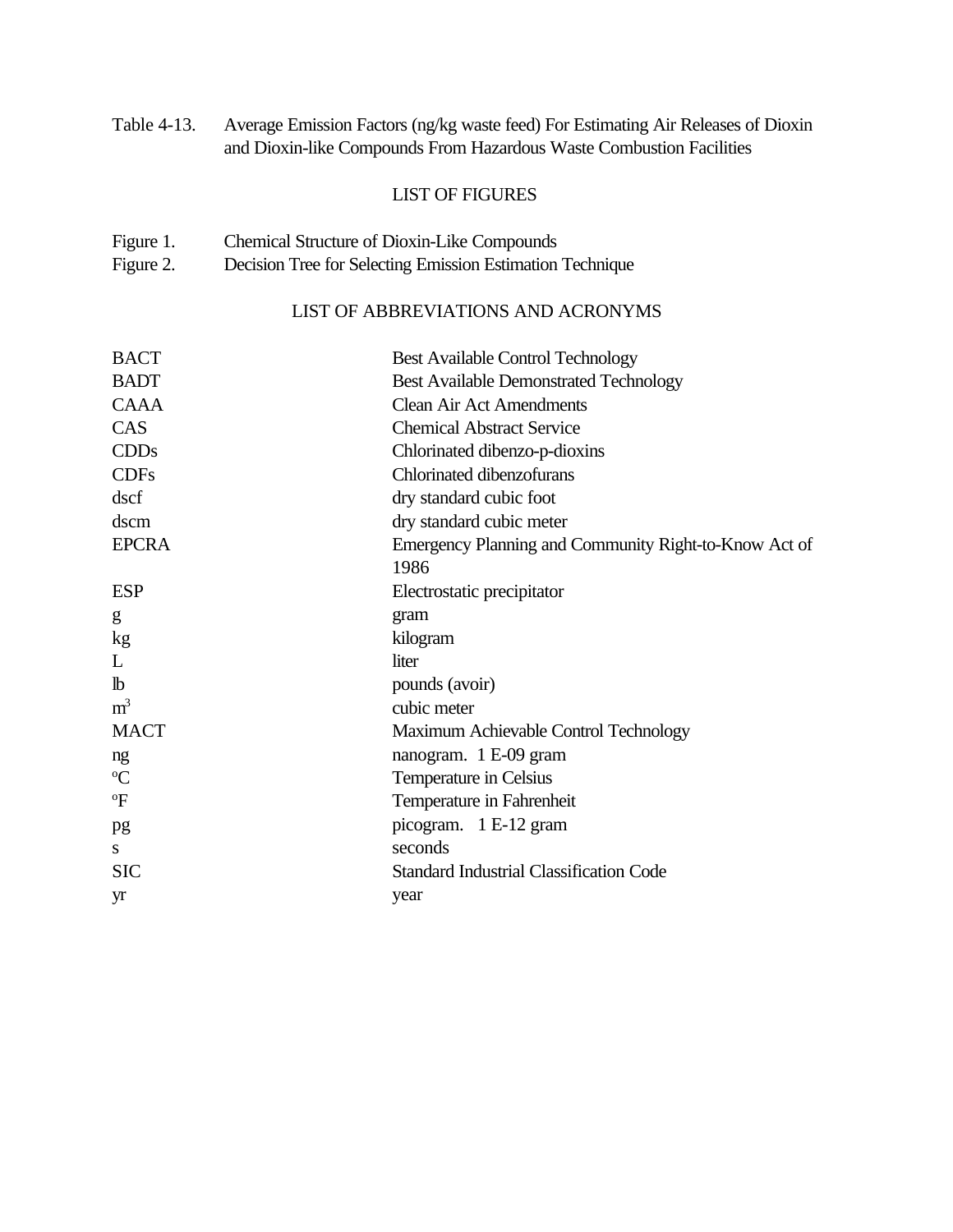### **Section 1.0. INTRODUCTION**

#### **Section 1.1. Background**

On October 29, 1999, the Environmental Protection Agency (EPA) promulgated a final rule (64 FR 58666) adding a category of dioxin and dioxin-like compounds to the list of toxic chemicals subject to the reporting requirements under section 313 of the Emergency Planning and Community Right-to-Know Act of 1986 (EPCRA). The reporting threshold for the category was also established as 0.1 grams manufactured, processed, or otherwise used. The category listing is:

Dioxin and dioxin-like compounds (Manufacturing; and the processing or otherwise use of dioxin and dioxin-like compounds if the dioxin and dioxin-like compounds are present as contaminants in a chemical and if they were created during the manufacturing of that chemical) (40 CFR 372.65(c))

The purpose of this document is to provide guidance on the reporting requirements of EPCRA section 313 for the dioxin and dioxin-like compounds category. EPCRA section 313 covered facilities that exceed the reporting threshold for the dioxin and dioxin-like compounds category are subject to the EPCRA section 313 annual reporting requirements beginning with reporting year 2000, with the first reports due by July 1, 2001.

This document explains the EPCRA section 313 reporting requirements, and provides guidance on how to estimate annual releases and other waste management quantities of dioxin and dioxin-like compounds to the environment from certain industries and industrial activities. Because each facility is unique, the recommendations presented may have to be adjusted to the specific nature of operations at your facility or industrial activity.

A primary goal of EPCRA is to increase the public's knowledge of, and access to, information on the presence and release and other waste management activities of EPCRA section 313 toxic chemicals in their communities. Under EPCRA section 313, certain facilities (see Section 1.2, below) exceeding certain thresholds (see Section 1.3) are required to submit reports (commonly referred to as Form R reports or Form A certification statements) annually. Reports must be submitted to EPA and State or Tribal governments, on or before July 1, for activities in the previous calendar year. The owner/operator of the facility on July 1 of the reporting deadline is primarily responsible for the report, even if the owner/operator did not own the facility during the reporting year. EPCRA also mandates that EPA establish and maintain a publicly available database consisting of the information reported under section 313. This database, known as the Toxics Release Inventory (TRI), can be accessed through the following sources:

- EPA's Internet site, www.epa.gov/tri;
- Envirofacts Warehouse Internet site; www.epa.gov/enviro/html/tris/tris\_overview.html;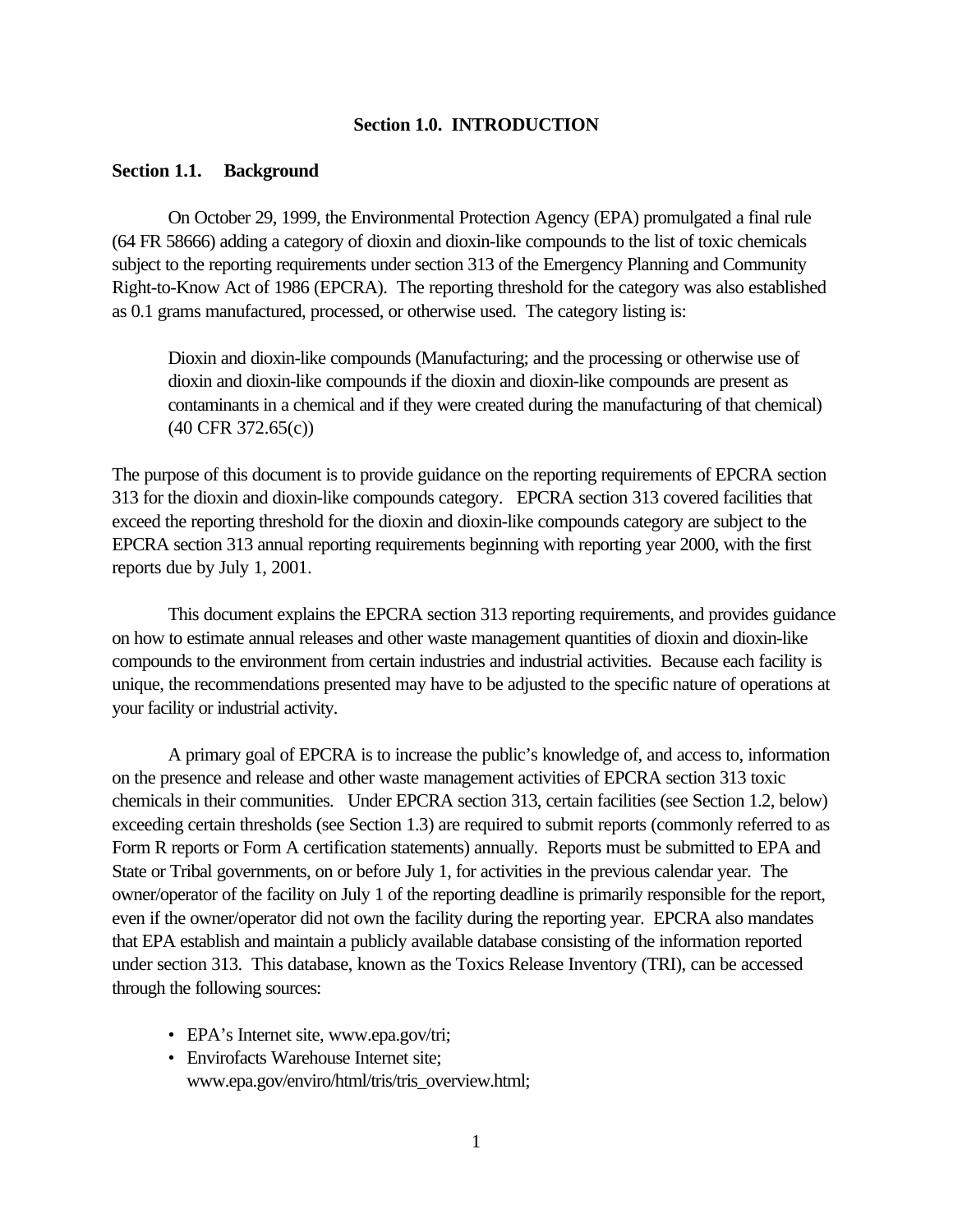- CD-ROM from the Government Printing Office (GPO);
- TRI Explorer, www.epa.gov/tri/triexplorer
- Microfiche in public libraries;
- Magnetic tape and diskettes from the National Technical Information Service; and
- EPA's annual TRI data release materials (summary information).

The objectives of this guidance document are to:

- List EPCRA section 313 reporting requirements for the dioxin and dioxin-like compounds category;
- Promote consistency in the method of estimating annual releases and other waste management quantities of dioxin and dioxin-like compounds for particular industries and industrial classes;
- Reduce the level of effort expended by those facilities that prepare an EPCRA section 313 report for the dioxin and dioxin-like compounds category.

# **Section 1.2. Who Must Report?**

A plant, factory, or other facility is subject to the provisions of EPCRA section 313, if it meets all three of the following criteria:

- C It is included in the following Standard Industrial Classification (SIC) Codes: Metal Mining, SIC Code 10 (except SIC codes 1011, 1081, and 1094); Coal Mining, SIC Code 12 (except SIC code 1241); Manufacturing SIC Codes 20 through 39; Electric Utilities, SIC Codes 4911, 4931, or 4939 (each limited to facilities that combust coal and/or oil for the purpose of generating power for distribution in commerce); Commercial Hazardous Waste Treatment, SIC Code 4953 (limited to facilities regulated under the Resource Conservation and Recovery Act, subtitle C, 42 U.S.C. section 6921 *et seq.*); Chemicals and Allied Products-Wholesale, SIC Code 5169; Petroleum Bulk Terminals and Plants, SIC Code 5171; and, Solvent Recovery Services, SIC Code 7389 (limited to facilities primarily engaged in solvent recovery services on a contract or fee basis); and
- C It has 10 or more full-time employees (or the equivalent of 20,000 hours per year); and
- C It manufactures (includes imports), processes or otherwise uses any of the toxic chemicals listed on the EPCRA section 313 list in amounts greater than the established threshold quantities.

In addition, pursuant to Executive Order 13148 entitled "Greening the Government Through Leadership in Environmental Management," federal facilities are required to comply with the reporting requirements of EPCRA section 313 beginning with calendar year 1994. This requirement is mandated regardless of the facility's SIC code.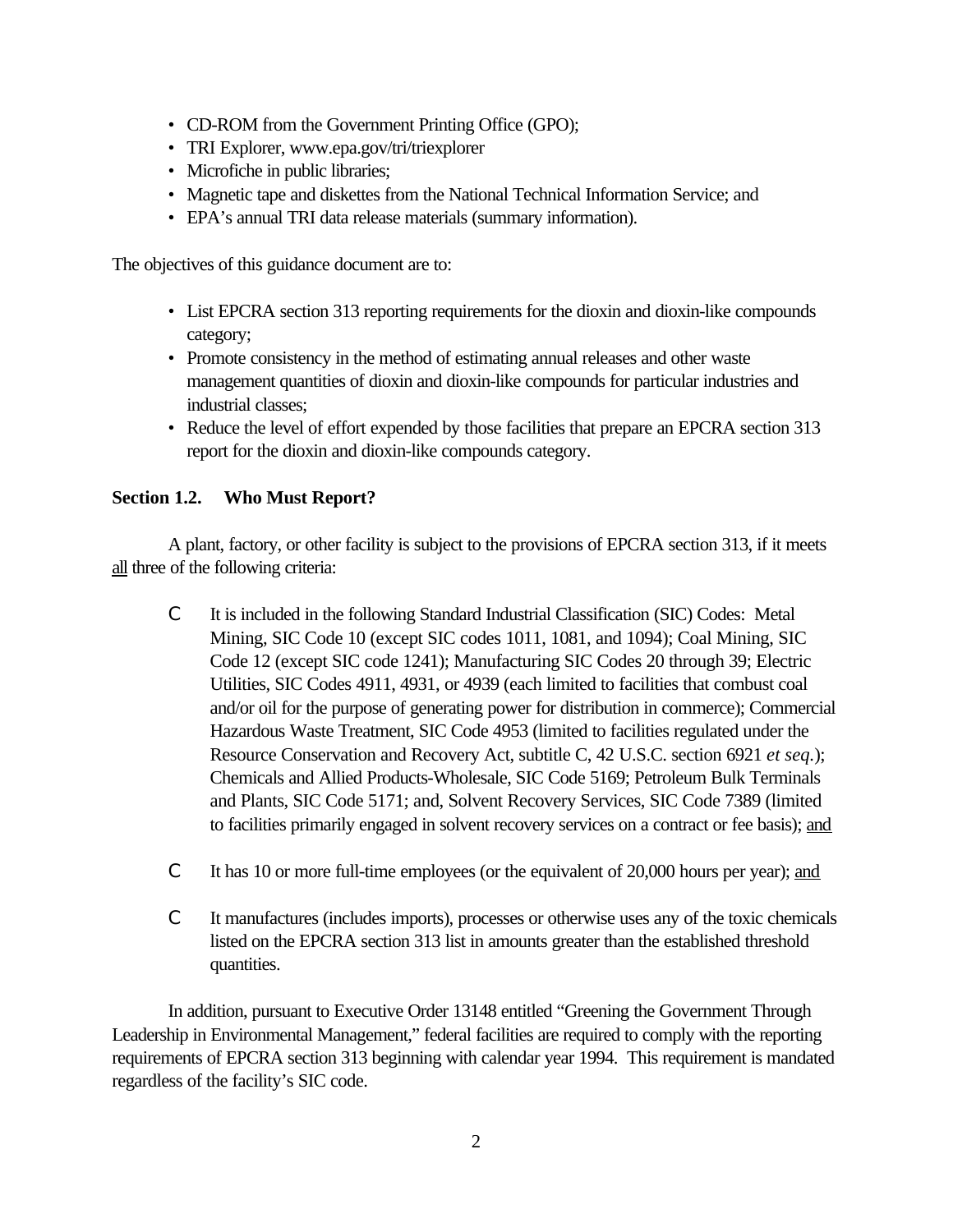#### **Section 1.3. What are the Reporting Thresholds?**

Thresholds are specified amounts of toxic chemicals manufactured, processed, or otherwise used during the calendar year that trigger reporting requirements. The EPCRA section 313 dioxin and dioxin-like compounds category consists of seventeen specific compounds (see Section 1.4, Table 1-2) that are reported as a single chemical category. EPA regulations require threshold determinations for chemical categories to be based on the total mass of all the chemicals in that category (40 CFR 372.25(d)). Reporting is required for the dioxin and dioxin-like compounds category:

- If a facility *manufactures* 0.1 grams of dioxin and dioxin-like compounds over the calendar year.
- If a facility *processes* 0.1 grams of dioxin and dioxin-like compounds over the calendar year. (See the category qualifier in section 1.5)
- C If a facility *otherwise uses* 0.1 grams of dioxin and dioxin-like compounds over the calendar year. (See the category qualifier in section 1.5

The terms manufacture, process, and otherwise use are defined at 40 CFR §372.3 as:

*Manufacture* means to produce, prepare, import, or compound a toxic chemical. Manufacture also applies to a toxic chemical that is produced coincidentally during the manufacture, processing, use, or disposal of another chemical or mixture of chemicals, including a toxic chemical that is separated from that other chemical or mixture of chemicals as a byproduct, and a toxic chemical that remains in that other chemical or mixture of chemicals as an impurity.

*Otherwise use* means any use of a toxic chemical, including a toxic chemical contained in a mixture or other trade name product or waste, that is not covered by the terms ''manufacture'' or ''process.'' Otherwise use of a toxic chemical does not include disposal, stabilization (without subsequent distribution in commerce), or treatment for destruction unless:

(1) The toxic chemical that was disposed, stabilized, or treated for destruction was received from offsite for the purposes of further waste management; or

(2) The toxic chemical that was disposed, stabilized, or treated for destruction was manufactured as a result of waste management activities on materials received from off-site for the purposes of further waste management activities. Relabeling or redistributing of the toxic chemical where no repackaging of the toxic chemical occurs does not constitute otherwise use or processing of the toxic chemical.

*Process* means the preparation of a toxic chemical, after its manufacture, for distribution in commerce: (1) In the same form or physical state as, or in a different form or physical state from, that in which it was received by the person so preparing such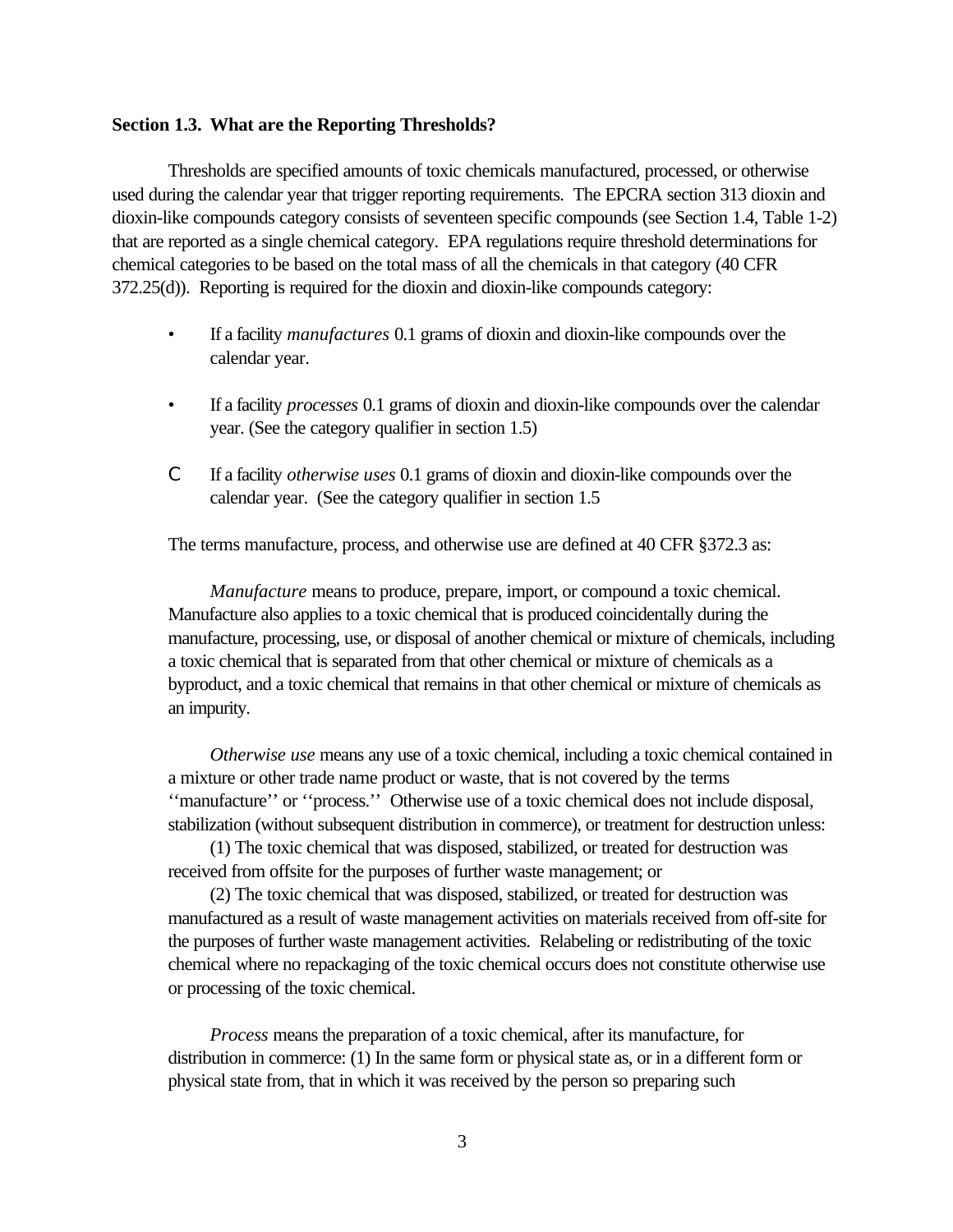substance, or (2) As part of an article containing the toxic chemical. Process also applies to the processing of a toxic chemical contained in a mixture or trade name product.

The qualifier for the dioxin and dioxin-like compounds category places some limitations on what is covered by the category and thus certain processing or otherwise use activities that may involve dioxin and dioxin-like compounds are not reportable. See Section 1.5 for a detailed discussion of the qualifier and its impacts on reporting.

The quantities of dioxin and dioxin-like compounds included in threshold determinations are not limited to the amounts of these compounds released to the environment, they include all amounts of dioxin and dioxin-like compounds manufactured, processed, or otherwise at the facility.For example, some emission factors may include values for both before and after scrubbers, and while the after scrubber values would apply to release estimates, the before scrubber values would apply towards threshold calculations since this represents amounts that have been manufactured.Amounts estimated to be removed by scrubbers should also be reported according to how they are handled (e.g., released to land on-site, transferred off-site for disposal or destruction, etc.).If the only information that a facility has concerning the manufacturing, processing, or otherwise use of dioxin and dioxin-like compounds at the facility comes from emission factors, then those quantities can be used to determine threshold quantities.

EPA regulations require threshold determinations, and release and other waste management quantities for chemical categories to be based on the total mass of all the chemicals in the category (40 CFR 372.25(d)). Thus, in determining thresholds and release and other waste management quantities the amounts of all members of the category must be summed and included in the calculations. As with reporting for all EPCRA section 313 categories, one Form R is prepared for the dioxin and dioxin-like compounds category that contains the total amounts of all members of the category. All reporting for the dioxin and dioxin-like compounds category is to be in gram quantities (40 CFR 372.85), no reporting in grams of toxic equivalents (TEQs) is allowed. It is important to remember that EPCRA section 313 does not require any additional testing. As stated in EPCRA section 313(g)(2):

[i]n order to provide the information required under this section, the owner or operator of a facility may use readily available data (including monitoring data) collected pursuant to other provisions of law, or, where such data are not readily available, reasonable estimates of the amounts involved. Nothing in this section requires the monitoring or measurement of the quantities, concentration, or frequency of any toxic chemical released into the environment beyond that monitoring and measurement required under other provisions of law or regulation.

While individual reporting of each member of the dioxin and dioxin-like compounds category (see Table 1-2) is not required, the Form R does contain a section for reporting the distribution of dioxin and each dioxin-like compound for the total quantity that the facility is reporting. This distribution must be reported if the information is available from the data used to calculate thresholds, releases, and other waste management quantities. The distribution shall either be the distribution that best represents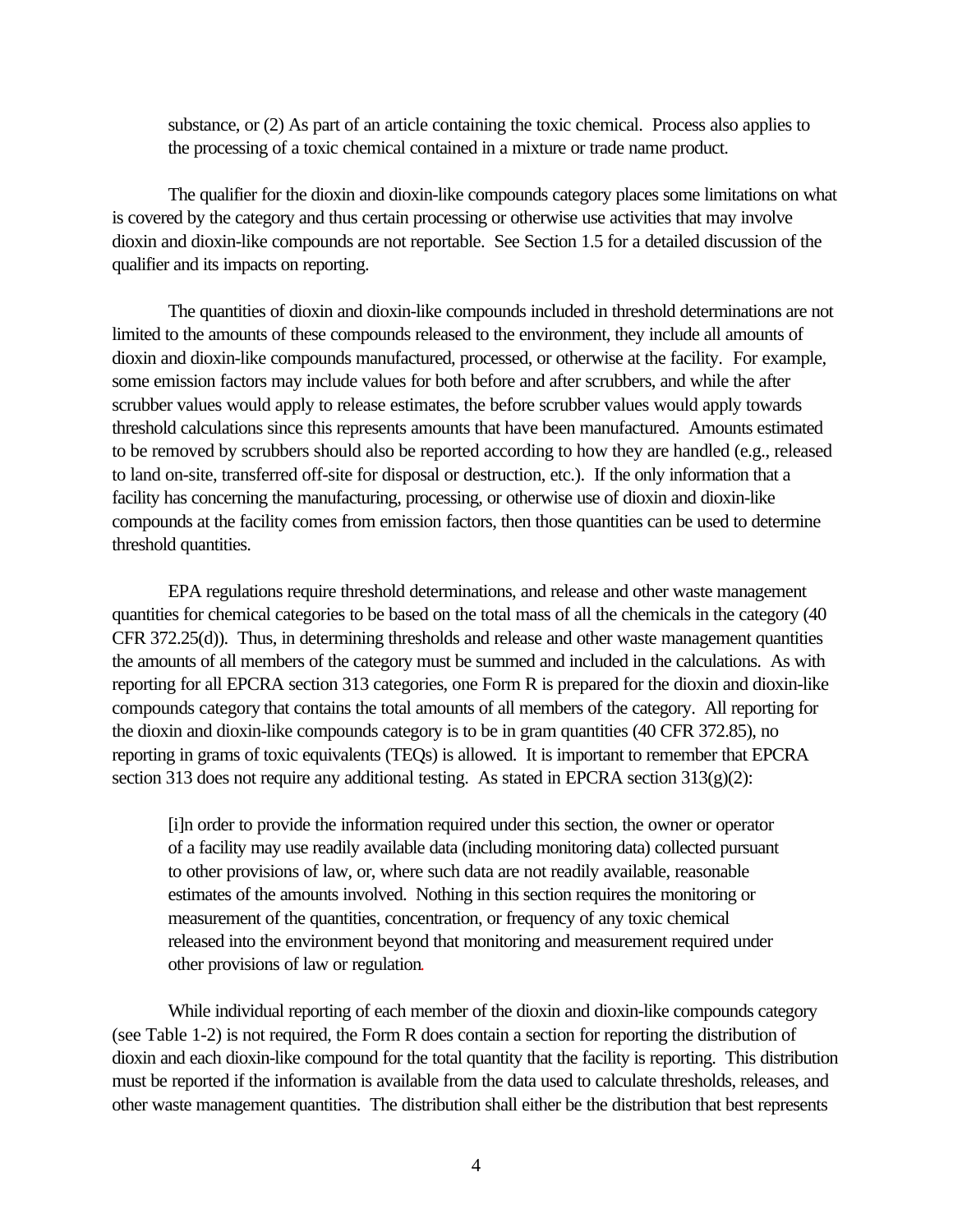the distribution of the total quantity of dioxin and dioxin-like compounds released to all media from the facility or the facility's one best media specific distribution. For example, facilities with releases of dioxin and dioxin-like compounds to several different media may wish to report a distribution that best represents the distribution to all media while a facility with only or mostly air releases may wish to report the distribution associated with those air releases. Each facility should determine the most appropriate distribution to report. When using the default emission factors listed in Section 4.0 the distribution associated with the emission factor should be reported unless the facility has a better or more appropriate distribution available.

Section 1.4 of the Form R allows for the reporting of the distribution of each member of the dioxin and dioxin-like compounds category. Section 1.4 is reproduced below:

**<sup>1.4</sup> Distribution of Each Member of the Dioxin and Dioxin-like Compounds Category.** (If there are any numbers in boxes 1-17, then every field must be filled in with either 0 or some number between 0.01 and 100. Distribution should be reported in percentages and the total should equal 100%. If you do not have speciation data available, check NA.)

|    |  | 3 4 5 6 7 |  | 89 |  | 10 11 12 13 |  | 14 15 | 16 |  |
|----|--|-----------|--|----|--|-------------|--|-------|----|--|
| ΝA |  |           |  |    |  |             |  |       |    |  |

The Form R instructions list all members of the dioxin and dioxin-like compounds category and each is labeled with a number from 1-17 to be used in filling out the distribution for Section 1.4. Table 1-2 in section 1.4 lists the 1-17 number labels for each member of the category.

### **Section 1.4. What are Dioxin and Dioxin-like Compounds and Which Chemicals are Included in the EPCRA Section 313 Dioxin and Dioxin-like Compounds Category?**

Polychlorinated dibenzo-para(p)-dioxins (CDDs) and polychlorinated dibenzofurans (CDFs) constitute a group of persistent, bioaccumulative, toxic (PBT) chemicals that are termed 'dioxin-like.' The term, 'dioxin-like' refers to the fact that these compounds have similar chemical structure, similar physical-chemical properties, and invoke a common battery of toxic responses. An important aspect to this definition is that the CDDs and CDFs must have chlorine substitution of hydrogen atoms at the 2, 3, 7, and 8 positions on the benzene rings.

A molecule of dibenzo-p-dioxin (DD) and dibenzofuran (DF) is a triple-ring structure consisting of two benzene rings interconnected by a third oxygenated ring (i.e., a ring containing an oxygen atom). In DD, the middle oxygenated ring contains two oxygen atoms that connect the benzene rings while in DF, the oxygenated ring contains one oxygen atom that joins the benzene rings. The molecular structure of DD and DF is depicted in Figure 1. As can be discerned in Figure 1, there is the possibility of substituting hydrogen atoms with chlorine atoms (or other halogens) at eight substituent positions along the DD and DF molecules (i.e., positions 1, 2, 3, 4, 6, 7, 8, or 9). This pattern of substitution creates the possibility of 75 chlorodibenzo-p-dioxin and 135 chlorodibenzofuran compounds. These individual compounds are technically referred to as congeners. Homologue groups are groups of congeners that have the same number of chlorine atoms attached to the molecule, but substituted in different positions as indicated by  $Cl<sub>x</sub>$  and  $Cl<sub>y</sub>$  in Figure 1. The prefix mono, di, tri, tetra, penta, hexa,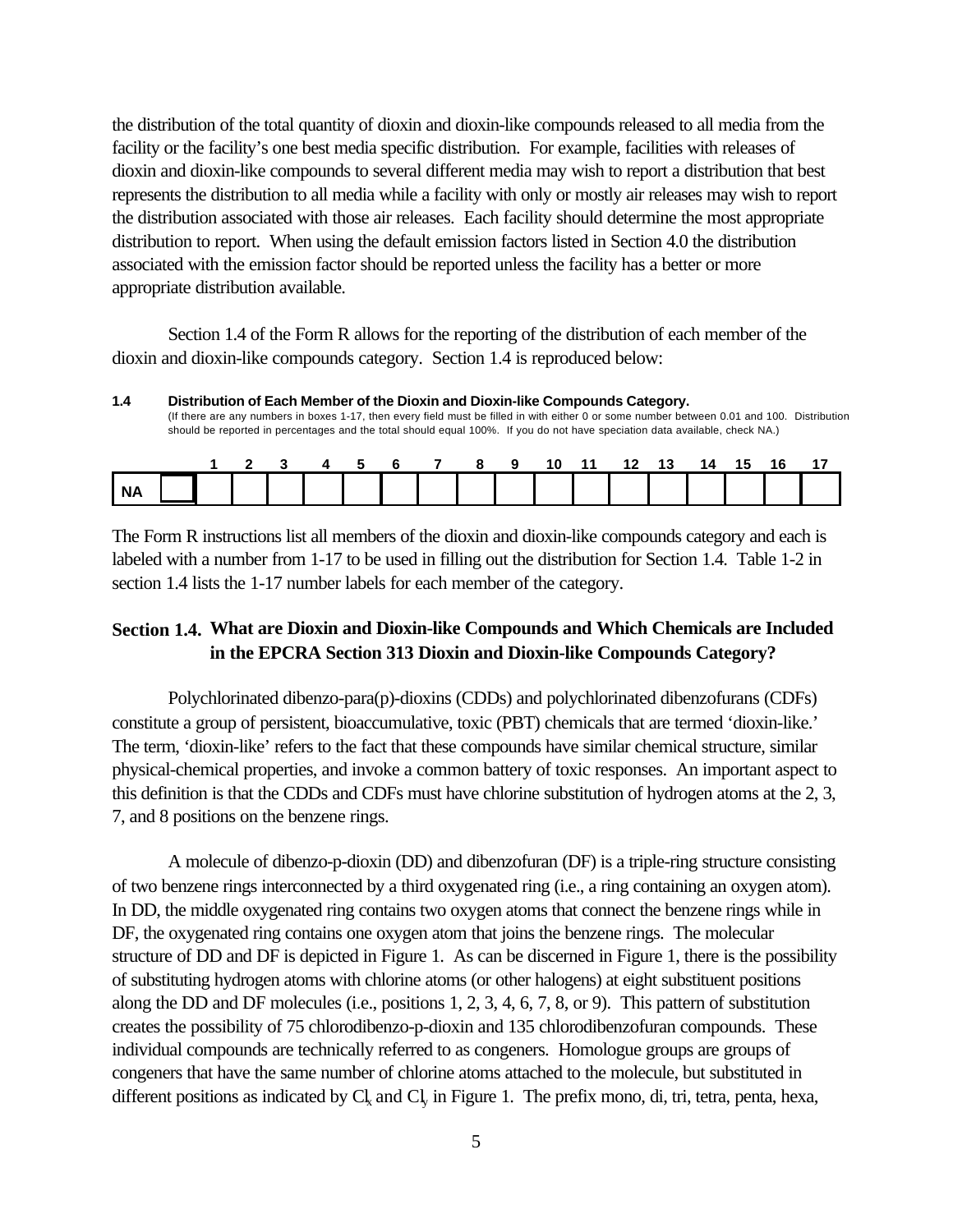hepta, and octa designates the total number of chlorines in the nomenclature of homologue groupings (i.e., molecules with either 1, 2, 3, 4, 5, 6, 7, or 8 chlorine atoms attached to the carbons). Isomerism is another important chemical descriptor, and refers to compounds with the same molecular formula (e.g., the same number of carbon, hydrogen, and chlorine atoms) but that differ by the location of the chlorine atoms on the benzene rings. Table 1-1 displays the total number of positional CDD and CDF isomers that are possible within each homologue group. The compounds with chlorine substitution in the 2, 3, 7, 8-positions on the molecule are the most toxic and bioaccumulate in mammalian systems, including humans.

**Figure 1. Chemical Structure of Dioxin-Like Compounds**



*Homologue (prefix) Chlorine Atoms Isomers of CDDs Isomers of CDFs* Mono Di Tri Tetra (T) Penta (Pe) Hexa (Hx) Hepta (Hp) Octa (O) 1 2 3 4 5 6 7 8 2 10 14 22 14 10 2 1 4 16 28 38 28 16 4 1 Total possible congeners 200 135

**Table 1-1. Homoloques and Positional Isomers of CDDs, CDFs**

The EPCRA section 313 dioxin and dioxin-like compounds category consists of seventeen specific CDD and CDF compounds. Only those CDD and CDF compounds with chlorine substitution in the 2, 3, 7, 8-positions on the molecule are reportable under the EPCRA section 313 dioxin and dioxin-like compounds category. Table 1-2 lists all of the members of the EPCRA section 313 dioxin and dioxin-like compounds category by CAS number, name and abbreviated name. These are the only CDD and CDF compounds that are reportable under the EPCRA section 313 dioxin and dioxin-like compounds category. The term "dioxin," as in "dioxin and dioxin-like compounds" refers to the most widely studied of these compounds, 2,3,7,8-tetrachlorodibenzo-p-dioxin (CAS No. 1746-01-6). Throughout this document the phrase "dioxin and dioxin-like compounds" refers to the seventeen chemicals listed in Table 1-2.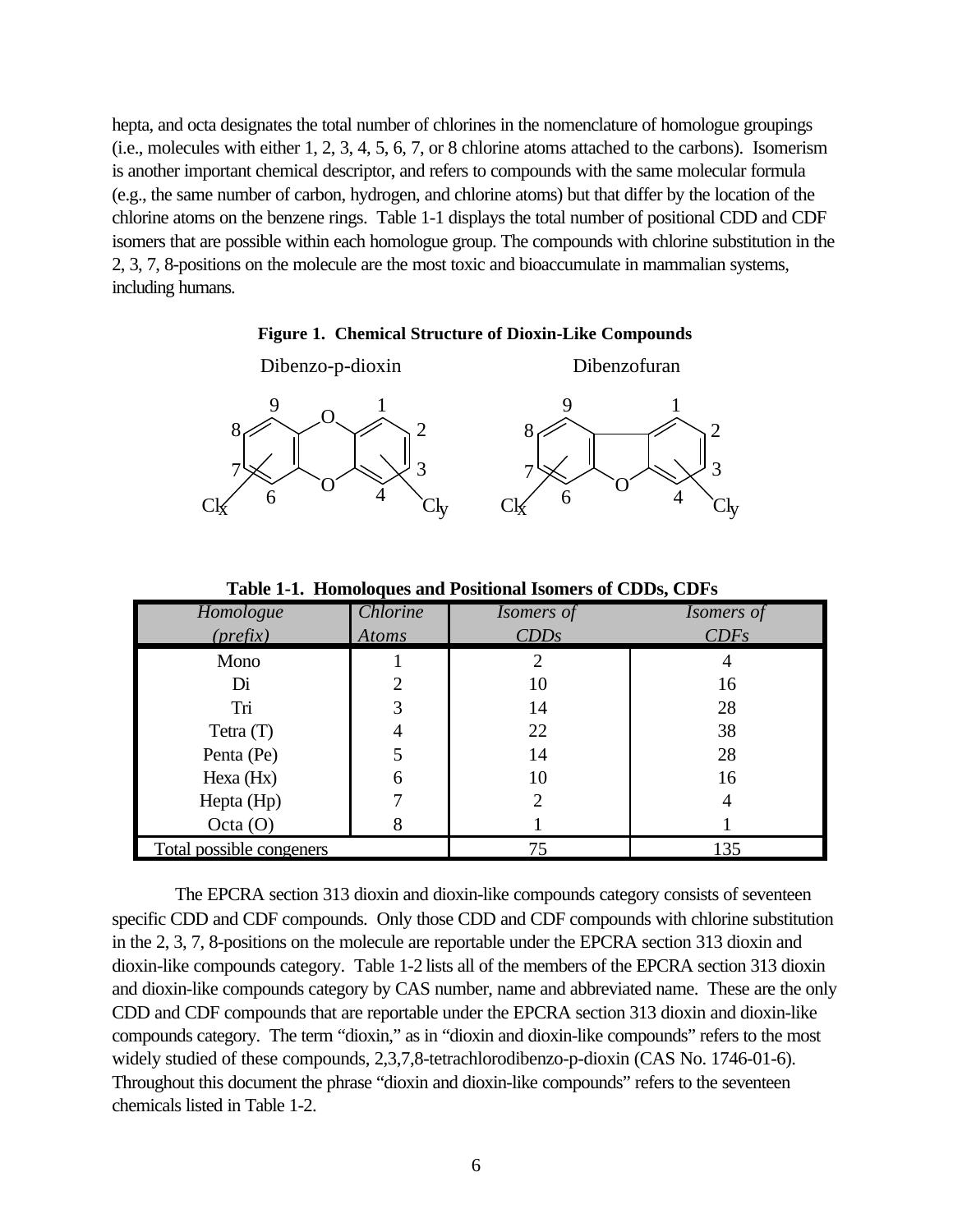| CAS No.     | <b>Chemical Name</b>                       | <b>Abbreviated Name</b> | # Label*       |  |  |  |  |
|-------------|--------------------------------------------|-------------------------|----------------|--|--|--|--|
| <b>CDDs</b> |                                            |                         |                |  |  |  |  |
| 1746-01-6   | 2,3,7,8-tetrachlorodibenzo-p-dioxin        | 2,3,7,8-TCDD            | 17             |  |  |  |  |
| 40321-76-4  | 1,2,3,7,8-pentachlorodibenzo-p-dioxin      | 1,2,3,7,8-PeCDD         | 15             |  |  |  |  |
| 39227-28-6  | 1,2,3,4,7,8-hexachlorodibenzo-p-dioxin     | 1,2,3,4,7,8-HxCDD       | 7              |  |  |  |  |
| 57653-85-7  | 1,2,3,6,7,8-hexachlorodibenzo-p-dioxin     | 1,2,3,6,7,8-HxCDD       | 8              |  |  |  |  |
| 19408-74-3  | 1,2,3,7,8,9-hexachlorodibenzo-p-dioxin     | 1,2,3,7,8,9-HxCDD       | 9              |  |  |  |  |
| 35822-46-9  | 1,2,3,4,6,7,8-heptachlorodibenzo-p-dioxin  | 1,2,3,4,6,7,8-HpCDD     | 10             |  |  |  |  |
| 3268-87-9   | 1,2,3,4,6,7,8,9-octachlorodibenzo-p-dioxin | 1,2,3,4,6,7,8,9-OCDD    | 12             |  |  |  |  |
| <b>CDFs</b> |                                            |                         |                |  |  |  |  |
| 51207-31-9  | 2,3,7,8-tetrachlorodibenzofuran            | 2,3,7,8-TCDF            | 16             |  |  |  |  |
| 57117-41-6  | 1,2,3,7,8-pentachlorodibenzofuran          | 1,2,3,7,8-PeCDF         | 13             |  |  |  |  |
| 57117-31-4  | 2,3,4,7,8-pentachlorodibenzofuran          | 2,3,4,7,8-PeCDF         | 14             |  |  |  |  |
| 70648-26-9  | 1,2,3,4,7,8-hexachlorodibenzofuran         | 1,2,3,4,7,8-HxCDF       | 3              |  |  |  |  |
| 57117-44-9  | 1,2,3,6,7,8-hexachlorodibenzofuran         | 1,2,3,6,7,8-HxCDF       | $\overline{4}$ |  |  |  |  |
| 72918-21-9  | 1,2,3,7,8,9-hexachlorodibenzofuran         | 1,2,3,7,8,9-HxCDF       | 5              |  |  |  |  |
| 60851-34-5  | 2,3,4,6,7,8-hexachlorodibenzofuran         | 2,3,4,6,7,8-HxCDF       | 6              |  |  |  |  |
| 67562-39-4  | 1,2,3,4,6,7,8-heptachlorodibenzofuran      | 1,2,3,4,6,7,8-HpCDF     | $\mathbf{1}$   |  |  |  |  |
| 55673-89-7  | 1,2,3,4,7,8,9-heptachlorodibenzofuran      | 1,2,3,4,7,8,9-HpCDF     | $\overline{2}$ |  |  |  |  |
| 39001-02-0  | 1,2,3,4,6,7,8,9-octachlorodibenzofuran     | 1,2,3,4,6,7,8,9-OCDF    | 11             |  |  |  |  |

**Table 1-2. Members of the EPCRA Section 313 Dioxin and Dioxin-like Compounds Category**

\*For filling out the distribution of each member of the category in section 1.4 of the Form R.

#### **Section 1.4.1. Formation of Dioxin and Dioxin-like Compounds During Combustion**

More than a decade of combustion research has contributed to a general understanding of the central molecular mechanisms that form CDDs and CDFs emitted from combustion sources. Current understanding of the conditions necessary to form CDDs and CDFs were primarily derived from studying full-scale municipal solid waste incinerators (MSWIs), augmented with observations involving the experimental combustion of synthetic fuels and feeds within the laboratory. However, the formation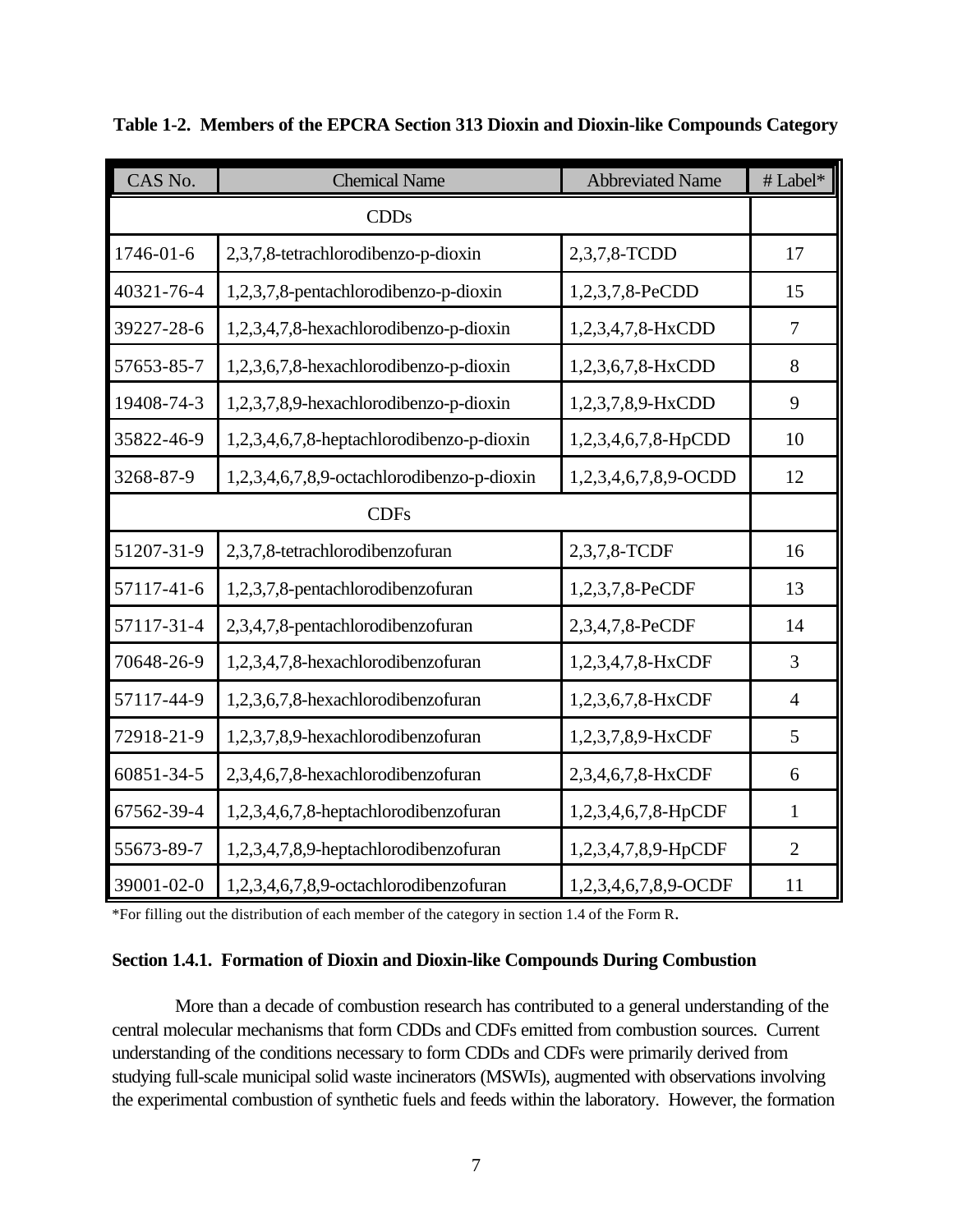mechanisms elucidated from these studies are generally relevant to most combustion systems in which organic material is burned with chlorine. Intensive studies have examined MSWIs from the perspective of identifying the specific formation mechanism(s) that occur within the system. This knowledge may lead to methods that prevent the formation of CDDs and CDFs and their release into the environment. Although much has been learned from such studies, how to completely prevent CDDs/CDFs from forming during the combustion of certain organic materials in the presence of a source of chlorine and oxygen is still unknown. The wide variability of organic materials incinerated and thermally processed by a wide range of combustion technologies that have variable temperatures, residence times, and oxygen requirements adds to this complex problem. However, central chemical events that participate in forming CDDs and CDFs can be identified by evaluating emission test results from MSWIs in combination with laboratory experiments.

CDD/CDF emissions from combustion sources can potentially be explained by three principal mechanisms, which should not be regarded as being mutually exclusive. The first is that CDDs and CDFs are present as contaminants in the combusted organic material, and pass through the furnace and are emitted unaltered. The second is that CDD/CDFs ultimately form from the thermal breakdown and molecular rearrangement of precursor ring compounds, which are defined as chlorinated aromatic hydrocarbons with a structural resemblance to the CDD and CDF molecules. Ringed precursors emanated from the combustion zone are a result of the incomplete oxidation of the constituents of the feed (i.e., products of incomplete combustion). The third mechanism, similar to the second, is that CDD/CDFs are synthesized *de novo*. *De novo* synthesis describes a pathway of forming CDD/CDFs from heterogeneous reactions on fly ash involving carbon, oxygen, hydrogen, chorine, and a transition metal catalyst. With these reactions, intermediate compounds having an aromatic ring structure are formed. Studies in this area suggest that aliphatic compounds, which arise as products of incomplete combustion, may play a critical role in initially forming simple ring molecules, which later evolve into complex aromatic precursors. CDD/CDFs are then formed from the intermediate compounds. In both mechanisms (2) and (3), formation occurs outside the furnace, in the so-called post-combustion zone. Particulate bound carbon is suggested as the primary reagent in the *de novo* syntheses pathway.

Although chlorine is an essential component for the formation of CDD/CDFs in combustion systems, the empirical evidence indicates that, for commercial scale incinerators, chlorine levels in feed are not the dominant controlling factor for rates of CDD/CDF stack emissions. Important factors which can affect the rate of CDD/CDF formation include the overall combustion efficiency, postcombustion flue gas temperatures and residence times, and the availability of surface catalytic sites to support CDD/CDF synthesis. Data from bench, pilot and commercial scale combustors indicate that CDD/CDF formation can occur by a number of mechanisms. Some of these data, primarily from laboratory and pilot scale combustors, have shown direct correlation between chlorine content in fuels and rates of CDD/CDF formation. Other data, primarily from commercial scale combustors, show little relation with availability of chlorine and rates of CDD/CDF formation. The conclusion that chlorine in feed is not a strong determinant of CDD/CDF emissions applies to the overall population of commercial scale combustors. For any individual commercial scale combustor, circumstances may exist in which changes in chlorine content of feed could affect CDD/CDF emissions. For uncontrolled combustion, such as open burning of household waste, chlorine content of wastes may play a more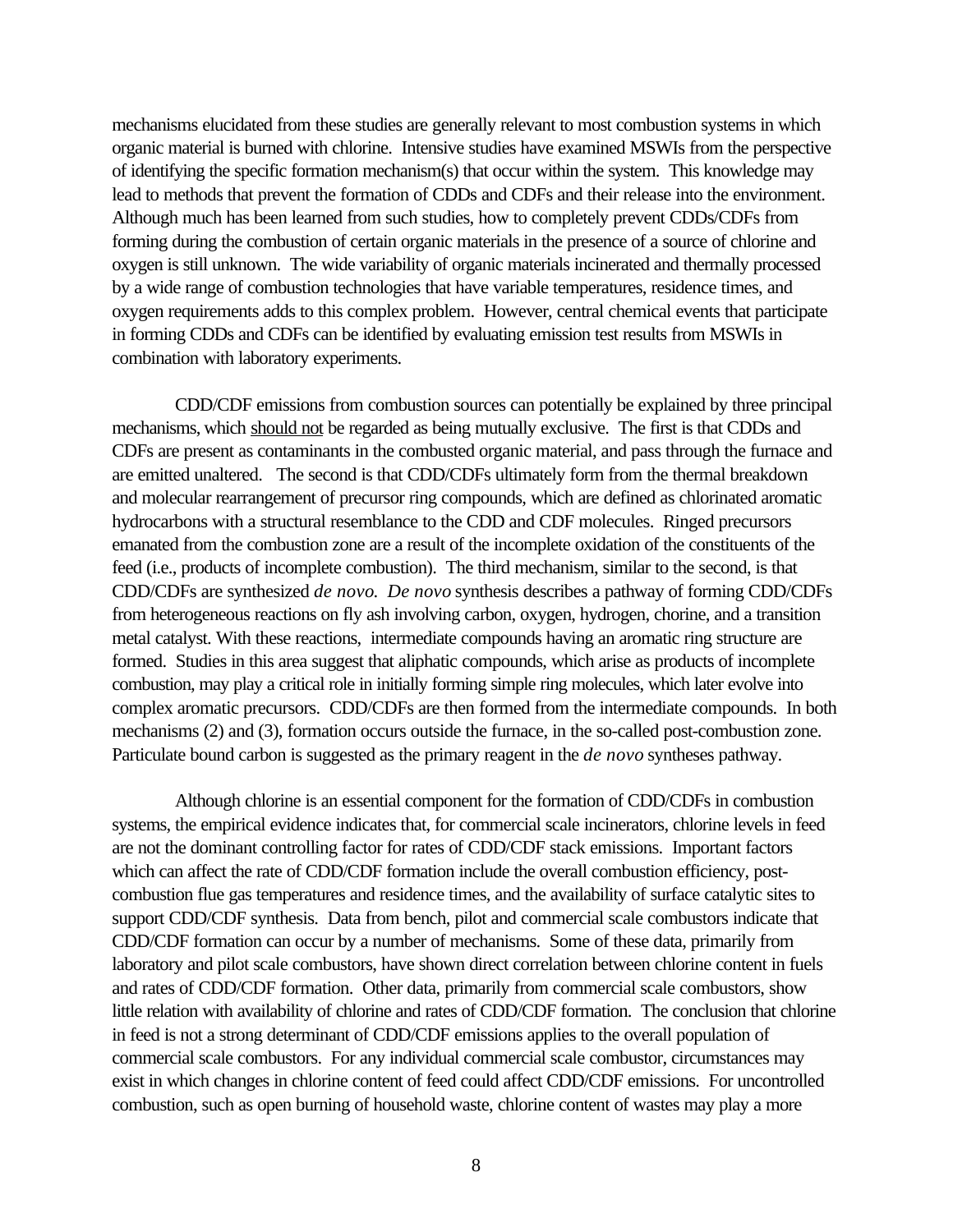significant role in affecting levels of CDD/CDF emissions than observed in commercial scale combustors. For a more detailed discussion of the mechanisms of formation and the role of chlorine in the formation kinetics, the reader may refer to: Volume 2: *Sources of Dioxin-Like Compounds in the United States*; Chapter 2: *Mechanisms of formation of dioxin-like compounds during combustion of organic materials*; In: Estimating Exposure to Dioxin-Like Compounds. EPA/600/P-00/001Bb, September 2000. Draft Final Report.

# **Section 1.5. What Activities are Covered by the Qualifier for the Dioxin and Dioxin-like Compounds Category?**

The dioxin and dioxin-like compounds category has the following activity qualifier that describes what must be reported under the category:

"Manufacturing; and the processing or otherwise use of dioxin and dioxin-like compounds if the dioxin and dioxin-like compounds are present as contaminants in a chemical and if they were created during the manufacturing of that chemical."

This qualifier states that if a facility manufactures dioxin and dioxin-like compounds then those quantities must be applied towards the 0.1 gram manufacturing threshold and included in release and other waste management calculations. Manufacture includes the coincidental production of dioxin and dioxin-like compounds during any process (e.g., a combustion process, a chemical manufacture process). Note that, as discussed in Section 1.3, the EPCRA section 313 definition of manufacture includes importing. The qualifier also covers the processing or otherwise use of dioxin and dioxin-like compounds, but only if the dioxin and dioxin-like compounds are present as contaminants in a chemical and if they were created during the manufacturing of that chemical. This means that if a facility processes or otherwise uses a chemical or mixture that contains dioxin and dioxin-like compounds that were created during the manufacturing of that chemical or mixture, then the dioxin and dioxin-like compounds must be included in threshold determinations and release and other waste management calculations. However, if the dioxin and dioxin-like compounds were already present in a product being processed or otherwise used and were not created during the manufacture of that product (such as at food processing plants where dioxin and dioxin-like compounds may be present in the incoming raw materials) the dioxin and dioxin-like compounds are not reportable and do not need to be included in threshold determinations or release and other waste management calculations.

Examples of the impacts of the dioxin and dioxin-like compounds category qualifier on what is reportable:

**Example 1:** A facility manufactures chemical A and in doing so, the facility also manufactures dioxin or dioxin-like compounds. Because EPCRA section 313 defines "manufacturing" to include production, the facility would have to include the dioxin or dioxin-like compounds it produced in its threshold determinations and release and other waste management calculations. This is true regardless of whether the compounds are present as contaminants in chemical A since the chemical listing for dioxin or dioxin-like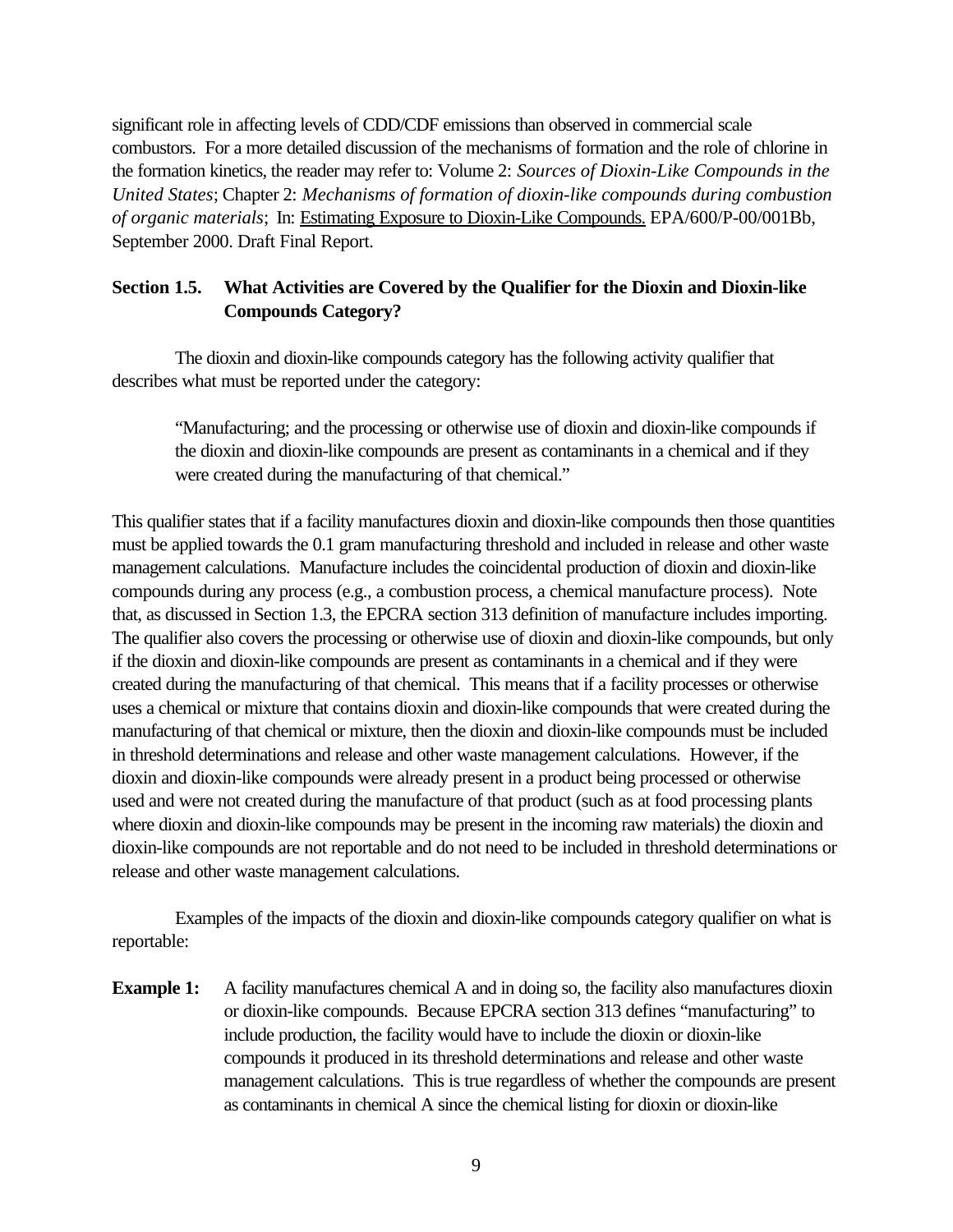compounds contains no modifications to the term manufacture as defined under EPCRA section 313.

**Example 2:** A facility processes or otherwise uses chemical A. Dioxin or dioxin-like compounds are present in chemical A as contaminants. The dioxin or dioxin-like compounds present in chemical A were created during the manufacturing of chemical A. In this case, the facility would have to include the dioxin or dioxin-like compounds present in chemical A in its threshold determinations and release and other waste management calculations.

> Note that if chemical A is processed into a different product but chemical A still exists in that product (i.e., it has not been converted into a different chemical) then the dioxin and dioxin-like compounds must be included in threshold determinations and release and other waste management calculations.

- **Example 3:** A facility processes or otherwise uses chemical B. Dioxin or dioxin-like compounds are present in chemical B as contaminants. However, the dioxin or dioxin-like compounds in chemical B *were not* created during the manufacturing of chemical B (they were introduced from an environmental source or created during the manufacture of a precursor to chemical B). In this case, because one of the two limitations in the category qualifier was not satisfied, the facility *would not* have to include the dioxin or dioxin-like compounds present in chemical B in its threshold determinations and release and other waste management calculations.
- **Example 4:** Dioxin or dioxin-like compounds are present in chemical A as contaminants. The dioxin or dioxin-like compounds present in chemical A were created during the manufacturing of chemical A. Facility X uses or processes chemical A to manufacture chemical C. No new dioxin or dioxin-like compounds were created in the manufacture of chemical C, but chemical C does contain the dioxin or dioxin-like chemicals that were present in chemical A. Because facility X is using or processing chemical A, which contains dioxin or dioxin-like compounds as contaminants that were created during the manufacturing of chemical A, facility X would have to include the dioxin or dioxin-like compounds present in chemical A in its threshold determinations and release and other waste management calculations. This is true regardless of what facility X does with chemical C (uses it on site, sells it, etc.)

Facility X then sells chemical C to facility Y. Although chemical C contains dioxin or dioxin like compounds as contaminants, those compounds *were not* created during the manufacture of chemical C (they were created during the manufacture of chemical A). Because one of the two limitations in the category qualifier was not satisfied, facility Y *would not* have to include the dioxin or dioxin-like compounds present in chemical C in its threshold determinations and release and other waste management calculations.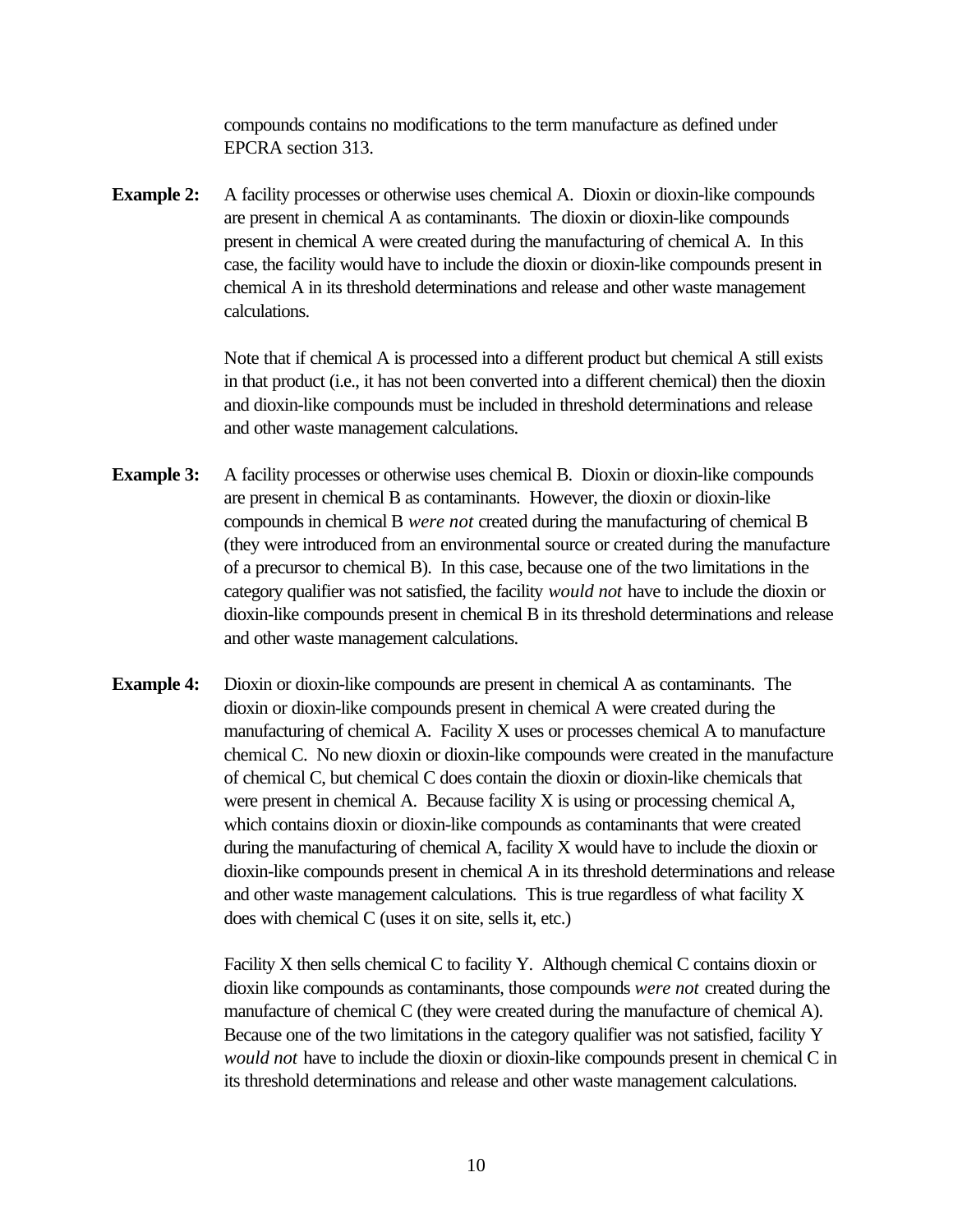**Example 5:** Facility X imports chemical D into the country. Chemical D contains dioxin or dioxinlike compounds. Because EPCRA section 313 defines "manufacturing" to include importing, facility X would have to include the dioxin or dioxin-like compounds present in chemical D in its threshold determinations and release and other waste management calculations. This is true regardless of whether the compounds are present as contaminants or when they were created since the chemical listing for dioxin or dioxinlike compounds contains no modifications to the term manufacture as defined under EPCRA section 313.

> Facility X then sells chemical D to facility Y. Facility Y processes or uses chemical D on site. Facility Y must determine if the dioxin or dioxin-like compounds present in chemical D: 1) are present as contaminants, and 2) were created during the manufacture of chemical D.If the answers to *both* questions are "Yes," then facility Y would have to include the dioxin or dioxin-like compounds present in chemical D in its threshold determinations and release and other waste management calculations. In answering those questions, facility Y should use the best available information.

**Example 6:** A waste management facility accepts wastes that contain dioxin or dioxin-like compounds for the purposes of on-site waste management. By accepting waste for onsite waste management, the facility is otherwise using the dioxin or dioxin-like compounds in that waste. The facility must determine if the dioxin or dioxin-like compounds in the waste: 1) are present as contaminants, and 2) were created during the manufacture of the waste or any chemicals in the waste. If the answers to *both* questions are "Yes," then the facility would have to include the dioxin or dioxin-like compounds present in the waste in its threshold determinations and release and other waste management calculations. In answering those questions, the facility should use the best available information.

There are several chemicals and/or products that EPA has identified as having the potential to contain dioxin and dioxin-like compounds manufactured as by-products during the manufacturing process for those chemicals. These chemicals include, but are not limited to:

| CAS No.        | <b>Chemical/Product Name</b>      | <b>Typical Uses</b>                                                                      |
|----------------|-----------------------------------|------------------------------------------------------------------------------------------|
| $118 - 75 - 2$ | Chloranil                         | dyes, pigments, pesticides                                                               |
| $87 - 86 - 5$  | Pentachlorophenol (PCP)           | wood preserving, pesticides                                                              |
| $107 - 06 - 2$ | Ethylene dichloride (EDC)         | vinyl chloride production, gasoline, paints and                                          |
|                | (manufactured by oxychlorination) | varnishes, metal degreasing, scouring compounds,<br>organic synthesis, solvent, fumigant |
| $94 - 75 - 7$  | $2.4-D$                           | pesticides                                                                               |
| 1928-43-4      | 2,4-D Ester Herbicides            | pesticides                                                                               |
|                | Bleached chemical wood pulp       | white paper products                                                                     |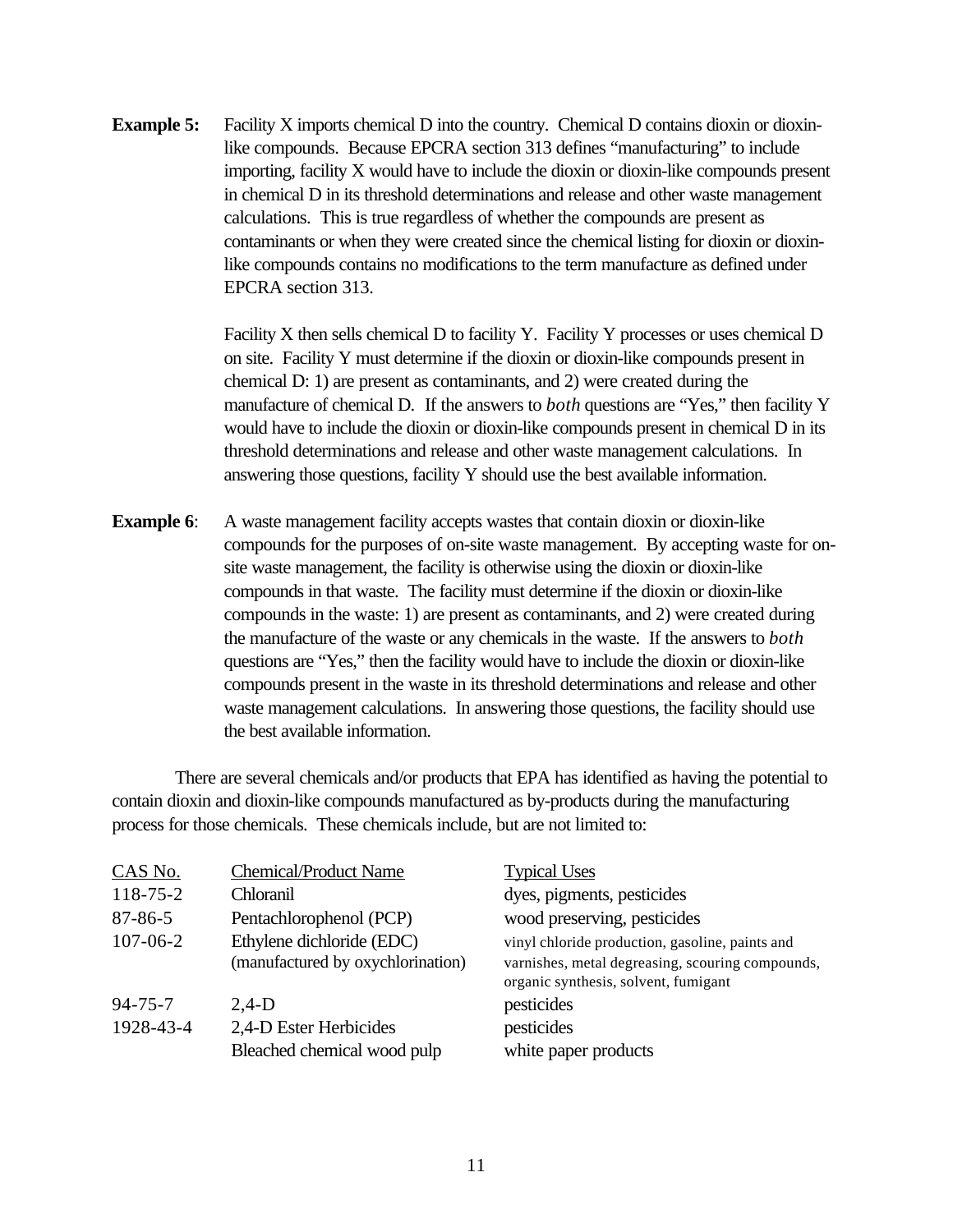# **Section 1.6. What Other Changes to the EPCRA Section 313 Reporting Requirements Apply to the Dioxin and Dioxin-like Compounds Category?**

EPA has also made modifications and/or clarifications to certain reporting exemptions and requirements for the PBT chemicals that are subject to the lower reporting thresholds; this includes the dioxin and dioxin-like compounds category. Each of the changes as they apply to dioxin and dioxinlike compounds category is discussed in the following subsections.

#### **Section 1.6.1.** *De Minimis* **Exemption**

The *de minimis* exemption allows facilities to disregard certain minimal concentrations of non-PBT chemicals in mixtures or other trade name products they process or otherwise use when making threshold determinations and release and other waste management calculations.

EPA eliminated the *de minimis* exemption for the dioxin and dioxin-like compounds category (40 CFR 372.38(a)). This means that facilities are required to include all amounts of dioxin and dioxinlike compounds in threshold determinations and release and other waste management calculations regardless of the concentration of the dioxin and dioxin-like compounds in mixtures or trade name products.

### **Section 1.6.2. Form A Exclusion**

The "TRI Alternate Threshold for Facilities with Low Annual Reportable Amounts," provides facilities otherwise meeting EPCRA section 313 reporting thresholds the option of certifying on Form A provided that they do not exceed 500 pounds for the total annual reportable amount for that chemical, and that their amounts manufactured or processed or otherwise used do not exceed one million pounds.

EPA has excluded the dioxin and dioxin-like compounds category from the "TRI Alternate Threshold for Facilities with Low Annual Reportable Amounts" (40 CFR 372.27(e)). Therefore, submitting a Form A rather than a Form R is not an option for the dioxin and dioxin-like compounds category.

### **Section 1.6.3. Range Reporting**

For facilities with total annual releases or off-site transfers of an EPCRA section 313 chemical of less than 1,000 pounds, EPA allows the amounts to be reported on the Form R either as an estimate or by using ranges.

EPA has eliminated range reporting for the dioxin and dioxin-like compounds category (40 CFR 372.85(b)). This means that for those sections of the Form R for which range reporting is an option, the option cannot be used when reporting on the dioxin and dioxin-like compounds category. Thus facilities must report an actual number rather than a selected range.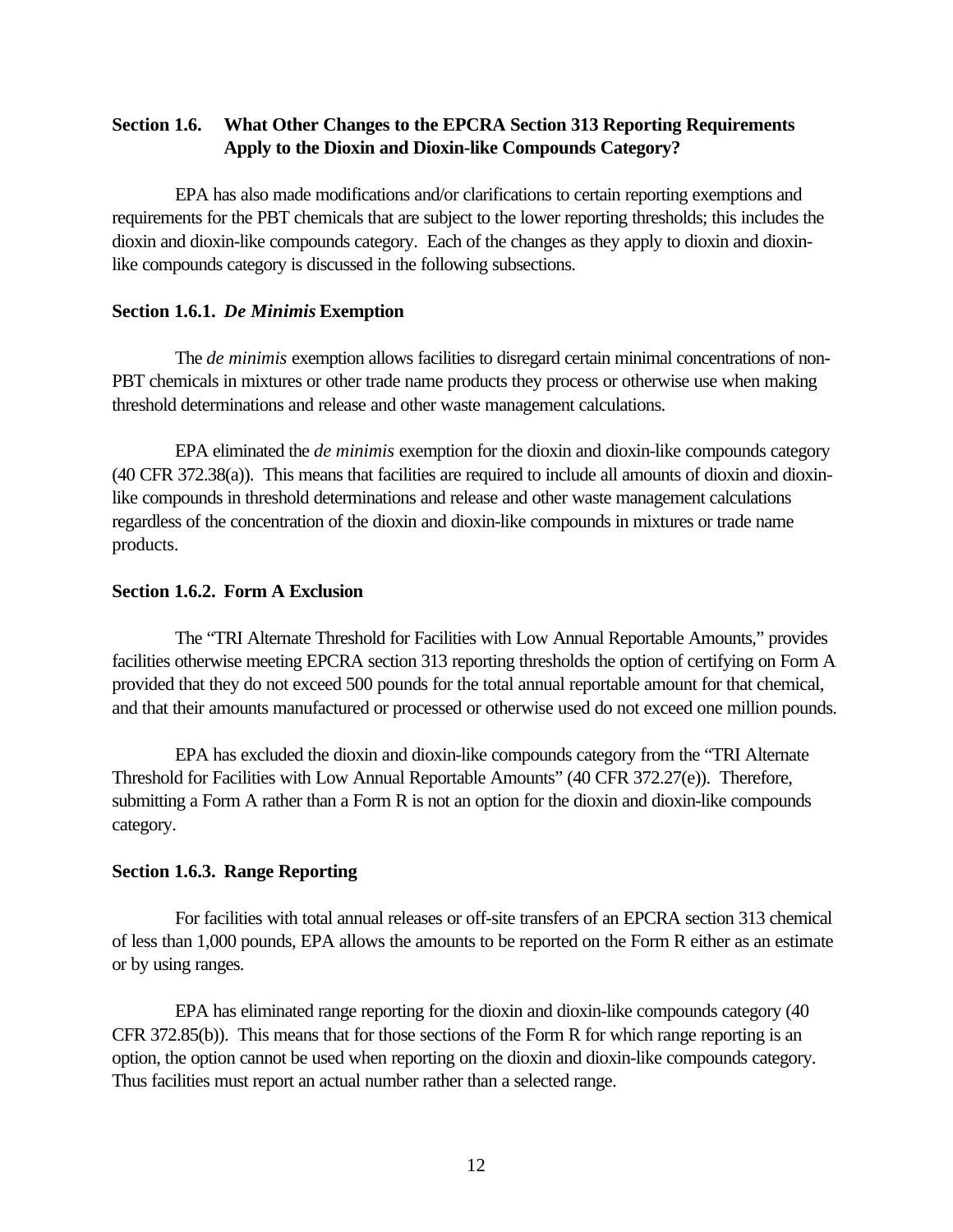### **Section 1.6.4. Data Precision**

Facilities should report for the dioxin and dioxin-like compounds category at a level of precision supported by the accuracy of the underlying data and the estimation techniques on which the estimate is based. However, the smallest quantity that needs to be reported on the Form R for the dioxin and dioxin-like compounds category is 0.0001 grams (i.e., 100 micrograms).

Example: If the total quantity for Section 5.2 of the Form R (i.e., stack or point air emissions) is 0.00005 grams or less, then zero can be entered. If the total quantity is between 0.00005 and 0.0001 grams then 0.0001 grams can be entered or the actual number can be entered (e.g., 0.000075).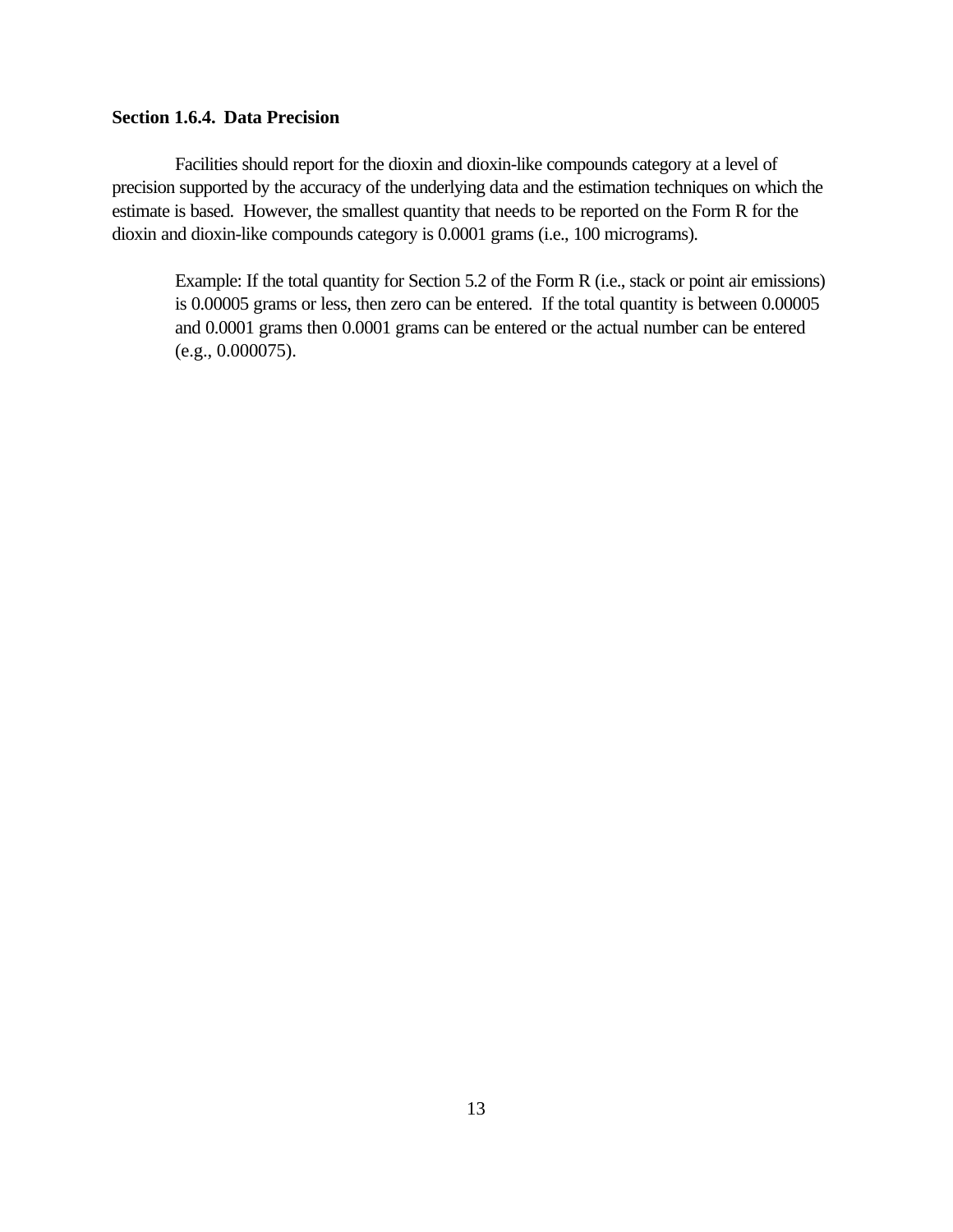### **Section 2.0. GUIDANCE ON ESTIMATING ENVIRONMENTAL RELEASES OF DIOXIN AND DIOXIN-LIKE COMPOUNDS**

#### **Section 2.1. General Guidance**

EPA is providing the following guidance which may be used by facilities in estimating and reporting annual releases and other waste management quantities for the dioxin and dioxin-like compounds category. If you are not sure whether information in this guidance can be applied to the situation at your facility, EPA recommends consultation with the Agency before using this guidance. The EPA contact for the emission factors and other estimation methods contained in this document is David Cleverly, National Center for Environmental Assessment (8623D), U.S. EPA, 1200 Pennsylvania Ave, NW, Washington, DC or e-mail at cleverly.david@epa.gov.

EPA supports the use of three different approaches for estimating annual releases of dioxin and dioxin-like compounds from facilities subject to reporting:

- 1. Use of actual facility-specific monitoring data
- 2. Use of facility-specific emission factors
- 3. Use of facility-specific EPA default emission factors

In general EPA considers these three approaches to be hierarchical. In most situations, monitoring or directly measured data obtained at your facility provides the best and most accurate estimate of annual releases of dioxin and dioxin-like compounds. Note that, as discussed under Section 1.3, EPCRA section 313 does not require any additional monitoring or measurements beyond that monitoring and measurement required under other provisions of law or regulation. Depending on the adequacy and quality of the data in terms of sampling and laboratory methods used to ascertain the data, monitoring data may or may not be a facility's best available data. To be representative of annual releases of dioxin and dioxin-like compounds, the monitoring and sampling should have been taken under conditions representative of the facility's general operating and/or production conditions. In the absence of such monitoring data two additional approaches are recommended, which, to the extent possible, should also be based on conditions representative of the facility's general operating and/or production conditions.

C First, facilities may use facility-specific emission factors that they believe are the best 'fit' to their facility. This means that the facility may use emission factors developed from the sampling and monitoring of dioxin and dioxin-like compounds at a similar facility. Reports of sampling emission and effluent streams should be collected and reviewed from facilities that are most similar in technology, design, operation, capacity, auxiliary fuels used, products produced, the manufacturing process, waste products generated, Industrial Classification Code, feedstocks used, air/water pollution control systems, etc. An important aspect in selecting an emission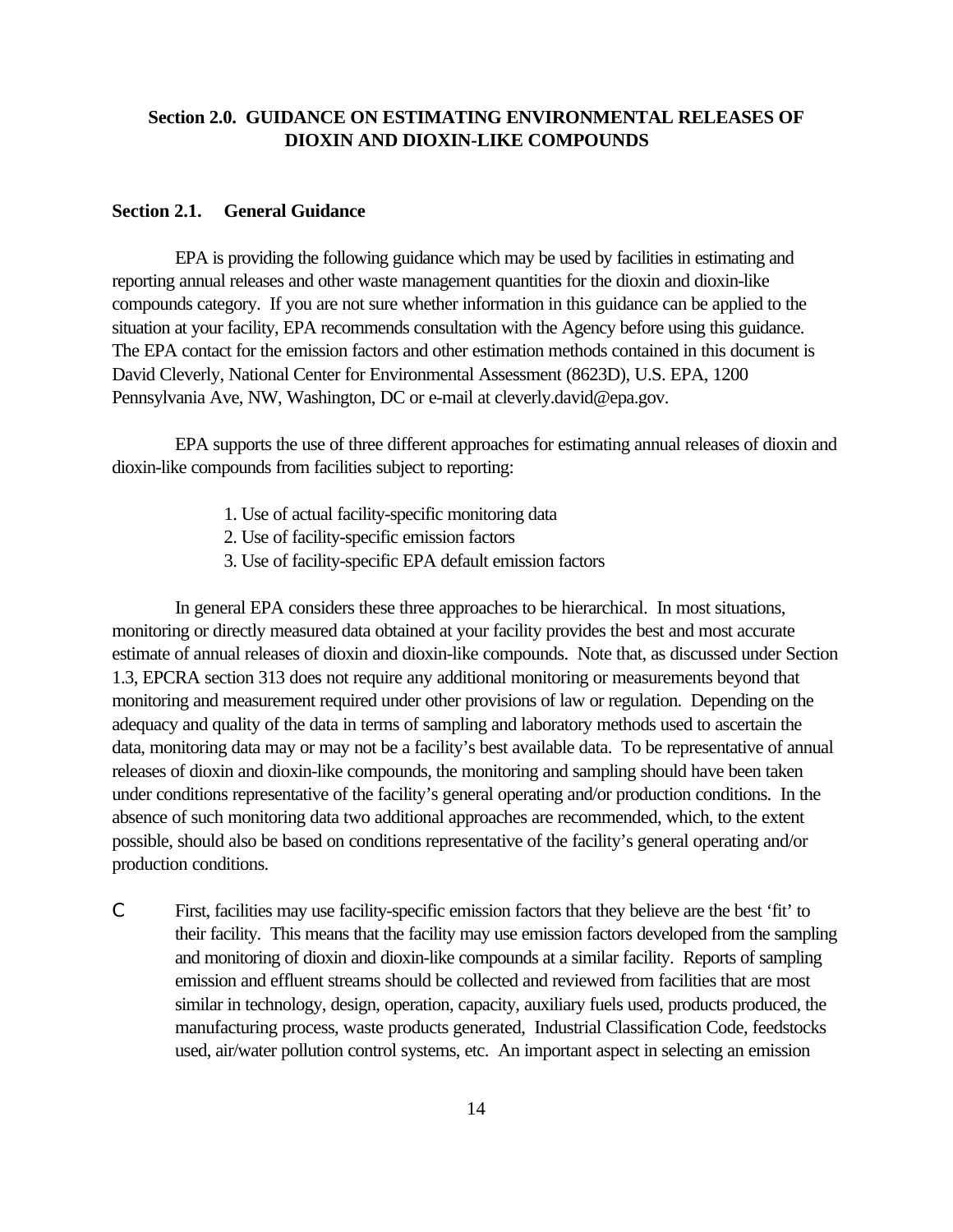factor for a combustion process is temperature. A temperature inlet to the air pollution control device that is below 200° Celsius or above 450° Celsius will result in minimal stack release of dioxin and dioxin-like compounds. Therefore, in defining similarity of process, the facility operator is encouraged to examine, and then match, the temperature reported at the facility that you selected to be representative of potential emissions from your facility. Data from similar facilities within the same industry sector compiled by industry technical organizations may be a good source of facility-specific emission factors.

C Second, facilities that cannot use either of these approaches may estimate their annual releases through the use of default emission factors provided by EPA in Section 4 of this guidance. Selection of more site-specific emission factors are preferred.

The owner/operator of the facility should determine whether one of these three approaches would provide an accurate reflection of the potential for releases of dioxin and dioxin-like compounds from the facility or whether some other method would be more appropriate. Figure 2 is a 'decision tree' highlighting the basic questions one should ask when selecting the appropriate emission factor approach. The first step in the 'decision tree' is to determine whether your facility meets the reporting requirements of EPCRA section 313, however, it is possible that before you can make a final determination on whether your facility meets the EPCRA section 313 reporting requirements you may have to go ahead and use one of the estimation methods to help determine if your facility will exceed reporting thresholds.

When selecting the estimation method to be used, EPA recommends that the facility be able to document the rationale employed in making the selection. When documenting the annual releases and other waste management quantities of dioxin and dioxin-like compounds, EPA recommends that the facility indicate which of these three approaches was used in deriving the estimate. The owner/operator is encouraged to exercise 'best engineering judgement' when arriving at the decision on the most appropriate approach to use. A more detailed explanation of each of these approaches follows.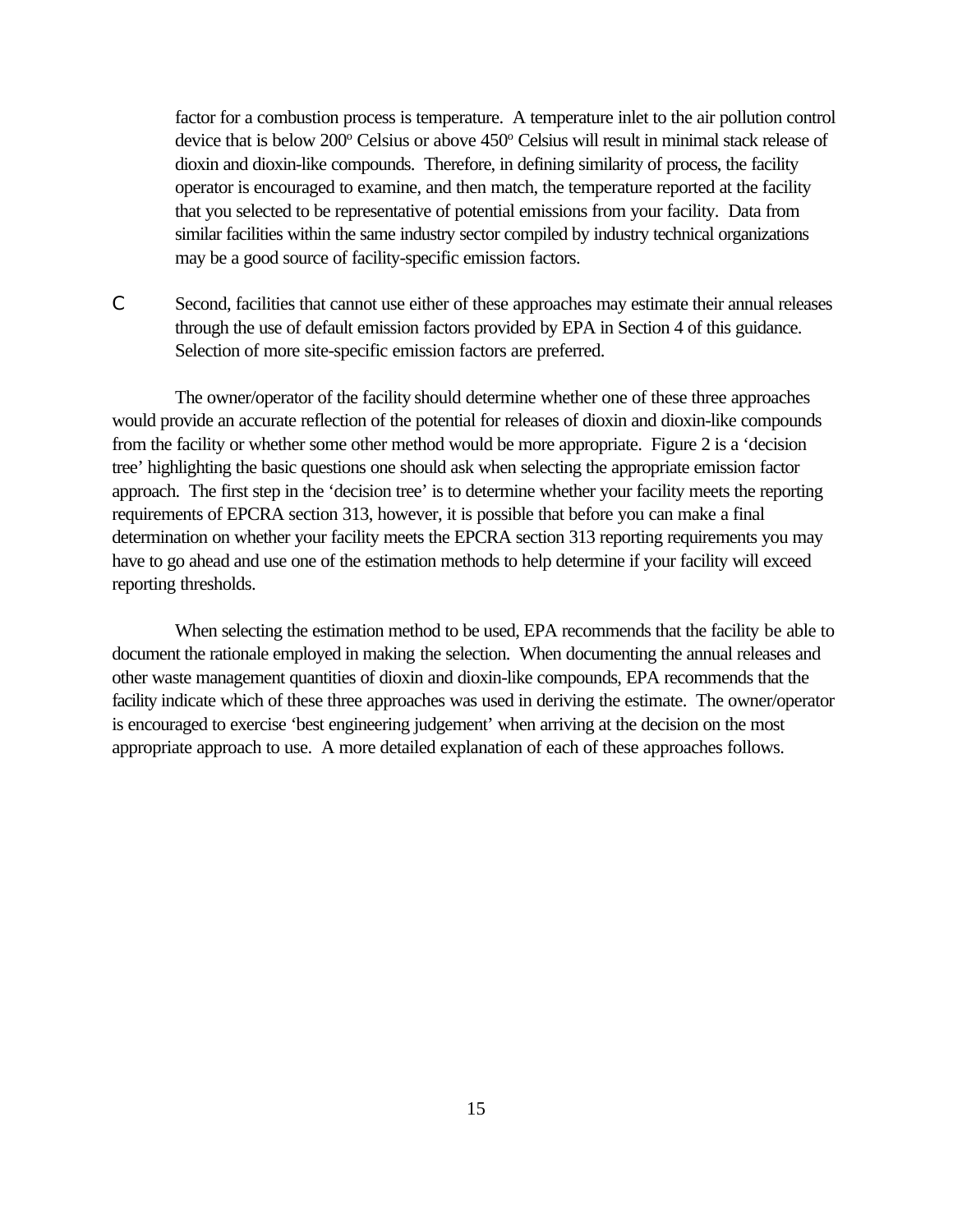

#### **Figure 2. Decision Tree For Selecting Emission Estimation Technique**

In the context of this guidance, the term "best engineering judgment" engenders one or more of the following:

Knowledge of the manufacturing/industrial process and process flow;

Knowledge of the chemical feed stocks used in the manufacturing/industrial process Knowledge of the feedstocks/fuels used in providing a source of energy for the process; Knowledge of the water pollution control system/technology and contaminant removal efficiencies used to treat industrial wastewater;

Knowledge of the waste products derived from operations and manufacturing;

Knowledge of the air pollution control equipment and contaminant removal efficiencies used to control toxic air pollutants.

When applying 'best engineering judgement' to a determination of the appropriate emission factor approach to use to calculate emissions and releases of dioxin-like compounds for your facility, it is important to:

Obtain engineering test reports and/or literature references of dioxin emissions/releases from facilities that are within your SIC code.

Compare your facility design, function and operations with other facilities that have been tested or sampled for emissions of dioxin-like compounds. This will allow you to match the two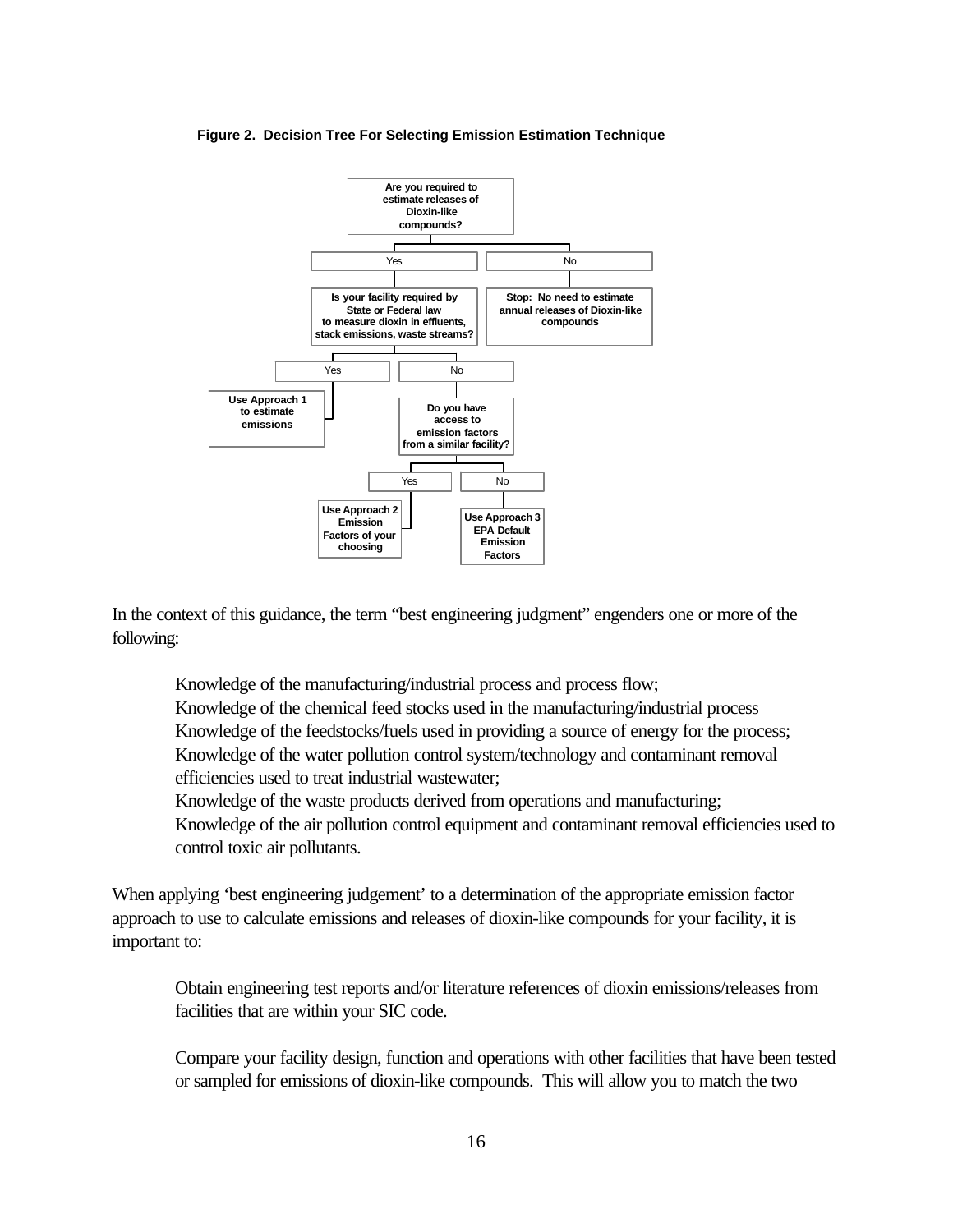processes and make the determination as to how representative these emission factors are to your facility;

If you are unable to locate representative emission factors for your facility, then you may elect to use EPA's default emission factors appropriate for your facility.

### **Section 2.1.1. Approach 1 - Use Actual Facility-Specific Monitoring Data**

This approach allows the facility to estimate annual releases of dioxin and dioxin-like compounds to the air, water and land, as well as other waste management quantities, based on measured data derived at the facility. A facility may be required to perform monitoring under provisions of the Clean Air Act (CAA), the Clean Water Act (CWA), the Resource Conservation and Recovery Act (RCRA), or other regulations. If this is the case, then these data should be available for developing release estimates. Data may have also been collected for your facility for compliance monitoring purposes associated with a state or federal permit. If only a small amount of direct measurement data are available or if you believe the monitoring data are not representative, you should determine if an alternative estimation method would give a more accurate result. With regard to the manner in which non-detects (ND) are reported, refer to Section 2.2.

#### **Section 2.1.2.****Approach 2 - Use Facility-Specific Emission Factors**

Emission factors are the fundamental tools in this guidance for estimating releases of dioxin and dioxin-like compounds. An emission factor is a representative value that is intended to relate the quantity of dioxin and dioxin-like compounds released to the open environment with a measure of industrial activity associated with the release. These factors are usually expressed as the weight of pollutant divided by a unit weight, volume, or duration of the activity emitting the contaminant. Examples of emission factors include: nanograms (ng) of dioxin and dioxin-like compounds emitted into air per kilogram (kg) of coal burned; picogram (pg) of dioxin and dioxin-like compounds discharged into surface water per liter (L) of wastewater; ng dioxin and dioxin-like compounds transferred to land disposal per kg of sludge produced at your facility. Emission factors facilitate estimation of environmental releases from various sources of releases of dioxin and dioxin-like compounds when the annual activity level of the facility is known. Your emission factor should be assumed to be representative of long-term averages for your facility. The general equation for emission estimation is:

*Annual Release* = *Emission Factor x Annual Activity Level*  

$$
R = EF \times A
$$

*where:*

$$
R
$$
 = annual release of dioxin and dioxin-like compounds, (i.e.,  $g/yr$ )

- *A = activity level or production rate, (e.g., kg of material processed per year)*
- *EF = dioxin emission factor, (e.g., g dioxin released / kg material processed/ time)*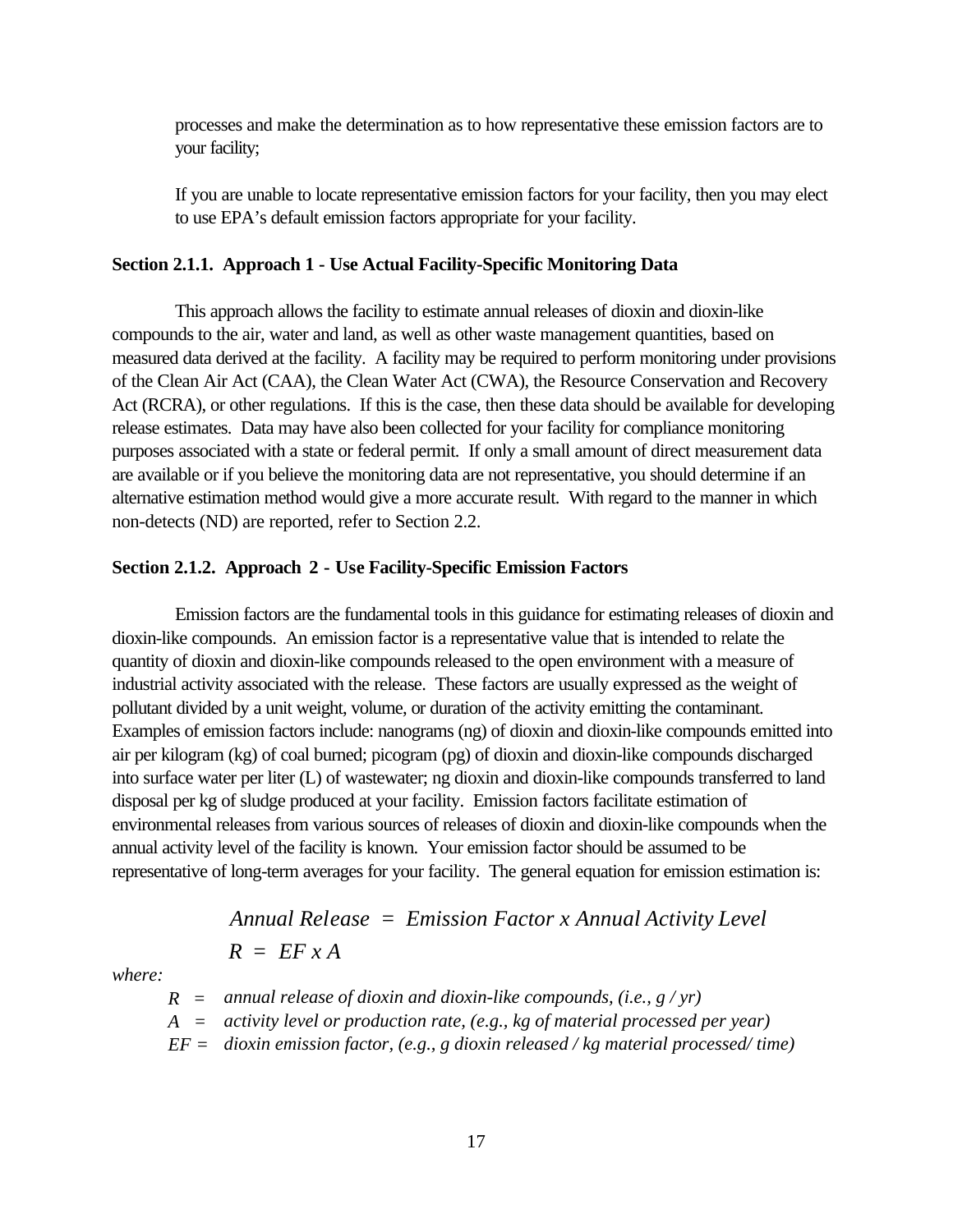EF is to represent the emission of dioxin and dioxin-like compounds into the open environment at the 'end-of-the-pipe'. The extent of completeness and detail of the emissions is determined by the information available from published references. Emissions from some processes are better documented than others. When electing to use this approach, EPA recommends that the facility maintain documentation on the other facility(ies) engineering test reports or the source of the industryspecific data compiled by technical organizations that were evaluated and used in deriving your emission factors. The documentation should clarify why the other facility is a close analogy to your facility based on similarity of design, operations, feed stocks, end products, SIC code, manufacturing process, combustion process, and pollution control systems. Sources of information that may be helpful in Approach 2 include:

- G State Regulatory Agencies. In the development of regulatory requirements for specificities, it is often the case that State environmental agencies have issued permits for the allowable discharge of dioxin-like compounds to the environment from facilities similar to your own. The State Agency may have reliable test reports information attendant to permitting such facilities. These test reports are usually kept in the public record.
- G Trade Associations. Several industries are represented by Trade Associations that function to foster the interests of a particular industrial sector. Such trade associations are comprised of member companies. Often member companies make engineering test reports available to the Trade Association members.
- G EPA Regulatory Dockets. EPA regulatory dockets are maintained as a central repository of information EPA used in a rule making process. Such dockets and their contents are open to the public for inspection and photo copying. The Federal Register preamble announcing proposed or final rule under one of the statutory authorities of EPA will identify the location of the regulatory docket and provide information as to how one may access information in the docket. The docket does contain technical information, including test reports data, that was used in the development of the regulatory requirements.
- G EPA Internet Sites. The EPA maintains a central site on the Internet, i.e., http//www.epa.gov. This home page provides a useful base from which to access EPA databases, reports and studies, and to conduct searches by topic. Complete documents can be electronically accessed from this site. An example of an EPA site having abundant information on air emission factors is the Technology Transfer Network maintained by EPA's Office of Air Quality Planning and Standards. This site has an URL: http://www.epa.gov/ttn.
- G Engineering and Science Libraries. Public and private universities often times allow public access to technical literature housed within university libraries. This is particularly true of universities having schools of engineering and science.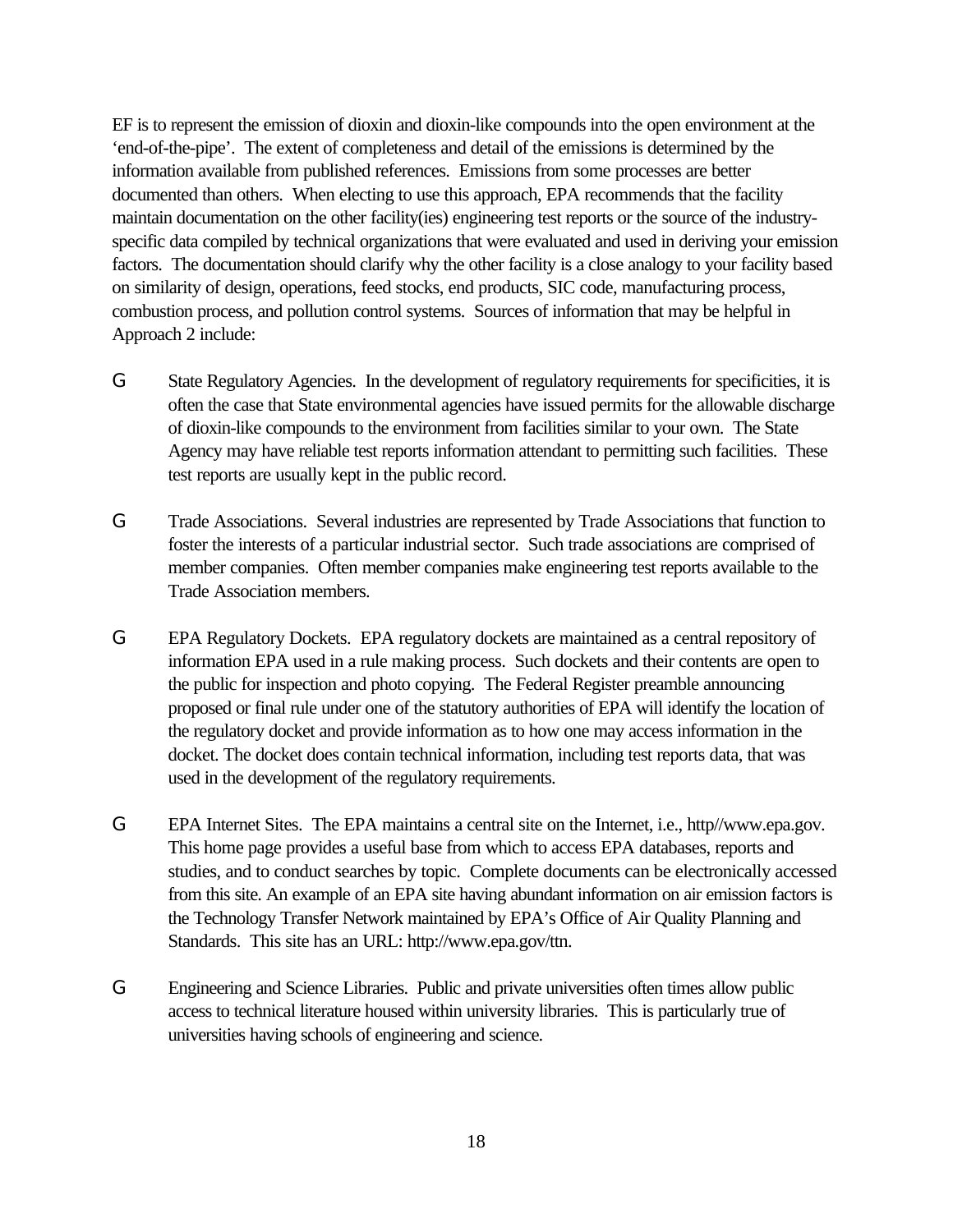### **Section 2.1.3. Approach 3 - Use Facility-Specific EPA Default Emission Factors**

With this approach, EPA is providing tables of emission factors for specific sources, that, when multiplied by an appropriate measure of annual activity level at your facility, will result in an estimate of annual releases of the sum of dioxin and dioxin-like compounds (i.e., the 17 compounds of CDDs and CDFs) from your facility. Emission factors are used to calculate annual releases in situations in which the facility has not measured CDDs and CDFs in its effluents or emission streams. The EPA default emission factors were derived from the available monitoring data deemed to be representative of the source category (or segments of the source category that differ in configuration, fuel type, manufacturing process, feedstocks, pollution control systems, etc.). Implicit in the use of the default emission factors is the assumption that facilities with similar design and operating characteristics should have a similar potential for release of dioxin and dioxin-like compounds. The default emission factors are more accurately applied to an entire source category, because it is representative of the average emissions of all tested facilities in the category. This introduces a significant degree of uncertainty when applying the average emission factor to an individual facility, namely, that a portion of facilities within the industrial category will have emissions that are either above or below the average. However, in the absence of either monitoring data from your facility, or more accurate site-specific emission factors, EPA believes that these default emission factors can be used to make a reasonable estimation of releases.

The CDD and CDF EPA default emission factors in this guidance were developed from three primary references (available in pdf format at: http://www.epa.gov/tri/):

- C EPA's Database of Sources of Environmental Releases of Dioxin-Like Compounds in the United States, U.S. Environmental Protection Agency, National Center for Environmental Assessment, Office of Research and Development, Washington, DC 20460, EPA/600/P-98/002B, September, 2000.
- C The Inventory of Sources of Dioxin in the United States, U.S. Environmental Protection Agency, National Center for Environmental Assessment, Office of Research and Development, Washington, DC 20460, EPA/600/P-98/002Aa.
- C Estimating Exposure to Dioxin-Like Compounds; Volume 2: *Sources of Dioxin-Like Compounds in the United States*, EPA/600/)-00/001*,* Draft Final, September, 2000.

When researching emission factors in Approach 2 (above), the owner and operator of a reporting facility may elect to use emission factors developed for sources other than those listed in this guidance, for example, medical waste incinerators. The owner/operator of such a facility is encouraged to review sources and releases of dioxin-like compounds contained in EPA's Database (listed above) in order to assist in the selection of more appropriate emission factors.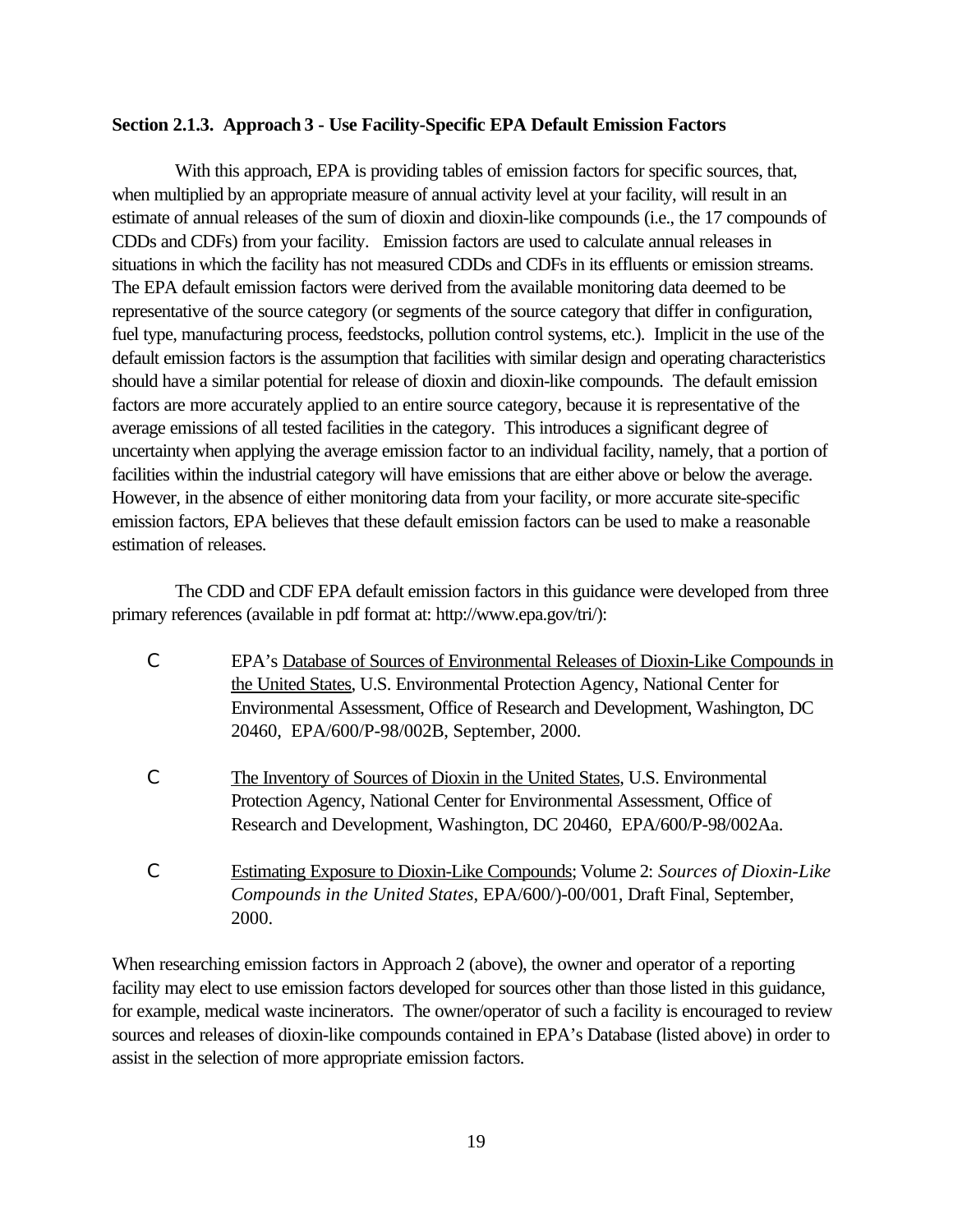### **Section 2.2. Consideration of Non-Detects**

When detected in emissions and effluents from facilities, dioxin and dioxin-like compounds are found in minute quantities, e.g., one part-per trillion (1 ppt) or less, and as mixtures of dioxin and the dioxin-like compounds. Detection is with high resolution gas chromatography combined with high resolution mass spectrometry. For example, EPA Method 1613 (USEPA, 1994a) (used to quantify CDDs and CDFs in wastewater, solids, air, and tissue samples) can reliably detect these compounds at or below one part per trillion (i.e., 10 parts per quadrillion (ppq) in water; 1 ppt in solid waste). This presents a challenge in terms of interpretation of results in which a CDD/CDF compound is reported by the analytical laboratory as 'Not Detected' (shown as the abbreviation 'ND' on lab sheets).

Even with these extremely low levels of detectability with current laboratory methods, it is not possible to know with certainty if 'not detected' (ND) is actually zero (i.e., that dioxin and dioxin-like compounds are not present in the sample) or if dioxin and dioxin-like compounds really are present in the sample at some concentration below the minimal detection limit (MDL). The monitoring data and emission factors determined for your facility should be reported in a manner consistent with the methods and procedures that EPA has developed for determining if these compounds are present in various industrial processes. For example, EPA Method 1613 (USEPA, 1994a) indicates that laboratory results below the minimum detection level should be reported as not detected (ND) or as required by the regulatory authority. For purposes of threshold determinations and the reporting of releases and other waste management quantities for dioxin and dioxin-like compounds under EPCRA section 313, either with monitoring data, or by using the emission factor approach, non-detects are treated as 'zero' if that is how the method being used treats non-detects (e.g., Method 1613, Method 23). However, facilities should use their best readily available information to report, so if a facility has better information than provided by these methods then that information should be used. For example, if a facility is not detecting dioxin or a particular dioxin-like compound using a particular method but has information that shows that they should be detecting them the facility should use this other information and it may be appropriate to estimate quantities using one half the detection limit.

If the method being used by a facility to detect dioxin and dioxin-like compounds is not an EPA approved method and the detection level being used is not as sensitive as those approved for use under EPA methods then EPA's EPCRA section 313 guidance with regard to non-detects should be followed. This guidance states that facilities must use reasonable judgement as to the presence and amount of a listed toxic chemical based on the best readily available information. An indication that a reportable chemical is below detection is not equivalent to stating that the chemical is not present. If the reportable toxic chemical is known to be present, EPA recommends that a concentration equivalent to half the detection limit be used. Facilities should not estimate releases solely on monitoring devices, they should also rely on their knowledge of specific conditions at the plant.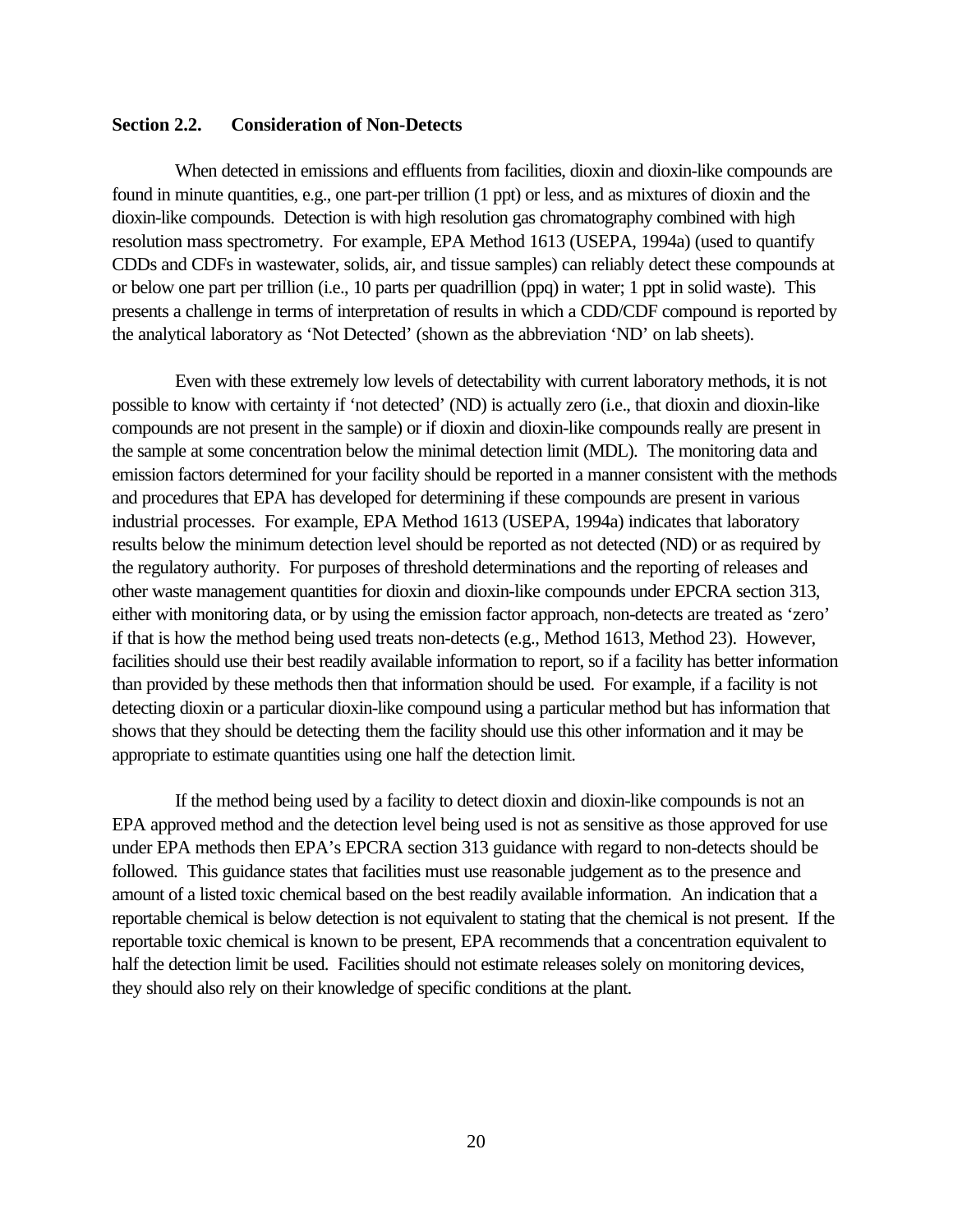### **Section 3.0. EXAMPLES OF CALCULATING EMISSIONS TO THE AIR, WATER, AND LAND**

Environmental releases of dioxin and dioxin-like compounds occur to all media air, water and land. Dioxin and dioxin-like compounds are not intentionally manufactured, they are inadvertently formed during certain manufacturing and combustion processes. In this regard, dioxin releases cannot be determined by a mass balance of your facility. Rather EPA recommends you use one of the three approaches listed in Section 2.0, above (direct measurements, or the two emission factor approaches). Section 4.0 gives EPA default emission factors for specific facilities falling within certain reporting facility SIC codes. The purpose of this section is to give examples of calculating emissions to air, water and land from your facility. In some examples the phrase "dioxin and dioxin-like compounds" may be abbreviated to "D&DLC" to save space.

### **Section 3.1. Approach 1 - Use Actual Facility-specific Release Data**

#### **Section 3.1.1.****Example of Calculating Air Releases Using Stack Monitoring Data**

*Example: Stack testing has determined that dioxin and dioxin-like compounds are detected in the stack gases at your facility at a concentration of 10 E - 09 g per dry standard cubic meter of gas (10 ng/dscm). The moisture content in the stack is typically 10%. The stack gas velocity is typically 8.0 m/s. The diameter of the stack is 0.3 m. Calculate the annual air release of dioxin and dioxin-like compounds from the stack of your facility*.

**Step 1. Calculate volumetric flow of stack gas stream.**

 $Volume for *f* low = (gas velocity) x (internal area of stack)$ *Volumetric flow* = (gas velocity) x  $(pi)$  x (internal stack diameter)<sup>2</sup> ÷ 4  $Volumetric flow = (8.0 m/s)x [(pi)x(0.3m)^2 + 4]$ *Volumetric flow =*  $5.7 m^3 / s$ 

#### **Step 2. Correct volumetric flow for moisture content in stack gas stream**

*Stack gases may contain large amounts of water vapor. The concentration of the chemical in the exhaust is often presented on a 'dry gas' basis. For an accurate release rate, correct the stack or vent gas flow rate in Step 1 for the moisture content in your facility's stack gas. This is done simply by multiplying the volumetric flow in Step 1 by the term (1 - fraction of water vapor). The dry gas volumetric flow rate can then be multiplied by the concentration of dioxin and dioxin-like compounds measured in the stack gases (see Step 3).*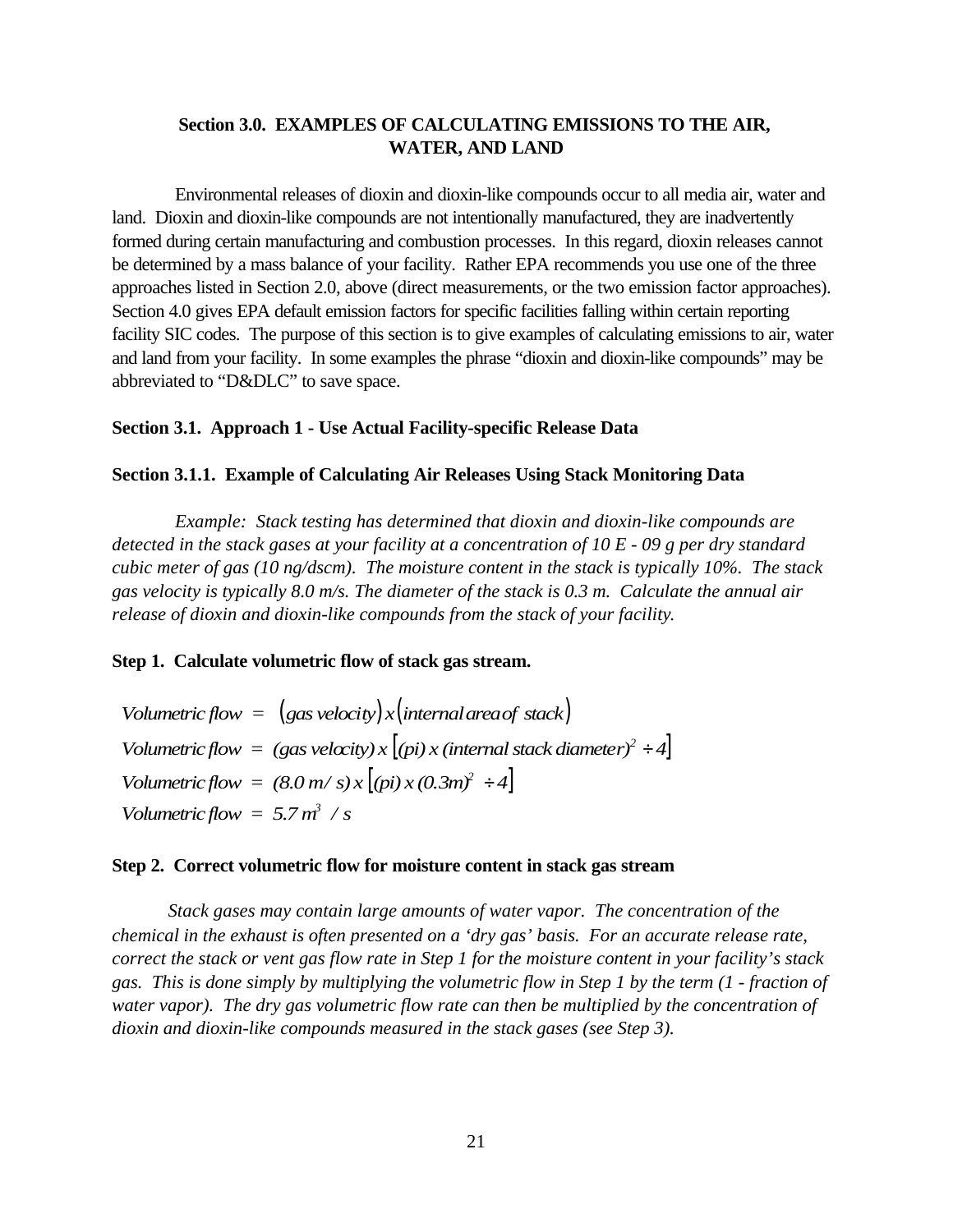*Dry volumetic flow = (volumetric flow)*  $x(1 -$  *fraction of water) Dry volume tric flow (corrected)* =  $(5.7 \text{ m}^3 / \text{ s}) x (1 - 0.10) = 5.13 \text{ m}^3 / \text{ s}$ 

**Step 3. Estimate annual stack emissions to air.**

$$
R_{air} = C x V x C F x H x \{units conversion factor\}
$$

*Where:*

- $R_{air}$  *Annual release of dioxin and dioxin-like compounds to air (g/yr)*
- *C= Combustion flue gas concentration of D&DLC (ng/dry standard cubic meter)*
- *V* = *Hourly Volumetric flow rate of combustion flue gas (dscm/hour) (20* $^{\circ}$ *C, 1 atm; adjusted to 7% O<sup>2</sup> )*
- *CF= Capacity factor, fraction of time that the facility operates on an annual basis (e.g., 0.85)*

*H= Total hours in a year (8,760 hr/yr)*

$$
R_{air} = \left(\frac{10 \text{ ng}}{\text{dscm}}\right) \text{x} \left(\frac{5.13 \text{ dscm}}{\text{s}}\right) \text{x} \left(\frac{3600 \text{ s}}{\text{hr}}\right) \text{x} \left(\frac{8760 \text{ hr}}{\text{yr}}\right) \text{x} (0.85) \text{ x} \left(\frac{\text{g}}{10^9 \text{ ng}}\right)
$$
  

$$
R_{air} = 1.38 \text{ g/ yr}
$$

## **Section 3.1.2. Example of Calculating Water Releases Using NPDES Monitoring Data**

*Example: Your facility is subject to NPDES permits for the discharge of dioxin and dioxin-like compounds into surface waters. You are required to conduct periodic monitoring of the effluent discharge from your facility. In this example, quarterly samples were taken to be analyzed for the content of dioxin and dioxin-like compounds. Each sample was an hourly, flowrate-based composite taken for one day to be representative of the discharge for that day. The total effluent volume for that day was also recorded. Your facility operates 350 days/year. The following data were collected on each sample day.*

| Quarter sample number | Discharge flow rate $(106$<br>gal/day) | <b>Dioxin and dioxin-like</b><br>compounds concentration<br>(picograms per liter (pg/L)) |
|-----------------------|----------------------------------------|------------------------------------------------------------------------------------------|
|                       | <b>20</b>                              | 10                                                                                       |
| $\mathsf{I}2$         | 20                                     | 10                                                                                       |
|                       | 40                                     | 10                                                                                       |
| $\vert 4$             | 100                                    | 10                                                                                       |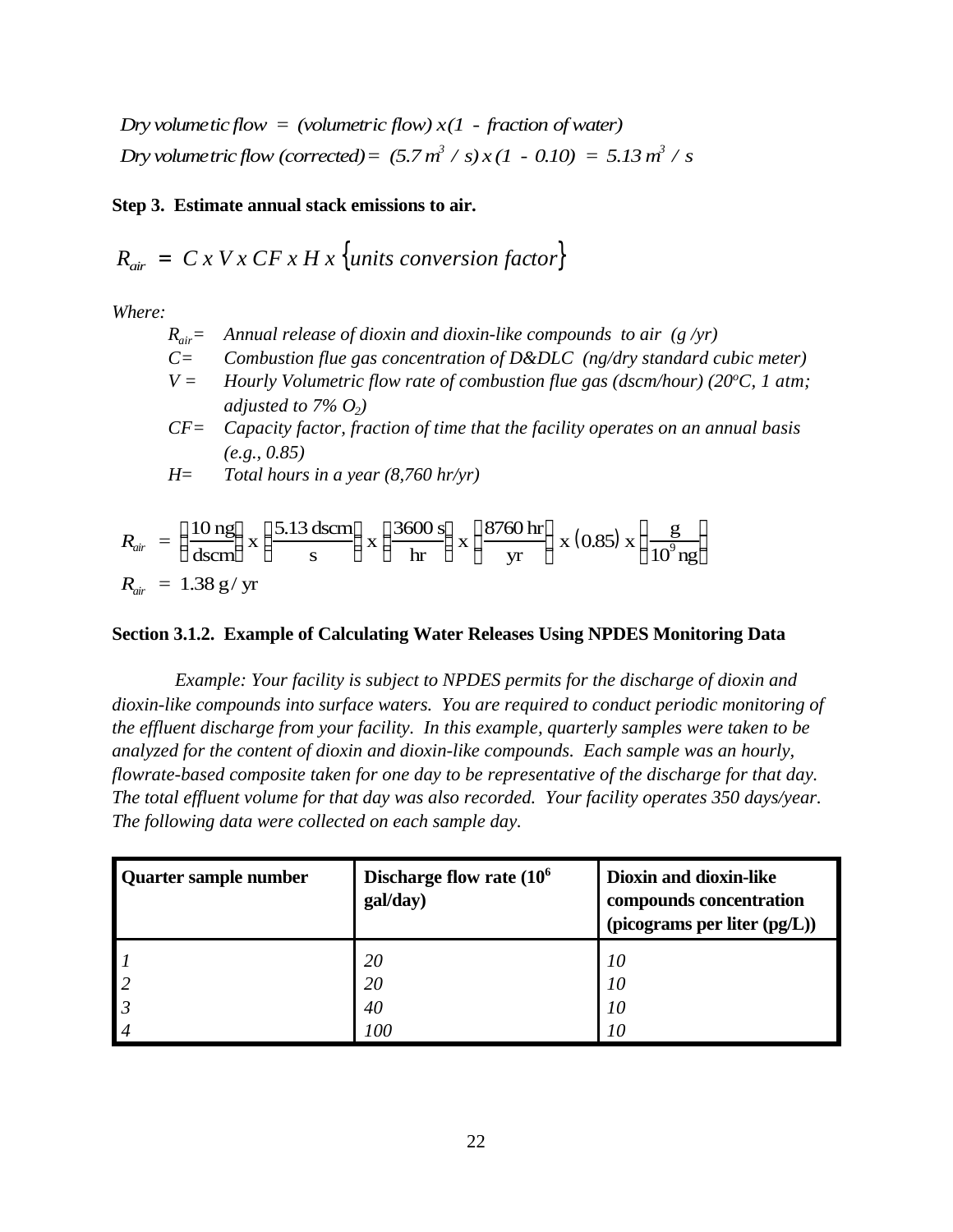To calculate the amount of dioxin and dioxin-like compounds discharged on each sample day, the concentration of dioxin and dioxin-like compounds in the discharge is multiplied by the discharge flow rate for that day, as shown below for the first quarter sample.

### **Step 1: Calculate the amount of dioxin and dioxin-like compounds discharged per day from each day of sampling**.

Amount of dioxin and dioxin-like compounds/day  $=$  (daily effluent flow rate) x (dioxin and dioxin-like compounds concentration in effluent). From the table above, the calculation of daily dioxin and dioxin-like compounds effluent discharge for the first sampling quarter is:

First Quarterly Discharge = 
$$
\left\{ \frac{10 \text{ ps}}{L} \right\} x \left\{ \frac{1 \text{ g}}{10^{12} \text{ ps}} \right\} x \left\{ \frac{3.8 \text{ L}}{\text{gal}} \right\} x \left\{ \frac{20 x 10^6 \text{ gal}}{\text{day}} \right\}
$$

*First Quarter Discharge = 0.00076 g dioxin and dioxin-like compounds/ day*

### **Step 2: Find the average amount of dioxin discharged in effluent/day**

Using the same equation, the second, third and forth quarter dioxin and dioxin-like compounds monitoring events are calculated to be 0.00076 g/day; 0.0015 g/day; and 0.0038 g/day, respectively. Then the average daily dioxin and dioxin-like compounds discharge rate for all monitoring events at this facility is:

$$
Average daily discharge = \left\{ \frac{0.00076 + 0.00076 + 0.0015 + 0.0038}{4 \text{ sampling periods}} \right\} g / day
$$

*Average daily dioxin and dioxin - like compounds discharge = 0.0017 g / day*

### **Step 3 Calculate the annual discharge of dioxin to surface waters**

Your facility operates 350 days/year. The estimated annual discharge of dioxin and dioxin-like compounds is calculated as follows:

*Annual Discharge of D&DLC to Surface Water* = 
$$
\left\{\frac{350 \text{ day}}{\text{yr}}\right\} x \left\{\frac{0.0017g}{\text{day}}\right\}
$$
  
*Annual Dioxin and Dioxin-like Compounds Discharge to Surface Water* = 0.6 g / yr

### **Section 3.1.3***.* **Example of Estimating Releases to Land**

Under EPCRA section 313, the disposal of toxic chemicals in on-site landfills constitutes a release to land. Waste contaminated with dioxin and dioxin-like compounds may be placed in a RCRA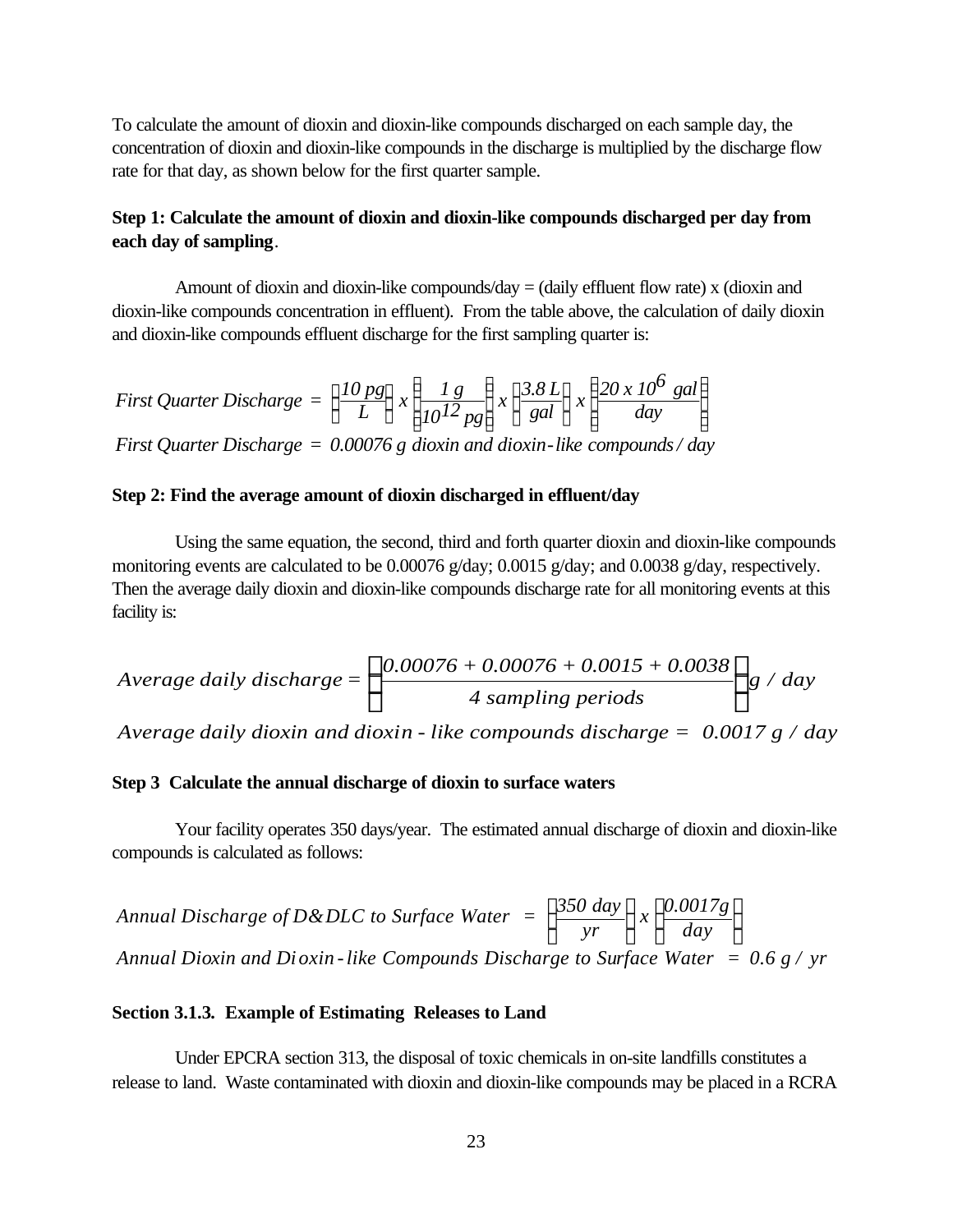subtitle C landfill for disposal. The following is an example of calculating the annual quantity of dioxin and dioxin-like compounds disposed in a RCRA subtitle C landfill.

*Example: Land disposal of sludge. Your facility generates approximately 1 kg of dry sludge per 4000 L of wastewater treated at the facility's on-site industrial wastewater treatment plant. The facility operations produce approximately 100 million L of wastewater per day. Monitoring results indicate that the sludge, on average, contains approximately 3 ng dioxin and dioxin-like compounds per kg dry sludge produced. All of the sludge from your facility is placed in an on-site RCRA subtitle C landfill. The facility operates 350 days per year. What is the annual amount of dioxin and dioxin-like compounds released to land from your facility as a function of land disposal of the sludge contaminated with dioxin and dioxin-like compounds?*

**Step 1: Determine the amount of sludge produced per day from the wastewater treatment process.**

*Total Sludge Generated L wastewat L wastewat day Total Sludge Generated = 25,000 kg / day = 1 kg sludge er*  $\int x \left\{ \frac{lxl0^8L}{l} \right.$  *mastewater 4000*  $\mathbf{I}$ ↑  $\mathsf{l}$  $\overline{ }$ ł J  $\mathsf{l}$ ↑  $\mathsf{I}$  $\mathsf{l}$  $\mathsf{l}$ ł  $\overline{1}$ J

**Step 2: Determine the amount of dioxin and dioxin-like compounds contained in the sludge produced each day.**

> *Total amount of D&DLC in sludge = Total sludge generated x average D& DLC concentration in sludge*

*Total amount of D&DLC in sludge =*

$$
\left\{\frac{25,000 \text{ kg sludge}}{day}\right\} x \left\{\frac{3 \text{ ng D&DLC}}{kg \text{ of sludge}}\right\} x \left\{\frac{g}{10^9 \text{ ng}}\right\}
$$

*Total amount of dioxin and dioxin -like compounds in sludge = 0.000075 g / day*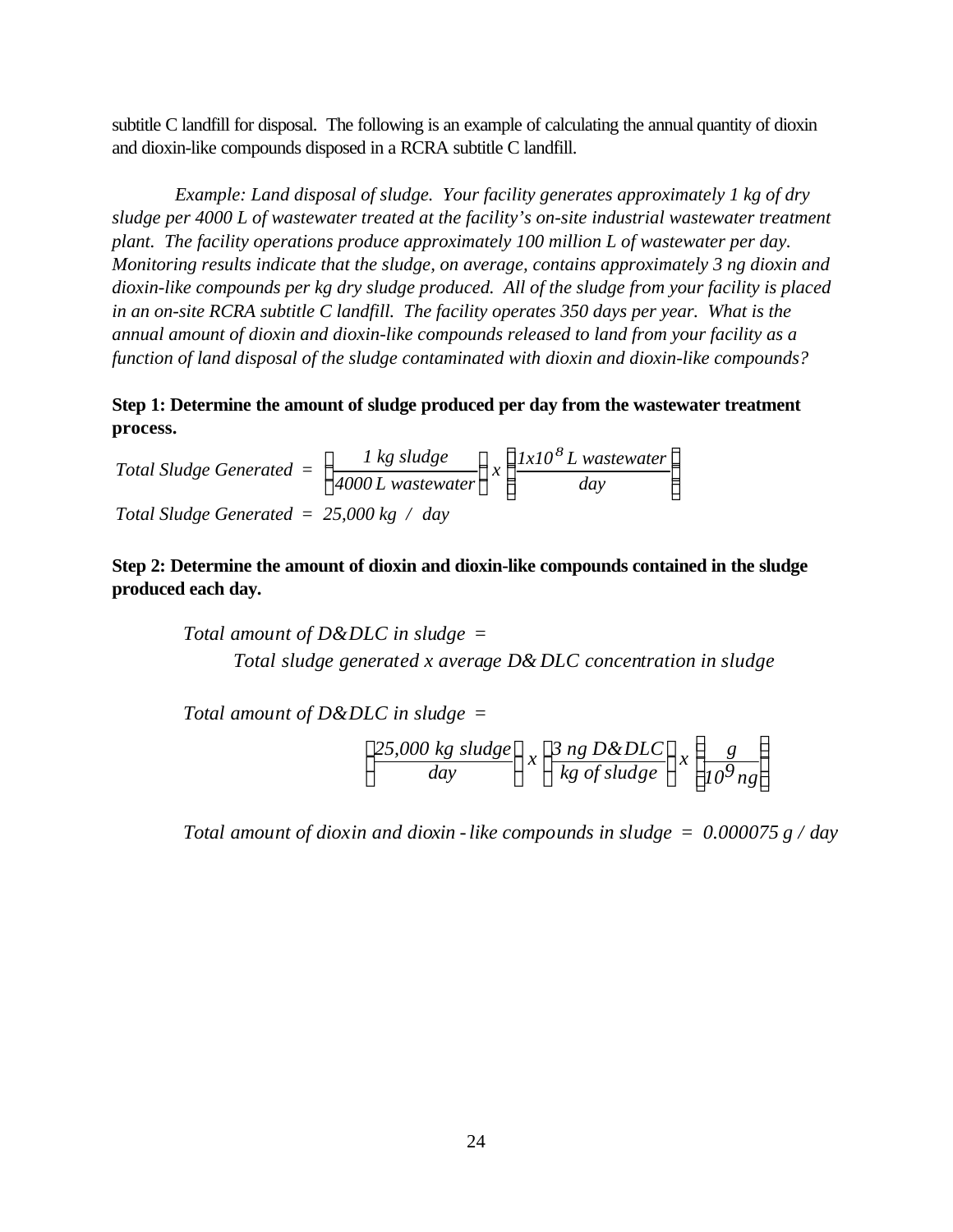**Step 3 Calculate the annual release of dioxin and dioxin-like compounds to land based on annual days of operation per year**

*Annual release of dioxin and dioxin -like compounds to land = average daily D& DLC loading in sludge x total operating days per year.*

*Annual release of dioxin and dioxin -like compounds to land =*

$$
\left\{\frac{7.5 \times 10^{-5} \text{ g D& DLC}}{day}\right\} \times \left\{\frac{350 \text{ operating days}}{\text{year}}\right\}
$$

*Annual release of dioxin and dioxin -like compounds to land = 0.03 g / yr*

#### **Section 3.2. Examples of Estimating Releases Using Emission Factors**

 You have either developed your own facility-specific emission factors or have decided to use EPA's default emission factors (refer to Section 4.0; EPA Default Emission Factors) to estimate annual releases of dioxin and dioxin-like compounds from your facility to air, land and water. Emission factors (EF) relate potential release of dioxin and dioxin-like compounds to the activity level of your facility. The units vary according to the units of measure of activity level, but usually are weight per unit weight of production or weight per unit volume related to production. A common EF for combustion processes is ng dioxin and dioxin-like compounds per kg material combusted, processed, or produced. A common EF for point source effluent discharges into surface waters is pg dioxin and dioxin-like compounds per L of wastewater discharged. A common EF for RCRA waste generated that will be disposed is pg dioxin and dioxin-like compounds per kg of waste or sludge generated. The following serve as examples of how to make calculations of annual releases of dioxin and dioxin-like compounds using either your own chosen emission factors or EPA default emission factors. In either case, the procedures are the same.

#### **Section 3.2.1. Example of Estimating Air Releases**

*Example: The emission factor that best fits your facility is 10 ng dioxin and dioxin-like compounds released from the stack per kg of materials processed. Each day your facility processes 25,000 kg of materials, and your facility operates 350 days per year. The emission factor is appropriate for your level of dioxin and dioxin-like compounds control. Estimate the annual release of dioxin and dioxin-like compounds from the stack of your facility.*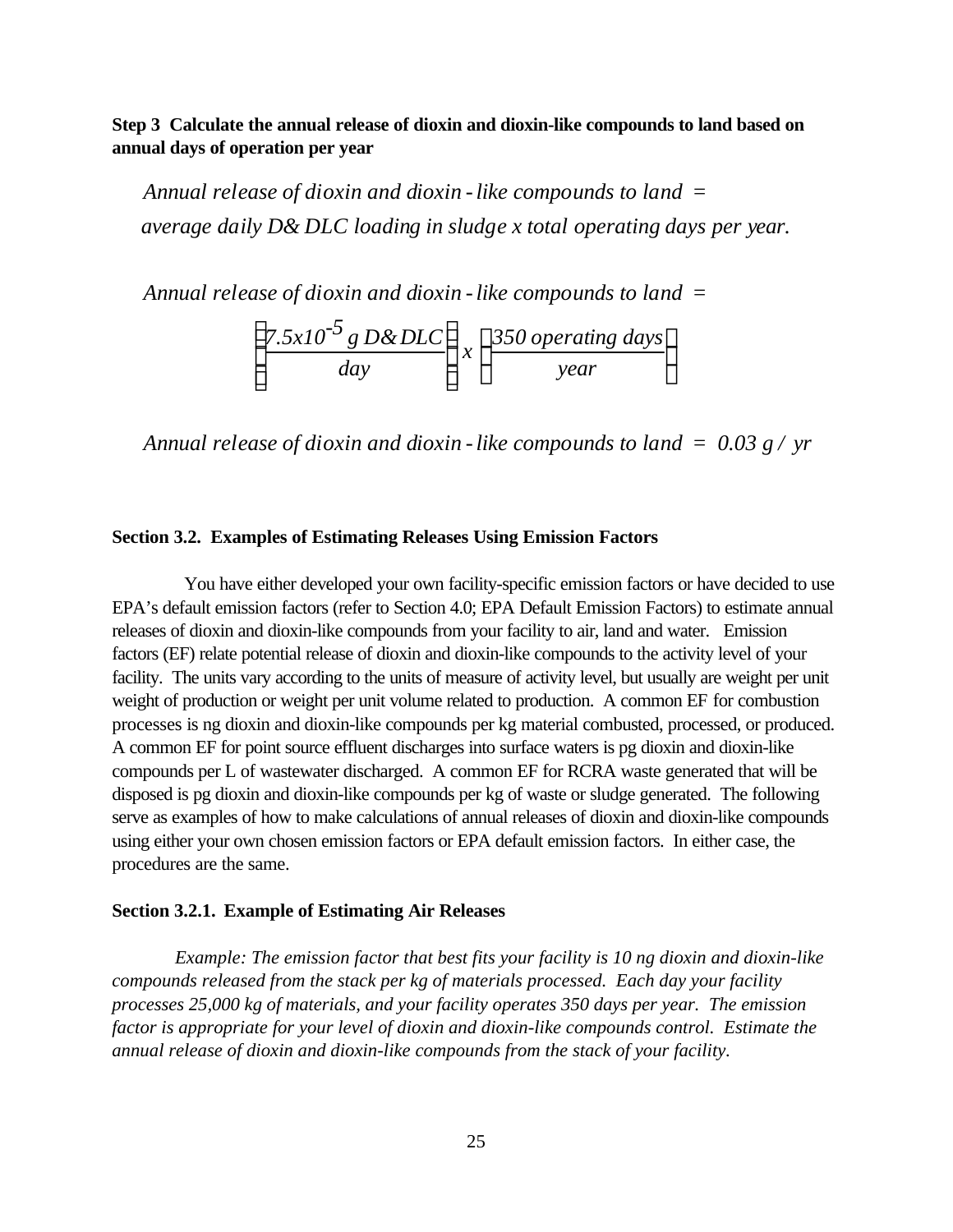*Solution:*

 $R_{air}$  = A x EF *Where:*  $R_{air}$  = annual release of dioxin and dioxin-like compounds to air; (g / yr) *A = material processed annually; (kg/yr) EF = dioxin and dioxin-like compounds emission factor; (ng/kg)*

$$
R_{\text{air}} = \left\{ \frac{25,000 \text{ kg materials}}{day} \right\} x \left\{ \frac{350 \text{ days}}{\text{year}} \right\} x \left\{ \frac{10 \text{ ng D& DLC}}{kg \text{ materials}} \right\} x \left\{ \frac{g}{10^{\circ} \text{ ng}} \right\}
$$
  

$$
R_{\text{air}} = 0.09 \text{ g dioxin and dioxin-like compounds} / year
$$

#### **Section 3.2.2. Example of Estimating Water Releases**

*Example: Your facility discharges 100 million gallons per day of treated wastewater into surface water. The emission factor you have found to be most appropriate for your facility is 10 pg dioxin and dioxin-like compounds per liter of wastewater discharged. The emission factor reflects the level of dioxin and dioxin-like compounds control that is occurring at your facility. Your facility operates 365 days each year. Estimate the annual release of dioxin and dioxin-like compounds to surface water.*

*Solution:*

$$
R_{\text{water}} = \left\{ \frac{100 \times 10^6 \text{ gal wastewater}}{\text{day}} \right\} \times \left\{ \frac{3.78 \text{ L}}{\text{gal}} \right\} \times \left\{ \frac{365 \text{ days}}{\text{yr}} \right\}
$$

$$
x \left\{ \frac{10 \text{ pg D& DLC}}{\text{L wastewater}} \right\} \times \frac{\text{g}}{10^{12} \text{ pg}}
$$

$$
R_{\text{water}} = 1.4 \text{ g dioxin and dioxin-like compounds} / \text{ yr}
$$

#### **Section 3.2.3. Example of Estimating Releases to Land**

*Example: In the example above, the wastewater treatment plant process generates 1 kg of dry sludge per 5000 L of wastewater treated. The wastewater treatment process removes 50% of the dioxin and dioxin-like compounds from the wastewater prior to discharging wastewater into surface water. All of the sludge generated at your facility is placed in an on-site RCRA subtitle C landfill. Calculate how much dioxin and dioxin-like compounds are released to land at your facility.*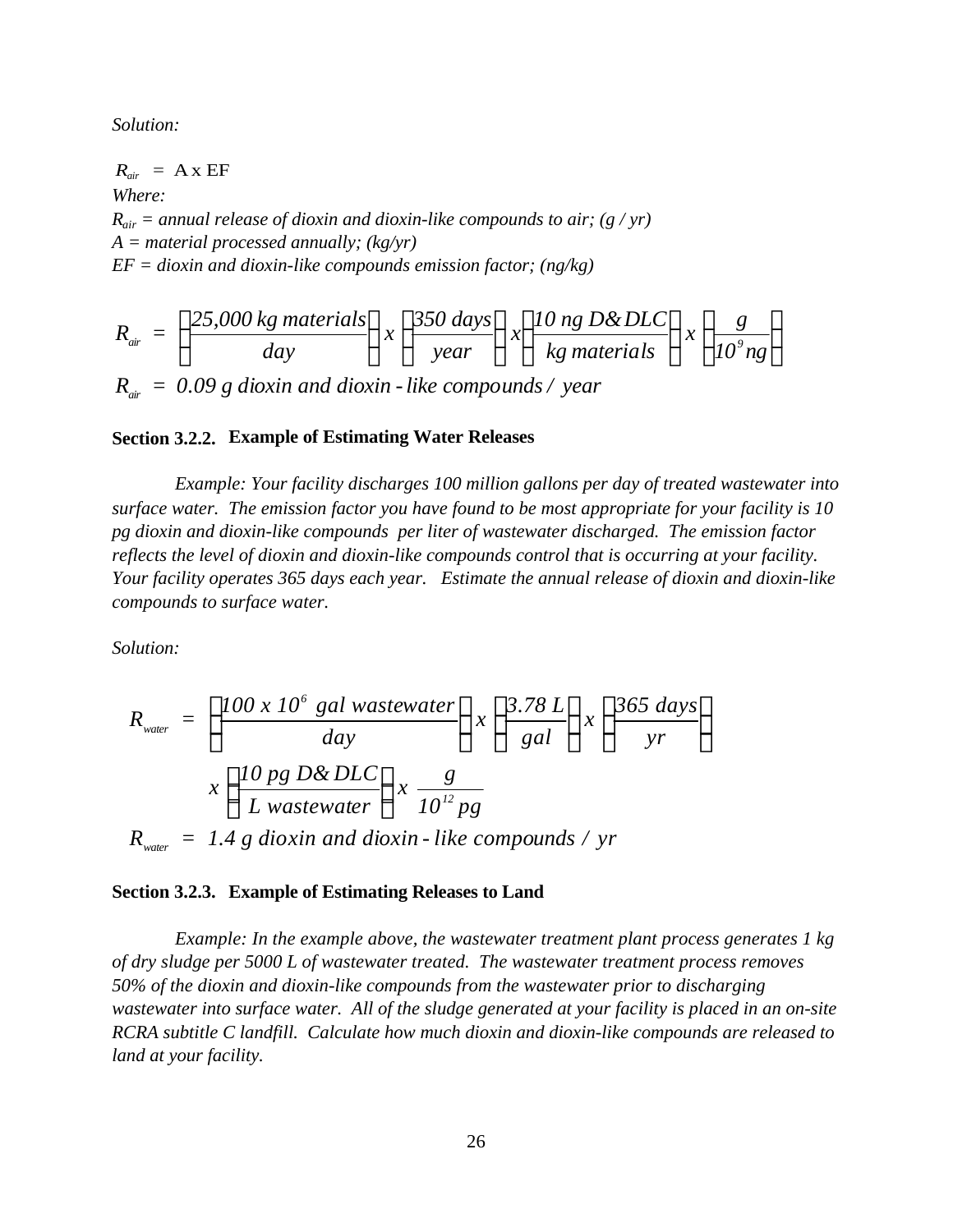#### **Step 1. Determine the amount of sludge generated each day at your facility**.

*Sludge generated = sludge generation rate per L wastewater x wastewater per day Sludge generated = 1 kg sludge 5000 L wastwater x 3.78 x 10 L wastewater day Sludge generated* =  $7.56 \times 10^4$  kg / *day*  $\int$  *l* kg sludge  $\int_{x}$  3.78 x 10<sup>8</sup> {  $\mathsf{L}$  $\mathbf{I}$  $\left\{ \right\}$ J  $\overline{\phantom{a}}$ {  $\mathfrak l$  $\mathsf{l}$  $\left\{ \right\}$ J

#### **Step 2. Estimate the Emission Factor (EF) for dioxin and dioxin-like compounds in the sludge**

If it is assumed that all the dioxin and dioxin-like compounds that are removed from the wastewater during the treatment process are contained in the sludge generated from the wastewater treatment process, then the EF for sludge can be calculated as a function of dioxin and dioxin-like compounds removal efficiency from the wastewater. Thus the EF for dioxin and dioxin-like compounds in wastewater times the removal efficiency gives an approximate indication of the dioxin and dioxin-like compounds EF for sludge at your facility. In the following calculation, assume the density of sludge  $= 500$  g/L.

$$
EF_{sludge} = \left[ EF_{wastewater} \times \left\{ 1 - fraction D & DLC removed \right\} \right] \times density of sludge x units conversion factors
$$
\n
$$
EF_{sludge} = \left[ \left\{ \frac{10pg D & DLC}{L wastewater} \right\} \times \left\{ 1-.5 \right\} \right] \times \left\{ \frac{1}{500 g} \right\} \times \left\{ \frac{10^3 g}{kg} \right\}
$$
\n
$$
EF_{sludge} = 10 pg dioxin and dioxin-like compounds / kg
$$

**Step 3. Calculate the annual release of dioxin and dioxin-like compounds to land**

$$
R_{land} = \left(\frac{quantity sludge}{day}\right) x \left\{ EF_{sludge} \right\} x \left\{ \frac{operating days}{year} \right\}
$$

$$
R_{land} = \left\{ \frac{7.56 x 104 kg sludge}{day} \right\} x \left\{ \frac{10 pg D& DLC}{kg sludge} \right\} x \left\{ \frac{g}{1012 pg} \right\} x \left\{ \frac{365 days}{year} \right\}
$$

 $R_{\rm land} \ = \ 3 \ x \ 10^4 \ \ g \ dioxin$  and dioxin - like compounds / year *-4*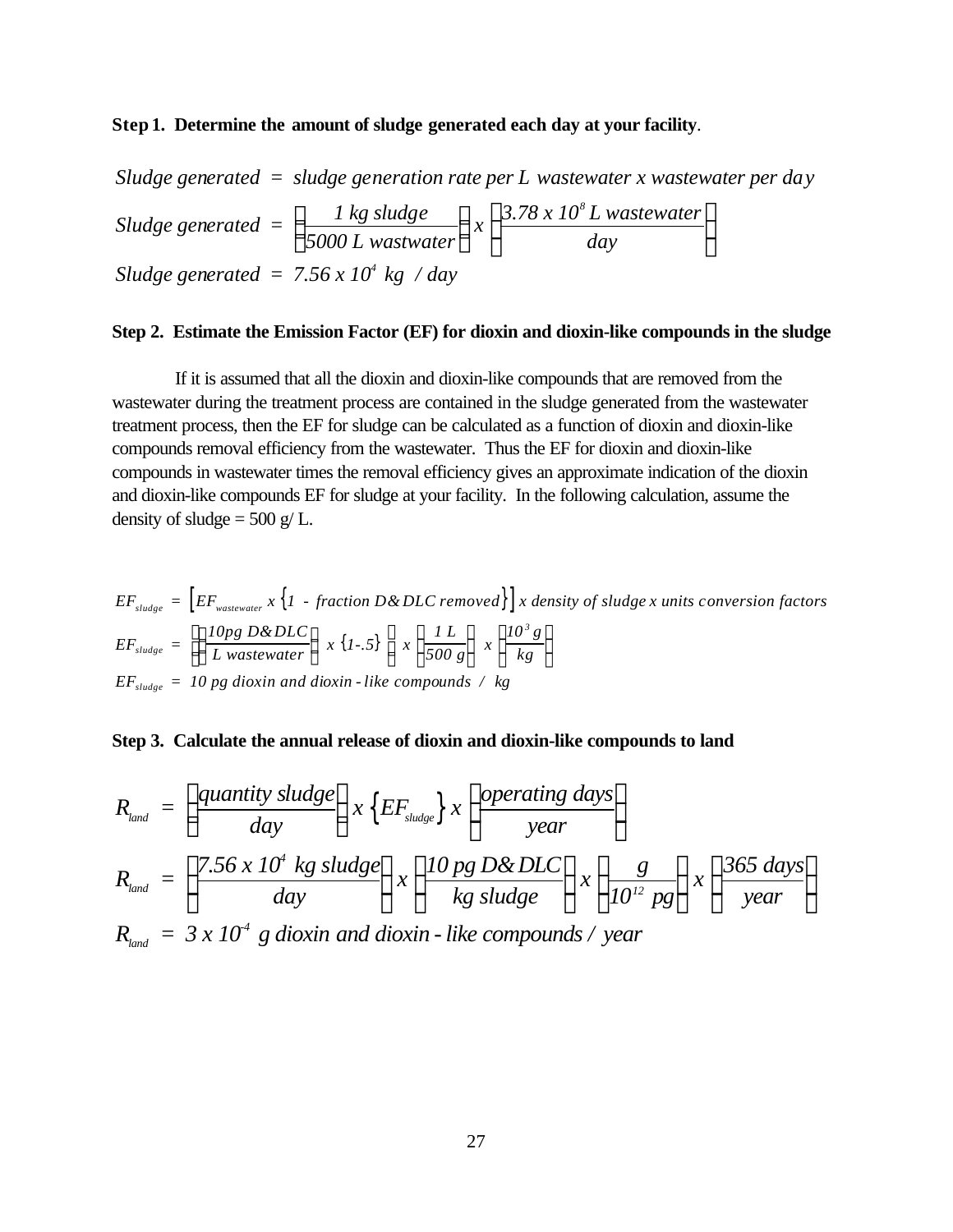### **Section 4.0. FACILITY-SPECIFIC EPA DEFAULT EMISSION FACTORS**

EPA is providing default emission factors for facilities to use, at their discretion, in reporting annual releases and other waste management quantities of dioxin and dioxin-like compounds. You are encouraged, however, to use site-specific information on releases from your facility. EPA recognizes that emissions and environmental release data are not available in most cases. This guidance is providing a series of 'look-up' tables to assist you in meeting the requirements of annually reporting releases of dioxin and dioxin-like compounds. Information is limited to those source categories for which EPA believes sufficient information is available to develop default emission factors that can be used to make reasonable estimations of releases.The documentation for the derivation of the emission factors can be found in three EPA references (available in pdf format at: http://www.epa.gov/tri/):

- C EPA's Database of Sources of Environmental Releases of Dioxin-Like Compounds in the United States, U.S. Environmental Protection Agency, National Center for Environmental Assessment, Office of Research and Development, Washington, DC 20460, EPA/600/P-98/002B, September, 2000.
- C The Inventory of Sources of Dioxin in the United States, U.S. Environmental Protection Agency, National Center for Environmental Assessment, Office of Research and Development, Washington, DC 20460, EPA/600/P-98/002Aa.
- C Estimating Exposure to Dioxin-Like Compounds; Volume 2: *Sources of Dioxin-Like Compounds in the United States*, EPA/600/)-00/001*,* Draft Final, September, 2000.

In applying these default emission factors, you are encouraged to read the summary description provided for the facilities that were used to derive the default emission factors. Facilities should use those emission factors that match as closely as practical the class type and pollution control systems of your facility. Although EPA's default emission factors are arithmetic averages of environmental releases from tested facilities, EPA recognizes that these tested facilities may not be an ideal match to your facility. The decision to use EPA default emission factors is best left to the operator of the facility. This guidance is intentionally made to be flexible in the use and selection of emissions of dioxin and dioxinlike compounds that are most representative of emissions from your facility. All of the emission factors contained in the tables in this section are for controlled conditions.

In all of the emission factors tables the emission factor for the dioxin and dioxin-like compounds category is equal to the sum of the emission factors for the 7 dibenzo-p-dioxins (CDDs) covered by the category and the 10 dibenzofurans (CDFs) covered by the category. Thus,

3 Dioxin and dioxin-like compounds *=* 3 CDDs *+* 3 CDFs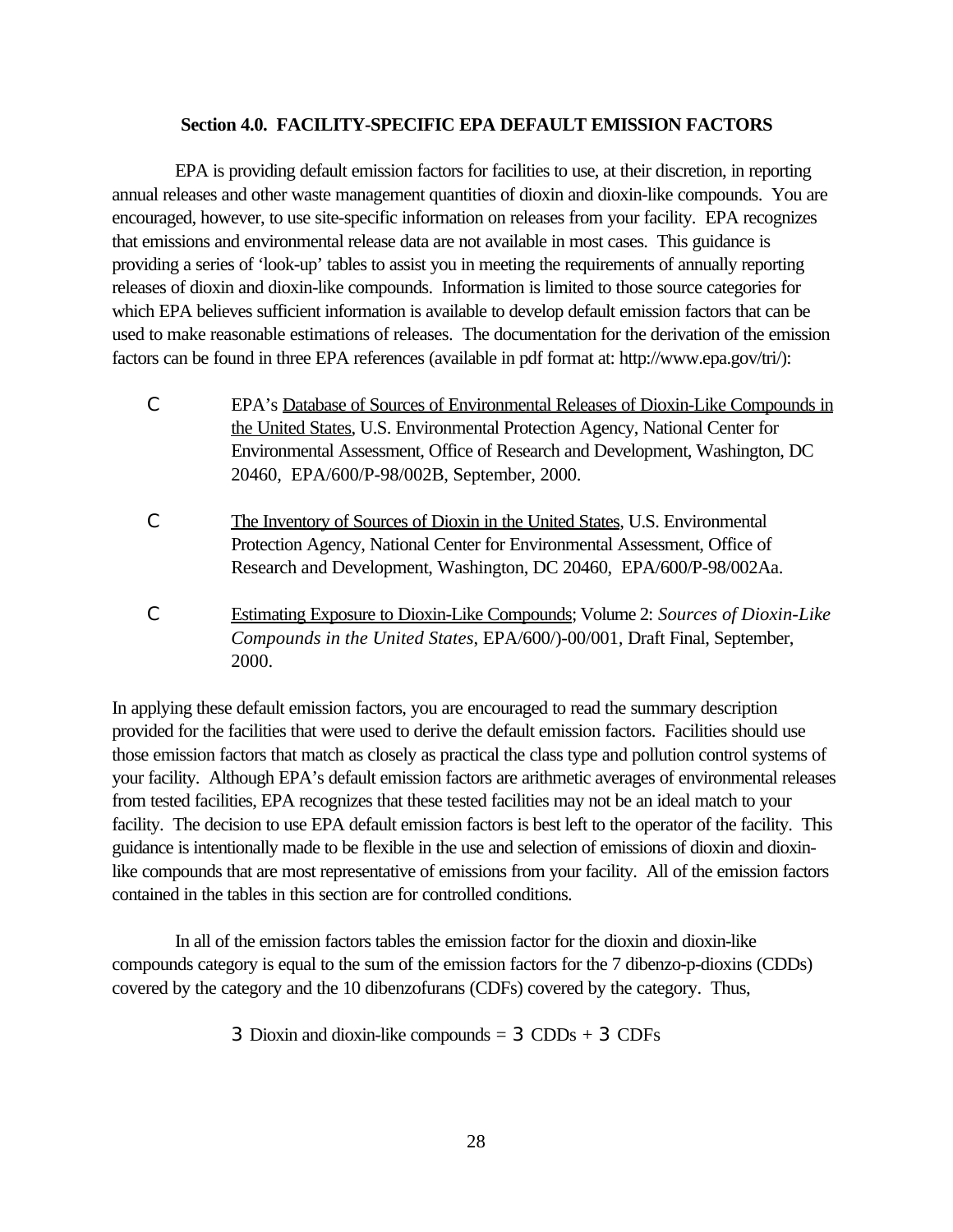# **Section 4.1. Pulp and Paper Mills and Lumber and Wood Products**

# **Section 4.1.1. Applicability**

The following SIC Codes are included within this category:

I. SIC Code 2611 Pulp Mills: Establishments primarily engaged in manufacturing pulp from wood or from other materials, such as rags, linters, wastepaper, and straw. Establishments engaged in integrated logging and pulp mill operations are classified according to the primary products shipped. Establishments engaged in integrated operations of producing pulp and manufacturing paper, paperboard, or products thereof are classified in Industry 2621 if primarily shipping paper or paper products; in Industry 2631 if primarily shipping paperboard or paperboard products; and in Industry 2611 if primarily shipping pulp.

II. 2621 Paper Mills: Establishments primarily engaged in manufacturing paper from woodpulp and other fiber pulp, and which may also manufacture converted paper products. Establishments primarily engaged in integrated operations of producing pulp and manufacturing paper are included in this industry if primarily shipping paper or paper products. Establishments primarily engaged in manufacturing converted paper products from purchased paper stock are classified in Industry Group 265 or Industry Group 267.

III. 2400 Lumber and Wood Products, Except Furniture: Establishments primarily engaged in cutting timber and pulpwood; merchant sawmills, lath mills, shingle mills, cooperage stock mills, planing mills, and plywood mills and veneer mills engaged in producing lumber and wood basic materials. Also included within this SIC code are establishments engaged in manufacturing finished articles made entirely or mainly of wood or related materials. Major Group 24 includes Industry Groups 241, 242, 243, 244, 245, and 249. Furniture and office and store fixtures are classified in Major Group 25. Woodworking in connection with construction, in the nature of reconditions and repair, or performed to individual order, is classified in nonmanufcturing industries.

Industry Group 241 2411 Logging Industry Group 242 2421 Sawmills and Planing Mills 2431 Millwork 2434 Wood Kitchen Cabinets 2435 Hardwood Veneer and Plywood 2436 Softwood Veneer and Plywood Industry Group 244 2441 Nailed and Lock Corner Wood Boxes and Shook 2448 Wood Pallets and Skids 2449 Wood Containers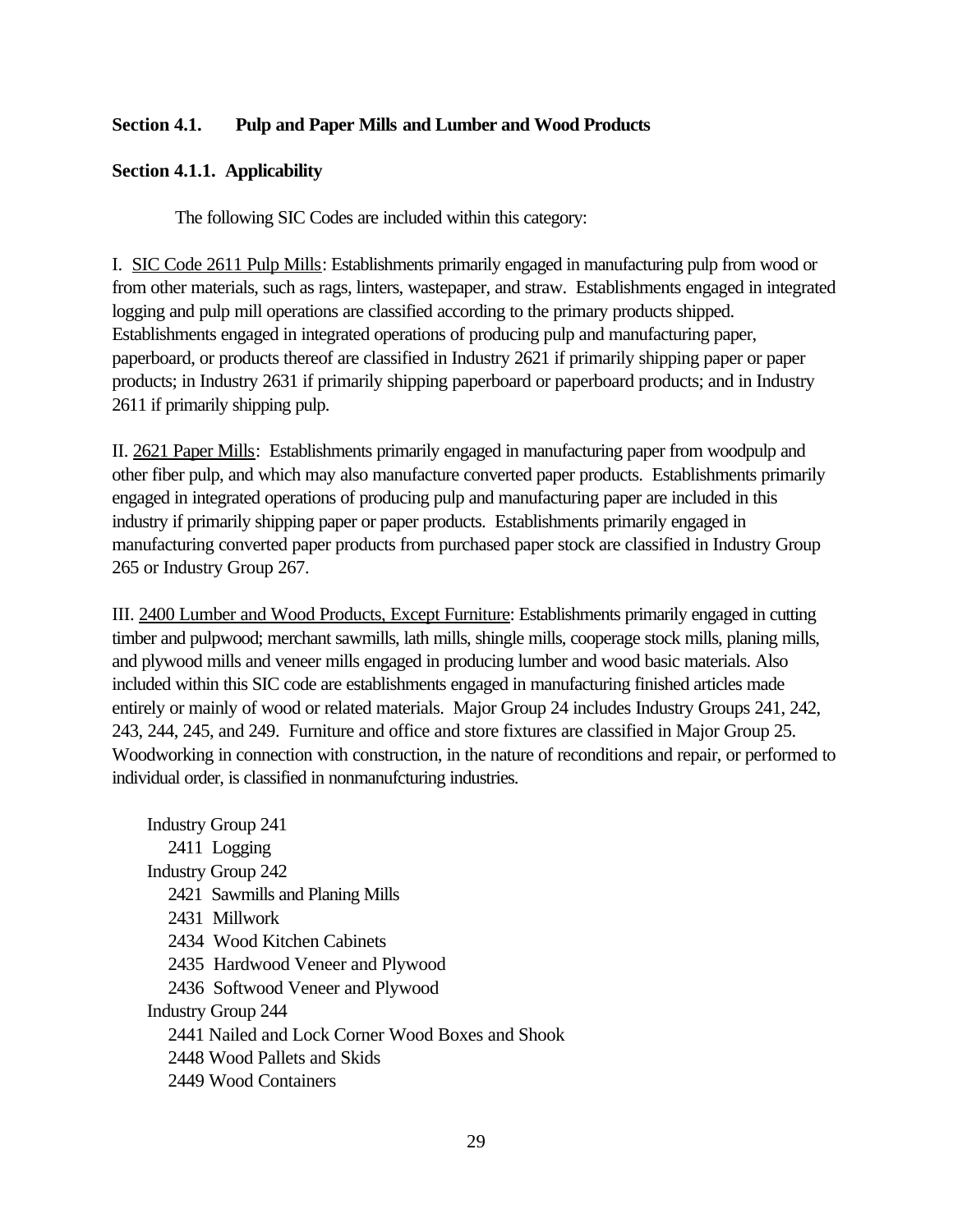Industry Group 245 2451 Mobile Homes 2452 Prefabricated Wood Buildings and Components Industry Group 249 2491 Wood Preserving 2493 Reconstituted Wood Products 2499 Wood Products

#### **Section 4.1.2. Emission Factors for Releases to WaterFrom Bleached Chemical Pulp Mills**

On April 15, 1998 and August 7, 1998, EPA promulgated final effluent standards (Federal Register, 1998) under the Clean Water Act for pulp and paper mills (63 FR 18504-18751, and 63 FR 42238-42240). Mills subject to regulation are pulp mills and integrated mills (mills that manufacture pulp and paper/paperboard), that chemically pulp wood fiber (using kraft, sulfite, soda, or semi-chemical methods); that produce pulp secondary fiber; pulp non-woody fiber; and mechanically pulp wood fiber. The regulations established dioxin discharge limits for bleached chemical pulp mills. In reporting releases of dioxin and dioxin-like compounds to surface waters, the facility may use the EPA default emission factors in Table 4-1, which were developed for bleached chemical pulp mills. The data were generated at a series of eight bleached chemical pulp mills prior to promulgation of the effluent standards.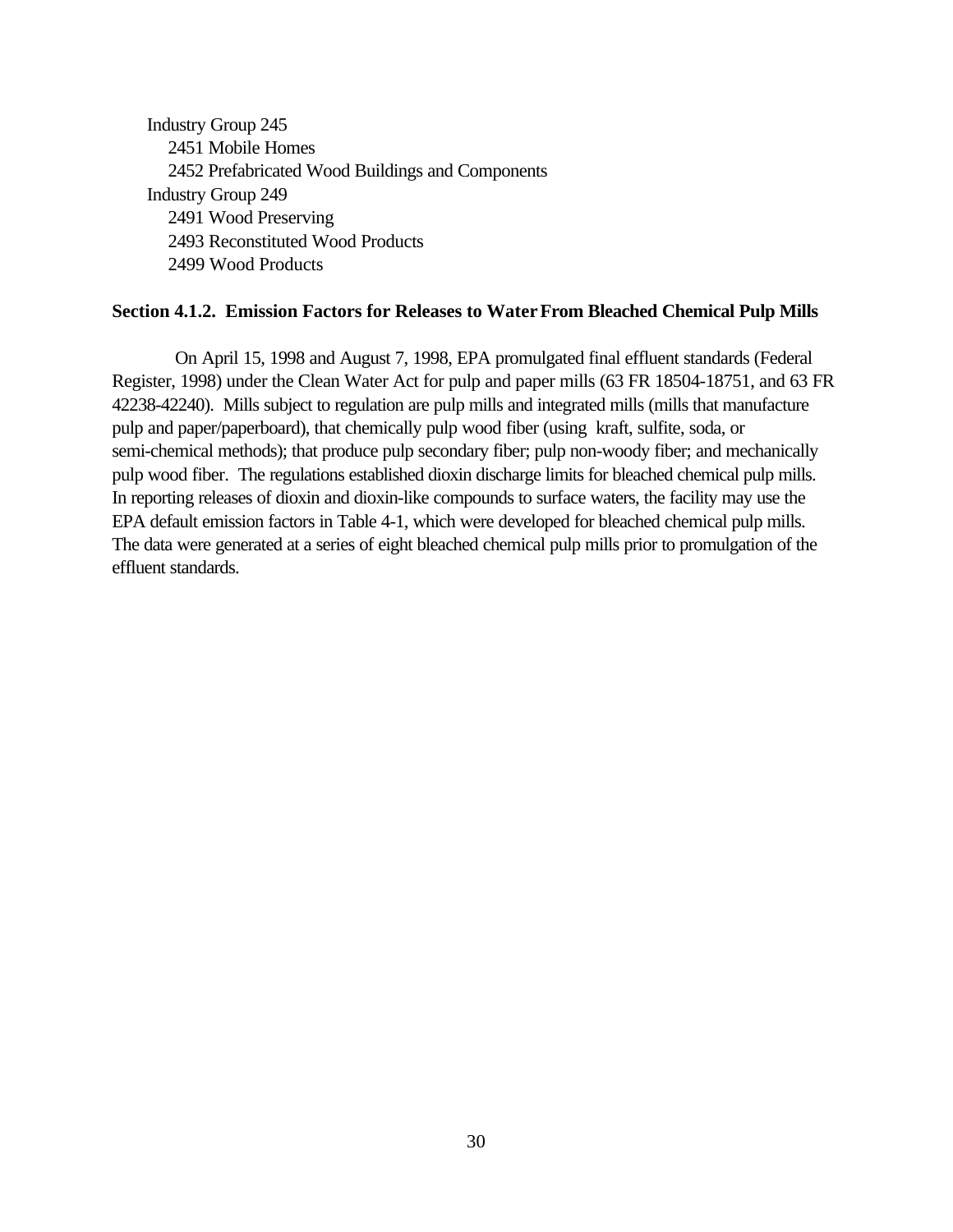**Table 4-1. Average Emission Factors (pg/L) for Estimating Wastewater Discharges of Dioxin and Dioxin-like Compounds into Surface WaterFrom Bleached Chemical Pulp Mills**

| <b>CDD</b>                                                                                                                                    | <b>Mean Emission Factor</b><br>(pg/L)  | <b>CDF</b>                                                                                                                                                                                                   | <b>Mean Emission</b><br>Factor $(pg/L)$ |
|-----------------------------------------------------------------------------------------------------------------------------------------------|----------------------------------------|--------------------------------------------------------------------------------------------------------------------------------------------------------------------------------------------------------------|-----------------------------------------|
| 2,3,7,8-TCDD<br>1,2,3,7,8-PeCDD<br>1,2,3,4,7,8-HxCDD<br>1,2,3,6,7,8-HxCDD<br>1,2,3,7,8,9-HxCDD<br>1,2,3,4,6,7,8-HpCDD<br>1,2,3,4,6,7,8,9-OCDD | 1.2<br>0<br>0<br>0<br>0<br>3.2<br>99.0 | 2,3,7,8-TCDF<br>1,2,3,7,8-PeCDF<br>2,3,4,7,8-PeCDF<br>1,2,3,4,7,8-HxCDF<br>1,2,3,6,7,8-HxCDF<br>1,2,3,7,8,9-HxCDF<br>2,3,4,6,7,8-HxCDF<br>1,2,3,4,6,7,8-HpCDF<br>1,2,3,4,7,8,9-HpCDF<br>1,2,3,4,6,7,8,9-OCDF | 2.3<br>0                                |
| 3 CDDs                                                                                                                                        | 103.4 pg $/L$                          | 3 CDFs                                                                                                                                                                                                       | $2.3$ pg $/L$                           |
| 3 Dioxin and dioxin-<br>like compounds*                                                                                                       | $105.7$ pg/L                           |                                                                                                                                                                                                              |                                         |

*Source: Gillespie, 1997; \*3 Dioxin and dioxin-like compounds = 3 CDDs + 3 CDFs*

# **Section 4.1.3. Emission Factors for Releases to Land From Bleached Chemical Pulp Mills**

The conventional wastewater treatment of effluents results in the generation of wastewater sludge. If your facility applies the sludge to land, or places it in a RCRA subtitle C landfill for disposal, then the default emission factors for bleached chemical pulp mills in Table 4-2 apply. These emission factors are based on data from a series of the same bleached chemical pulp mills referenced in section 4.1.2.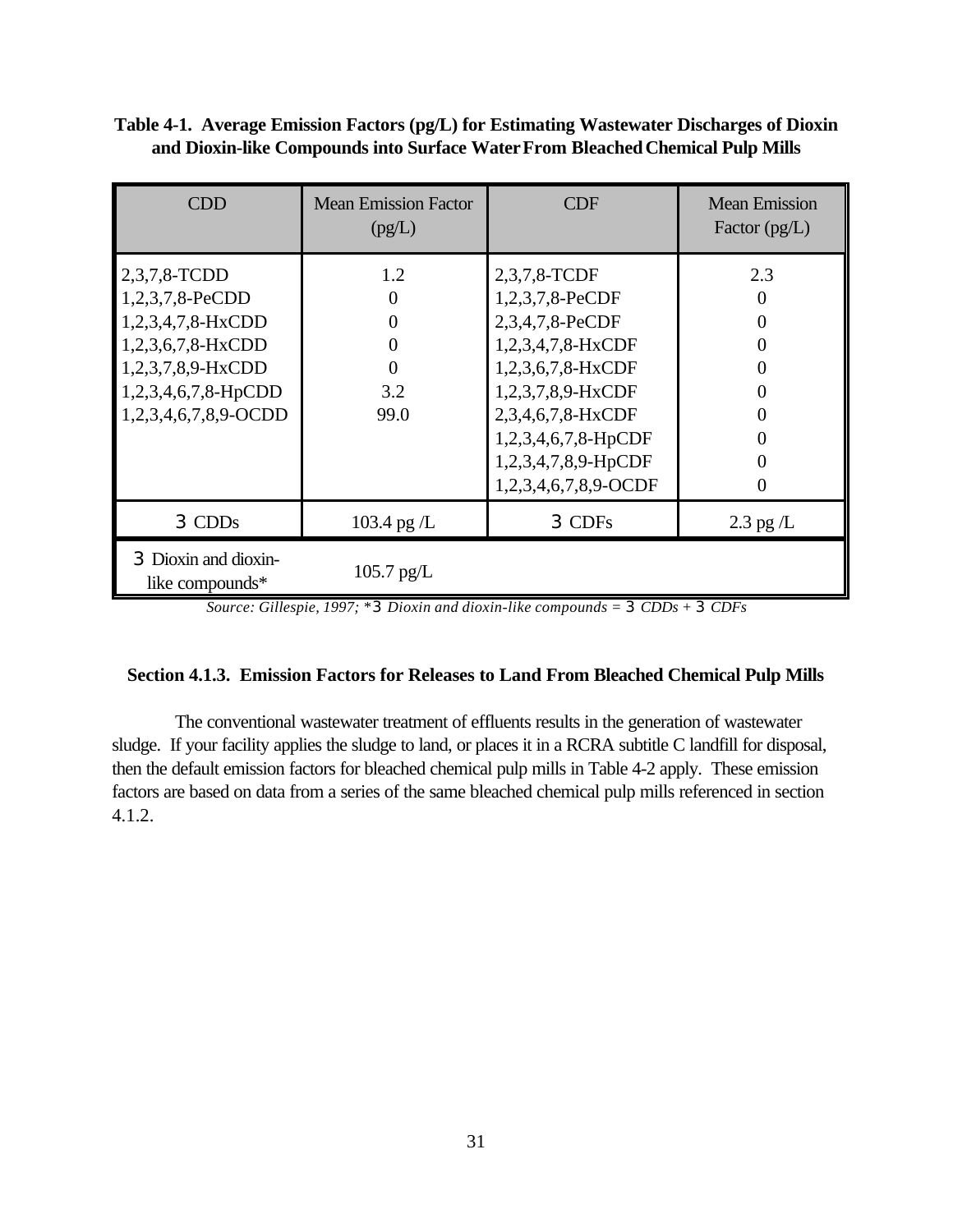## **Table 4-2. Average Emission Factors (ng/kg) for Land Disposal of Dioxin and Dioxin-like Compounds in Wastewater Sludge from Bleached Chemical Pulp Mills.**

| <b>CDD</b>                                                                                                                                    | <b>Mean Emission</b><br>Factor (ng/kg)                | <b>CDF</b>                                                                                                                                                                                                   | <b>Mean Emission</b><br>Factor (ng/kg) |
|-----------------------------------------------------------------------------------------------------------------------------------------------|-------------------------------------------------------|--------------------------------------------------------------------------------------------------------------------------------------------------------------------------------------------------------------|----------------------------------------|
| 2,3,7,8-TCDD<br>1,2,3,7,8-PeCDD<br>1,2,3,4,7,8-HxCDD<br>1,2,3,6,7,8-HxCDD<br>1,2,3,7,8,9-HxCDD<br>1,2,3,4,6,7,8-HpCDD<br>1,2,3,4,6,7,8,9-OCDD | 0.8<br>$\theta$<br>0.5<br>2.3<br>1.6<br>41.4<br>445.0 | 2,3,7,8-TCDF<br>1,2,3,7,8-PeCDF<br>2,3,4,7,8-PeCDF<br>1,2,3,4,7,8-HxCDF<br>1,2,3,6,7,8-HxCDF<br>1,2,3,7,8,9-HxCDF<br>2,3,4,6,7,8-HxCDF<br>1,2,3,4,6,7,8-HpCDF<br>1,2,3,4,7,8,9-HpCDF<br>1,2,3,4,6,7,8,9-OCDF | 6.2<br>0.5<br>0<br>0.5<br>1.2<br>0     |
| CDDs                                                                                                                                          | 491.6 ng /kg                                          | <b>CDFs</b>                                                                                                                                                                                                  | $8.4$ ng /kg                           |
| Dioxin and dioxin-like<br>$compounds*$                                                                                                        | $500$ ng/kg                                           |                                                                                                                                                                                                              |                                        |

*Source: Gillespie, 1997; \** Dioxin and dioxin-like compounds *=* Sum of CDDs *+* CDFs

# **Section 4.1.4. Emission Factors for Releases to Air From Pulp Mill or Lumber and Wood Products Facilities**

Wood waste and bark produced from processing timber at a pulp mill or lumber and wood products facility are burned in the facilities' bark and/or wood-waste boilers (NCASI, 1995). This wood waste can produce CDDs/CDFs during combustion. If your lumber and wood products industry facility burns wood waste and bark, then the default emission factors in Table 4-3 apply.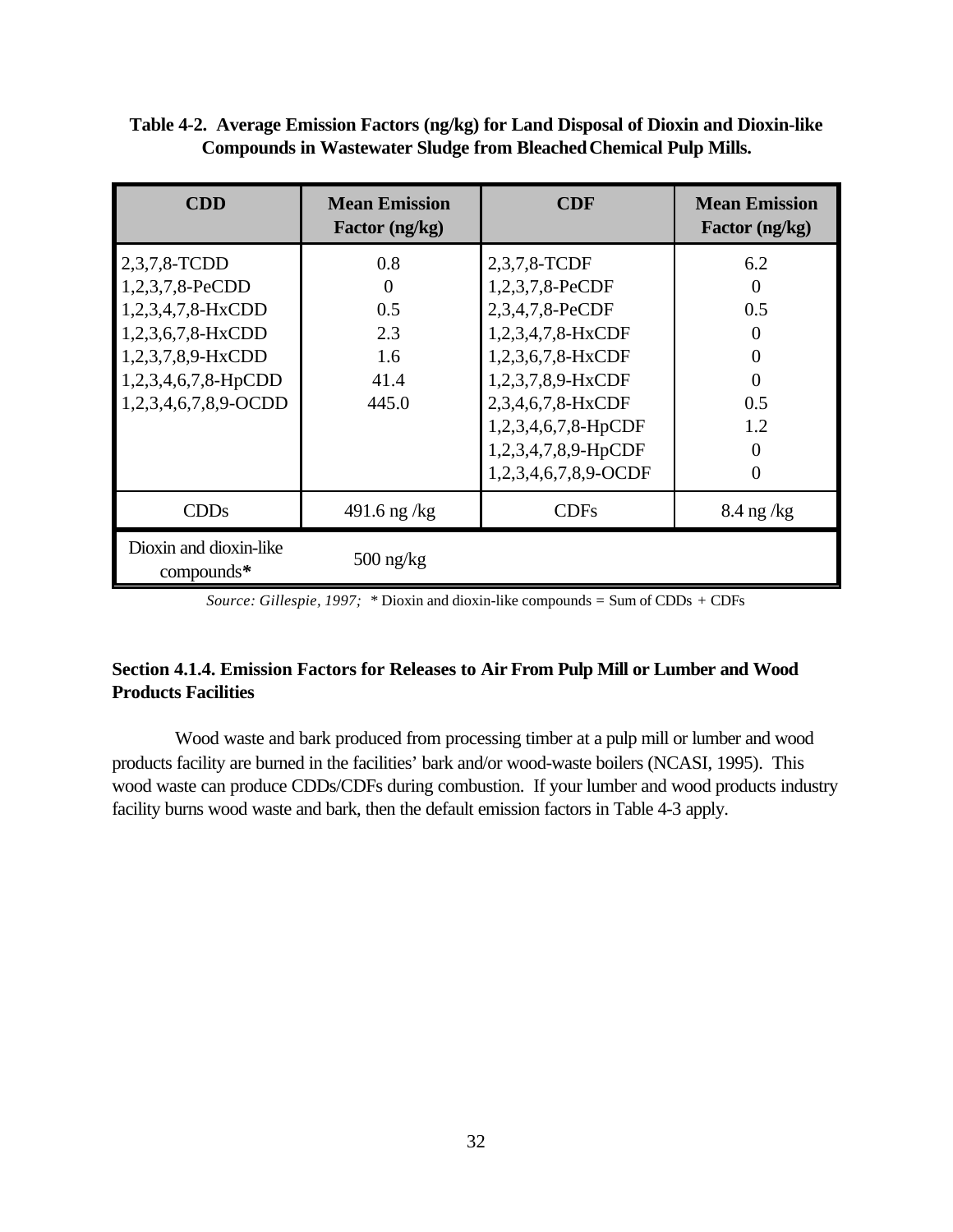**Table 4-3. Average Emission Factors (ng/kg) for Air Releases of Dioxin and Dioxinlike Compounds from the Combustion of Wood Waste and Bark (as fired) at Pulp Mill or Lumber and Wood Product Industry Facility Boilers.**

| <b>CDD</b>                                                                                                                                    | <b>Mean Emission Factor</b><br>(ng/kg)                      | CDF                                                                                                                                                                                                          | <b>Mean Emission</b><br>Factor $(ng/kg)$                                               |
|-----------------------------------------------------------------------------------------------------------------------------------------------|-------------------------------------------------------------|--------------------------------------------------------------------------------------------------------------------------------------------------------------------------------------------------------------|----------------------------------------------------------------------------------------|
| 2,3,7,8-TCDD<br>1,2,3,7,8-PeCDD<br>1,2,3,4,7,8-HxCDD<br>1,2,3,6,7,8-HxCDD<br>1,2,3,7,8,9-HxCDD<br>1,2,3,4,6,7,8-HpCDD<br>1,2,3,4,6,7,8,9-OCDD | 0.005<br>0.005<br>0.012<br>0.050<br>0.035<br>0.300<br>1.200 | 2,3,7,8-TCDF<br>1,2,3,7,8-PeCDF<br>2,3,4,7,8-PeCDF<br>1,2,3,4,7,8-HxCDF<br>1,2,3,6,7,8-HxCDF<br>1,2,3,7,8,9-HxCDF<br>2,3,4,6,7,8-HxCDF<br>1,2,3,4,6,7,8-HpCDF<br>1,2,3,4,7,8,9-HpCDF<br>1,2,3,4,6,7,8,9-OCDF | 0.104<br>0.022<br>0.020<br>0.070<br>0.043<br>0.036<br>0.004<br>0.274<br>0.081<br>0.187 |
| CDDs                                                                                                                                          | $1.6$ ng /kg                                                | <b>CDFs</b>                                                                                                                                                                                                  | $0.84$ ng /kg                                                                          |
| Dioxin and dioxin-like<br>compounds*                                                                                                          | $2.4$ ng/kg                                                 |                                                                                                                                                                                                              |                                                                                        |

*Source: NCASI (1995); \*Dioxin and dioxin-like compounds = Sum of CDDs + CDFs*

## **Section 4.2. Secondary Smelting and Refining of Nonferrous Metals**

# **Section 4.2.1. Applicability**

SIC Code 3341, Secondary Smelting and Refining of Nonferrous Metals, include establishments primarily engaged in recovering nonferrous metals and alloys from new and used scrap and or in producing alloys from purchased refined metals. This industry includes establishments engaged in both the recovery and alloying of precious metals. Plants engaged in the recovery of tin through secondary smelting and refining, as well as by chemical processes, are included in this industry. Establishments primarily engaged in assembling, sorting, and breaking up scrap metal, without smelting and refining, are classified in Wholesale Trade, Industry 5093. Applicable facilities include:

> Aluminum smelting and refining, secondary Copper smelting and refining, secondary Lead smelting and refining, secondary Nonferrous metal smelting and refining, secondary Recovering and refining of nonferrous metals Secondary refining and smelting of nonferrous metals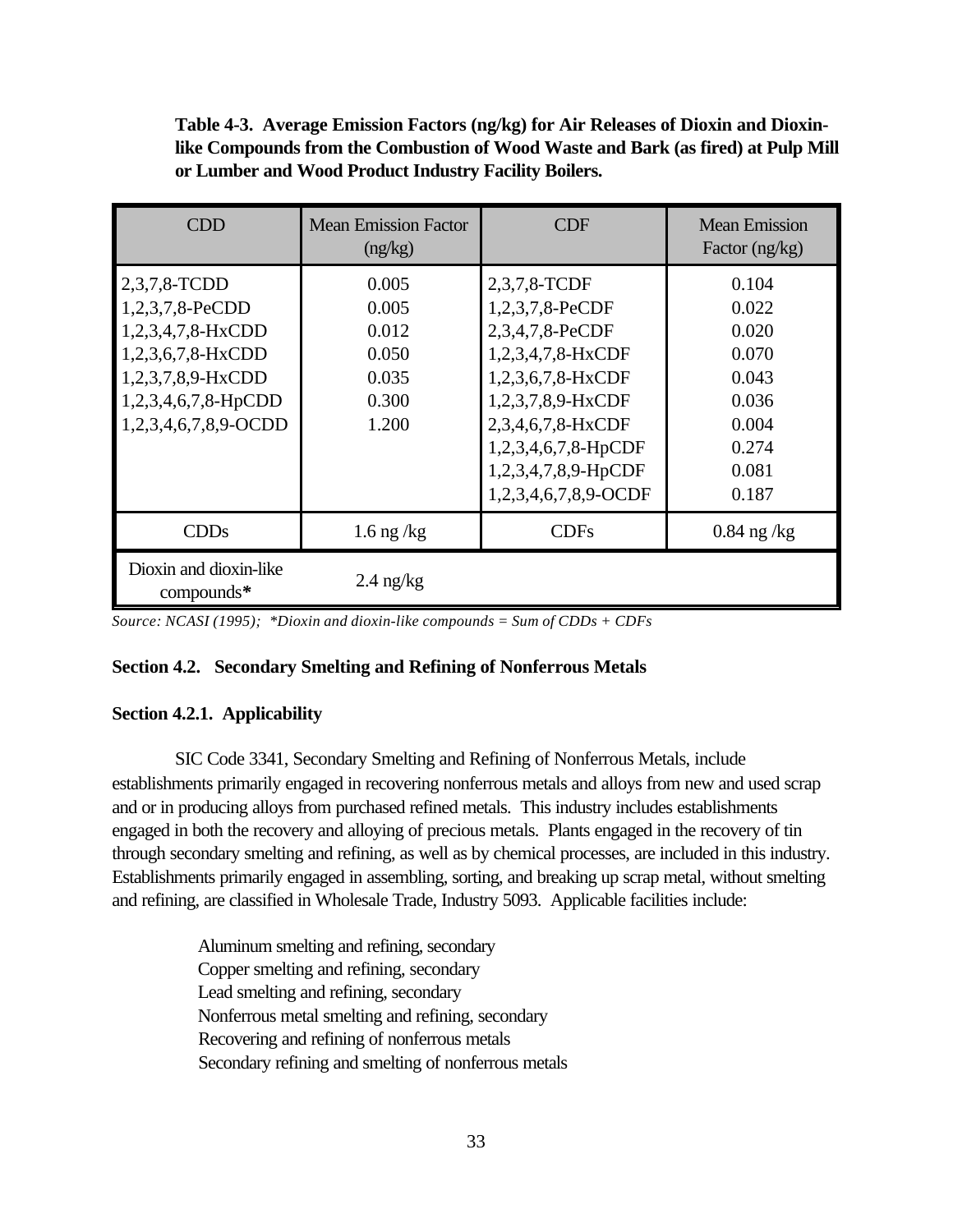### **Section 4.2.2. Secondary Aluminum Smelters**

Stack tests from five secondary aluminum facilities (described below) were used by EPA to derive mean air emission factors of dioxin and dioxin-like compounds. Secondary aluminum smelters reclaim aluminum from scrap containing aluminum. This recycling involves two processes -- precleaning and smelting. Both processes may produce CDD/CDF emissions.

Pre-cleaning processes involve sorting and cleaning scrap to prepare it for smelting. Cleaning processes that may produce CDD/CDF emissions use heat to separate aluminum from contaminates and other metals; these techniques are roasting and sweating. Roasting uses rotary dryers with a temperature high enough to vaporize organic contaminants, but not high enough to melt aluminum. An example of roasting is the delacquering and processing of used beverage cans. Sweating involves heating aluminum-containing scrap metal to a temperature above the melting point of aluminum, but below the melting temperature of other metals such as iron and brass. The melted aluminum trickles down and accumulates in the bottom of the sweat furnace and is periodically removed (U.S. EPA, 1997).

After pre-cleaning, the treated aluminum scrap is smelted and refined. This usually takes place in a reverberatory furnace. Once smelted, flux is added to remove impurities. The melt is "demagged" to reduce the magnesium content of the molten aluminum by the addition of chlorine gas. The molten aluminum is transferred to a holding furnace and alloyed to final specifications (U.S. EPA, 1997).

CDD/CDF emissions to air have been measured at five U.S. secondary aluminum operations. These facilities were tested in 1995. The tests were conducted by EPA in conjunction with the Aluminum Association for the purpose of identifying emission rates from facilities with potentially maximum achievable control technology (MACT)-grade operations and air pollution control device (APCD) equipment.

The first facility tested in 1995 was a top charge melt furnace (Advanced Technology Systems, Inc., 1995). During testing, the charge material to the furnace was specially formatted to contain no oil, paint, coatings, rubber, or plastics (other than incidental amounts). The CDD/CDF emissions from such a clean charge, 0.26 ng toxic equivalents (TEQ)/kg charge material, would be expected to represent the low-end of the normal industry range.

The second facility operates a sweat furnace to preclean the scrap and a reverberatory furnace to smelt the pre-cleaned aluminum (U.S. EPA, 1995). Stack emissions are controlled by an afterburner operated at 1,450E F.

The third facility employs a crusher/roasting dryer as a pre-cleaning step followed by a reverberatory furnace (Galson Corporation, 1995). The emissions from the two units are vented separately. The exhaust from the crusher/dryer is treated with an afterburner and a baghouse. The exhaust from the furnace passes through a baghouse with lime injection.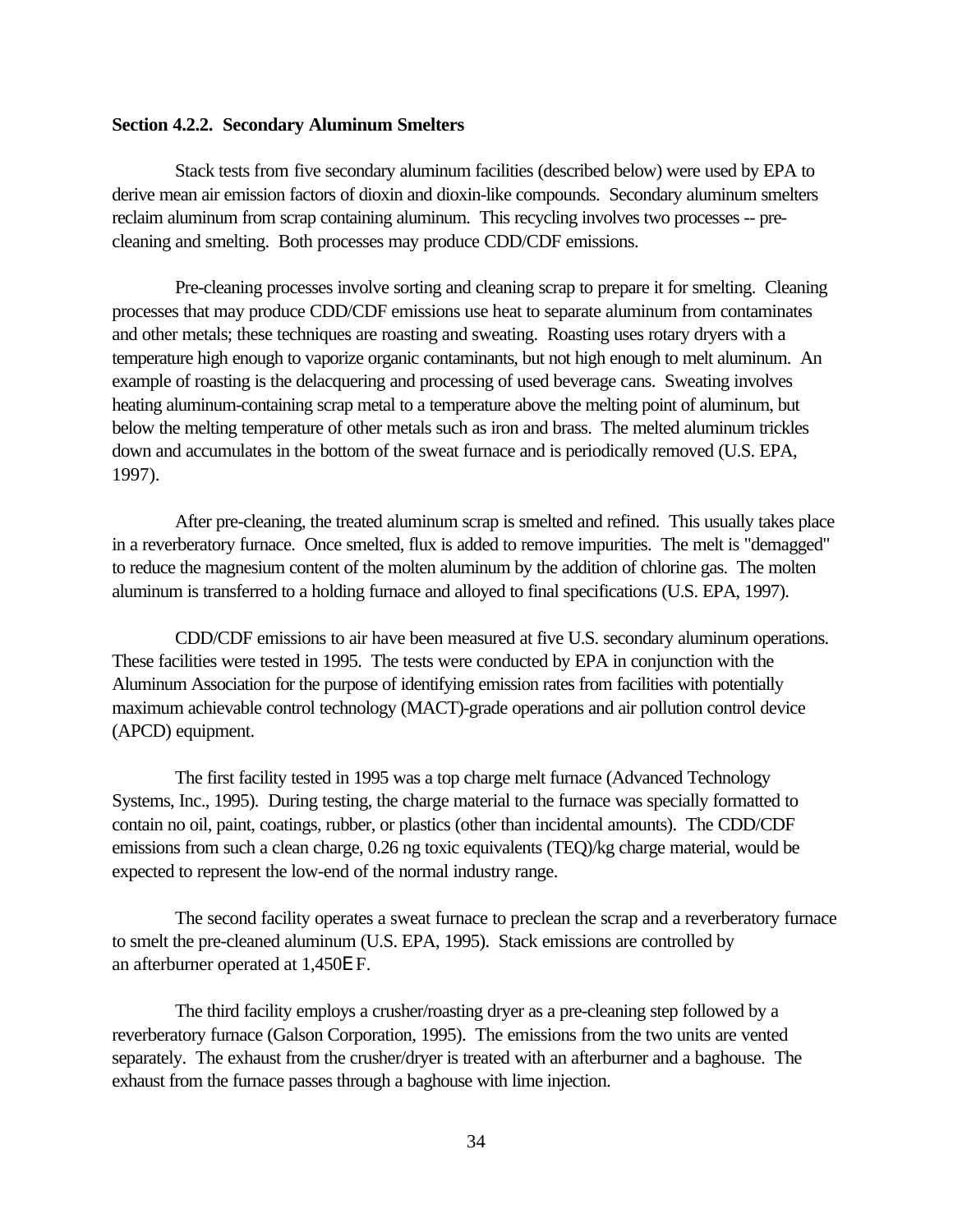The fourth facility operates a scrap roasting dryer followed by a sidewell reverberatory furnace (Roy Weston, 1996). The emissions from the two units are vented separately. Exhaust from the dryer passes through an afterburner and a lime-coated baghouse. The exhaust from the furnace passes through a lime-coated baghouse.

The fifth facility is a dryer/delacquerer secondary aluminum facility tested by Commonwealth Aluminum Corporation (1995). The results of this test were submitted to EPA as part of the public comments by the industry in association with development of the MACT standard.

Table 4-4 summarizes average default emission factors (ng/kg scrap aluminum processed) for estimating air releases of dioxin and dioxin-like compounds from secondary aluminum smelters. For the default emission factor, EPA is recommending 44.55 ng dioxin and dioxin-like compounds emitted per kg of aluminum scrap processed. This is based on an arithmetic average of the five tested facilities presented in the Table. As an alternative to using this default emission factor, the owner or operator of secondary aluminum facilities may review the individual test reports supporting the development of the table (see references), and, based on good engineering judgement, decide the most appropriate emission factors for your facility. Defaults are given here in the context of providing an option for estimating air releases from secondary aluminum smelters.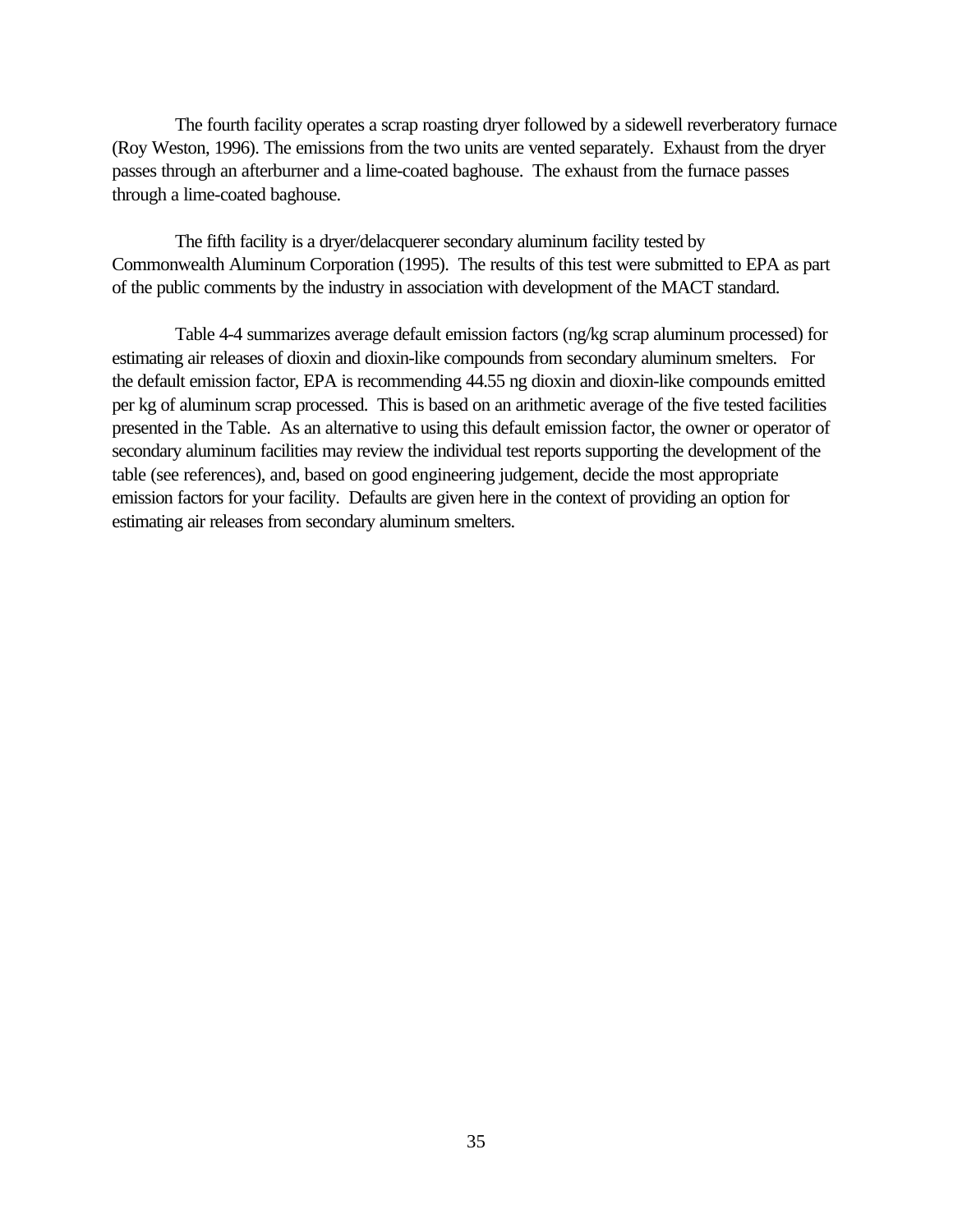| Congener                                                        | Mean Facility              | Mean Facility              | Mean Facility              | Mean Facility              | Mean Facility              |
|-----------------------------------------------------------------|----------------------------|----------------------------|----------------------------|----------------------------|----------------------------|
|                                                                 | <b>Emission Factor</b>     | <b>Emission Factor</b>     | <b>Emission Factor</b>     | <b>Emission Factor</b>     | <b>Emission Factor</b>     |
|                                                                 | $(ng/kg \, scrap \, feed)$ | $(ng/kg \, scrap \, feed)$ | $(ng/kg \, scrap \, feed)$ | $(ng/kg \, scrap \, feed)$ | $(ng/kg \, scrap \, feed)$ |
|                                                                 | (Ref. 1)                   | (Ref. 2)                   | (Ref. 3)                   | (Ref. 4)                   | (Ref. 5)                   |
| 2,3,7,8-TCDD                                                    | ND                         | 0.13                       | 0.51                       | 0.25                       | 0.01                       |
| 1,2,3,7,8-PeCDD                                                 | 0.02                       | 0.39                       | 1.19                       | 0.75                       | 0.02                       |
| 1,2,3,4,7,8-HxCDD                                               | 0.05                       | 0.24                       | 1.35                       | 0.53                       | 0.02                       |
| 1,2,3,6,7,8-HxCDD                                               | 0.13                       | 0.86                       | 1.52                       | 0.65                       | 0.03                       |
| 1,2,3,7,8,9-HxCDD                                               | 0.15                       | 1.26                       | 2.51                       | 1.29                       | 0.05                       |
| 1,2,3,4,6,7,8-HpCDD                                             | 0.51                       | 7.67                       | 2.60                       | 2.84                       | 0.1                        |
| <b>OCDD</b>                                                     | 0.42                       | 14.97                      | 1.01                       | NA.                        | <b>NA</b>                  |
| 2,3,7,8-TCDF                                                    | 0.44                       | 0.74                       | 14.20                      | 5.50                       | 0.08                       |
| 1,2,3,7,8-PeCDF                                                 | 0.06                       | 1.51                       | 10.47                      | 1.90                       | 0.07                       |
| 2,3,4,7,8-PeCDF                                                 | 0.17                       | 2.44                       | 11.06                      | 3.18                       | 0.12                       |
| 1,2,3,4,7,8-HxCDF                                               | 0.32                       | 2.44                       | 21.84                      | 4.65                       | 0.16                       |
| 1,2,3,6,7,8-HxCDF                                               | 0.11                       | 2.69                       | 7.10                       | 1.48                       | 0.06                       |
| 1,2,3,7,8,9-HxCDF                                               | 0.02                       | 1.02                       | 0.47                       | 0.08                       | 0.01                       |
| 2,3,4,6,7,8-HxCDF                                               | 0.30                       | 3.82                       | 7.09                       | 1.87                       | 0.08                       |
| $1,2,3,4,6,7,8-HpCDF$                                           | 0.07                       | 11.39                      | 14.61                      | 2.97                       | 0.17                       |
| 1,2,3,4,7,8,9-HpCDF                                             | 0.03                       | 5.50                       | 1.21                       | 0.24                       | 0.04                       |
| <b>OCDF</b>                                                     | 0.30                       | 30.40                      | 3.15                       | 1.04                       | 0.06                       |
| 3 Dioxin and Dioxin-<br>Like Compounds                          | 3.1                        | 87.47                      | 101.89                     | 29.22                      | 1.08                       |
| Mean emission factors<br>of dioxin and dioxin-like<br>compounds | 44.55                      |                            |                            |                            |                            |

## **Table 4-4. Average Emission Factors (ng/kg scrap aluminum processed) for Estimating Air Releases of Dioxin and Dioxin-like Compounds from Secondary Aluminum Smelters**

TEQ calculations assume not-detected values are zero. NA= Not available.

ND = Not detected (value in parenthesis is the emission at the detection limit).

Sources: Ref. 1: Advanced Technology Systems, Inc. (1995)

Ref. 2: U.S. EPA (1995h)

Ref. 3: Galson Corporation (1995)

Ref. 4: Roy Weston, Inc. (1996)

Ref. 5: Commonwealth Aluminum Corp (1995)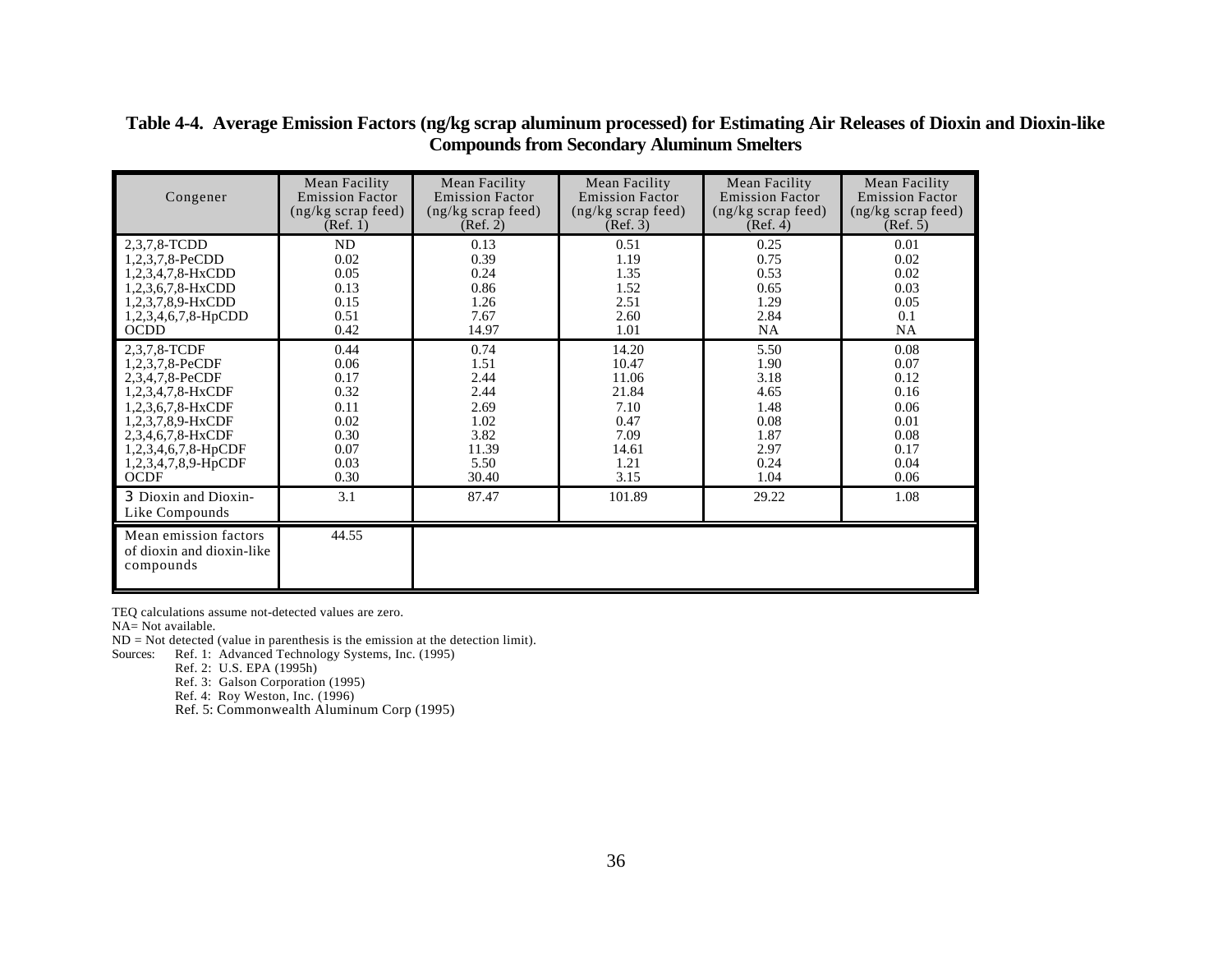### **Section 4.2.3. Secondary Lead Smelters**

The secondary lead smelting industry produces elemental lead through the chemical reduction of lead compounds in a high temperature furnace (1,200 to 1,260E C). Smelting is performed in reverberatory, blast, rotary, or electric furnaces. Blast and reverberatory furnaces are the most common types of smelting furnaces used by the 23 facilities that comprise the current secondary lead smelting industry in the United States. Of the 45 furnaces at these 23 facilities, 15 are reverberatory furnaces, 24 are blast furnaces, five are rotary furnaces, and one is an electric furnace. The one electric furnace and 11 of the 24 blast furnaces are co-located with reverberatory furnaces, and most share a common exhaust and emissions control system (U.S. EPA, 1994b).

Furnace charge materials consist of lead-bearing raw materials, lead-bearing slag and drosses, fluxing agents (blast and rotary furnaces only), and coke. Scrap motor vehicle lead-acid batteries represent about 90 percent of the lead-bearing raw materials at a typical lead smelter. Fluxing agents consist of iron, silica sand, and limestone or soda ash. Coke is used as fuel in blast furnaces and as a reducing agent in reverberatory and rotary furnaces. Organic emissions from co-located blast and reverberatory furnaces are more similar to the emissions of a reverberatory furnace than the emissions of a blast furnace (U.S. EPA, 1994b).

Historically, many lead-acid batteries contained PVC plastic separators between the battery grids. These separators are not removed from the lead-bearing parts of the battery during the battery breaking and separation process. When the PVC is burned in the smelter furnace, the chlorine atoms are released as HCl, Cl<sub>2</sub>, and chlorinated hydrocarbons (Federal Register, 1995d). The source of CDDs/CDFs at secondary lead smelters is the PVC separator (U.S. EPA, 1995c). In 1990, about 1 percent of scrap batteries processed at lead smelters contained PVC separators. In 1994, less than 0.1 percent of scrap batteries contained PVC separators. This trend is expected to continue because no U.S. manufacturer of lead-acid automotive batteries currently uses PVC in production (U.S. EPA, 1995c; Federal Register, 1995d).

The total current annual production capacity of the 23 companies currently comprising the U.S. lead smelting industry is 1.36 million metric tons. Blast furnaces not co-located with reverberatory furnaces account for 21 percent of capacity (or 0.28 million metric tons). Reverberatory furnaces and blast and electric furnaces co-located with reverberatory furnaces account for 74 percent of capacity (or 1.01 million metric tons). Rotary furnaces account for the remaining 5 percent of capacity (or 0.07 million metric tons). Actual production volume statistics by furnace type are not available. However, if it is assumed that the total actual production volume of the industry, 0.97 million metric tons in 1995 (U.S. Geological Survey, 1997a) and 0.72 million metric tons in 1987 (U.S. EPA, 1994a), are reflective of the production capacity breakdown by furnace type, then the estimated actual production volumes of blast furnaces (not co-located), reverberatory and co-located blast/electric and reverberatory furnaces, and rotary furnaces were 0.20, 0.72, and 0.05 million metric tons, respectively, in 1995, and 0.15, 0.53, and 0.04 million metric tons, respectively, in 1987. In 1987, the industry consisted of 24 facilities.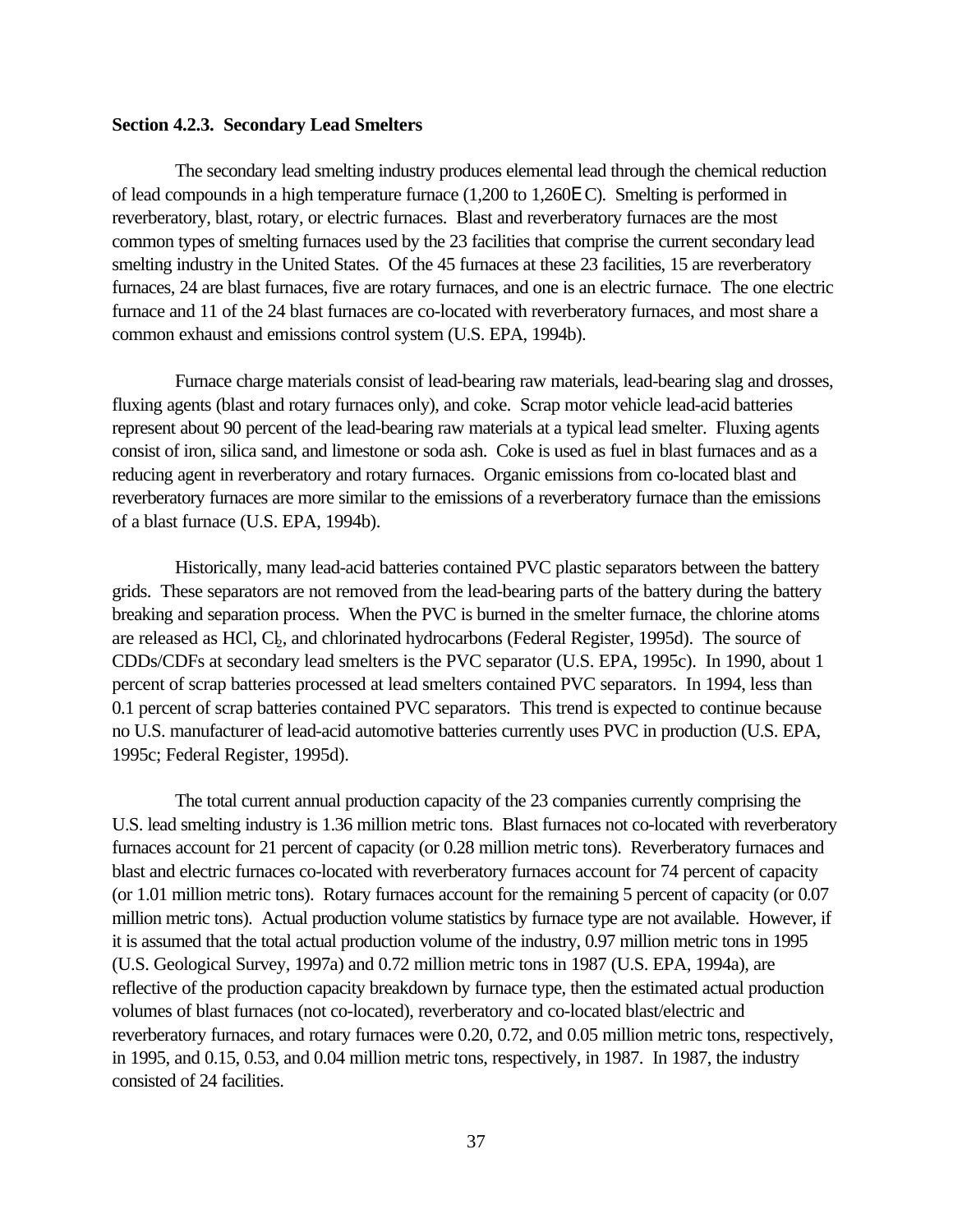CDD/CDF emission factors can be estimated for lead smelters based on the results of emission tests performed by EPA at three smelters (a blast furnace, a co-located blast/reverberatory furnace, and a rotary kiln furnace) (U.S. EPA, 1992e; 1995d; 1995e). The air pollution control systems at the three tested facilities consisted of both baghouses and scrubbers. Congener-specific measurements were made at the exit points of both APCD exit points at each facility. Table 4-5 presents the congener emission factors from the baghouse and the scrubber for each site. Although all 23 smelters employ baghouses, only 9 employ scrubber technology.

| <b>CDD/CDF</b><br>Congener             | <b>Blast Furnace</b><br>(ng/kg lead<br>produced) |          | <b>Blast/reverb</b><br>(ng/kg lead<br>produced) |          | <b>Rotary kiln</b><br>(ng/kg lead produced) |          |
|----------------------------------------|--------------------------------------------------|----------|-------------------------------------------------|----------|---------------------------------------------|----------|
|                                        | before                                           | after    | before                                          | after    | before                                      | after    |
|                                        | scrubber                                         | scrubber | scrubber                                        | scrubber | scrubber                                    | scrubber |
| 2,3,7,8-TCDD                           | 2.11                                             | 0.25     | 0.00                                            | 0.00     | 0.10                                        | 0.24     |
| 1,2,3,7,8-PeCDD                        | 0.99                                             | 0.03     | 0.00                                            | 0.00     | 0.01                                        | 0.00     |
| 1,2,3,4,7,8-HxCDD                      | 0.43                                             | 0.00     | 0.00                                            | 0.00     | 0.00                                        | 0.00     |
| 1,2,3,6,7,8-HxCDD                      | 0.99                                             | 0.03     | 0.00                                            | 0.00     | 0.00                                        | 0.00     |
| 1,2,3,7,8,9-HxCDD                      | 1.55                                             | 0.03     | 0.00                                            | 0.00     | 0.00                                        | 0.00     |
| 1,2,3,4,6,7,8-HpCDD                    | 2.06                                             | 0.08     | 0.10                                            | 0.06     | 0.00                                        | 0.22     |
| 1,2,3,4,6,7,8,9-OCDD                   | 1.40                                             | 0.39     | 0.57                                            | 0.55     | 0.24                                        | 2.41     |
| 3 CDDs                                 | 9.53                                             | 0.81     | 0.67                                            | 0.61     | 0.35                                        | 2.87     |
| 2,3,7,8-TCDF                           | 8.73                                             | 0.93     | 1.46                                            | 0.49     | 0.40                                        | 1.20     |
| 1,2,3,7,8-PeCDF                        | 3.88                                             | 0.43     | 0.24                                            | 0.02     | 0.14                                        | 0.40     |
| 2,3,4,7,8-PeCDF                        | 6.65                                             | 0.36     | 0.31                                            | 0.00     | 0.14                                        | 0.46     |
| 1,2,3,4,7,8-HxCDF                      | 5.83                                             | 0.37     | 0.63                                            | 0.00     | 0.11                                        | 0.27     |
| 1,2,3,6,7,8-HxCDF                      | 1.67                                             | 0.11     | 0.19                                            | 0.00     | 0.02                                        | 0.10     |
| 1,2,3,7,8,9-HxCDF                      | 0.11                                             | 0.00     | 0.00                                            | 0.00     | 0.04                                        | 0.13     |
| 2,3,4,6,7,8-HxCDF                      | 2.06                                             | 0.11     | 0.15                                            | 0.00     | 0.00                                        | 0.00     |
| 1,2,3,4,6,7,8-HpCDF                    | 2.34                                             | 0.19     | 0.48                                            | 0.00     | 0.03                                        | 0.13     |
| 1,2,3,4,7,8,9-HpCDF                    | 0.63                                             | 0.06     | 0.00                                            | 0.00     | 0.00                                        | 0.00     |
| 1,2,3,4,6,7,8,9-OCDF                   | 1.39                                             | 0.18     | 0.29                                            | 0.00     | 0.00                                        | 0.00     |
| 3 CDFs                                 | 33.29                                            | 2.74     | 3.75                                            | 0.51     | 0.88                                        | 2.69     |
| 3 Dioxin and dioxin-like<br>compounds* | 42.82                                            | 3.55     | 4.42                                            | 1.12     | 1.23                                        | 5.56     |

# **Table 4-5. Average Emission Factors (ng/kg) for Estimating Annual Releases of Dioxin and Dioxin-Like Compounds from Secondary Lead Smelters**

\*3 Dioxin and dioxin-like compounds = 3 CDDs + 3 CDFs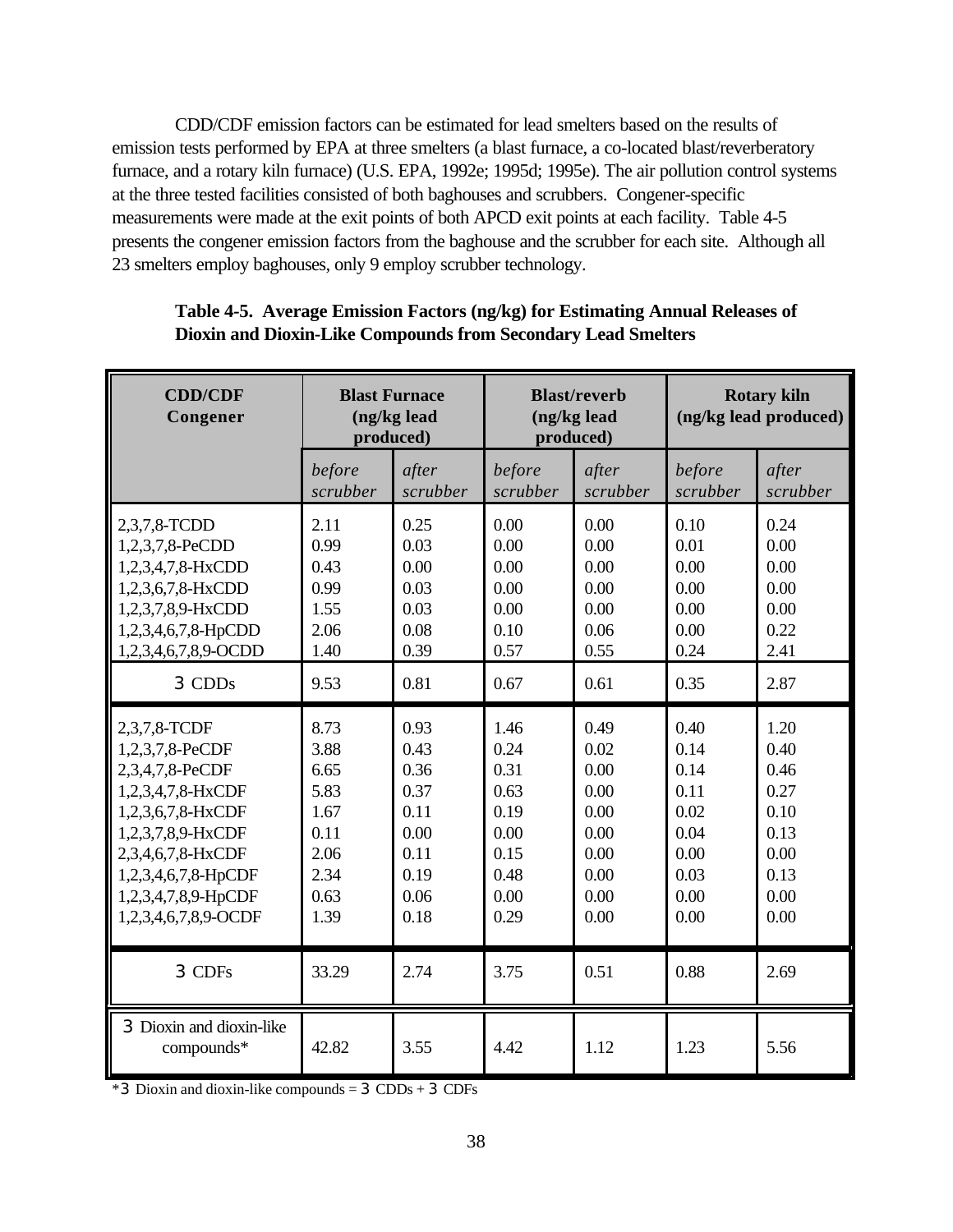Facilities that employ scrubbers account for 14 percent of the blast furnace (not co-located) production capacity, 52 percent of the reverberatory and co-located furnace production capacity, and 57 percent of the rotary furnace production capacity. From the reported data, congener-specific CDD/CDF emission factors (ng /kg lead processed) for each of the three furnace configurations are presented in Table 4-5. The range reflects the presence or absence of a scrubber. Note that calculations using emission factors before scrubbers would apply towards threshold calculations since this represents amounts that have been manufactured. They can also be used to estimate the amounts that a scrubber has removed and then the amounts removed, depending on how the scrubber material is handled, should be reported in the appropriate section of the Form R.

As discussed earlier in this section, the PVC separators used historically in lead-acid batteries are believed to be the source of the CDD/CDFs observed in emissions from secondary lead smelters. PVC separators are no longer used in the United States in the manufacture of lead-acid batteries, and less than 0.1 percent of the scrap batteries in 1994 contained PVC separators (U.S. EPA, 1995c; Federal Register, 1995c). EPA predicts that by the time existing smelters demonstrate compliance in 1997 with the National Emission Standards for Hazardous Air Pollutants (NESHAP) for secondary lead smelters promulgated by EPA (Federal Register, 1995c), batteries containing PVC will only be present in the scrap battery inventory in trace amounts, resulting at most, in only trivial amounts of HCl or  $Cl_2$  air emissions.

#### **Section 4.2.4. Secondary Copper Smelters/Refiners**

Secondary copper smelting is part of the scrap copper, brass, and bronze reprocessing industry. Brass is an alloy of copper and zinc; bronze is an alloy of copper and tin. Facilities in this industry fall into three general classifications: secondary smelting, ingot making, and remelting. Similar process equipment may be used at all three types of facilities, so that the distinguishing features are not immediately apparent (U.S. EPA, 1994c).

The feature that distinguishes secondary smelters from ingot makers and remelters is the extent to which pyrometallurgical purification is performed. A typical charge at a secondary smelter may contain from 30 to 98 percent copper. The secondary smelter upgrades the material by reducing the quantity of impurities and alloying materials, thereby increasing the relative concentration of copper. This degree of purification and separation of the alloying constituents does not occur at ingot makers and remelters. Feed material to a secondary copper smelter is a mixture of copper-bearing scrap comprised of such scrap as tubing, valves, motors, windings, wire, radiators, turnings, mill scrap, printed circuit boards, telephone switching gear, and ammunition casings. Non-scrap items like blast furnace slags and drosses from ingot makers or remelters may represent a portion of the charge. The secondary smelter operator uses a variety of processes to separate the alloying constituents. Some purify the scrap in the reductive atmosphere of a blast furnace. The charge may be subsequently purified in the oxidizing atmosphere of a converter. Other secondary smelters perform all purification by oxidation in top-blown rotary converters or in reverberatory furnaces (U.S. EPA, 1994c).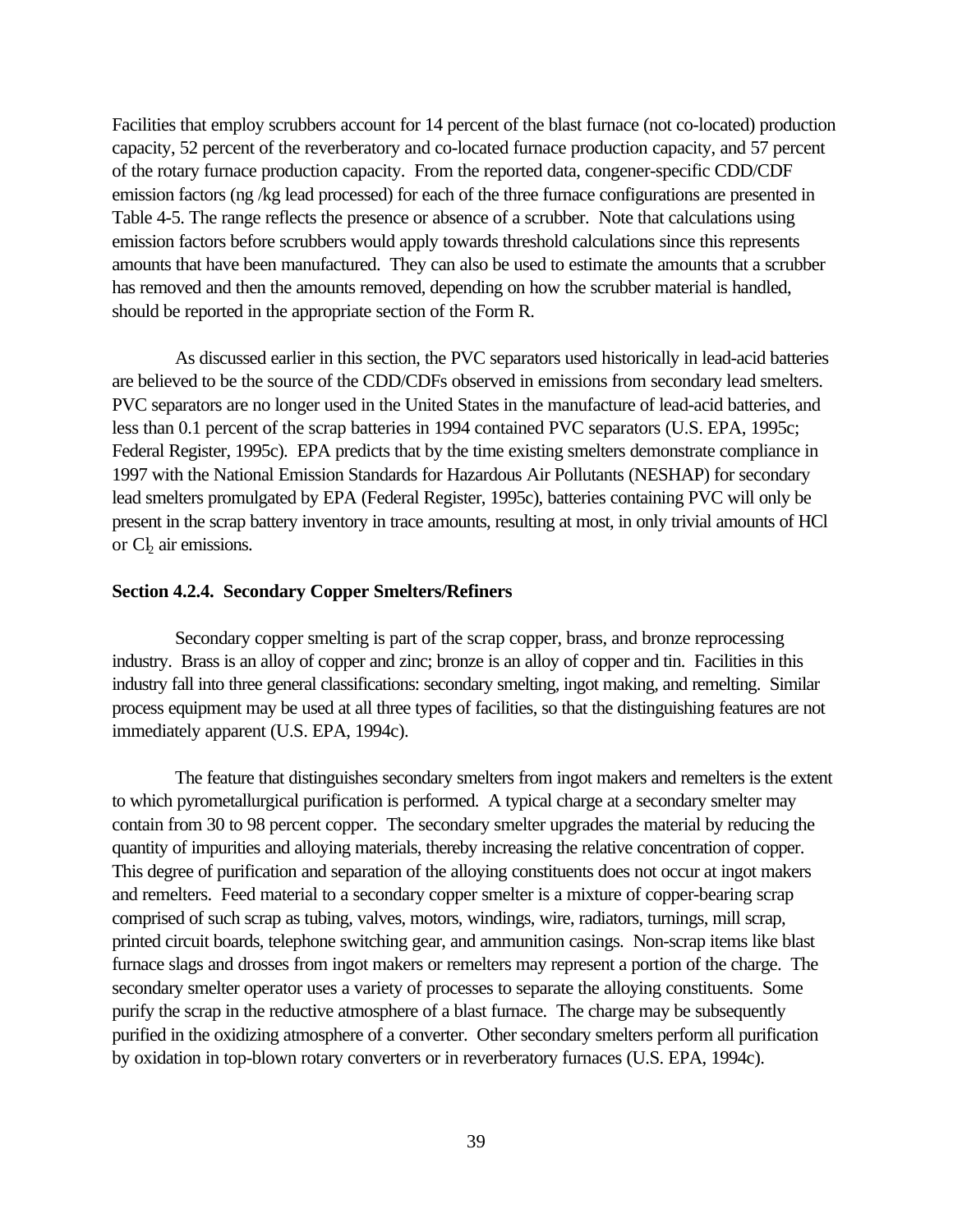The ingot makers blend and melt scrap copper, brass, and bronze of various compositions to produce a specification brass or bronze ingot. When necessary, the ingot makers add ingots of other metals (e.g., zinc or tin) to adjust the metallurgy of the final product. The feed materials for ingot makers contain relatively high amounts of copper. Examples of feed materials include copper tubing, valves, brass and bronze castings, ammunition shell casings, and automobile radiators. "Fire-refined" anode copper or cathode copper may also be charged. Items such as motors, telephone switchboard scrap, circuit board scrap, and purchased slags are not used by ingot makers. The reductive step (melting in a reducing atmosphere, as in a blast furnace) that some secondary smelters employ is not used by ingot makers. Ingot makers do, however, use some of the other types of furnaces used by secondary smelters, including direct-fired converters, reverberatory furnaces, and electric induction furnaces (U.S. EPA, 1994c).

Remelting facilities do not conduct any substantial purification of the incoming feeds. These facilities typically just melt the charge and cast or extrude a product. The feeds to a remelter are generally alloy material of approximately the desired composition of the product (U.S. EPA, 1994c).

In 1991, stack testing of the rotary furnace stack emissions of a secondary smelter located in Alton, Illinois (Chemetco, Inc.) was conducted by Sverdrup Corp. (1991). The Chemetco facility uses four tap down rotary (i.e., oxidizing) furnaces. Furnace process gas emissions are controlled by a primary quencher and a venturi scrubber. The feed is relative high purity copper scrap containing minimal plastics, if any. The same manufacturing process and APCD equipment were in place in 1987 and 1995 (U.S. EPA, 1994c). This facility operated under oxidizing rather than reducing conditions and processes relatively high purity scrap, the potential for CDD/CDF formation and release is expected to be dramatically different than that of the two tested facilities reported above. The estimated emission factors derived for this site from the results in Sverdrup (1991) are presented in Table 4-6.

Although little research has been performed to define the CDD/CDF formation mechanism(s) in secondary copper smelting operations, two general observations have been made (Buekens et al., 1997). The presence of chlorinated plastics in copper scraps used as feed to the smelters is believed to increase the CDD/CDF formation. Second, the reducing or pyrolytic conditions in blast furnaces can lead to high CDD/CDF concentrations in the furnace process gases.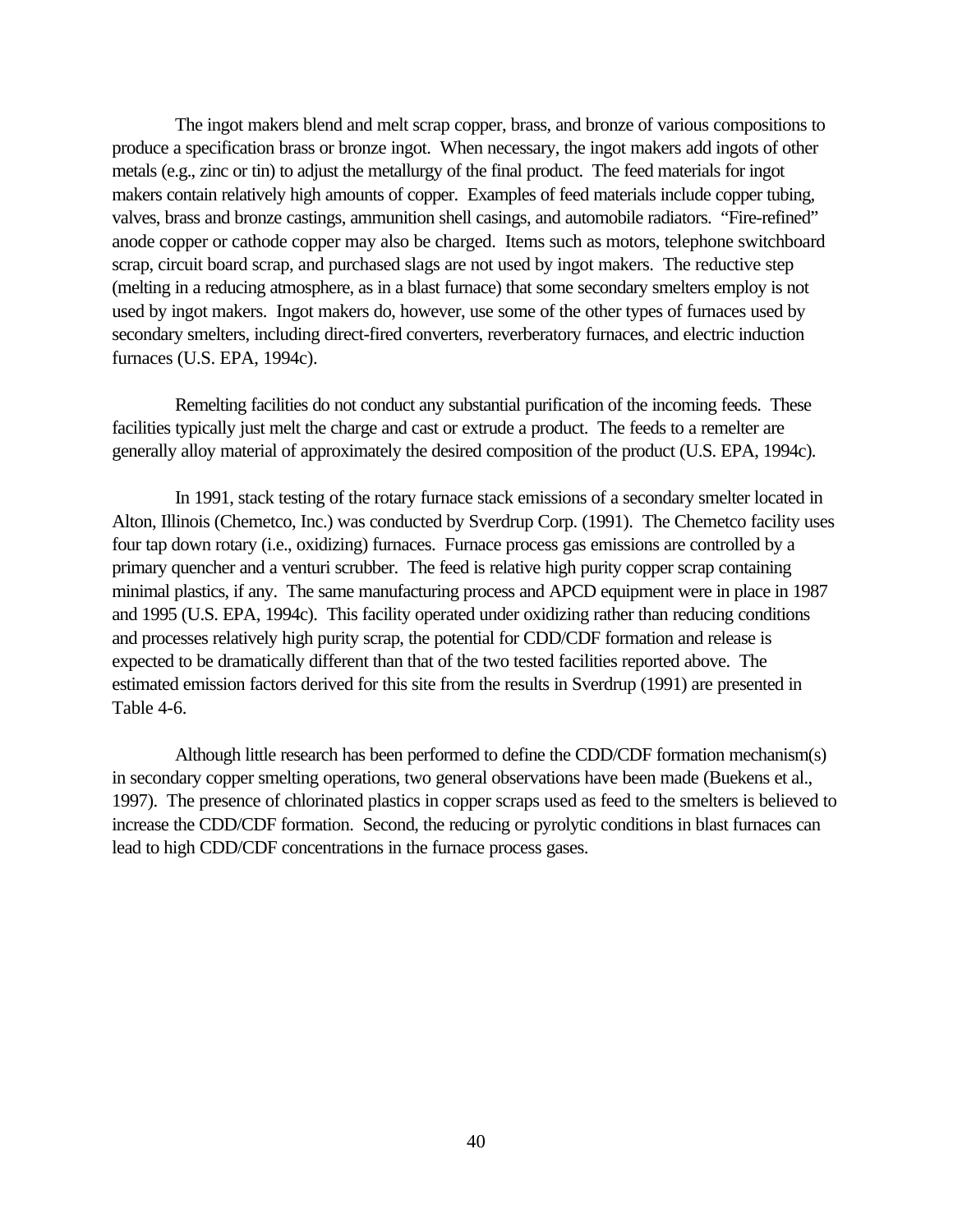| Table 4-6. CDD/CDF Emission Factors (ng Dioxin and Dioxin-like Compounds per kg copper |
|----------------------------------------------------------------------------------------|
| scrap processed) for Secondary Copper Smelters                                         |

| Congener                                                                                                                                                                                                     | <b>Chemetco Smelting</b><br>(ng/kg scrap feed)                                 |  |
|--------------------------------------------------------------------------------------------------------------------------------------------------------------------------------------------------------------|--------------------------------------------------------------------------------|--|
| 2,3,7,8-TCDD<br>1,2,3,7,8-PeCDD<br>1,2,3,4,7,8-HxCDD<br>1,2,3,6,7,8-HxCDD<br>1,2,3,7,8,9-HxCDD<br>1,2,3,4,6,7,8-HpCDD<br>1,2,3,4,6,7,8,9-OCDD                                                                | ND(0.05)<br>0.21<br>0.39<br>0.70<br>1.26<br>8.95<br>22.45                      |  |
| 3CDD <sub>s</sub>                                                                                                                                                                                            | 33.96                                                                          |  |
| 2,3,7,8-TCDF<br>1,2,3,7,8-PeCDF<br>2,3,4,7,8-PeCDF<br>1,2,3,4,7,8-HxCDF<br>1,2,3,6,7,8-HxCDF<br>1,2,3,7,8,9-HxCDF<br>2,3,4,6,7,8-HxCDF<br>1,2,3,4,6,7,8-HpCDF<br>1,2,3,4,7,8,9-HpCDF<br>1,2,3,4,6,7,8,9-OCDF | 2.11<br>1.47<br>2.63<br>7.30<br>2.15<br>4.06<br>0.27<br>11.48<br>2.74<br>21.61 |  |
| 3 CDFs                                                                                                                                                                                                       | 55.82                                                                          |  |
| 3 Dioxin and dioxin-like compounds*                                                                                                                                                                          | 89.78                                                                          |  |

 $*3$  Dioxin and dioxin-like compounds = 3 CDDs + 3 CDFs

 $ND = Not detected (value in parenthesis is the emission at the detection limit).$ Source: Sverdrup (1991).

It should be noted that a significant amount of scrap copper is consumed by other segments of the copper industry. In 1995, brass mills and wire-rod mills consumed 886,000 metric tons of copperbase scrap; foundries and miscellaneous manufacturers consumed 71,500 metric tons (U.S. Geological Survey, 1997). As noted above, however, these facilities generally do not conduct any significant purification of the scrap. Rather, the scrap consumed is already of alloy quality and processes employed typically involve only melting, casting and extruding. Thus, the potential for formation of CDDs/CDFs is expected to be much less than the potential during secondary smelting operations.

Table 4-6 is a listing of CDD/CDF default emissions factors for secondary copper smelters. In choosing the appropriate emission factor, the owner/operator is encouraged to exercise good engineering judgement to appropriately select the most suitable emission factors. Such judgement requires first-hand knowledge of your process. EPA believes that the most appropriate default emission factors are those derived from the stack testing of the Chemetco Smelting Facility as shown in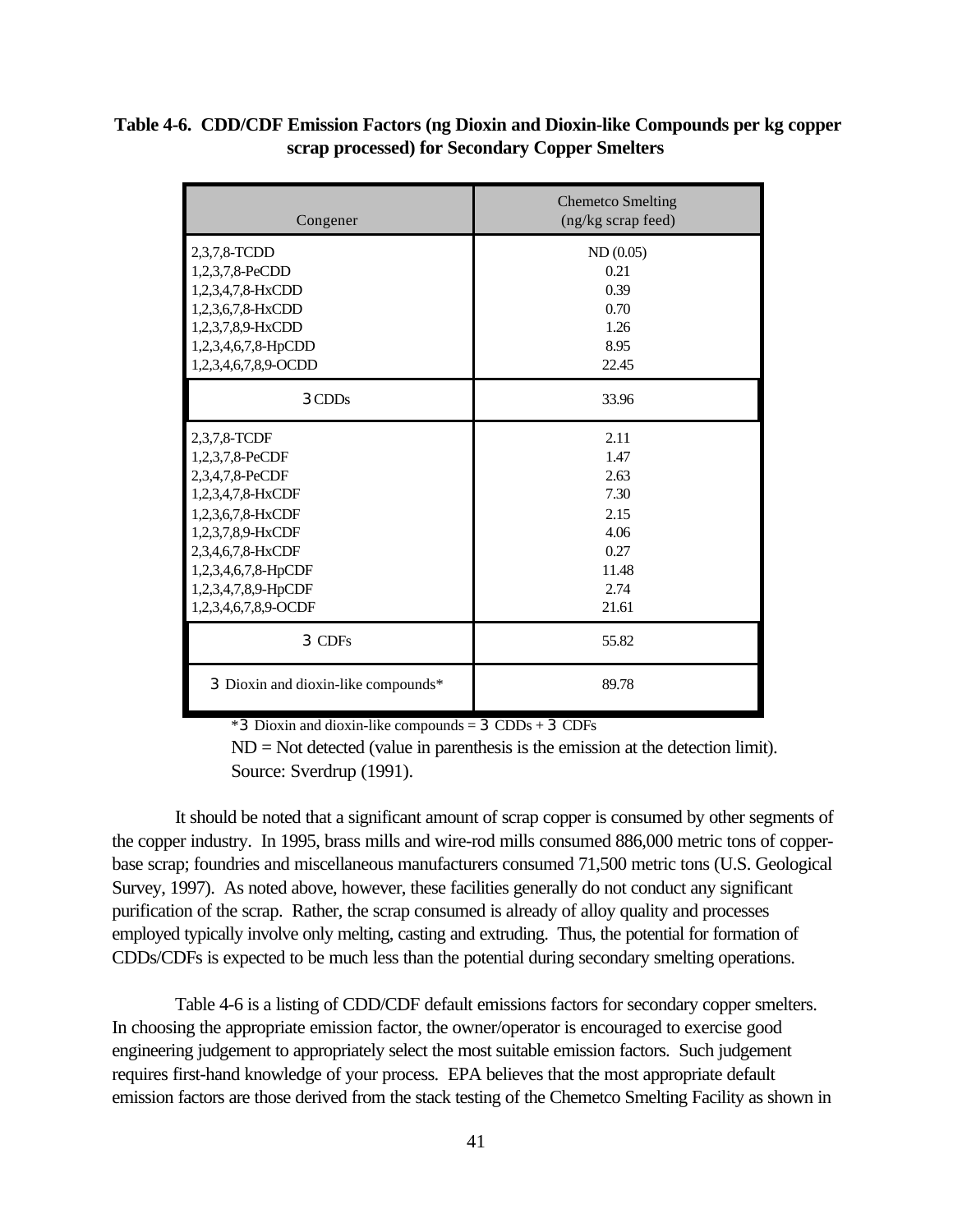Table 4-6. This is because the state-of-the-art involved in secondary copper smelting calls for the mechanical removal of plastic material prior to smelting and refining, and to use copper-laden scrap that is relatively free of organic contamination. Therefore, if your facility processes copper scrap containing a relatively high amount of plastics, then the emission factors listed in Table 4-6 are not appropriate to use as default emission factors.

## **Section 4.3. Cement Kilns**

## **Section 4.3.1. Applicability**

Kilns used in the pyroprosessing of Portland Cement clinker as defined in SIC Code 3241.

#### **Section 4.3.2. Summary Description / Air Emission Factors**

In the United States, the primary cement product is called Portland cement. Portland cement is a fine, grayish powder consisting of a mixture of four basic materials: limestone, silica, alumina, and iron compounds. Cement production involves heating (pyroprocessing) the raw materials (known as raw meal) to a very high temperature in a rotary (rotating) kiln to induce chemical reactions that produce a fused material called clinker. The cement clinker is further ground into a fine powder and mixed with gypsum to form the Portland cement.

The cement kiln is a large, rotating steel cylindrical furnace lined with refractory material. The kiln is aligned on a slight angle, usually a slope of 3E - 6E. This allows for the materials to pass through the kiln by gravity. The upper end of the kiln is known as the cold or back end and this is where the raw materials, or meal, is generally fed into the kiln. The lower end of the kiln is known as the "hot" end. The hot end is where the combustion of primary fuels (coal, petroleum coke, natural gas, etc.) transpires to produce a high temperature.

The cement kiln is operated in a counter-current configuration. This means that the hot combustion gases are convected up through the kiln while the raw materials are passing down toward the lower end. The rotation of the kiln induces mixing and the forward progress of mixed materials. As the meal moves through the cement kiln and is heated by the hot combustion gases, water is vaporized and pyroprocessing of materials occurs.

When operating, the cement kiln can be viewed as consisting of three temperature zones necessary to produce clinker. Zone 1 is at the upper end of the kiln where the raw meal is added. Temperatures in this zone typically range from ambient up to 600EC. In this area of the kiln, moisture is evaporated from the raw meal. The second thermal zone is known as the calcining zone. Calcining occurs when the hot combustion gases from the combustion of primary fuels dissociates calcium carbonate from the limestone to form calcium oxide. In this region of the kiln, temperatures are in a range of 600EC to 900EC. The third region of the kiln is known as the burning or sintering zone. The burning zone is the hottest region of the kiln. In this region, temperatures in excess of 1,500EC induce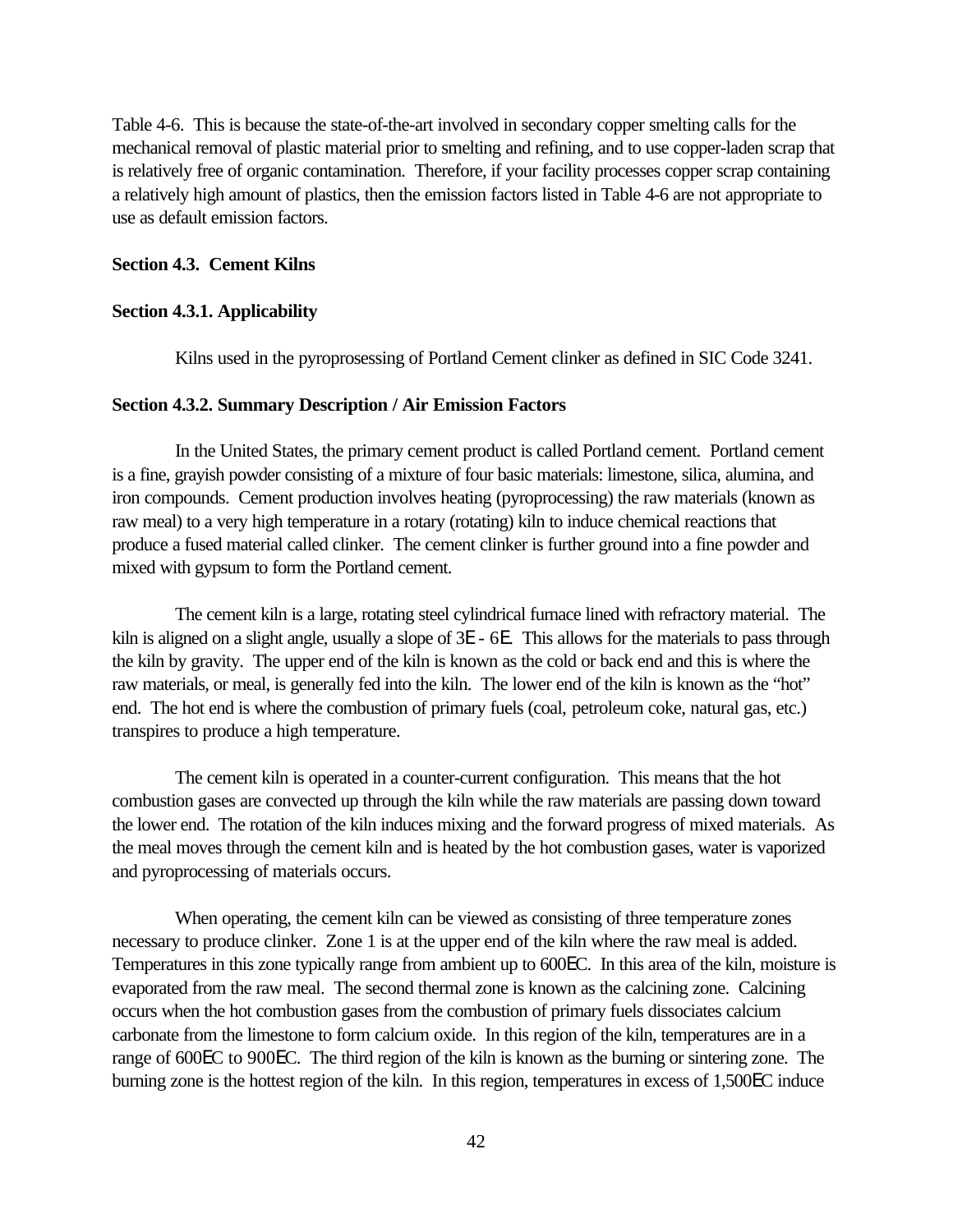the calcium oxide to react with silicates, iron and aluminum in the raw materials to form clinker. The formation of clinker actually occurs near the lower end of the kiln (close to the combustion of primary fuel) where temperatures are the hottest. The chemical reactions that occur here are referred to as pyroprocessing.

The clinker that leaves the hot end of the kiln is a gray-colored, glass-hard material comprised of dicalcium silicate, tricalcium silicate, calcium aluminate, and tetracalcium aluminoferrite. At this point, the clinker has a temperature of about 1,100EC. The hot clinker is then transferred into the clinker cooler. Once cooled, the clinker is ground into a fine powder and mixed with gypsum to produce Portland cement.

Cement kilns are either wet or dry processes. In the wet process, the raw materials are ground and mixed with water to form a slurry. The meal-water slurry is fed into the kiln through a pump. A greater amount of heat energy is needed in the wet process to evaporate the additional water.

In the dry process, the raw meal is ground to a fine, dry powder prior to entering the kiln. There are three types of dry processes: long-dry, preheater, and preheater/precalciner. Long dry kilns are similar to wet kilns, with the exception of the dry state of the raw materials. In preheater kilns, the raw material is heated prior to entering the kiln. This allows for a shorter kiln and lower combustion fuel use. Precalciners take this a step further by heating the raw feed to a level at which partial calcination takes place prior to entering the kiln. A typical preheater/precalciner kiln consists of a vertical tower containing a series of cyclone-type vessels. Raw meal is added at the top of the tower, and hot kiln exhaust flue gases from the kiln operation are used to preheat the meal prior to being introduced into the kiln. Preheating and precalcining the meal has the advantage of lowering fuel consumption of the kiln.

There are also two primary types of air pollution control devices (APCDs) for the kiln: fabric filters and electrostatic precipitators (ESPs). Either of these can be used on any of the four process types.

Cement manufacturing is an energy intensive manufacturing process. Fossil fuels are the primary sources of fuel. In addition, 15 cement plants in the U.S. currently supplement their fuel needs through the use of energy-bearing hazardous waste. For the last ten years, these facilities have been regulated by the Resource Conservation and Recovery Act's (RCRA) Boiler and Industrial Furnace (BIF) rules. As a result, a database has been developed characterizing emissions from these facilities. Testing and additional studies have contributed significantly to our understanding of dioxin formation in cement plants.

In developing Maximum Achievable Control Technology (MACT) standards for cement plants, EPA "considered both hazardous waste burning cement kiln and non-hazardous waste burning cement kiln data together because both data sets are adequately representative of general dioxin/furan behavior and control in either type of kiln. This similarity is based on our engineering judgement that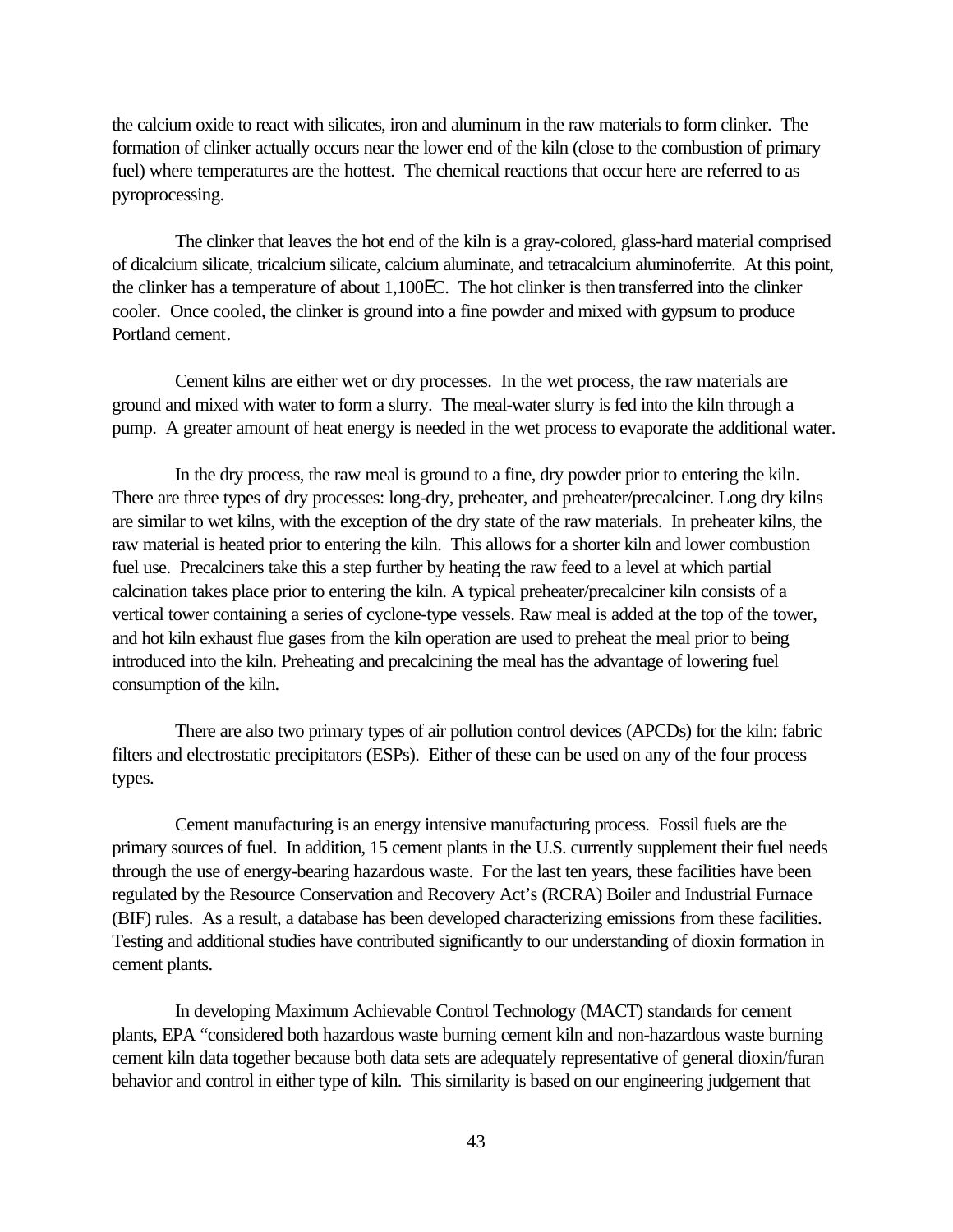hazardous waste burning does not have an impact on dioxin/furan formation, dioxin/furan is formed post-combustion." (See 64 FR 52876) APCD air inlet temperature (and the time that the air takes to enter the device) in conjunction with other site-specific elements is the determining factor.

On June 14, 1999, EPA published a National Emission Standard for Hazardous Air Pollutants (NESHAP) for the Portland cement industry in the Federal Register (64 FR 31898). In addition, on September 30, 2000, EPA published a National Emission Standard for Hazardous Air Pollutants (NESHAP) for hazardous waste combustors (including cement kilns that recover energy from hazardous wastes) in the Federal Register (64 FR 52828). These rules require, among other things, that all cement plants periodically conduct dioxin/furan testing.

The EPA source emissions data base contains test reports of CDD/CDF emissions from 15 cement kilns not burning hazardous waste. The average CDD/CDF emission factors displayed in Table 4-7 are derived as an average from these test data. These default emission factors are more appropriate for facilities tested in 1998, and do not reflect changes that have occurred since that time. As an operator/owner of a facility, you may elect to use more current information in the development of an emission factor, or you may elect to use the EPA default. If you elect to use more current emission factors, then you will be using Approach 2 (Section 2.1.2) to derive your emission estimate appropriate for your facility.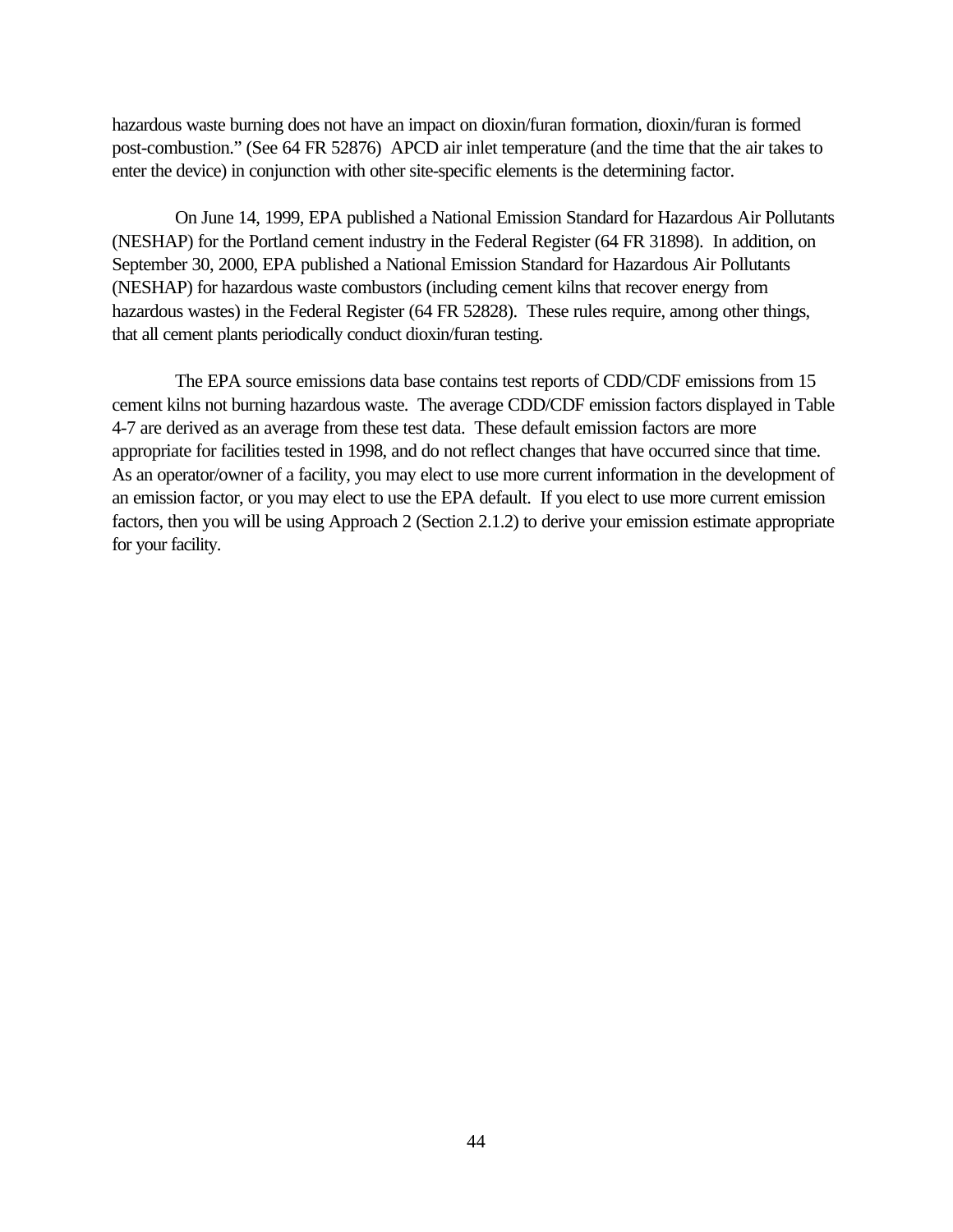# **Table 4-7. Average Emission Factors (ng/kg of cement clinker produced) for Estimating Air Releases of Dioxin and Dioxin-like Compounds from Cement Kilns Not Combusting Hazardous Waste as Supplemental Fuel**

| <b>CDD Congener</b>                                                                                                                                  | <b>Emission</b><br><b>Factor</b><br>(ng/kg clinker)         | <b>CDF Congener</b>                                                                                                                                                                                          | <b>Emission</b><br><b>Factor</b><br>(ng/kg clinker)                                    |
|------------------------------------------------------------------------------------------------------------------------------------------------------|-------------------------------------------------------------|--------------------------------------------------------------------------------------------------------------------------------------------------------------------------------------------------------------|----------------------------------------------------------------------------------------|
| 2,3,7,8-TCDD<br>1,2,3,7,8-PeCDD<br>$1,2,3,4,7,8-HxCDD$<br>$1,2,3,6,7,8-HxCDD$<br>1,2,3,7,8,9-HxCDD<br>$1,2,3,4,6,7,8$ -HpCDD<br>1,2,3,4,6,7,8,9-OCDD | 0.012<br>0.034<br>0.028<br>0.042<br>0.048<br>0.426<br>0.692 | 2,3,7,8-TCDF<br>1,2,3,7,8-PeCDF<br>2,3,4,7,8-PeCDF<br>1,2,3,4,7,8-HxCDF<br>1,2,3,6,7,8-HxCDF<br>1,2,3,7,8,9-HxCDF<br>2,3,4,6,7,8-HxCDF<br>1,2,3,4,6,7,8-HpCDF<br>1,2,3,4,7,8,9-HpCDF<br>1,2,3,4,6,7,8,9-OCDF | 0.729<br>0.102<br>0.224<br>0.185<br>0.054<br>0.007<br>0.082<br>0.146<br>0.005<br>0.234 |
| 3 CDDs                                                                                                                                               | 1.28                                                        | 3 CDFs                                                                                                                                                                                                       | 1.77                                                                                   |
| 3 Dioxin and dioxin-like<br>$compounds*$                                                                                                             | 3.05                                                        |                                                                                                                                                                                                              |                                                                                        |

\*3 Dioxin and dioxin-like compounds = 3 CDDs + 3 CDFs

# **Section 4.4. Utilities**

# **Section 4.4.1. Applicability**

This applies to SIC Codes 4911, 4931, and 4939 Electric Services. This guidance is for electric power utility boilers burning coal, wood and oil for the expressed purpose of producing steam to operate a steam generator, which, in turn, generates electricity.

## **Section 4.4.2. Description/Emissions Factors for Coal-Fired Electric Utility Boilers**

In 1993, the U.S. Department of Energy (DOE) and the Electric Power Research Institute (EPRI) collaborated on assessing stack emissions of hazardous air pollutants at coal-fired power plants. As part of this project, CDD/CDF stack emissions were measured at seven U.S. coal-fired power plants (utility boilers). The levels reported for individual 2,3,7,8-substituted congeners were typically not detected or very low (i.e., #0.033 ng/Nm<sup>3</sup>). In general, CDF levels were higher than CDD levels. OCDF and 2,3,7,8-TCDF were the most frequently detected congeners. Variation in emissions between plants could not be attributed by Riggs et al. (1995) to any specific fuel or operational characteristic. The Electric Power Research Institute (EPRI) has published the results of the DOE/EPRI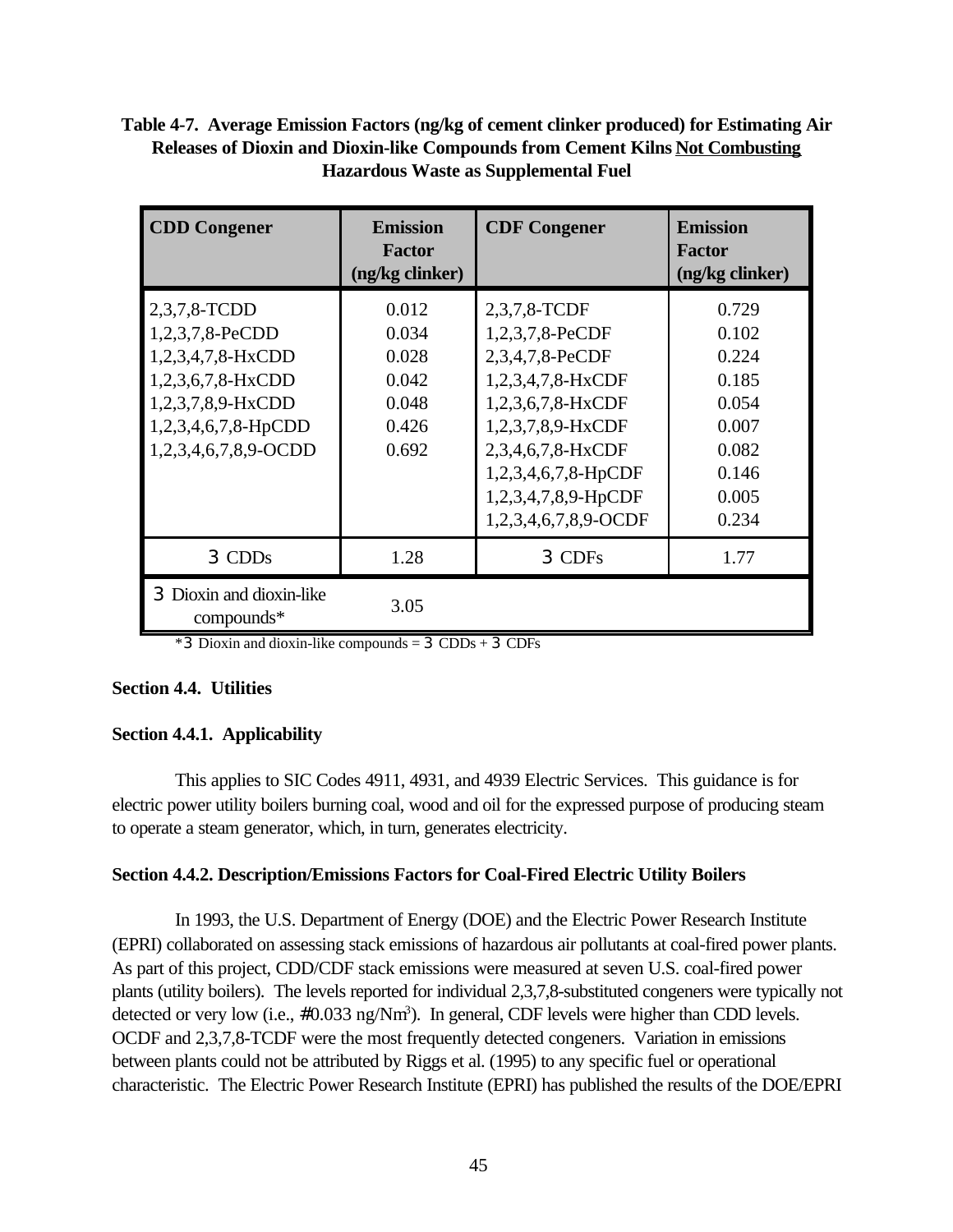cooperative testing of a total of eleven plants (EPRI, 1994). The average congener emission factors derived from this eleven facility data set, as reported in EPRI (1994), are presented in Table 4-8.

| <b>CDD Congener</b>                                                                                                                           | <b>Emission Factor</b><br>(ng/kg coal)                     | <b>CDF Congener</b>                                                                                                                                                                                          | <b>Emission Factor</b><br>(ng/kg coal)                                                 |
|-----------------------------------------------------------------------------------------------------------------------------------------------|------------------------------------------------------------|--------------------------------------------------------------------------------------------------------------------------------------------------------------------------------------------------------------|----------------------------------------------------------------------------------------|
| 2,3,7,8-TCDD<br>1,2,3,7,8-PeCDD<br>1,2,3,4,7,8-HxCDD<br>1,2,3,6,7,8-HxCDD<br>1,2,3,7,8,9-HxCDD<br>1,2,3,4,6,7,8-HpCDD<br>1,2,3,4,6,7,8,9-OCDD | 0.005<br>$\theta$<br>0<br>0.004<br>0.004<br>0.216<br>0.517 | 2,3,7,8-TCDF<br>1,2,3,7,8-PeCDF<br>2,3,4,7,8-PeCDF<br>1,2,3,4,7,8-HxCDF<br>1,2,3,6,7,8-HxCDF<br>1,2,3,7,8,9-HxCDF<br>2,3,4,6,7,8-HxCDF<br>1,2,3,4,6,7,8-HpCDF<br>1,2,3,4,7,8,9-HpCDF<br>1,2,3,4,6,7,8,9-OCDF | 0.109<br>0.007<br>0.074<br>0.098<br>0.014<br>0.013<br>0.043<br>0.354<br>0.087<br>0.158 |
| 3 CDD                                                                                                                                         | 0.75                                                       | 3 CDF                                                                                                                                                                                                        | 0.96                                                                                   |
| 3 Dioxin and dioxin-like<br>compounds*                                                                                                        | 1.71                                                       |                                                                                                                                                                                                              |                                                                                        |

**Table 4-8. Average Emission Factors (ng/kg of coal combusted) for Estimating Air Releases of Dioxin and Dioxin-like Compounds from Coal-Fired Electric Utility Boilers**

 $*3$  Dioxin and dioxin-like compounds = 3 CDDs + 3 CDFs. Assumes non-detects = 0. Source: EPRI (1994) - 11 facility data set.

## **Section 4.4.3. Description/Emissions Factors for Oil-Fired Electric Utility Boilers**

Preliminary CDD/CDF emission factors for oil-fired utility boilers developed from boiler tests conducted over the past several years are reported in U.S. EPA (1995c). In 1993, the Electric Power Research Institute (EPRI) sponsored a project to gather information of consistent quality on power plant emissions. This project, the Field Chemical Emissions Measurement (FCEM) project, included testing of two cold side ESP-equipped oil-fired power plants for CDD/CDF emissions (EPRI, 1994). Table 4-9 presents CDD/CDF congener-specific emission factors (ng/L oil combusted) for oil-fired utility boilers.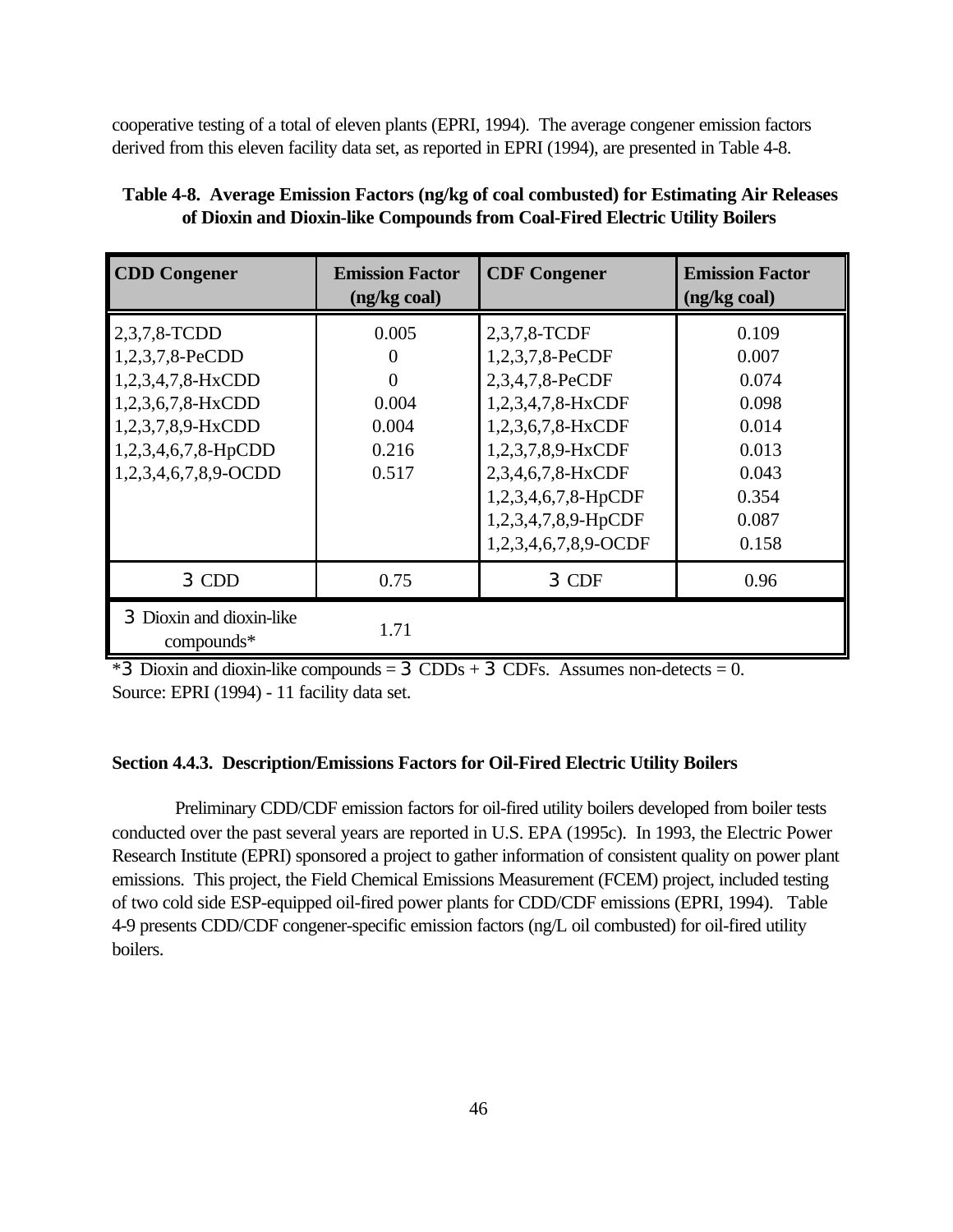| Table 4-9. Average Emission Factors (pg/L oil combusted) for Estimating Air Releases of |
|-----------------------------------------------------------------------------------------|
| Dioxin and Dioxin-like Compounds from Oil-Fired Utility Boilers                         |

| <b>CDD</b><br>Congener                                                                                                                           | <b>Emission Factor</b><br>(pg/L oil)        | <b>CDF</b><br>Congener                                                                                                                                                               | <b>Emission Factor</b><br>(pg/L oil)                    |
|--------------------------------------------------------------------------------------------------------------------------------------------------|---------------------------------------------|--------------------------------------------------------------------------------------------------------------------------------------------------------------------------------------|---------------------------------------------------------|
| $2,3,7,8$ -TCDD<br>1,2,3,7,8-PeCDD<br>1,2,3,4,7,8-HxCDD<br>1,2,3,6,7,8-HxCDD<br>1,2,3,7,8,9-HxCDD<br>1,2,3,4,6,7,8-HpCDD<br>1,2,3,4,6,7,8,9-OCDD | 24.7<br>63.3<br>65.8<br>79.7<br>477<br>2055 | 2,3,7,8-TCDF<br>1,2,3,7,8-PeCDF<br>2,3,4,7,8-PeCDF<br>1,2,3,4,7,8-HxCDF<br>1,2,3,6,7,8-HxCDF<br>1,2,3,7,8,9-HxCDF<br>2,3,4,6,7,8-HxCDF<br>1,2,3,4,6,7,8-HpCDF<br>1,2,3,4,7,8,9-HpCDF | 64.1<br>49.3<br>76.5<br>35.4<br>$\Omega$<br>23.8<br>164 |
|                                                                                                                                                  |                                             | $1,2,3,4,6,7,8,9$ -<br><b>OCDF</b>                                                                                                                                                   | 0                                                       |
| 3 CDD                                                                                                                                            | 2,765.5                                     | 3 CDF                                                                                                                                                                                | 413.1                                                   |
| 3 Dioxin and dioxin-like<br>$compounds*$                                                                                                         | 3,178.6                                     |                                                                                                                                                                                      |                                                         |

 $*3$  Dioxin and dioxin-like compounds = 3 CDDs + 3 CDFs

Source: EPRI (1994) - based on two cold side ESP-equipped power plants. Calculation of emission factors assumes density of oil of 0.87 kg/L.

### **Section 4.4.4. Description/Emissions Factors for Wood-Fired Electric Utility Boilers**

Congener-specific measurements of CDDs/CDFs in stack emissions from wood-fired electric utility boilers were measured by the California Air Resources Board at four facilities in 1988 (CARB, 1990b; CARB, 1990e; CARB, 1990f; CARB, 1990g). In CARB (1990b), CDDs/CDFs were measured in the emissions from a quad-cell wood-fired boiler used to generate electricity. The fuel consisted of coarse wood waste and sawdust from non-industrial logging operations. The exhaust gas passed through a multicyclone before entering the stack. In CARB (1990e), CDDs/CDFs were measured in the emissions from two spreader stoker wood-fired boilers operated in parallel by an electric utility for generating electricity. The exhaust gas stream from each boiler is passed through a dedicated electrostatic precipitator (ESP) after which the gas streams are combined and emitted to the atmosphere through a common stack. Stack tests were conducted both when the facility burned fuels allowed by existing permits and when the facility burned a mixture of permitted fuel supplemented by urban wood waste at a ratio of 70:30. In CARB (1990f), CDDs/CDFs were measured in the emissions from a twin fluidized bed combustors designed to burn wood chips for the generation of electricity. The APCD system consisted of ammonia injection for controlling nitrogen oxides, and a multiclone and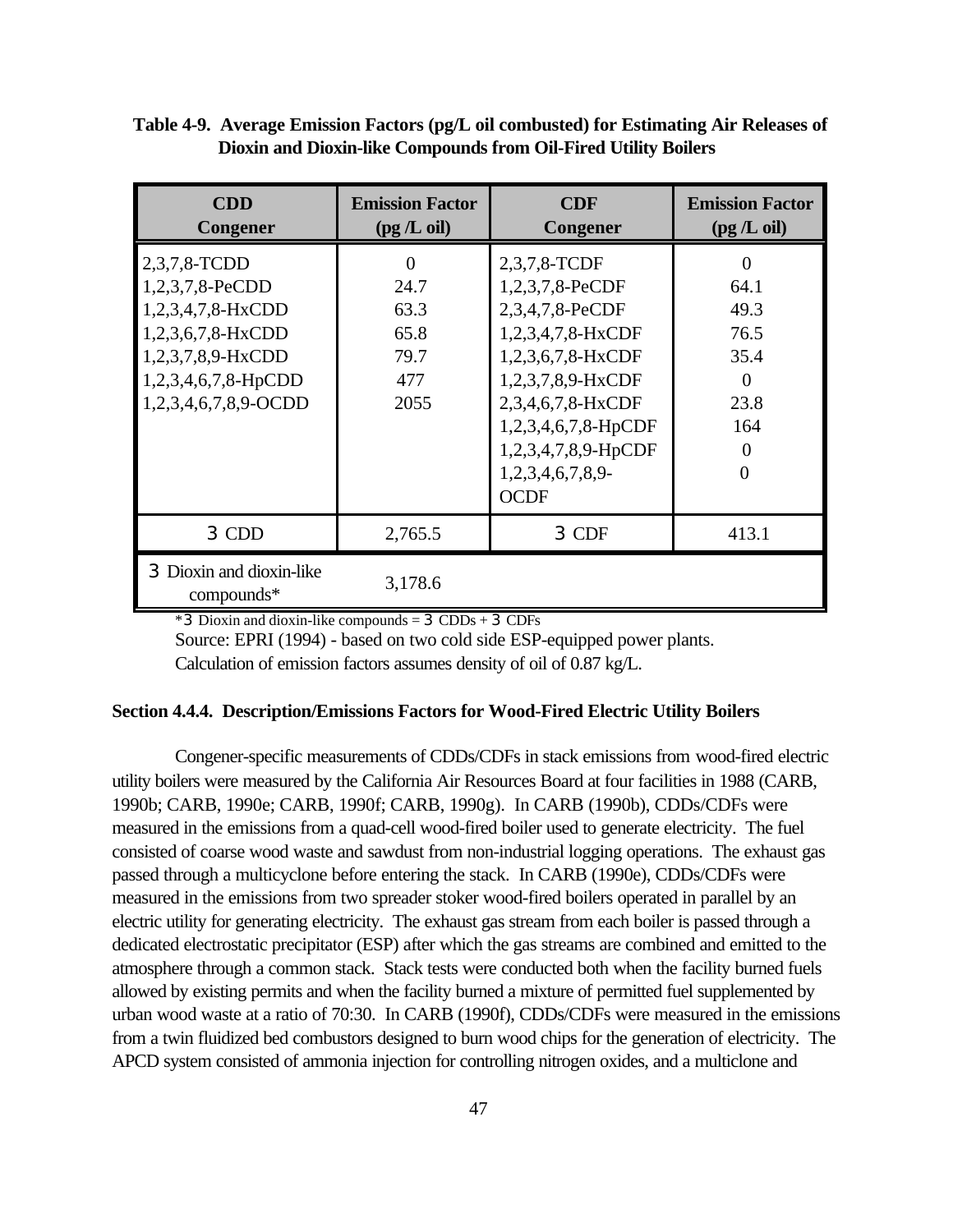electrostatic precipitator for controlling particulate matter. During testing, the facility burned wood wastes and agricultural wastes allowed by existing permits.

In CARB (1990g), CDDs/CDFs were measured in the emissions from a quad-cell wood-fired boiler. During testing, the fuel consisted of wood chips and bark. The flue gases passed through a multicyclone and an ESP before entering the stack. The mean of the emission factors derived from the four CARB studies is used in Table 4-10 as most representative of industrial wood combustion.

| <b>CDD/CDF</b><br>Congener             | <b>Emission Factor</b><br>ng/kg wood<br>(dry wt) | <b>Emission Factor</b><br>ng/kg wood<br>(wet wt) |
|----------------------------------------|--------------------------------------------------|--------------------------------------------------|
| 2,3,7,8-TCDD                           | 0.007                                            | 0.006                                            |
| 1,2,3,7,8-PeCDD                        | 0.044                                            | 0.037                                            |
| 1,2,3,4,7,8-HxCDD                      | 0.042                                            | 0.036                                            |
| 1,2,3,6,7,8-HxCDD                      | 0.086                                            | 0.069                                            |
| 1,2,3,7,8,9-HxCDD                      | 0.079                                            | 0.076                                            |
| 1,2,3,4,6,7,8-HpCDD                    | 0.902                                            | 0.852                                            |
| 1,2,3,4,6,7,8,9-OCDD                   | 6.026                                            | 5.367                                            |
| 2,3,7,8-TCDF                           | 0.673                                            | 0.768                                            |
| 1,2,3,7,8-PeCDF                        | 0.790                                            | 0.676                                            |
| 2,3,4,7,8-PeCDF                        | 0.741                                            | 0.867                                            |
| 1,2,3,4,7,8-HxCDF                      | 0.761                                            | 0.789                                            |
| 1,2,3,6,7,8-HxCDF                      | 0.941                                            | 0.862                                            |
| 1,2,3,7,8,9-HxCDF                      | 0.343                                            | 0.341                                            |
| 2,3,4,6,7,8-HxCDF                      | 0.450                                            | 0.420                                            |
| 1,2,3,4,6,7,8-HpCDF                    | 2.508                                            | 2.550                                            |
| 1,2,3,4,7,8,9-HpCDF                    | 0.260                                            | 0.222                                            |
| 1,2,3,4,6,7,8,9-OCDF                   | 1.587                                            | 1.366                                            |
|                                        |                                                  |                                                  |
| 3 CDDs                                 | 7.19                                             | 6.44                                             |
| 3 CDFs                                 | 9.05                                             | 8.86                                             |
| 3 Dioxin and dioxin-like<br>compounds* | 16.24                                            | 15.30                                            |

**Table 4-10. Average Emission Factors (ng/kg of wood combusted) for Estimating Air Releases of Dioxin and Dioxin-like Compounds from Wood-Fired Electric Utility Boilers**

\*3 Dioxin and dioxin-like compounds = 3 CDDs + 3 CDFs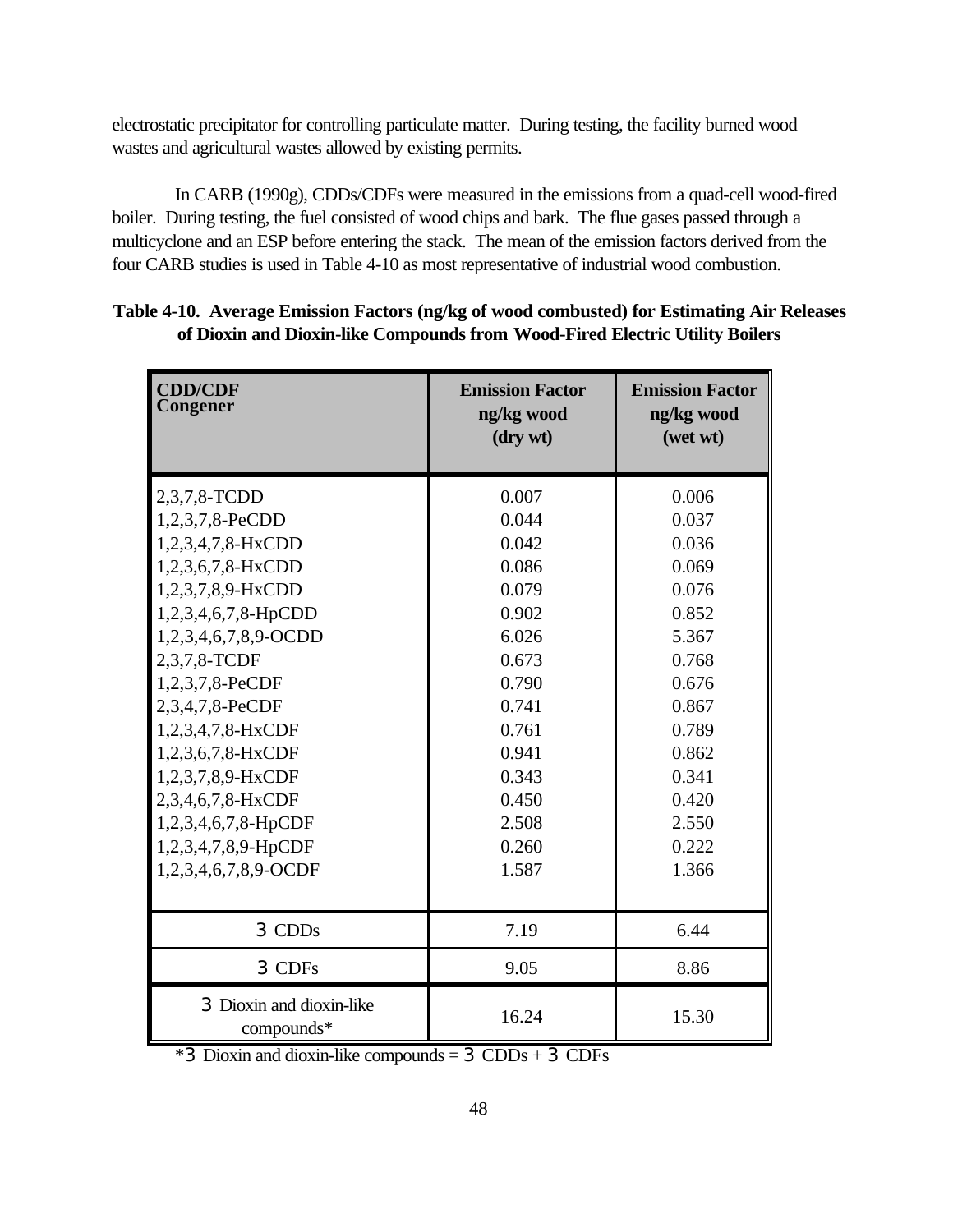### **Section 4.5. Hazardous Waste Combustion**

#### **Section 4.5.1. Applicability**

This category applies to SIC Code 4953. In particular, this guidance is applicable to commercial hazardous waste combustors (RCRA Permitted Facilities), and to boilers and industrial furnaces (BIFs) burning hazardous waste. This also includes cement kilns burning hazardous waste as supplemental fuel (SIC Code 3241), and Utilities (SIC Codes 4911, 4931, and 4939) that burn hazardous waste as supplemental fuel in the boiler.

## **Section 4.5.2. Emissions Factors for Commercial Boilers and Industrial Furnaces Burning Hazardous Waste (Other than Cement Kilns)**

In 1991, EPA established rules that allow the combustion of some liquid hazardous waste in industrial boilers and furnaces (Federal Register, 1991). These facilities typically burn oil or coal for the primary purpose of generating electricity. Liquid hazardous waste can only be burned as supplemental (auxiliary) fuel, and usage is limited by the rule to no more than 5 percent of the primary fuels. These facilities typically use an atomizer to inject the waste as droplets into the combustion chamber and are equipped with particulate and acid gas emission controls. In general, they are sophisticated, well controlled facilities, that achieve good combustion. Congener-specific emission concentrations for two tested boilers burning liquid hazardous waste as supplemental fuel are available (U.S. EPA, 1998). The average congener specific emission factors are presented in Table 4-11. These emission factors reflect testing at 2 of the 136 boilers/furnaces known to combust liquid hazardous waste as supplemental fuel. These facilities reflect emissions of dioxin-like compounds in 1995.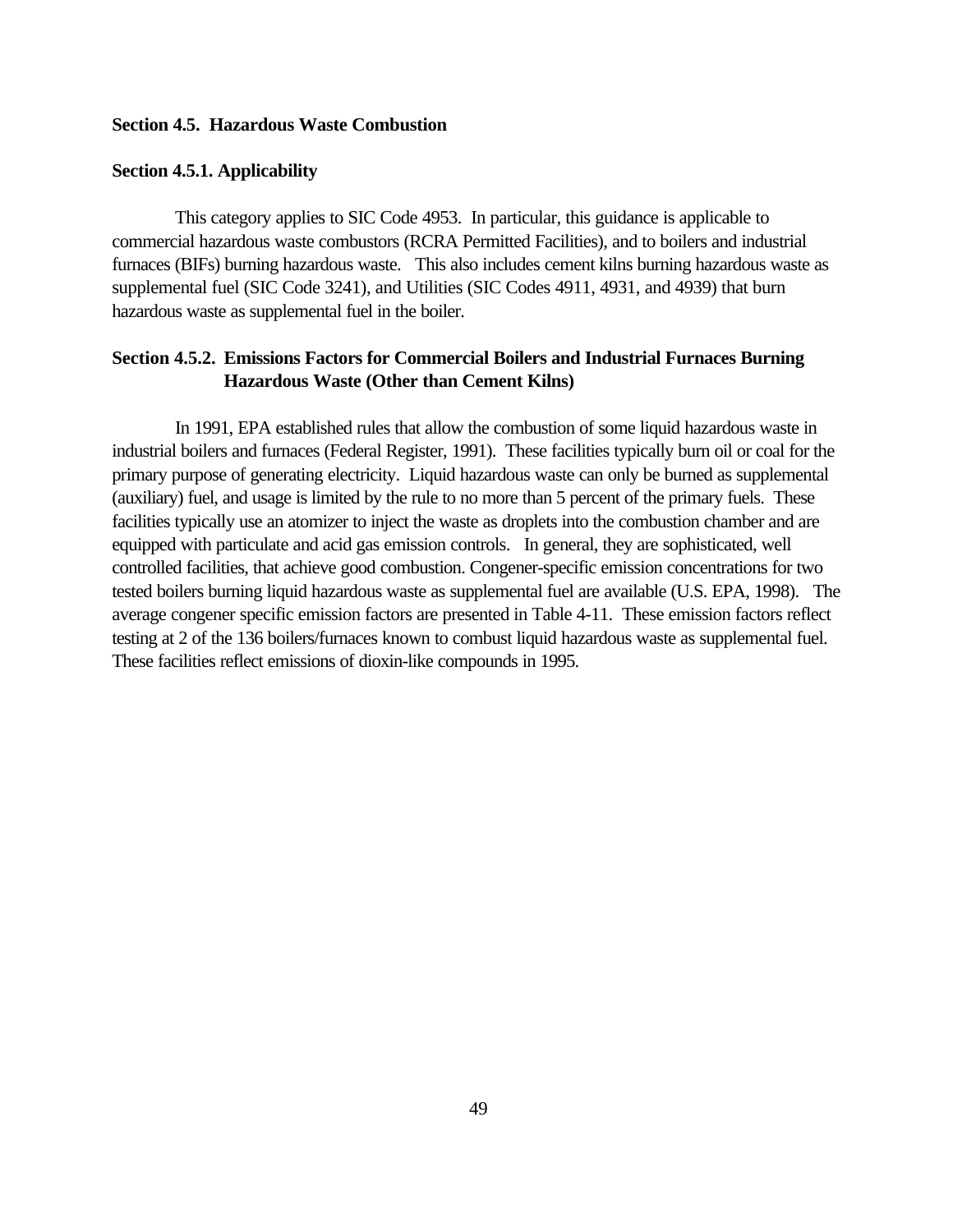| Table 4-11 Average Emission Factors (ng/kg waste feed) for Estimating Air Releases of   |
|-----------------------------------------------------------------------------------------|
| Dioxin and Dioxin-like Compounds from Boilers and Industrial Furnaces Burning Hazardous |
| <b>Waste (other than cement kilns)</b>                                                  |

| <b>CDD Congener</b>                                                                                                                                  | <b>Emission Factor</b><br>(ng/kg waste feed)         | <b>CDF Congener</b>                                                                                                                                                                                          | <b>Emission Factor</b><br>(ng/kg waste feed)                                 |
|------------------------------------------------------------------------------------------------------------------------------------------------------|------------------------------------------------------|--------------------------------------------------------------------------------------------------------------------------------------------------------------------------------------------------------------|------------------------------------------------------------------------------|
| 2,3,7,8-TCDD<br>1,2,3,7,8-PeCDD<br>$1,2,3,4,7,8-HxCDD$<br>$1,2,3,6,7,8-HxCDD$<br>1,2,3,7,8,9-HxCDD<br>$1,2,3,4,6,7,8$ -HpCDD<br>1,2,3,4,6,7,8,9-OCDD | 0.00<br>0.04<br>0.08<br>0.18<br>0.20<br>1.17<br>5.24 | 2,3,7,8-TCDF<br>1,2,3,7,8-PeCDF<br>2,3,4,7,8-PeCDF<br>1,2,3,4,7,8-HxCDF<br>1,2,3,6,7,8-HxCDF<br>1,2,3,7,8,9-HxCDF<br>2,3,4,6,7,8-HxCDF<br>1,2,3,4,6,7,8-HpCDF<br>1,2,3,4,7,8,9-HpCDF<br>1,2,3,4,6,7,8,9-OCDF | 0.81<br>0.38<br>0.52<br>0.83<br>0.37<br>0.02<br>0.56<br>0.93<br>0.16<br>0.70 |
| 3 CDD                                                                                                                                                | 6.91                                                 | 3 CDF                                                                                                                                                                                                        | 5.28                                                                         |
| 3 Dioxin and dioxin-like<br>$compounds*$                                                                                                             | 12.2                                                 |                                                                                                                                                                                                              |                                                                              |

\*3 Dioxin and dioxin-like compounds = 3 CDDs + 3 CDFs

#### **Section 4.5.3. Cement Kilns Burning Hazardous Waste as Supplemental Fuel**

The high temperatures achieved in cement kilns make cement kilns an efficient technology for combusting hazardous waste as supplemental fuel. Sustaining the relatively high combustion temperatures (1,100EC to 1,500EC) that are needed to form cement clinker requires the burning of a fuel with a high energy output. Therefore, coal or petroleum coke is typically used as the primary fuel source. Because much of the cost of operating the cement kiln at high temperatures is associated with the consumption of fossil fuels, some cement kiln operators have elected to burn hazardous liquid and solid waste as supplemental fuel. Facilities that burn hazardous waste for energy recovery must comply with both RCRA and CAA regulations that specifically regulate this practice. Currently about 75 percent of the primary fuel is coal. Organic hazardous waste may have a similar energy output as coal (9,000 to 12,000 Btu/lb for coal). The strategy of combusting the waste as supplemental fuel is to offset the amount of coal/coke that is purchased and burned by the kiln. Much of the high energy and ignitable wastes are primarily comprised of such diverse substances as waste oils, spent organic solvents, sludges from the paint and coatings industry, waste paints and coatings from the auto and truck assembly plants, and sludges from the petroleum refining industry (Greer et al., 1992). The conditions inherent in the cement kiln mimic conditions of hazardous waste incineration. For example, the gas residence time in the burning zone is typically three seconds while at temperatures in excess of 1,500EC (Greer et al.,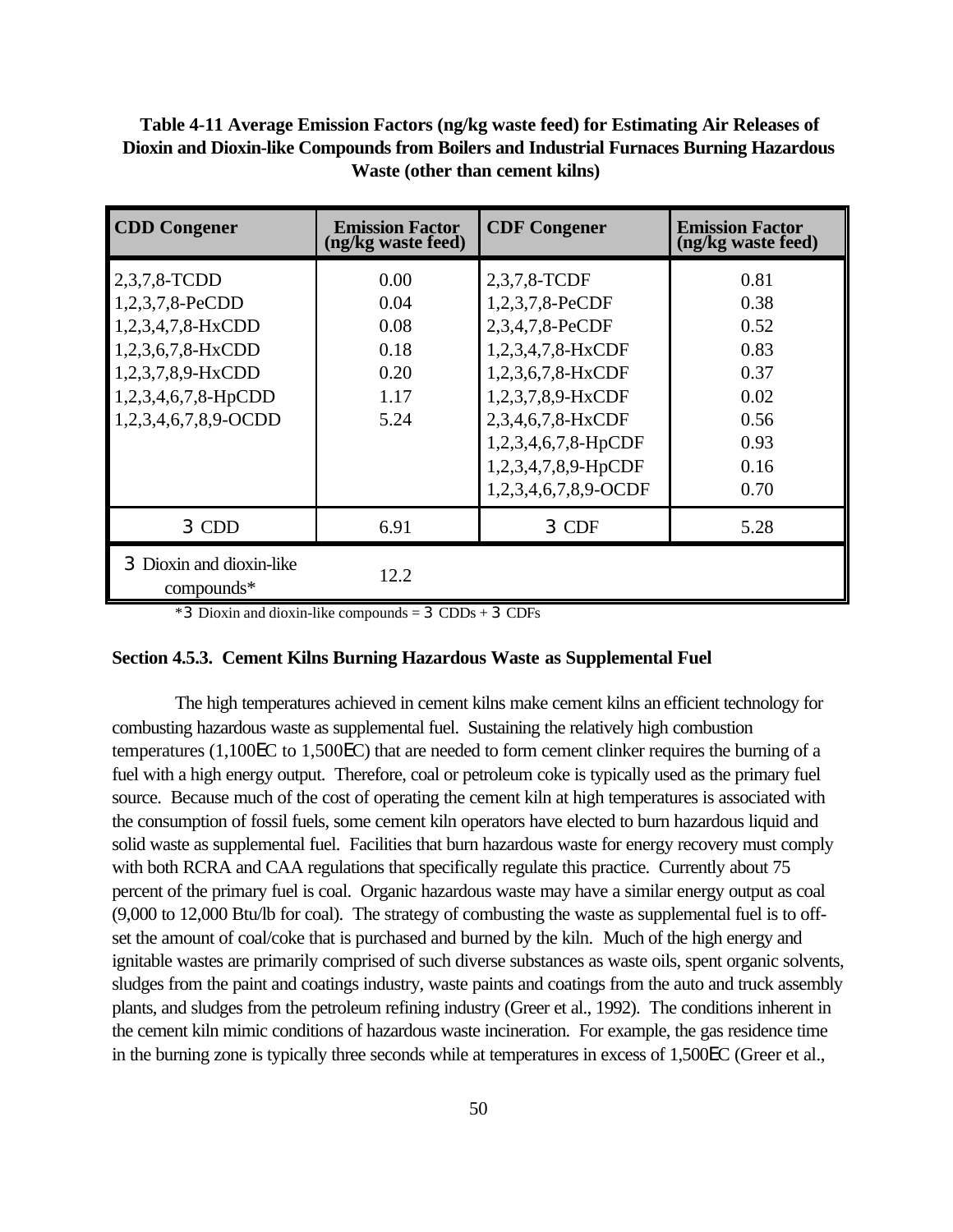1992). In addition, trial burns have consistently shown that 99.99 to 99.9999 percent destruction and removal efficiencies for the very stable organic wastes can be achieved in cement kilns (Greer et al., 1992). Although the combustion of hazardous waste as supplemental or substitute fuel does have apparent advantages, only 16 percent of the Portland cement kilns (34 of the 212 kilns) combusted hazardous waste in 1995 (Federal Register, 1996b), as of 2000 only 15 plants (32 kilns) were burning hazardous waste. Other types of supplemental fuel used by these facilities include automobile tires, used motor oil, and sawdust, and scrap wood chips. The method of introducing liquid and solid hazardous waste into the kiln is a key factor to the complete consumption of the waste during the combustion of the primary fuel. Liquid hazardous waste is either injected separately or blended with the primary fuel (coal). Solid waste is mixed and burned along with the primary fuel. The pyroprocessing of raw meal in a cement kiln produces cement as fine particulates. At some facilities, cement kiln dust, which is an even finer particulate, is collected and controlled with fabric filters and/or electrostatic precipitators. Acid gases such as  $SO_2$  can be formed during pyroprocessing of the sulfur-laden minerals, but the minerals have high alkalinity which neutralizes  $SO<sub>2</sub>$  gases.

Emission factors (ng/kg clinker produced) for Portland cement kilns burning hazardous waste as supplemental fuel are displayed in Table 4-12. These emission factors were developed from stack testing of CDD/CDF emissions from eleven cement kilns burning hazardous waste. The majority of stack emissions data from cement kilns burning hazardous waste were derived during trial burns, and may overestimate the CDD/CDF emissions that most kilns achieve during normal operations.

 The emission factors in Table 4-12 were derived from facilities that were stack tested in 1998 and may not reflect current regulatory requirements. In 1999, EPA promulgated final standards for the stack emission limits of dioxin and dioxin-like compounds from hazardous waste combustion facilities (64 FR 52828 - 53077; Final Standards for Hazardous Air Pollutants For Hazardous Waste Combustors; Final Rule; September 30, 1999). The promulgated regulations require periodic stack sampling for dioxin-like compounds for all cement kilns burning hazardous waste. The owner/operator of such facilities is encouraged to use actual facility-specific emissions data (i.e., Approach 1) in lieu of EPA's default emission factors. Such data are the most representative and best data to use in estimating annual releases of dioxin-like compounds.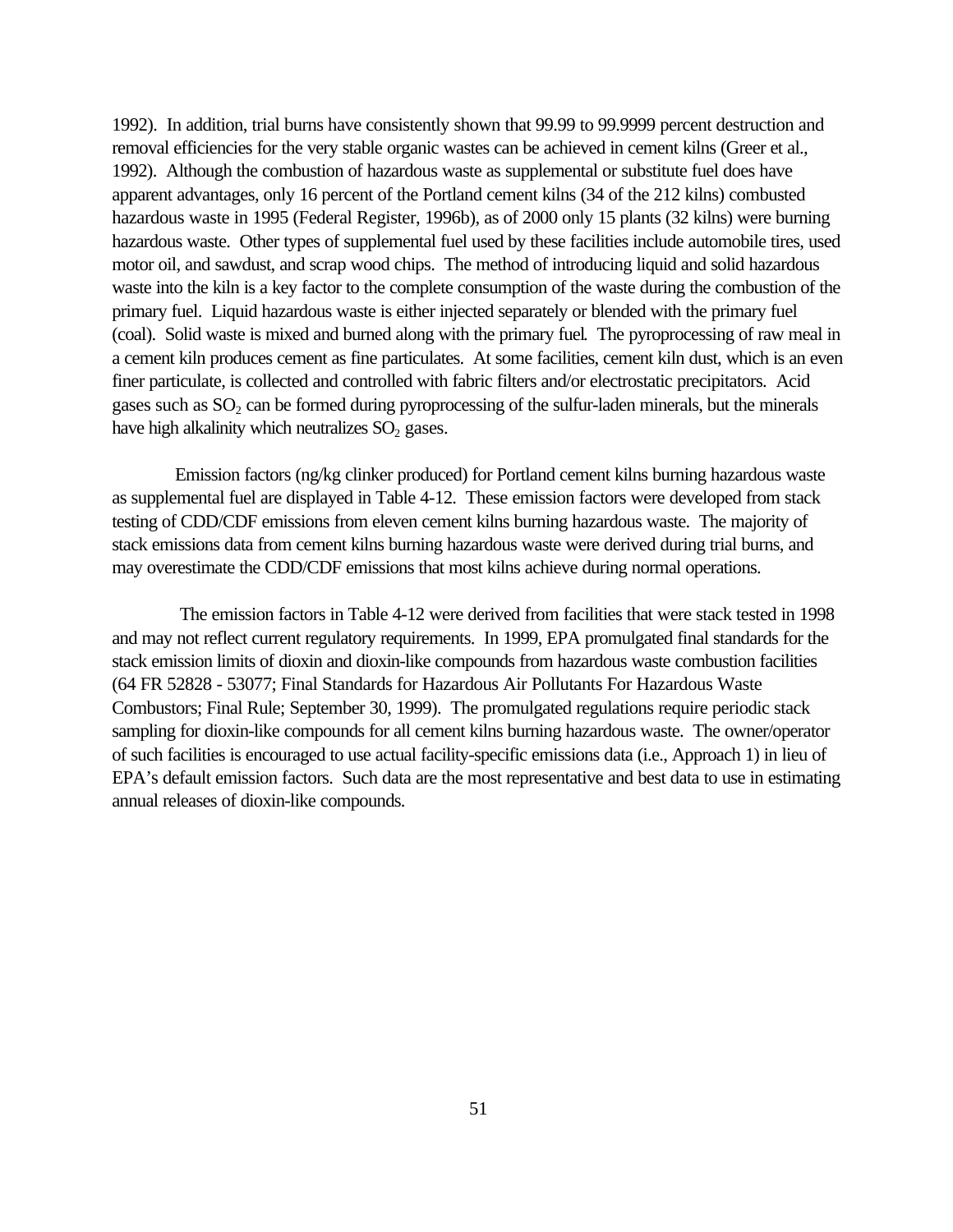| Facility                  | 2378-<br><b>TCDD</b> | 12378-<br><b>PeCDD</b> | 123478-<br><b>HxCDD</b> | 123678-<br><b>HxCDD</b> | 123789-<br><b>HxCDD</b> | 1234678-<br><b>HPCDD</b> | <b>OCDD</b>             |                          |                          |             |
|---------------------------|----------------------|------------------------|-------------------------|-------------------------|-------------------------|--------------------------|-------------------------|--------------------------|--------------------------|-------------|
|                           |                      |                        |                         |                         |                         |                          |                         |                          |                          |             |
| $\mathbf{A}$              | 0.096                | 0.089                  | 0.144                   | 0.258                   | 0.206                   | 2.162                    | 0.461                   |                          |                          |             |
| $\, {\bf B}$              | 0.028                | 0.014                  | 0.009                   | 0.008                   | 0.010                   | 0.043                    | 0.459                   |                          |                          |             |
| ${\bf C}$                 | 0.005                | 0.011                  | 0.014                   | 0.016                   | 0.559                   | 0.155                    | 3.325                   |                          |                          |             |
| $\mathbf D$               | 0.310                | 0.496                  | 0.709                   | 1.381                   | 1.893                   | 6.011                    | 0.784                   |                          |                          |             |
| ${\bf E}$                 | 0.005                | 0.010                  | 0.010                   | 0.012                   | 0.006                   | 0.068                    | 0.033                   |                          |                          |             |
| $\boldsymbol{\mathrm{F}}$ | 0.007                | 0.009                  | 0.006                   | 0.012                   | 0.013                   | 0.057                    | 0.201                   |                          |                          |             |
| ${\bf G}$                 | 0.053                | 0.327                  | 0.536                   | 0.832                   | 0.812                   | 5.366                    | 1.752                   |                          |                          |             |
| $\,$ H                    | 0.026                | 0.039                  | 0.054                   | 0.078                   | 0.048                   | 0.430                    | 0.140                   |                          |                          |             |
| $\bf I$                   | 0.067                | 1.191                  | 1.385                   | 1.875                   | 2.697                   | 9.971                    | 1.542                   |                          |                          |             |
| J                         | 0.035                | 0.041                  | 0.048                   | 0.047                   | 0.044                   | 0.216                    | 0.091                   |                          |                          |             |
| $\bf K$                   | 0.016                | 0.019                  | 0.022                   | 0.023                   | 0.018                   | 0.064                    | 0.154                   |                          |                          |             |
| Mean emission factor      | 0.059                | 0.204                  | 0.267                   | 0.413                   | 0.573                   | 2.231                    | 0.813                   |                          |                          |             |
|                           |                      |                        |                         |                         |                         |                          |                         |                          |                          |             |
| Facility                  | 2378-<br><b>TCDF</b> | 12378-PeDF             | 23478-<br><b>PeCDF</b>  | 123478-<br><b>HxCDF</b> | 123678-<br><b>HxCDF</b> | 123789-<br><b>HxCDF</b>  | 234678-<br><b>HxCDF</b> | 1234678-<br><b>HPCDF</b> | 1234789-<br><b>HpCDF</b> | <b>OCDF</b> |
| A                         | 1.080                | 0.078                  | 0.183                   | 0.098                   | 0.043                   | 0.031                    | 0.065                   | 0.051                    | 0.048                    | 0.116       |
| $\, {\bf B}$              | 0.755                | 0.070                  | 0.093                   | 0.034                   | 0.019                   | 0.007                    | 0.025                   | 0.006                    | 0.008                    | 0.029       |
| $\mathsf C$               | 0.380                | 0.035                  | 0.067                   | 0.039                   | 0.017                   | 0.003                    | 0.027                   | 0.026                    | 0.006                    | 0.021       |
| $\mathbf D$               | 1.604                | 1.050                  | 2.353                   | 2.024                   | 1.029                   | 0.316                    | 1.441                   | 0.946                    | 0.256                    | 0.141       |
| E                         | 0.111                | 0.005                  | 0.012                   | 0.008                   | 0.004                   | 0.005                    | 0.006                   | 0.009                    | 0.010                    | 0.039       |
| ${\bf F}$                 | 0.011                | 0.005                  | 0.010                   | 0.011                   | 0.005                   | 0.002                    | 0.006                   | 0.010                    | 0.003                    | 0.008       |
| ${\bf G}$                 | 0.562                | 0.654                  | 1.790                   | 1.366                   | 0.533                   | 0.115                    | 1.168                   | 0.609                    | 0.192                    | 0.119       |
| $\, {\rm H}$              | 0.072                | 0.014                  | 0.054                   | 0.022                   | 0.015                   | 0.003                    | 0.011                   | 0.009                    | 0.006                    | 0.008       |
| Ι.                        | 0.572                | 0.239                  | 0.570                   | 0.450                   | 0.208                   | 0.060                    | 0.344                   | 0.208                    | 0.066                    | 0.060       |
| $\bf J$                   | 0.239                | 0.223                  | 0.226                   | 0.182                   | 0.103                   | 0.023                    | 0.085                   | 0.185                    | 0.043                    | 0.095       |
| $\bf K$                   | 0.462                | 0.121                  | 0.133                   | 0.078                   | 0.031                   | 0.017                    | 0.032                   | 0.050                    | 0.024                    | 0.106       |
| Mean emission factor      | 0.532                | 0.227                  | 0.499                   | 0.392                   | 0.182                   | 0.053                    | 0.292                   | 0.192                    | 0.060                    | 0.067       |

**Table 4-12. Average Emission Factors (ng per dscm) for Estimating Air Releases of Dioxin and Dioxin-Like Compounds from cement Kilns Combusting Hazardous Waste as Supplemental Fuel**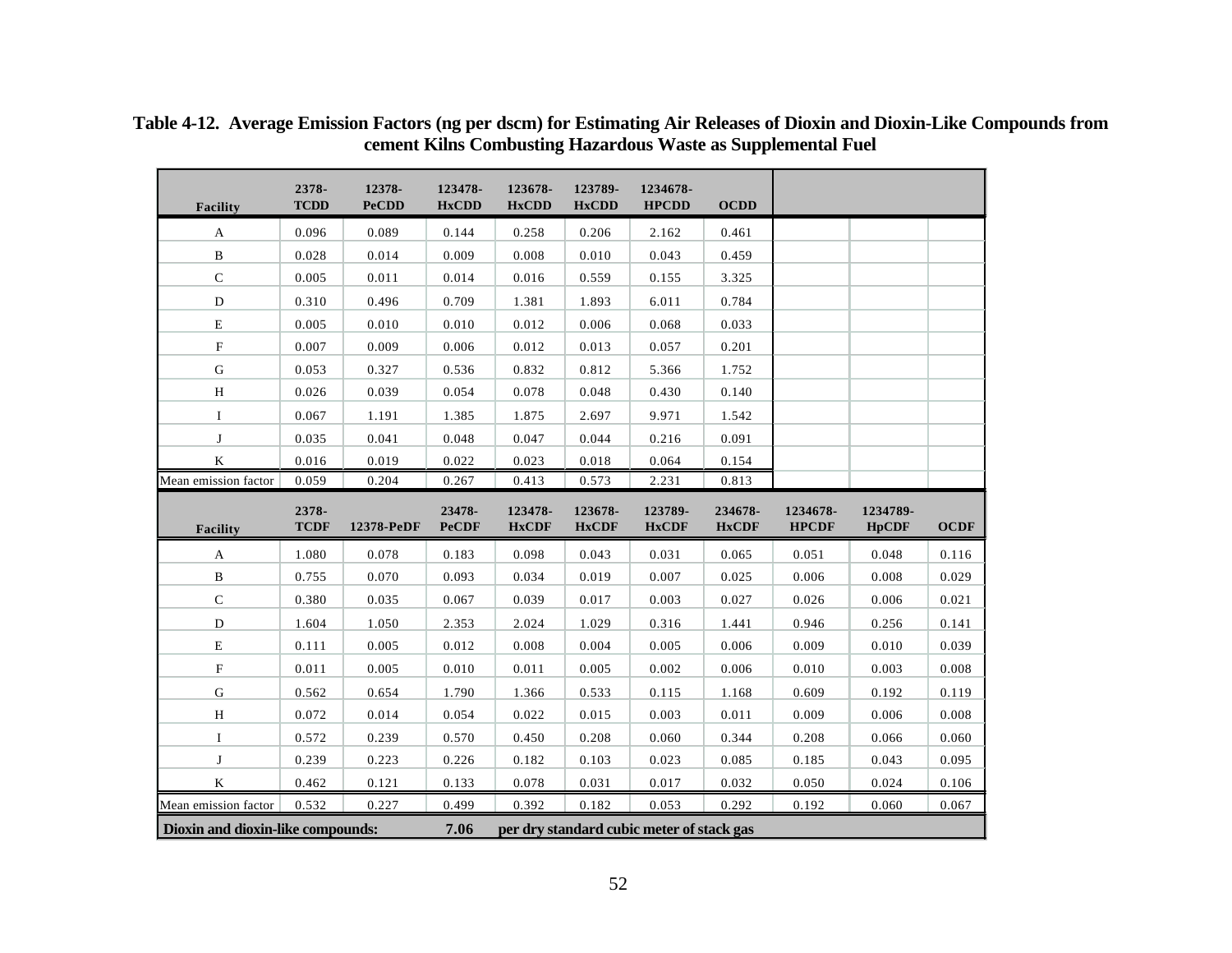The emission factors in Table 4-12 are in units of nanogram dioxin-like compound per dry standard cubic meter (at standard temperature and pressure and adjusted to 7% oxygen) of stack gas flow. This unit is a concentration of dioxin-like compounds measured in the stack gases. The facilities listed in Table 4-12 are cement kilns burning hazardous waste, and the emission factors (expressed on a concentration basis) are the average of multiple "runs" at the same facility. A "run" is defined as a single stack sampling episode to determine the amount of dioxin-like compounds present in the gases leaving the stack. These data can be found in a database maintained by EPA's Office of Solid Waste as documented in: Final Technical Support Document for Hazardous Waste Combustors (HWC) MACT Standards; HWC Emissions Database, Volume II; Appendix A: Cement Kilns: In: Final Standards for Hazardous Air Pollutants For Hazardous Waste Combustors; Final Rule; September 30, 1999. This cement kiln dioxin/furan database may be accessed on the Internet at the following URL: http://www.epa.gov/epaoswer/hazwaste/comust/.

In order to estimate annual air emissions of dioxin-like compounds using the EPA default emission factors, the owner/operator are advised to follow the calculation steps given in section 3.1.1. Please note that the EPA default emission factors are generally applicable to all Portland cement kilns burning hazardous waste regardless of primary fuel type; constituents of hazardous waste burned as supplemental fuel; air pollution control equipment installed at the kiln; temperature of the kiln and whether or not the kiln is a wet or dry process. However, the emissions of dioxin-like compounds in Table 4-12 are more representative of cement kilns that operate the air pollution control equipment at temperatures of 204<sup>°</sup> Celsius (400<sup>°</sup> F) or less. Such temperatures are known to suppress the post combustion formation of dioxins and furans, and result in lower emissions of dioxin-like compounds than if the temperatures were more elevated.

## **Section 4.5.4. Hazardous Waste Incineration (HWI) Facilities**

The four principal furnace designs employed for the combustion of hazardous waste in the United States are: liquid injection, rotary kiln, fixed hearth, and fluidized-bed incinerators (Dempsey and Oppelt, 1993). The majority of commercial operations are of the rotary kiln incinerator type. On-site (noncommercial) HWI technologies are an equal mix of rotary kiln and liquid injection facilities, with a few additional fixed hearths and fluidized bed operations (U.S. EPA, 1996h). Each of these HWI technologies is discussed below:

**Rotary Kiln HWI**: Rotary kiln incinerators consist of a rotating kiln, coupled with a high temperature afterburner. Because these are excess air units designed to combust hazardous waste in any physical form (i.e., liquid, semi-solid, or solid), rotary kilns are the most common type of hazardous waste incinerator used by commercial "off-site" operators. The rotary kiln is a horizontal cylinder lined with refractory material. Rotation of the cylinder on a slight slope provides for gravitational transport of the hazardous waste through the kiln (Buonicore, 1992a). The tumbling action of the rotating kiln causes mixing and exposure of the waste to the heat of combustion, thereby enhancing burnout. Solid and semi-solid wastes are loaded into the top of the kiln by an auger or rotating screw. Fluid and pumpable sludges and wastes are typically introduced into the kiln through a water-cooled tube. Liquid hazardous waste is fed directly into the kiln through a burner nozzle. Auxiliary fuel (natural gas or oil) is burned in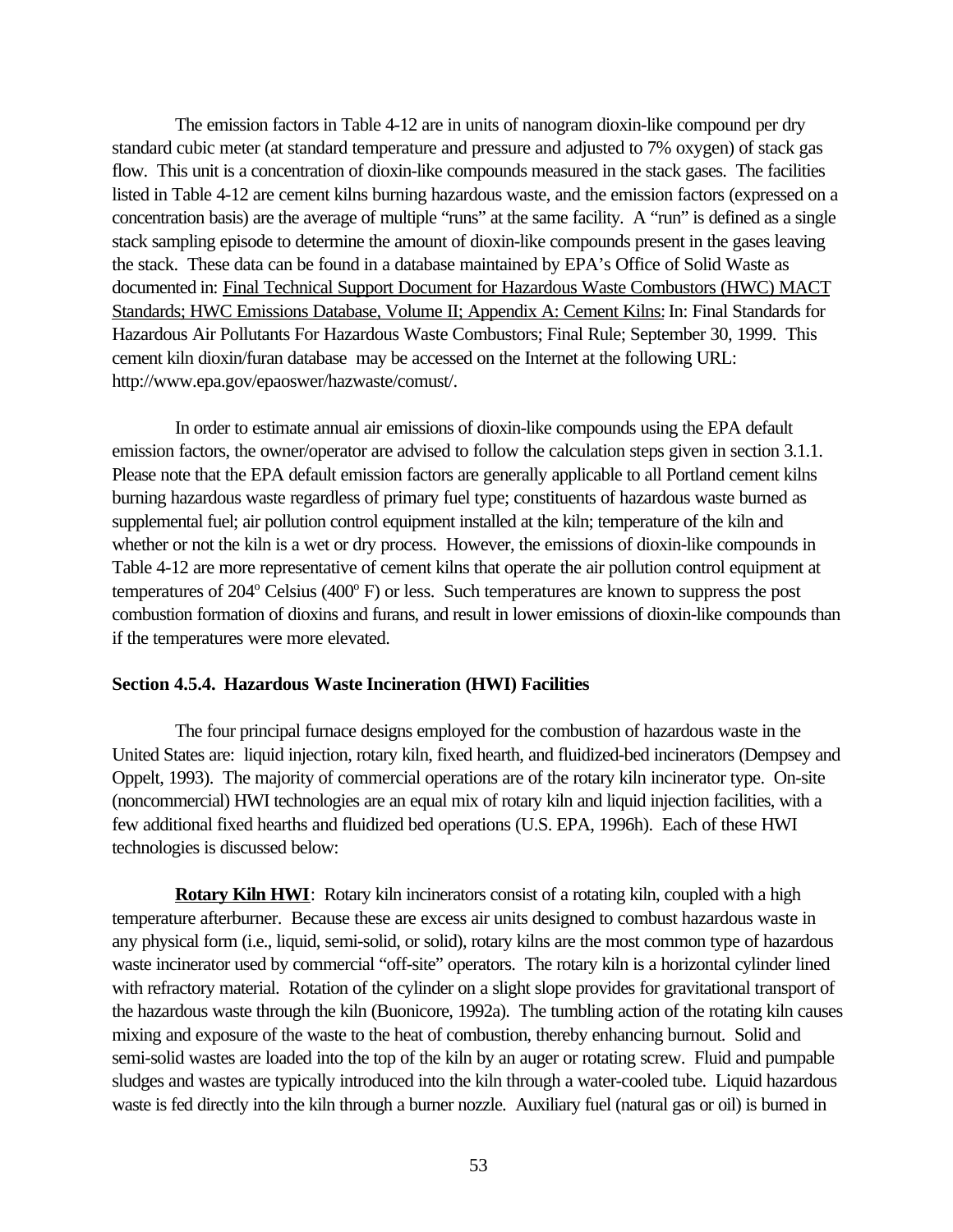the kiln chamber at start-up to reach elevated temperatures. The typical heating value of hazardous waste (i.e., 8,000 Btu/kg) is sufficient to sustain combustion without auxiliary fuel (U.S. EPA, 1996h). The combustion gases emanating from the kiln are passed through a high temperature afterburner chamber to more completely destroy organic pollutants entrained in the flue gases. Rotary kilns can be designed to operate at temperatures as high as  $2,580 \degree C$ , but more commonly operate at about 1,100 <sup>o</sup>C.

**Liquid Injection HWI**: Liquid injection incinerators (LIIs) are designed to burn liquid hazardous waste. These wastes must be sufficiently fluid to pass through an atomizer for injection as droplets into the combustion chamber. The LIIs consist of a refractory-lined steel cylinder mounted either in a horizontal or vertical alignment. The combustion chamber is equipped with one or more waste burners. Because of the rather large surface area of the atomized droplets of liquid hazardous waste, the droplets quickly vaporize. The moisture evaporates, leaving a highly combustible mix of waste fumes and combustion air (U.S. EPA, 1996h). Secondary air is added to the combustion chamber to complete the oxidation of the fume/air mixture.

**Fixed Hearth HWI**: Fixed hearths, the third principal hazardous waste incineration technology, are starved air or pyrolytic incinerators, which are two-stage combustion units. Waste is ram-fed into the primary chamber and incinerated below stoichiometric requirements (i.e., at about 50 to 80 percent of stoichiometric air requirements). The resulting smoke and pyrolytic combustion products are then passed though a secondary combustion chamber where relatively high temperatures are maintained by the combustion of auxiliary fuel. Oxygen is introduced into the secondary chamber to promote complete thermal oxidation of the organic molecules entrained in the gases.

**Fluidized-bed HWI**: The fourth hazardous waste incineration technology is the fluidized-bed incinerator, which is similar in design to that used in municipal solid waste incineration. In this configuration, a layer of sand is placed on the bottom of the combustion chamber. The bed is preheated by underfire auxiliary fuel at startup. During combustion of auxiliary fuel at start-up, the hot gases are channeled through the sand at relatively high velocity, and the turbulent mixing of combustion gases and combustion air causes the sand to become suspended (Buonicore, 1992a). This takes on the appearance of a fluid medium, hence the incinerator is termed a 'fluidized-bed' combustor The incinerator is operated below the melting point temperature of the bed material. Typical temperatures of the fluid medium are within the range of 650 to 940EC. A constraint on the types of waste burned is that the solid waste particles must be capable of being suspended within the furnace. When the liquid or solid waste is combusted in the fluid medium, the exothermic reaction causes heat to be released into the upper portion of the combustion chamber. The upper portion is typically much larger in volume than the lower portion, and temperatures can reach 1,000EC (Buonicore, 1992a). This high temperature is sufficient to combust volatilized pollutants emanating from the combustion bed.

Most HWIs use APCDs to remove undesirable components from the flue gases that evolved during the combustion of the hazardous waste. These unwanted pollutants include suspended ash particles (particulate matter or PM), acid gases, metal, and organic pollutants. The APCD controls or collects these pollutants and reduces their discharge from the incinerator stack to the atmosphere. Levels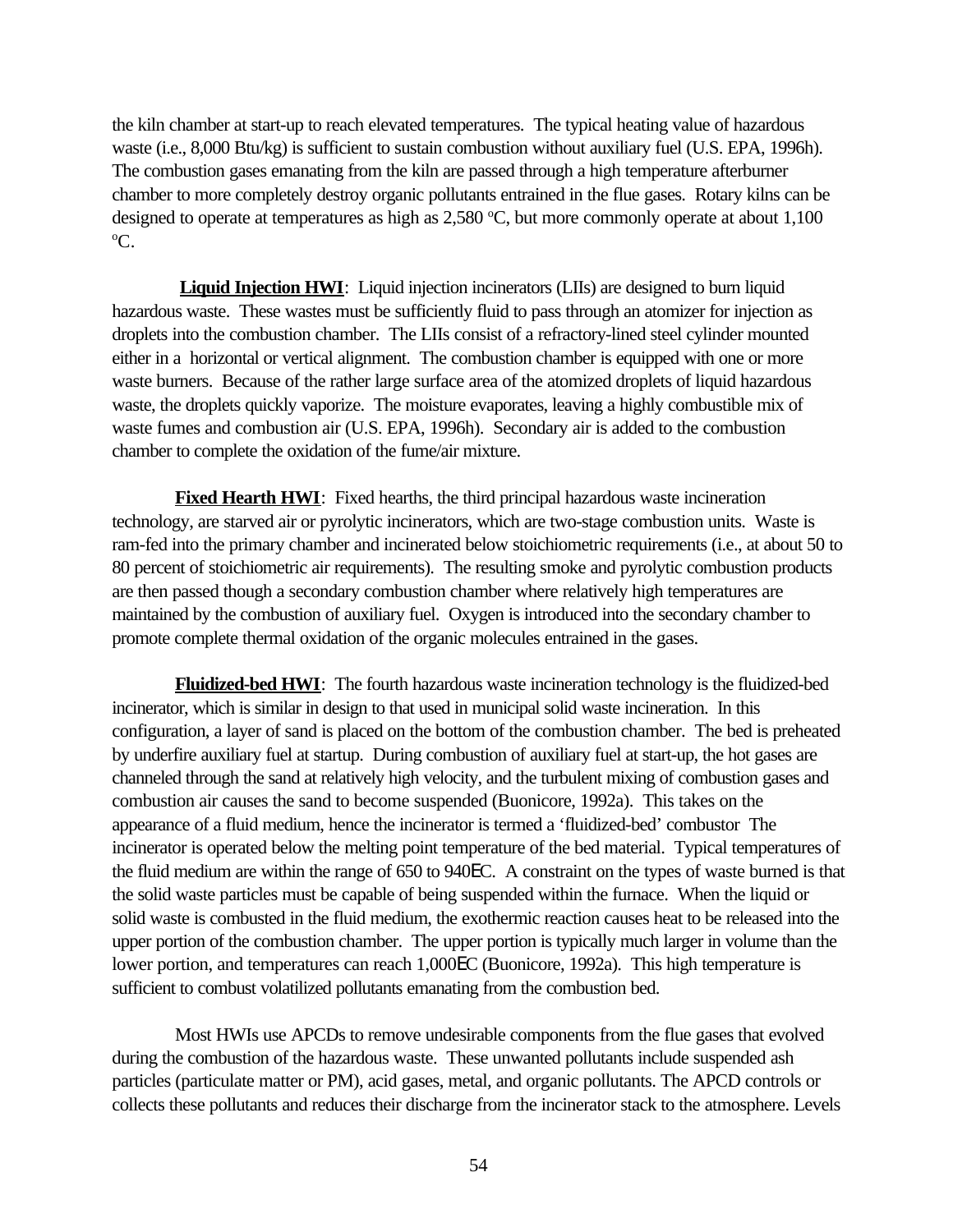and kinds of these combustion byproducts are highly site-specific, depending on factors such as waste composition and incinerator system design and operating parameters (e.g., temperature and exhaust gas velocity). The APCD is typically comprised of a series of different devices that work together to clean the exhaust combustion flue gas. Unit operations usually include exhaust gas cooling, followed by particulate matter and acid gas control.

Exhaust gas cooling may be achieved using a waste heat boiler or heat exchanger, mixing with cool ambient air, or injection of a water spray into the exhaust gas. A variety of different types of APCDs are employed for the removal of particulate matter and acid gases. Such devices include: wet scrubbers (such as venturi, packed bed, and ionizing systems), electrostatic precipitators, and fabric filters (sometimes used in combination with dry acid gas scrubbing). In general, the control systems can be grouped into the following three categories: wet, dry, and hybrid wet/dry systems. The controls for acid gases (either dry or wet systems) cause temperatures to be reduced preceding the control device. This impedes the extent of formation of CDDs and CDFs in the post-combustion area of the typical HWI. It is not unusual for stack concentrations of CDD/CDFs at a particular HWI to be in the range of 1 to 100 ng CDD/CDF/dscm (Helble, 1993), which is low in comparison to other waste incineration systems. The range of total CDD/CDF flue gas concentrations measured in the stack emissions of HWIs during trial burns across the class of HWI facilities, however, has spanned four orders of magnitude (ranging from 0.1 to 1,600 ng/dscm) (Helble, 1993). The APCD systems are described below:

- **Wet Systems:** A wet scrubber is used for both particulate and acid gas control. Typically, a venturi scrubber and packed-bed scrubber are used in a back-to-back arrangement. Ionizing wet scrubbers, wet electrostatic precipitators, and innovative venturi-type scrubbers may be used for more efficient particulate control. Wet scrubbers generate a wet effluent liquid wastestream (scrubber blowdown), are relatively inefficient at fine particulate control compared to dry control techniques, and have equipment corrosion concerns. However, wet scrubbers do provide efficient control of acid gases and have lower operating temperatures (compared with dry systems), which may help control the emissions of volatile metals and organic pollutants.
- **Dry Systems:** In dry systems, a fabric filter or electrostatic precipitator (ESP) is used for particulate control. A fabric filter or ESP is frequently used in combination with dry scrubbing for acid gas control. Dry scrubbing systems, in comparison with wet scrubbing systems, are inefficient in controlling acid gases.
- **Hybrid Systems:** In hybrid systems, a dry technique (ESP or fabric filter) is used for particulate control, followed by a wet technique (wet scrubber) for acid gas control. Hybrid systems have the advantages of both wet and dry systems (lower operating temperature for capture of volatile metals, efficient collection of fine particulate, efficient capture of acid gases), while avoiding many of the individual disadvantages. In some hybrid systems, known as "zero discharge systems," the wet scrubber liquid is used in the dry scrubbing operation, thus minimizing the amount of liquid byproduct waste.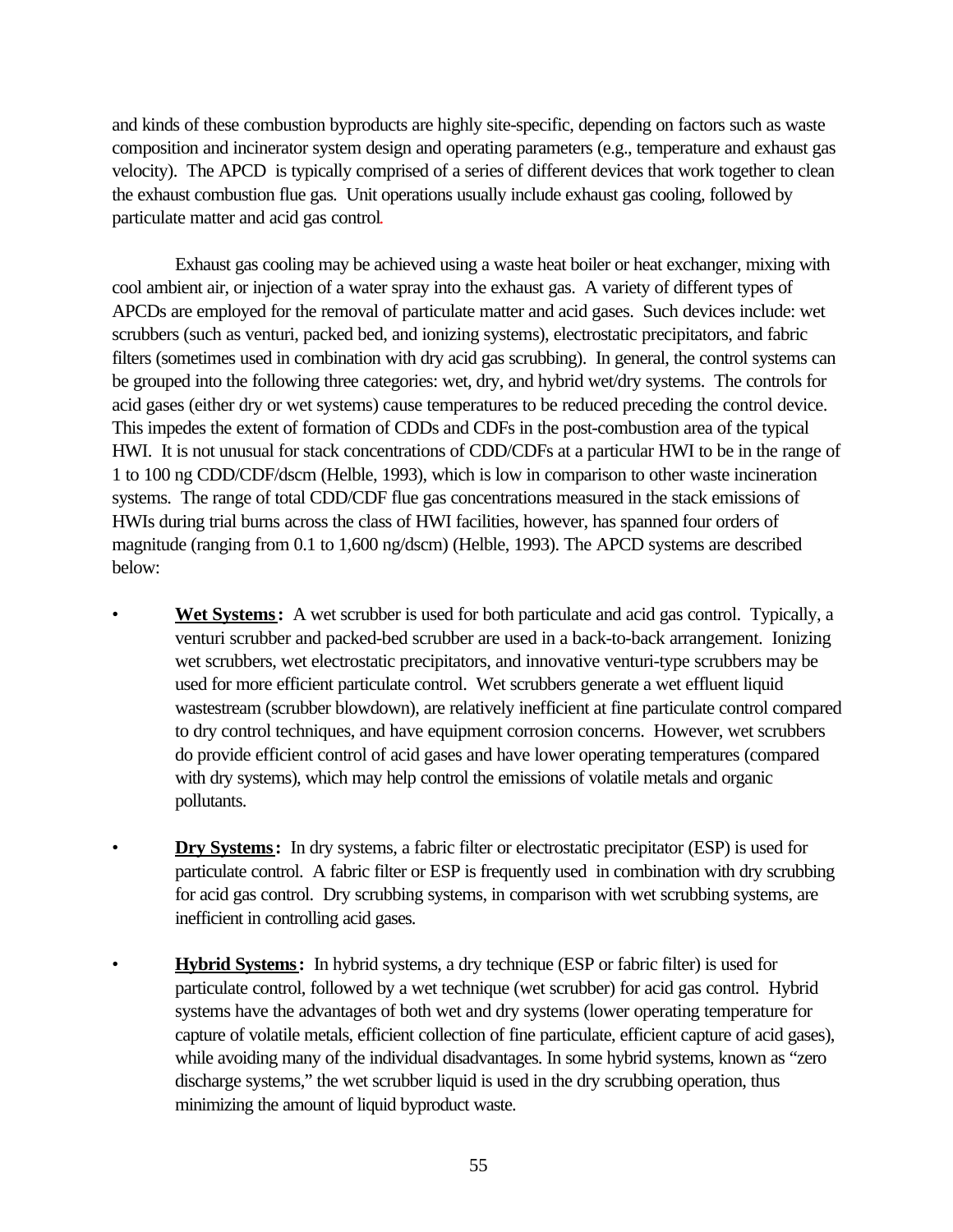• **Uncontrolled HWIs:** Facilities that do not use any air pollution control devices fall under a separate and unique category. These are primarily liquid waste injection facilities, which burn low ash and chlorine content wastes; therefore, they are low emitters of PM and acid gases.

For purposes of estimating emission factors, this document considers subdividing the combustors in each source category into design classes judged to have similar potential for CDD/CDF emissions. As explained below, it was decided not to subdivide dedicated HWIs.

Combustion research has identified three mechanisms involved in the emission of CDD/CDFs from combustion systems: (1) CDD/CDFs can be introduced into the combustor with the feed and pass through the system not completely burned/destroyed; (2) CDD/CDFs can be formed by chemical reactions inside the combustion chamber; and (3) CDD/CDFs can be formed by chemical reactions outside the combustion chamber. The total CDD/CDF emissions are likely to be the net result of all three mechanisms; however, the relative importance of the mechanisms can vary among source categories. In the case of HWIs, the third mechanism (i.e., post-combustion formation) is likely to dominate, because HWIs are typically operated at high temperatures and long residence times, and most have sophisticated real-time monitoring and controls to manage the combustion process. Therefore, any CDD/CDFs present in the feed or formed during combustion are likely to be destroyed before exiting the combustion chamber. Consequently, for purposes of generating emission factors, it was decided not to subdivide this class on the basis of furnace type.

Emissions resulting from the post-combustion formation in HWIs can be minimized through a variety of technologies:

- **Rapid Flue Gas Quenching**: The use of wet and dry scrubbing devices to remove acid gases usually results in the rapid reduction of flue gas temperatures at the inlet to the PM APCD. If temperature is reduced below 200°C, the low-temperature catalytic formation of CDD/CDFs is substantially retarded.
- **Use of Particulate Matter (PM) Air Pollution Control Devices**: PM control devices can effectively capture condensed and adsorbed CDD/CDFs that are associated with the entrained particulate matter (in particular, that which is adsorbed on unburned carbon containing particulates).
- **Use of Activated Carbon**: Activated carbon injection is used at some HWIs to collect (sorb) CDD/CDFs from the flue gas. This may be achieved using carbon beds or by injecting carbon and collecting it in a downstream PM APCD.

All of these approaches appear very effective in controlling dioxin emissions at dedicated HWIs, and insufficient emissions data are available to generalize about any minor differences. Consequently, for purposes of generating emission factors, it was decided not to subdivide this class on the basis of APCD type.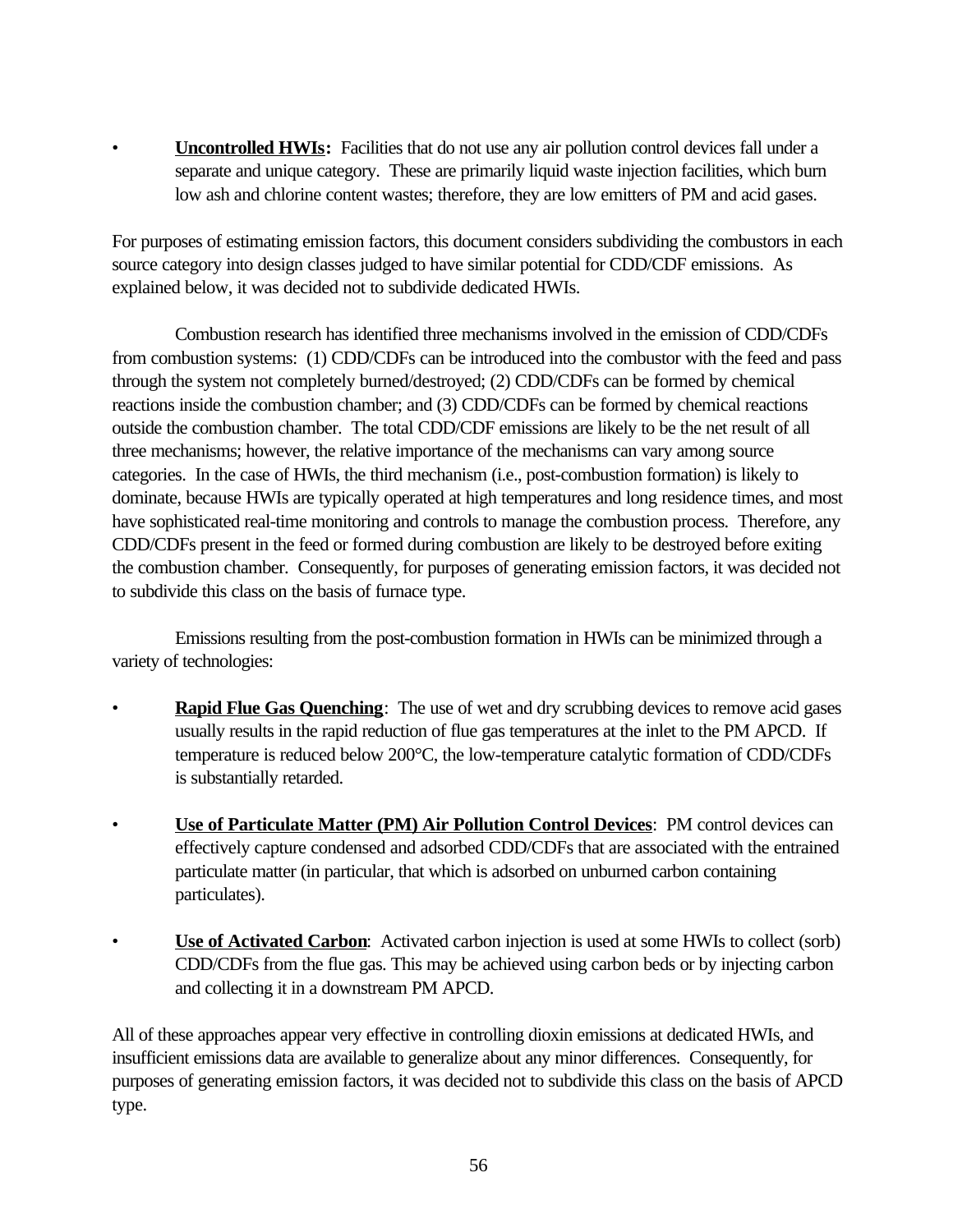In 1999, EPA promulgated final standards for the stack emission limits of dioxin and dioxin-like compounds from hazardous waste combustion facilities (64 FR 52828 - 53077; Final Standards for Hazardous Air Pollutants For Hazardous Waste Combustors; Final Rule; September 30, 1999). Table 4-13 displays mean CDD/CDF emission factors for estimating air releases of dioxin and dioxin-like compounds from hazardous waste combustion facilities. The promulgated regulations require periodic stack sampling for dioxin-like compounds for all commercial hazardous waste combustion facilities. The owner/operator of such facilities is encouraged to use actual facility-specific emissions data (i.e., Approach 1) in lieu of EPA's default emission factors. Such data are the most representative and best data to use in estimating annual releases of dioxin-like compounds.

| <b>CDD</b> Congener                                                                                                                                  | <b>Emission</b><br><b>Factor</b><br>(ng/kg waste<br>feed) | <b>CDF Congener</b>                                                                                                                                                                                          | <b>Emission</b><br><b>Factor</b><br>(ng/kg waste<br>feed)                      |
|------------------------------------------------------------------------------------------------------------------------------------------------------|-----------------------------------------------------------|--------------------------------------------------------------------------------------------------------------------------------------------------------------------------------------------------------------|--------------------------------------------------------------------------------|
| 2,3,7,8-TCDD<br>1,2,3,7,8-PeCDD<br>$1,2,3,4,7,8-HxCDD$<br>$1,2,3,6,7,8-HxCDD$<br>1,2,3,7,8,9-HxCDD<br>$1,2,3,4,6,7,8$ -HpCDD<br>1,2,3,4,6,7,8,9-OCDD | 0.14<br>0.14<br>0.18<br>0.28<br>0.48<br>1.75<br>3.74      | 2,3,7,8-TCDF<br>1,2,3,7,8-PeCDF<br>2,3,4,7,8-PeCDF<br>1,2,3,4,7,8-HxCDF<br>1,2,3,6,7,8-HxCDF<br>1,2,3,7,8,9-HxCDF<br>2,3,4,6,7,8-HxCDF<br>1,2,3,4,6,7,8-HpCDF<br>1,2,3,4,7,8,9-HpCDF<br>1,2,3,4,6,7,8,9-OCDF | 2.69<br>2.33<br>2.51<br>9.71<br>3.95<br>0.29<br>2.70<br>16.68<br>1.71<br>13.46 |
| 3 CDD                                                                                                                                                | 6.71                                                      | 3 CDF                                                                                                                                                                                                        | 56.03                                                                          |
| 3 Dioxin and dioxin-like<br>$compounds*$                                                                                                             | 62.74                                                     |                                                                                                                                                                                                              |                                                                                |

## **Table 4-13. Average Emission Factors (ng/kg waste feed) for Estimating Air Releases of Dioxin and Dioxin-like Compounds from Hazardous Waste Combustion Facilities**

 $*3$  Dioxin and dioxin-like compounds = 3 CDDs + 3 CDFs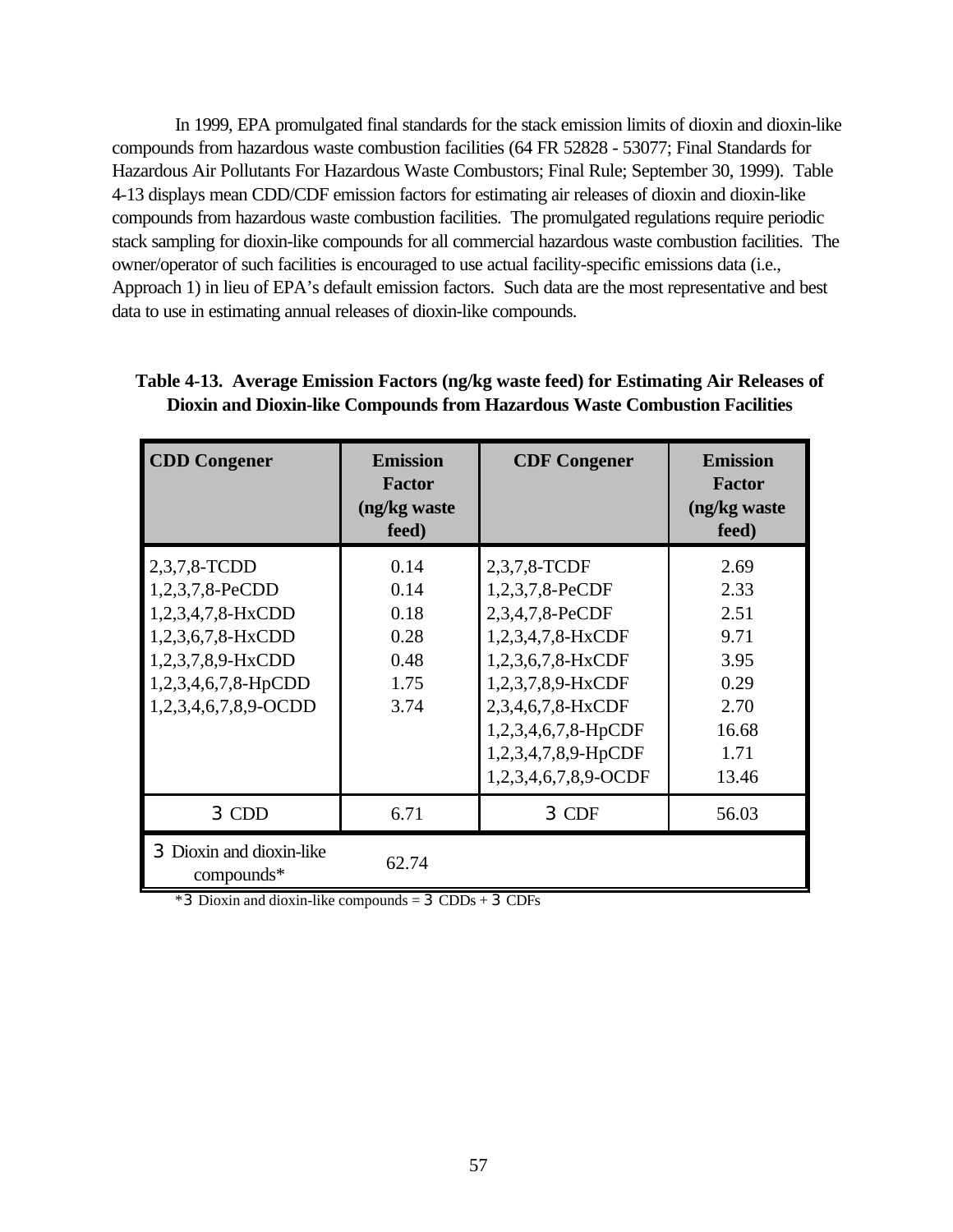# **Section 5.0 GLOSSARY** Abatement:<br>
Reducing the degree or intensity of, or eliminating, pollution. Air Emission The release or discharge of a pollutant by an owner or operator into the ambient air either by means of a stack or as a fugitive dust, mist, or vapor as a result inherent to the manufacturing, forming or combustion process. Air Pollutant Dust, fumes, smoke, and other particulate matter, vapor, gas, odorous substances, or any combination thereof. Also any air pollution agent or combination of such agents, including any physical, chemical, biological, radioactive substance or matter which is emitted into or otherwise enters the ambient air. Air Pollution Control Device: Mechanism or equipment that cleans emissions generated by a source (e.g., an incinerator, industrial smokestack, or an automobile exhaust system) by removing pollutants that would otherwise be released to the atmosphere. Ambient Measurement A measurement of the concentration of a substance or pollutant within the immediate environs of an organism; taken to relate it to the amount of possible exposure. Area Source Any source of air pollution that is released over a relatively small area but which cannot be classified as a point source. Such sources may include vehicles and other small engines, small businesses and household activities, or biogenic sources such as a forest that releases hydrocarbons BACT-Best Available Control Technology An emission limitation based on the maximum degree of emission reduction (considering energy, environmental, and economic impacts) achievable through application of production processes and available methods, systems, and techniques. BACT does not permit emissions in excess of those allowed under any applicable Clean Air Act provisions. Use of the BACT concept is allowable on a case by case basis for major new or modified emissions sources in attainment areas and applies to each regulated pollutant.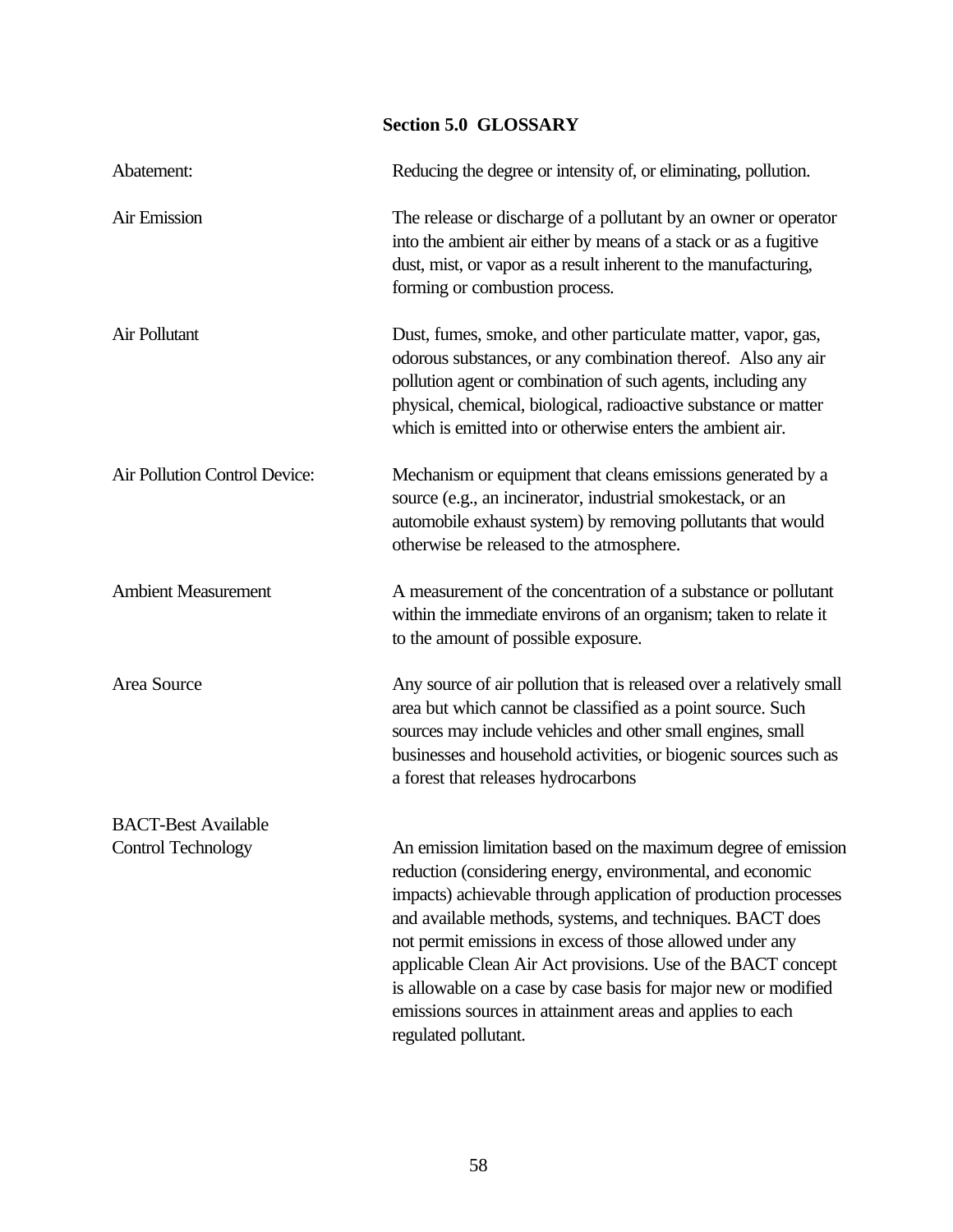| <b>Boiler</b>                     | A vessel designed to transfer heat produced by combustion or<br>electric resistance to water. Boilers may provide hot water or<br>steam.                                                                                                                                     |
|-----------------------------------|------------------------------------------------------------------------------------------------------------------------------------------------------------------------------------------------------------------------------------------------------------------------------|
| British Thermal Unit (Btu)        | Unit of heat energy equal to the amount of heat required to raise<br>the temperature of one pound of water by one degree<br>Fahrenheit at sea level.                                                                                                                         |
| <b>CAS Registration Number</b>    | A number assigned by the Chemical Abstract Service to identify<br>a chemical.                                                                                                                                                                                                |
| Combustion                        | 1. Burning, or rapid oxidation, accompanied by release of<br>energy in the form of heat and light. 2. Refers to controlled<br>burning of waste, in which heat chemically alters organic<br>compounds, converting into stable inorganics such as carbon<br>dioxide and water. |
| Concentration                     | The relative amount of a substance mixed with another<br>substance. An example is five ppm of carbon monoxide in air or<br>1 mg/l of iron in water.                                                                                                                          |
| Congener                          | A discrete chemical compound within a group of compounds<br>having the same molecular weight and chemical/physical<br>properties.                                                                                                                                            |
| Cubic Feet Per Minute (CFM)       | A measure of the volume of a substance flowing through air<br>within a unit period of time.                                                                                                                                                                                  |
| Dioxin and Dioxin-like compounds: | CDDs and CDFs substituted with chlorine substitution in the<br>2,3,7, and 8-positions along the molecule. There are 7 CDDs<br>and 10 CDFs (for a total of 17 compounds) that meet this<br>definition.                                                                        |
| Discharge                         | The release of any waste stream or any constituent thereof, into<br>the environment.                                                                                                                                                                                         |
| Design Capacity                   | The average daily flow that a treatment plant or other facility is<br>designed to accommodate.                                                                                                                                                                               |
| Detection Limit                   | The lowest concentration of a chemical that can reliably be<br>distinguished from a zero concentration.                                                                                                                                                                      |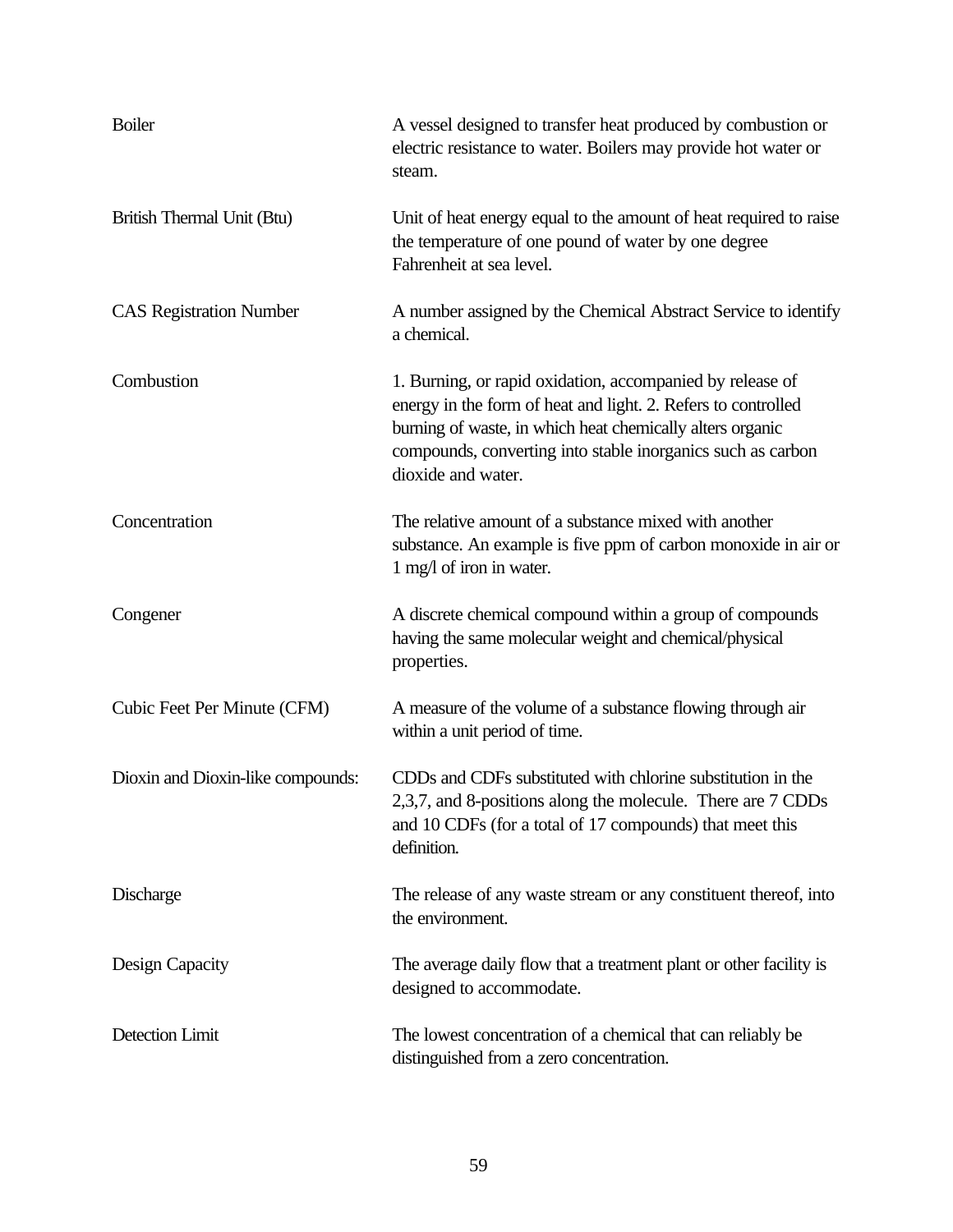| Destruction and            |                                                                                                                                                                                                                                                                                                                                                                                                                       |
|----------------------------|-----------------------------------------------------------------------------------------------------------------------------------------------------------------------------------------------------------------------------------------------------------------------------------------------------------------------------------------------------------------------------------------------------------------------|
| Removal Efficiency (DRE)   | A percentage that represents the number of molecules of a<br>compound removed or destroyed in an incinerator relative to the<br>number of molecules entering the system (e.g., a DRE of 99.99<br>percent means that 9,999 molecules are destroyed for every<br>10,000 that enter; 99.99 percent is known as "four nines." For<br>some pollutants, the RCRA removal requirement may be as<br>stringent as "six nines." |
| <b>Effluent Guidelines</b> | Technical EPA documents which set effluent limitations for given<br>industries and pollutants.                                                                                                                                                                                                                                                                                                                        |
| Effluent                   | Wastewater--treated or untreated--that flows out of a treatment<br>plant, sewer, or industrial outfall. Generally refers to wastes<br>discharged into surface waters.                                                                                                                                                                                                                                                 |
| <b>Emission Factor</b>     | The relationship between the amount of pollution produced and<br>released into the environment and the amount of raw material<br>processed, fuel consumed, or waste processed. For example, an<br>emission factor for a blast furnace making iron would be the<br>number of grams of dioxin-like compounds per ton of raw<br>materials.                                                                               |
| <b>Emission Inventory</b>  | A listing, by source, of the amount of contaminant released into<br>the environment per year.                                                                                                                                                                                                                                                                                                                         |
| Emission                   | Pollution discharged into the atmosphere from smokestacks,<br>other vents, and surface areas of commercial or industrial<br>facilities; from residential chimneys; and from motor vehicle,<br>locomotive, or aircraft exhausts.                                                                                                                                                                                       |
| <b>Emission Standard</b>   | The maximum amount of air polluting discharge legally allowed<br>from a single source, mobile or stationary.                                                                                                                                                                                                                                                                                                          |
| End-of-the-pipe            | Technologies such as scrubbers on smokestacks and catalytic<br>convertors on automobile tailpipes that reduce emissions of<br>pollutants after they have formed.                                                                                                                                                                                                                                                      |
| Electrostatic precipitator | An air pollution control device that imparts an electric charge to<br>particles in a gas stream causing them to collect on an electrode.                                                                                                                                                                                                                                                                              |
| <b>Emission Rate</b>       | The amount of a pollutant or contaminant emitted per unit of<br>time.                                                                                                                                                                                                                                                                                                                                                 |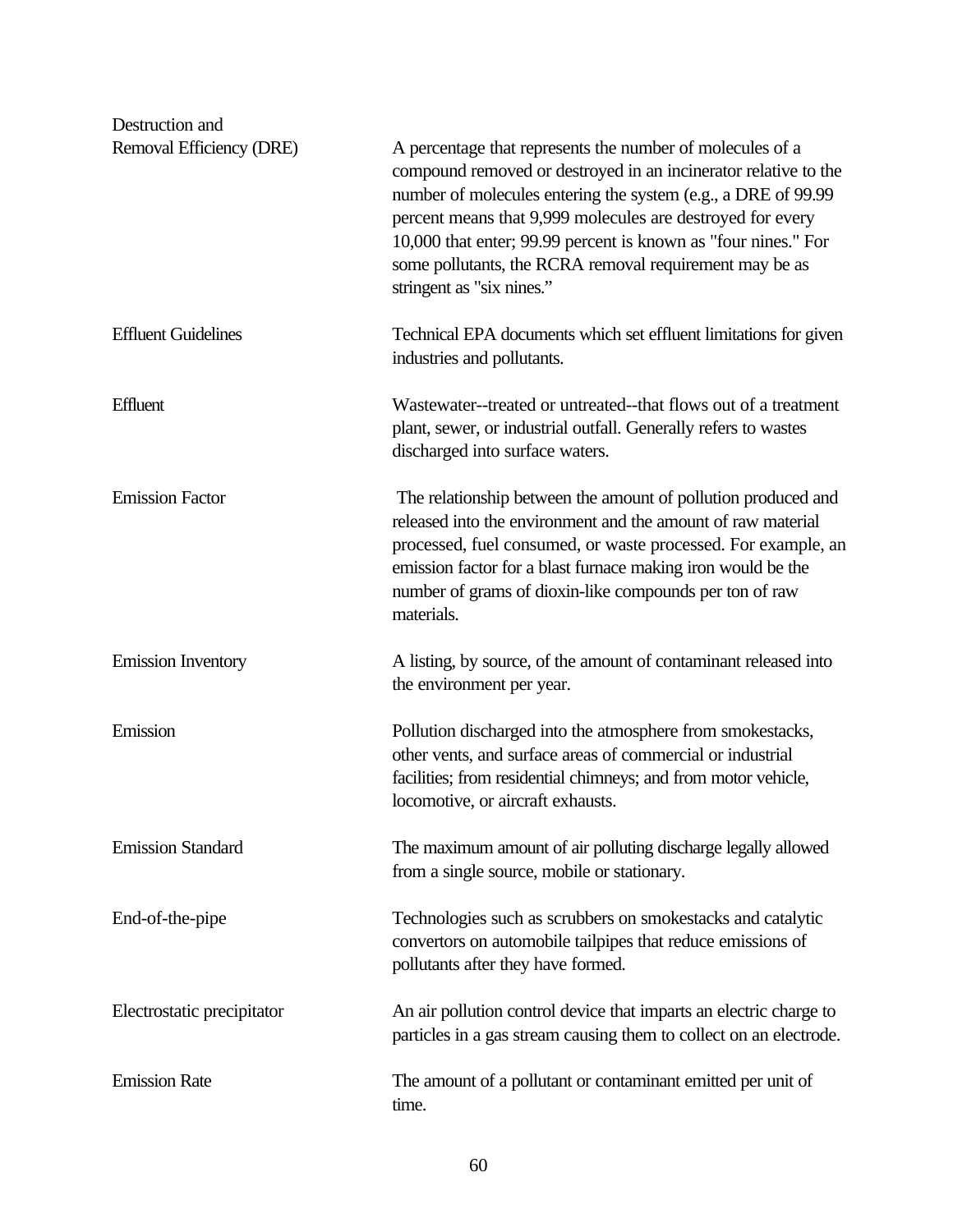| <b>Equivalent Method</b>        | Any method of sampling and analyzing for the presence and<br>occurrence of a contaminant in an environmental sample which<br>has been demonstrated to the EPA Administrator's satisfaction<br>to be, under specific conditions, an acceptable alternative to<br>normally used reference methods. |
|---------------------------------|--------------------------------------------------------------------------------------------------------------------------------------------------------------------------------------------------------------------------------------------------------------------------------------------------|
| Fabric Filter                   | Large fabric bag, usually made of glass fibers, used to eliminate<br>intermediate and large (greater than 20 PM in diameter)<br>particles. This device operates like the bag of an electric vacuum<br>cleaner, passing the air and smaller particles while entrapping the<br>larger ones.        |
| <b>Flow Rate</b>                | The rate, expressed in gallons -or liters-per-hour, at which a<br>fluid escapes from a hole or fissure in a tank. Such<br>measurements are also made of liquid waste, effluent, and<br>surface water movement.                                                                                   |
| <b>Flue Gas</b>                 | The products of combustion, including pollutants, emitted to the<br>air after a production process or combustion takes place                                                                                                                                                                     |
| Fossil Fuel:                    | Fuel derived from ancient organic remains; e.g., peat, coal,<br>crude oil, and natural gas.                                                                                                                                                                                                      |
| <b>Fugitive Emissions</b>       | Emissions not caught by a capture system.                                                                                                                                                                                                                                                        |
| Gas Chromatography/             |                                                                                                                                                                                                                                                                                                  |
| <b>Mass Spectrometer</b>        | Instrument that identifies the molecular composition and<br>concentrations of various chemicals in water and soil samples.                                                                                                                                                                       |
| <b>Grab Sample</b>              | A single sample collected at a particular time and place that<br>represents the composition of the water, air, or soil only at that<br>time and place.                                                                                                                                           |
| Hazardous Waste                 | Wastes that possess at least one of four characteristics<br>(ignitability, corrosivity, reactivity, or toxicity), or appears on<br>special EPA lists, as defined by RCRA Subtitle C.                                                                                                             |
| Incineration                    | An engineered process using controlled flame combustion to<br>thermally degrade waste materials.                                                                                                                                                                                                 |
| <b>Industrial Process Waste</b> | Residues produced during manufacturing operations.                                                                                                                                                                                                                                               |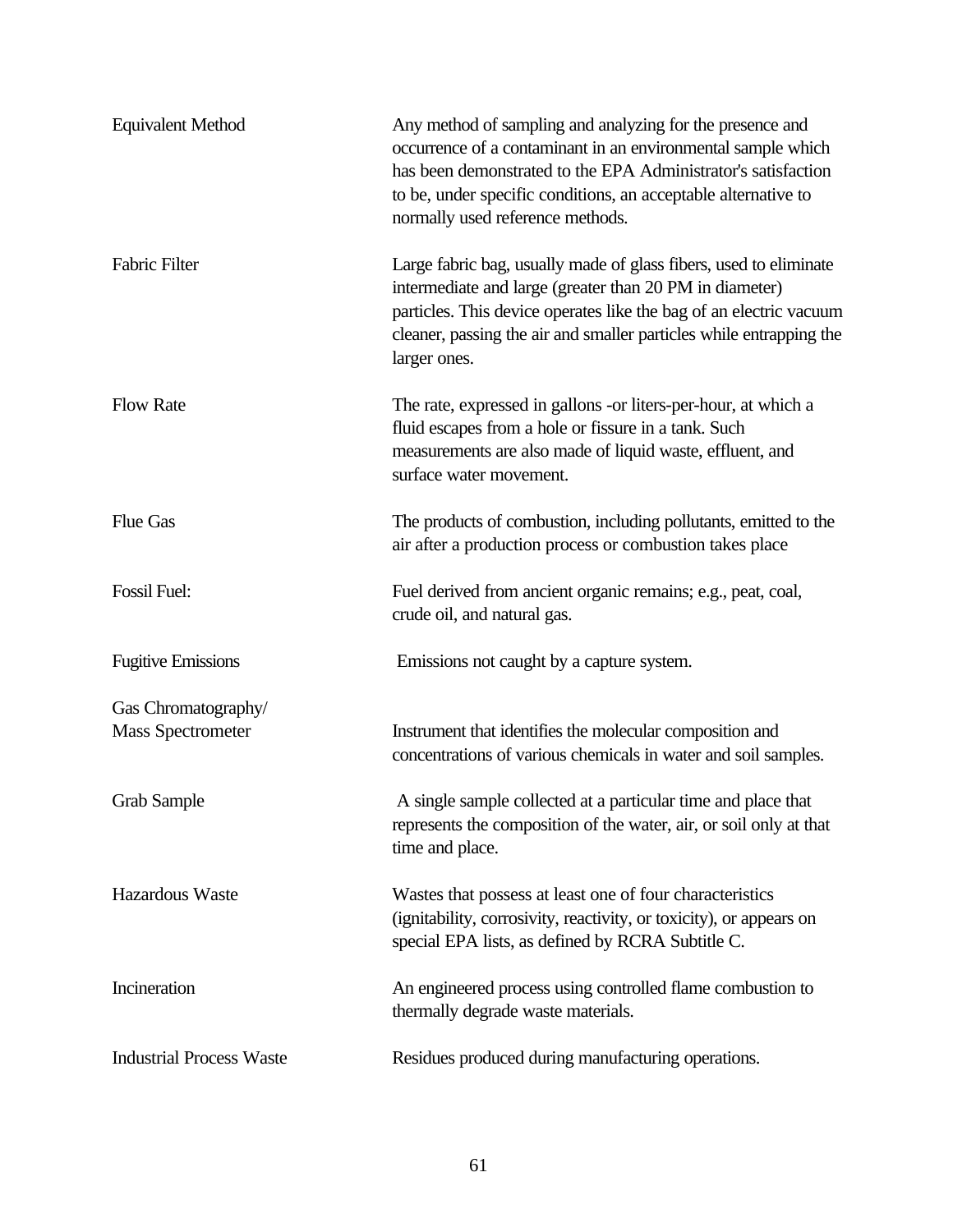| <b>Industrial Sludge</b>                              | Semi-liquid residue or slurry remaining from treatment of<br>industrial water and wastewater.                                                                                                                                                                                                                                                                                                        |
|-------------------------------------------------------|------------------------------------------------------------------------------------------------------------------------------------------------------------------------------------------------------------------------------------------------------------------------------------------------------------------------------------------------------------------------------------------------------|
| <b>Industrial Waste</b>                               | Unwanted materials from an industrial operation; may be liquid,<br>sludge, solid, or hazardous waste.                                                                                                                                                                                                                                                                                                |
| <b>Land Application</b>                               | Discharge of wastewater, sludge or solid waste onto the surface<br>of the ground for treatment or reuse.                                                                                                                                                                                                                                                                                             |
| <b>Maximum Available</b><br>Control Technology (MACT) | The emission standard for sources of air pollution requiring the<br>maximum reduction of hazardous emissions, taking cost and<br>feasibility into account. Under the Clean Air Act Amendments of<br>1990, the MACT must not be less than the average emission<br>level achieved by controls on the best performing 12 percent of<br>existing sources, by category of industrial and utility sources. |
| <b>Maximum Contaminant Level</b>                      | The maximum permissible level of a contaminant in water<br>delivered to any user of a public system. MCLs are enforceable<br>standards.                                                                                                                                                                                                                                                              |
| Media                                                 | Specific environments--air, water, soil--which are the subject of<br>regulatory concern and activities.                                                                                                                                                                                                                                                                                              |
| Method Detection Limit (MDL)                          | See limit of detection.                                                                                                                                                                                                                                                                                                                                                                              |
| Million-Gallons Per Day (MGD)                         | A measure of water flow.                                                                                                                                                                                                                                                                                                                                                                             |
| Molecule                                              | The smallest division of a compound that still retains or exhibits<br>all the properties of the substance.                                                                                                                                                                                                                                                                                           |
| Monitoring                                            | The direct measurement of the amount or concentration of a<br>contaminant in an environmental medium.                                                                                                                                                                                                                                                                                                |
| <b>National Emissions Standards</b><br>for Hazardous  |                                                                                                                                                                                                                                                                                                                                                                                                      |
| Air Pollutants (NESHAPS)                              | Emissions standards set by EPA for an air pollutant not covered<br>by NAAQS that may cause an increase in fatalities or in serious,<br>irreversible, or incapacitating illness. Primary standards are<br>designed to protect human health, secondary standards to<br>protect public welfare (e.g., building facades, visibility, crops,<br>and domestic animals).                                    |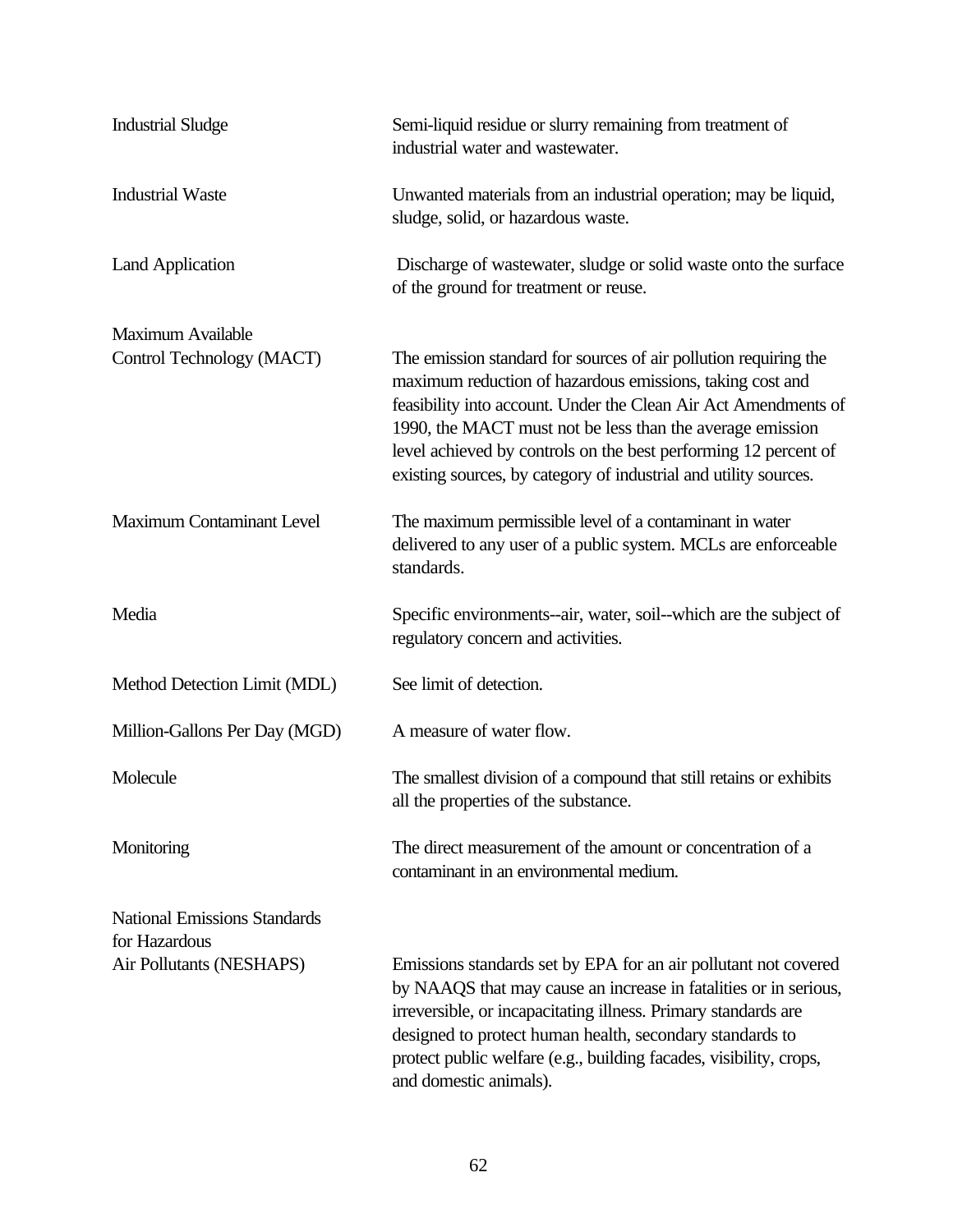| <b>National Pollutant Discharge</b>      |                                                                                                                                                                                                                                                                                                                                                                                                      |
|------------------------------------------|------------------------------------------------------------------------------------------------------------------------------------------------------------------------------------------------------------------------------------------------------------------------------------------------------------------------------------------------------------------------------------------------------|
| Elimination System (NPDES):              | A provision of the Clean Water Act which prohibits discharge of<br>pollutants into waters of the United States unless a special permit<br>is issued by EPA, a state, or, where delegated, a tribal<br>government on an Indian reservation.                                                                                                                                                           |
| Outfall                                  | The place where effluent is discharged into receiving waters.                                                                                                                                                                                                                                                                                                                                        |
| Particulates                             | 1. Fine liquid or solid particles such as dust, smoke, mist, fumes,<br>or smog, found in air or emissions. 2. Very small solids<br>suspended in water; they can vary in size, shape, density and<br>electrical charge and can be gathered together by coagulation<br>and flocculation.                                                                                                               |
| Performance Standards                    | 1. Regulatory requirements limiting the concentrations of<br>designated organic compounds, particulate matter, and hydrogen<br>chloride in emissions from incinerators. 2. Operating standards<br>established by EPA for various permitted pollution control<br>systems, asbestos inspections, and various program operations<br>and maintenance requirements.                                       |
| Physical and Chemical Treatment          | Processes generally used in large-scale wastewater treatment<br>facilities. Physical processes may include air-stripping or<br>filtration. Chemical treatment includes coagulation, chlorination,<br>or ozonation. The term can also refer to treatment of toxic<br>materials in surface and ground waters, oil spills, and some<br>methods of dealing with hazardous materials on or in the ground. |
| <b>Quality Assurance/Quality Control</b> | A system of procedures, checks, audits, and corrective actions<br>to ensure that all EPA research design and performance,<br>environmental monitoring and sampling, and other technical and<br>reporting activities are of the highest achievable quality.                                                                                                                                           |
| <b>Receiving Waters</b>                  | A river, lake, ocean, stream or other watercourse into which<br>wastewater or treated effluent is discharged.                                                                                                                                                                                                                                                                                        |
| Representative Sample                    | A portion of material, medium or water that is as nearly identical<br>in content and consistency as possible to that in the larger body<br>of material, medium or water being sampled.                                                                                                                                                                                                               |
| <b>Sampling Frequency</b>                | The interval between the collection of successive samples.                                                                                                                                                                                                                                                                                                                                           |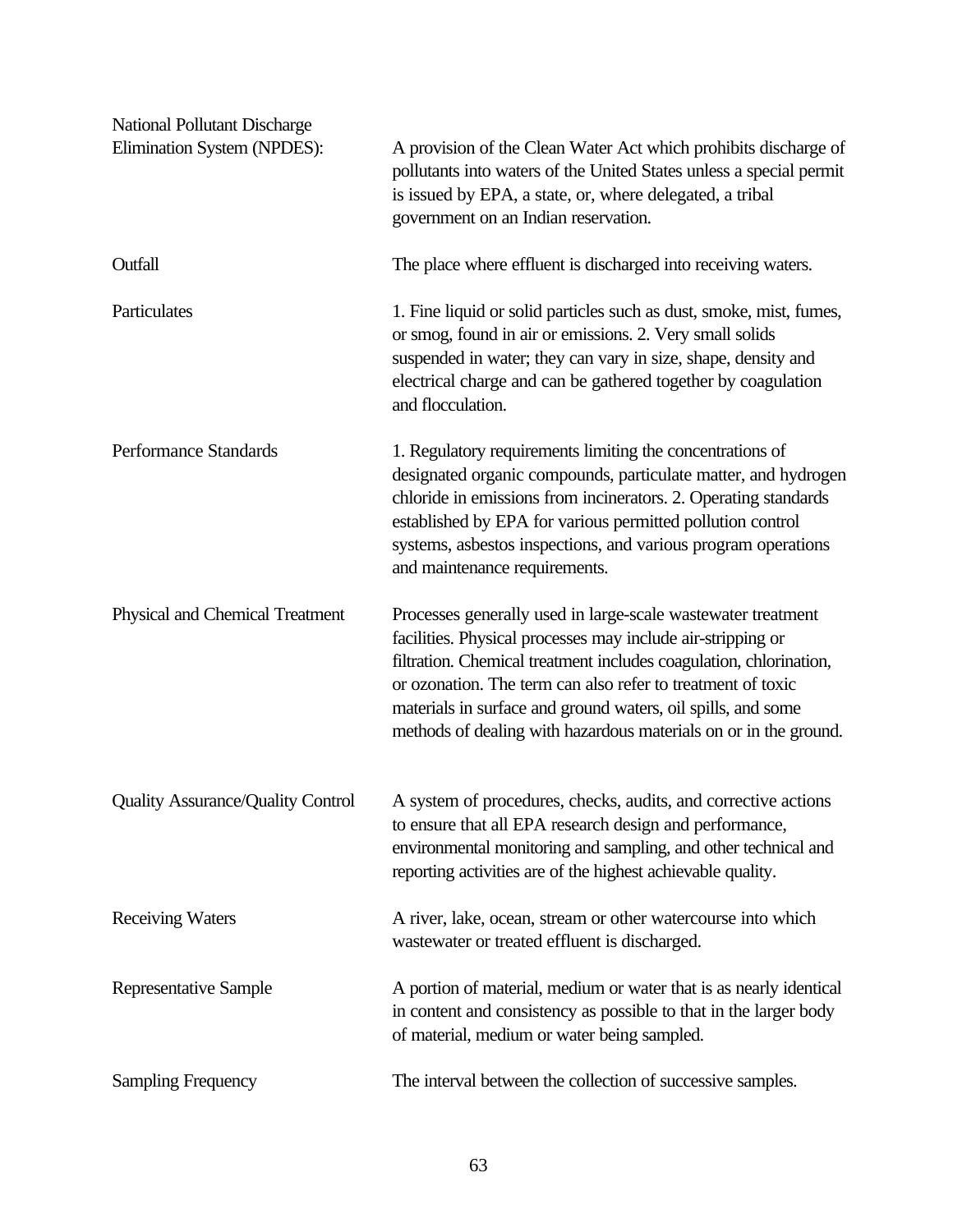| Scrap                          | Materials discarded from manufacturing operations that may be<br>suitable for reprocessing.                                                                                                                                                                                                                                                  |
|--------------------------------|----------------------------------------------------------------------------------------------------------------------------------------------------------------------------------------------------------------------------------------------------------------------------------------------------------------------------------------------|
| Scrubber                       | An air pollution device that uses a spray of water or reactant or<br>a dry process to trap pollutants in emissions.                                                                                                                                                                                                                          |
| Site                           | An area or place within the jurisdiction of the EPA and/or a<br>state.                                                                                                                                                                                                                                                                       |
| Sludge                         | Any solid, semisolid or liquid waste generated from a municipal,<br>commercial, or industrial wastewater treatment plant, water<br>supply treatment plant, or air pollution control facility, or any<br>other such waste having similar characteristics.                                                                                     |
| Smelter                        | A facility that melts or fuses ore, often with an accompanying<br>chemical change, to separate its metal content. Emissions cause<br>pollution. "Smelting" is the process involved.                                                                                                                                                          |
| Source                         | Any building, structure, facility or installation from which there is<br>or may be the discharge of pollutants into the environment.                                                                                                                                                                                                         |
| <b>Source Characterization</b> | Measurements made to estimate the rate of release of pollutants<br>into the environment from a source such as an incinerator,<br>landfill, etc.                                                                                                                                                                                              |
| Solid Waste                    | Non-liquid, non-soluble materials ranging from municipal<br>garbage to industrial wastes that contain complex and sometimes<br>hazardous substances. Solid wastes also include sewage sludge,<br>agricultural refuse, demolition wastes, and mining residues.<br>Technically, solid waste also refers to liquids and gases in<br>containers. |
| <b>Stack</b>                   | Any chimney, flue, vent, roof monitor, conduit or duct arranged<br>to discharge emissions to the air.                                                                                                                                                                                                                                        |
| <b>Standards</b>               | Norms that impose limits on the amount of pollutants or<br>emissions produced. EPA establishes minimum standards, but<br>states are allowed to be stricter.                                                                                                                                                                                  |
| <b>Surface Water</b>           | All water naturally open to the atmosphere (rivers, lakes,<br>reservoirs, ponds, streams, impoundments, seas, estuaries, etc.)                                                                                                                                                                                                               |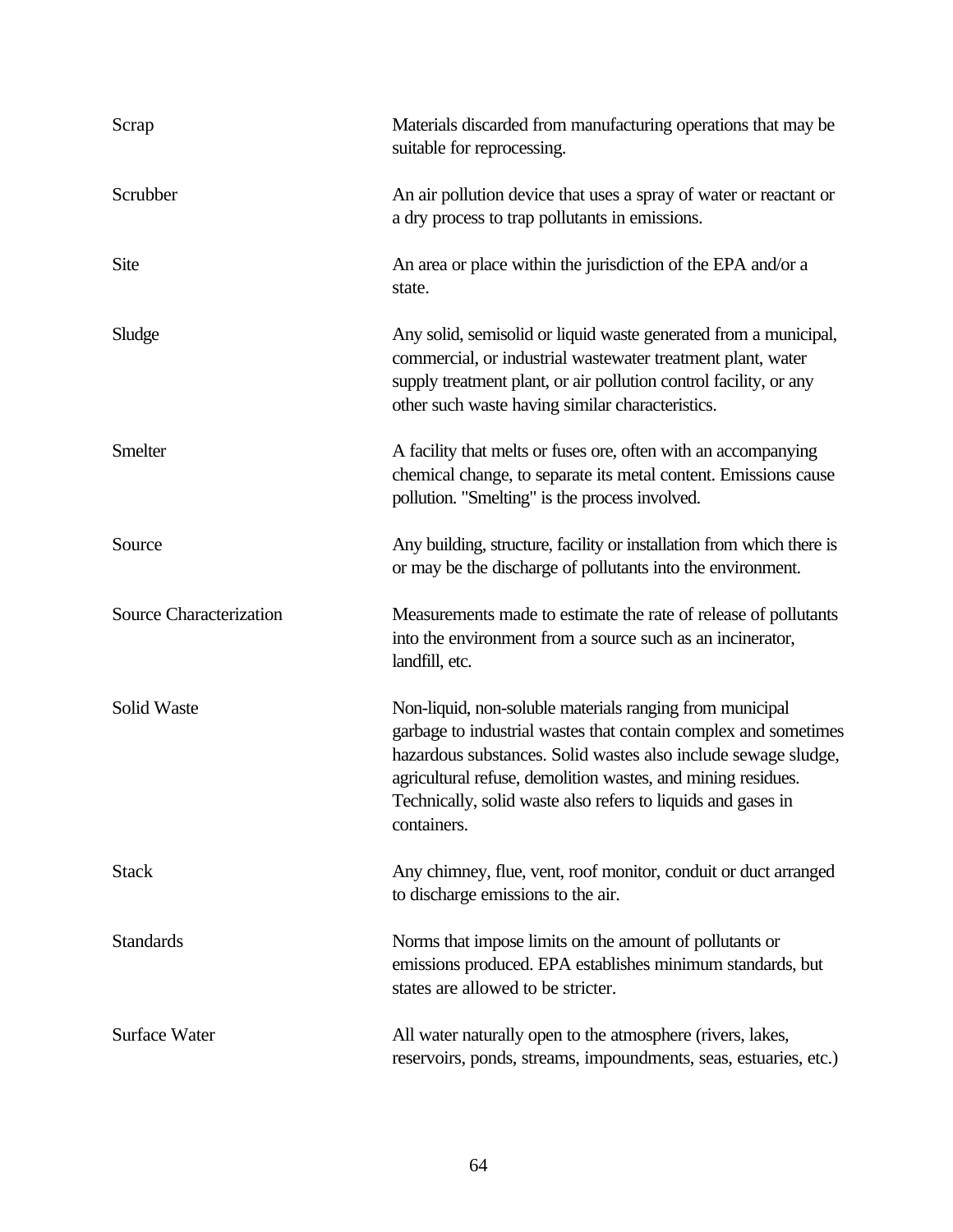| <b>Technology-Based Limitations</b> | Industry-specific effluent limitations based on best available<br>preventive technology applied to a discharge when it will not<br>cause a violation of water quality standards at low stream flows.<br>Usually applied to discharges into large rivers.                                                                          |
|-------------------------------------|-----------------------------------------------------------------------------------------------------------------------------------------------------------------------------------------------------------------------------------------------------------------------------------------------------------------------------------|
| <b>Technology-Based Standards</b>   | Industry-specific effluent limitations applicable to direct and<br>indirect sources which are developed on a category-by-category<br>basis using statutory factors, not including water-quality effects.                                                                                                                          |
| <b>Treatment Plant</b>              | A structure built to treat was tewater before discharging it into<br>the environment. Treatment, Storage, and Disposal Facility: Site<br>where a hazardous substance is treated, stored, or disposed of.<br>TSD facilities are regulated by EPA and states under RCRA.                                                            |
| <b>Trial Burn</b>                   | An incinerator test in which emissions are monitored for the<br>presence of specific organic compounds, particulates, and<br>hydrogen chloride. Trichloroethylene (TCE): A stable, low<br>boiling-point colorless liquid, toxic if inhaled. Used as a solvent<br>or metal degreasing agent, and in other industrial applications. |
| <b>Utility Boiler</b>               | Coal, oil or natural gas fired boiler used to exchange heat of<br>combustion to steam to operate an electric generator for the<br>expressed purpose of producing electricity. Alternative term is<br>Power Plant.                                                                                                                 |
| Venturi Scrubbers                   | Air pollution control devices that use water to remove particulate<br>matter from emissions                                                                                                                                                                                                                                       |
| <b>Waste Feed</b>                   | The continuous or intermittent flow of wastes into an incinerator.                                                                                                                                                                                                                                                                |
| <b>Waste Generation</b>             | The weight or volume of materials and products that enter the<br>waste stream before recycling, composting, landfilling, or<br>combustion takes place. Also can represent the amount of waste<br>generated by a given source or category of sources                                                                               |
| <b>Waste Stream</b>                 | The total flow of solid waste from homes, businesses,<br>institutions, and manufacturing plants that is recycled, burned, or<br>disposed of in landfills, or segments thereof such as the<br>"residential waste stream" or the "recyclable waste stream."                                                                         |
| <b>Waste Treatment Plant</b>        | A facility containing a series of tanks, screens, filters and other<br>processes by which pollutants are removed.                                                                                                                                                                                                                 |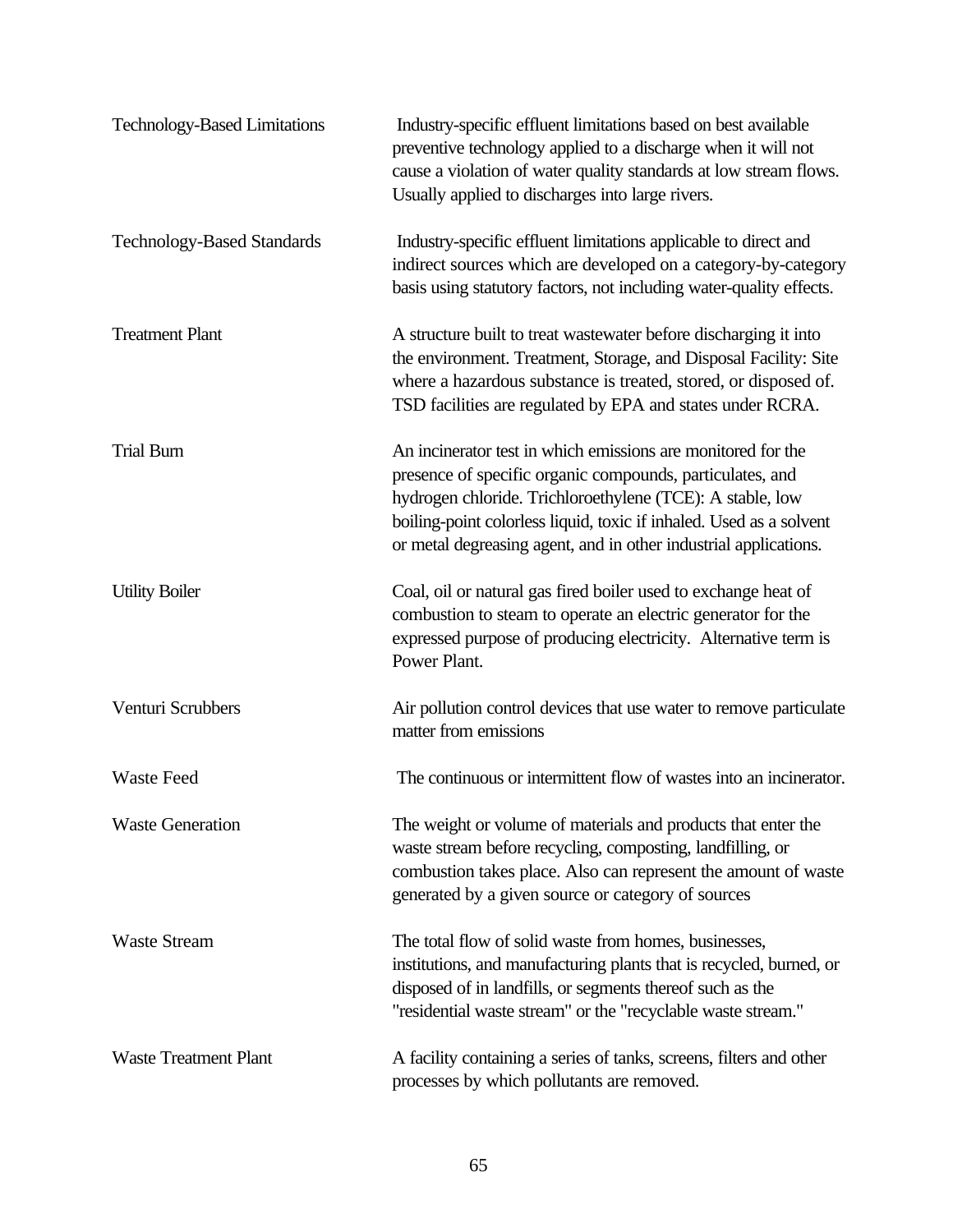| <b>Waste Treatment Stream</b>     | The continuous movement of waste from generator to treater<br>and disposer.                                                                                                                                                                                                      |
|-----------------------------------|----------------------------------------------------------------------------------------------------------------------------------------------------------------------------------------------------------------------------------------------------------------------------------|
| Wastewater                        | The spent or used water from a home, community, farm, or<br>industry that contains dissolved or suspended matter. Water<br>Pollution: The presence in water of enough harmful or<br>objectionable material to damage the water's quality.                                        |
| <b>Water Quality Criteria</b>     | Levels of water quality expected to render a body of water<br>suitable for its designated use. Criteria are based on specific<br>levels of pollutants that would make the water harmful if used for<br>drinking, swimming, farming, fish production, or industrial<br>processes. |
| <b>Water Quality Standards</b>    | State-adopted and EPA-approved ambient standards for water<br>bodies. The standards prescribe the use of the water body and<br>establish the water quality criteria that must be met to protect<br>designated uses.                                                              |
| Water Quality-Based Limitations   | Effluent limitations applied to dischargers when mere<br>technology-based limitations would cause violations of water<br>quality standards. Usually applied to discharges into small<br>streams.                                                                                 |
| <b>Water Quality-Based Permit</b> | A permit with an effluent limit more stringent than one based on<br>technology performance. Such limits may be necessary to<br>protect the designated use of receiving waters (e.g., recreation,<br>irrigation, industry or water supply).                                       |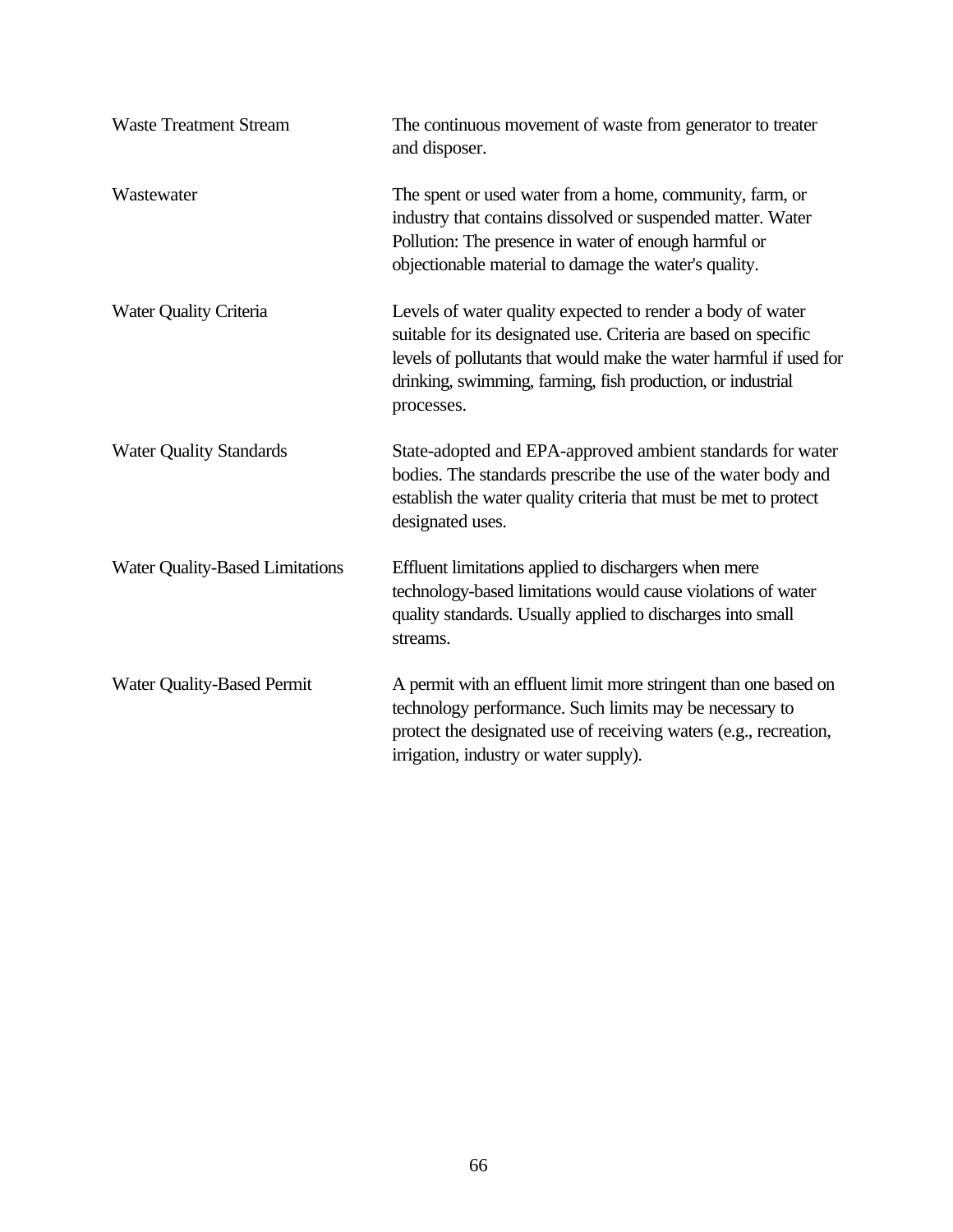| Abbreviation               | From        | Multiply by                 | <b>To</b>     | Abbreviation        |  |  |  |
|----------------------------|-------------|-----------------------------|---------------|---------------------|--|--|--|
| Length (English to Metric) |             |                             |               |                     |  |  |  |
| $\operatorname{in}$        | inch        | 2.5                         | centimeters   | $\rm cm$            |  |  |  |
| $\operatorname{ft}$        | feet        | 30.5                        | centimeters   | cm                  |  |  |  |
| $\operatorname{ft}$        | feet        | 0.3048                      | meters        | m                   |  |  |  |
| yd                         | yard        | 0.914                       | meters        | m                   |  |  |  |
| mi                         | mile        | 1.609                       | kilometer     | km                  |  |  |  |
|                            |             | Length (Metric to English)  |               |                     |  |  |  |
| cm                         | centimeter  | 0.394                       | inch          | in                  |  |  |  |
| m                          | meter       | 3.281                       | feet          | $\operatorname{ft}$ |  |  |  |
| m                          | meter       | 1.093                       | yard          | yd                  |  |  |  |
| m                          | meter       | 39.37                       | inches        | in                  |  |  |  |
| km                         | kilometer   | 0.6214                      | mile          | mi                  |  |  |  |
|                            |             | Length (English to English) |               |                     |  |  |  |
| $\operatorname{ft}$        | feet        | $12\,$                      | inches        | in                  |  |  |  |
| $\operatorname{ft}$        | feet        | 0.333                       | yards         | yd                  |  |  |  |
| $\operatorname{ft}$        | feet        | 0.000189                    | miles         | mi                  |  |  |  |
| in                         | inches      | 0.083                       | feet          | $\operatorname{ft}$ |  |  |  |
| in                         | inches      | 0.028                       | yards         | yd                  |  |  |  |
| mi                         | miles       | 5,280                       | feet          | $\operatorname{ft}$ |  |  |  |
| mi                         | miles       | 1,760                       | yards         | yd                  |  |  |  |
|                            |             | Area (English to English)   |               |                     |  |  |  |
| $\rm ac$                   | acre        | 43,560                      | square feet   | $\rm ft^2$          |  |  |  |
| $\rm ac$                   | acre        | 4,840                       | square yards  | $y d^2$             |  |  |  |
| $\rm ac$                   | acre        | $0.0016\,$                  | square miles  | $\mathrm{mi}^2$     |  |  |  |
| $\rm ft^2$                 | square feet | 0.000023                    | acres         | $\rm ac$            |  |  |  |
| $\mathrm{ft}^2$            | square feet | 144                         | square inches | $\mathrm{in}^2$     |  |  |  |
| $\rm ft^2$                 | square feet | 0.111                       | square yards  | $y d^2$             |  |  |  |

# **Section 6.0 CONVERSION FACTORS**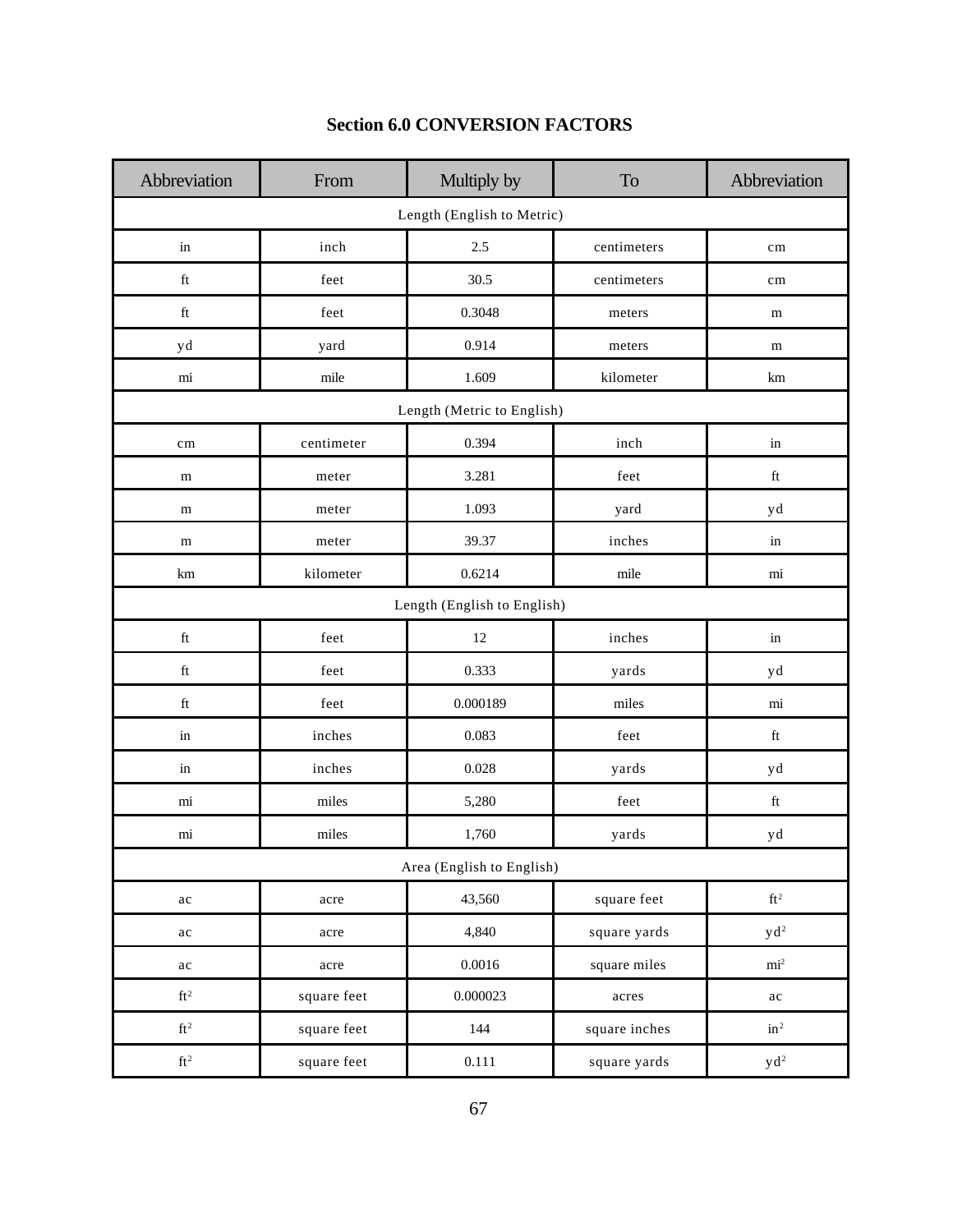| Abbreviation                                 | From                  | Multiply by                | To                      | Abbreviation              |
|----------------------------------------------|-----------------------|----------------------------|-------------------------|---------------------------|
| in <sup>2</sup>                              | square inches         | 0.007                      | square feet             | $\mathrm{ft}^2$           |
| $\mathrm{mi}^2$                              | square miles          | 640                        | acres                   | ac                        |
|                                              |                       | Area (English to Metric)   |                         |                           |
| in <sup>2</sup>                              | square inch           | 6.5                        | square centimeter       | $\text{cm}^2$             |
| $\rm ft^2$                                   | square foot           | 0.0929                     | square meters           | $\rm m^2$                 |
| y d <sup>2</sup>                             | square yard           | 0.836                      | square meters           | $\rm m^2$                 |
| mi <sup>2</sup>                              | square mile           | 2.59                       | square kilometer        | km <sup>2</sup>           |
| mi <sup>2</sup>                              | square mile           | 259                        | hectares                | ha                        |
| ac                                           | acre                  | 4,047                      | square meters           | m <sup>2</sup>            |
| ac                                           | acre                  | 0.405                      | hectares                | ha                        |
| ac                                           | acre                  | 0.004                      | square kilometer        | km <sup>2</sup>           |
|                                              |                       | Area (Metric to English)   |                         |                           |
| $\text{cm}^2$                                | square centimeter     | 0.16                       | square inch             | in <sup>2</sup>           |
| m <sup>2</sup>                               | square meter          | 10.76                      | square feet             | $\mathrm{ft}^2$           |
| m <sup>2</sup>                               | square meter          | 1.2                        | square yard             | y d <sup>2</sup>          |
| km <sup>2</sup>                              | square kilometer      | 0.386                      | square mile             | mi <sup>2</sup>           |
| $\rm m^2$                                    | square meter          | 0.0002471                  | acre                    | ac                        |
| ha                                           | hectares              | 2.5                        | acre                    | ac                        |
| ha                                           | hectares              | 107,639                    | square feet             | $ft^2$                    |
| ha                                           | hectares              | 0.004                      | square miles            | mi <sup>2</sup>           |
|                                              |                       | Volume (English to Metric) |                         |                           |
| pt                                           | pint                  | 0.47                       | liter                   | L                         |
| gal                                          | gallon                | $3.8\,$                    | liter                   | $\mathbf{L}$              |
| $\mathrm{ft}^3$                              | cubic feet            | 0.0283                     | cubic meter             | $\rm m^3$                 |
| $\mathrm{ft}^3$                              | cubic feet            | 28.317                     | liters                  | $\mathbf L$               |
| $y d^3$                                      | cubic yard            | 0.765                      | cubic meter             | $\rm m^3$                 |
| $\mathrm{cfs}$ or $\mathrm{ft}^3/\mathrm{s}$ | cubic feet per second | 0.0283                     | cubic meter/second      | $\mathrm{m}^3/\mathrm{s}$ |
| $cfs$ orft <sup>3</sup> /s                   | cubic feet per second | 0.646                      | million gallons per day | Mgal/d                    |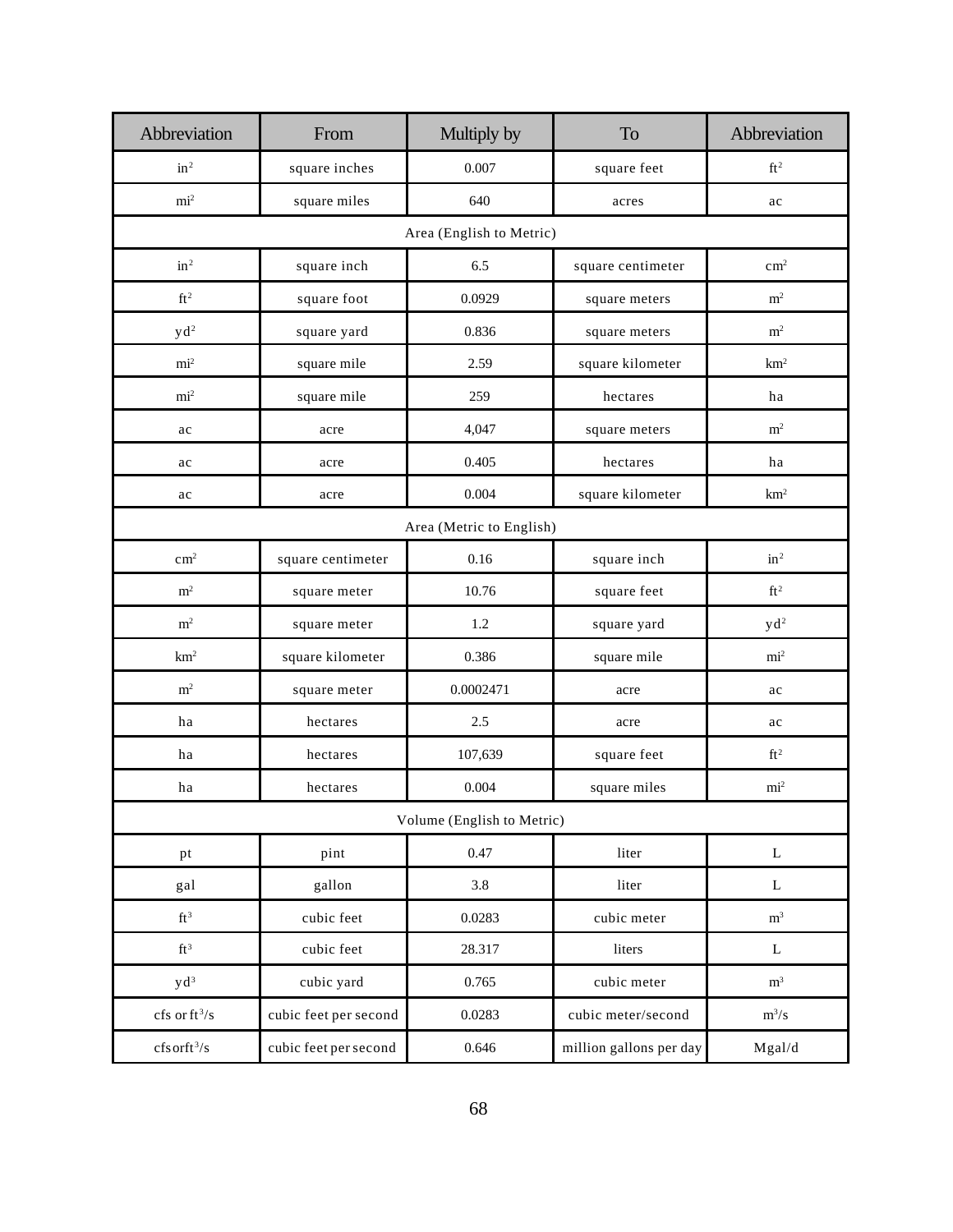| Abbreviation                | From                      | Multiply by    | To                    | Abbreviation     |  |  |
|-----------------------------|---------------------------|----------------|-----------------------|------------------|--|--|
| Mgal/d                      | million gallons per day   | 0.0438         | cubic meter/second    | $m^3/s$          |  |  |
| Mgal/d                      | million gallons per day   | 1.547          | cubic feet per second | cfs or $ft^3/s$  |  |  |
| bb                          | barrels, US Petroleum     | 159            | liters                | L                |  |  |
| Volume (Metric to English)  |                           |                |                       |                  |  |  |
| mL                          | milliliters               | 0.034          | fluid ounces          | fl oz            |  |  |
| ${\bf L}$                   | liter                     | 2.1            | pint                  | pt               |  |  |
| L                           | liter                     | 1.06           | quart                 | qt               |  |  |
| ${\bf L}$                   | liter                     | 0.264          | gallon                | gal              |  |  |
| mL                          | milliliter                | 0.034          | ounces                | $0\,\mathrm{Z}$  |  |  |
| m <sup>3</sup>              | cubic meter               | 35.31          | cubic feet            | $\mathrm{ft}^3$  |  |  |
| $\rm m^3$                   | cubic meter               | 1.31           | cubic yard            | y d <sup>3</sup> |  |  |
| $m^3/s$                     | cubic meter per<br>second | 35.31          | cubic feet per second | cfs or $ft^3/s$  |  |  |
| $m^3/s$                     | cubic meter per<br>second | 22.821         | milliongallonsperday  | Mgal/d           |  |  |
| Volume (English to English) |                           |                |                       |                  |  |  |
| bb                          | barrels, petroleum        | 42             | gallons               | gal              |  |  |
| bu                          | bushels                   | 1.244          | cubic feet            | $\mathrm{ft}^3$  |  |  |
| $\mathrm{ft}^3$             | cubic feet                | 1,728          | cubic inches          | $in^3$           |  |  |
| $\mathrm{ft}^3$             | cubic feet                | 0.037          | cubic yards           | y d <sup>3</sup> |  |  |
| gal                         | gallons                   | 0.134          | cubic feet            | $\mathrm{ft}^3$  |  |  |
| gal                         | gallons                   | 128            | ounces                | $0\,\mathrm{Z}$  |  |  |
| gal                         | gallons                   | $\,8\,$        | pints                 | pt               |  |  |
| gal                         | gallons                   | $\overline{4}$ | quarts                | $q_t$            |  |  |
| $_{\rm OZ}$                 | once                      | $0.001\,$      | cubic feet            | $\mathrm{ft}^3$  |  |  |
| Weight (English to English) |                           |                |                       |                  |  |  |
| $0\,\rm Z$                  | ounces                    | 0.0625         | pounds                | $1\mathrm{b}$    |  |  |
| $0\,\rm Z$                  | ounces                    | 437.5          | grains                | gr               |  |  |
| 1 <sub>b</sub>              | pounds                    | $16\,$         | ounces                | $\mathbf{O}\,Z$  |  |  |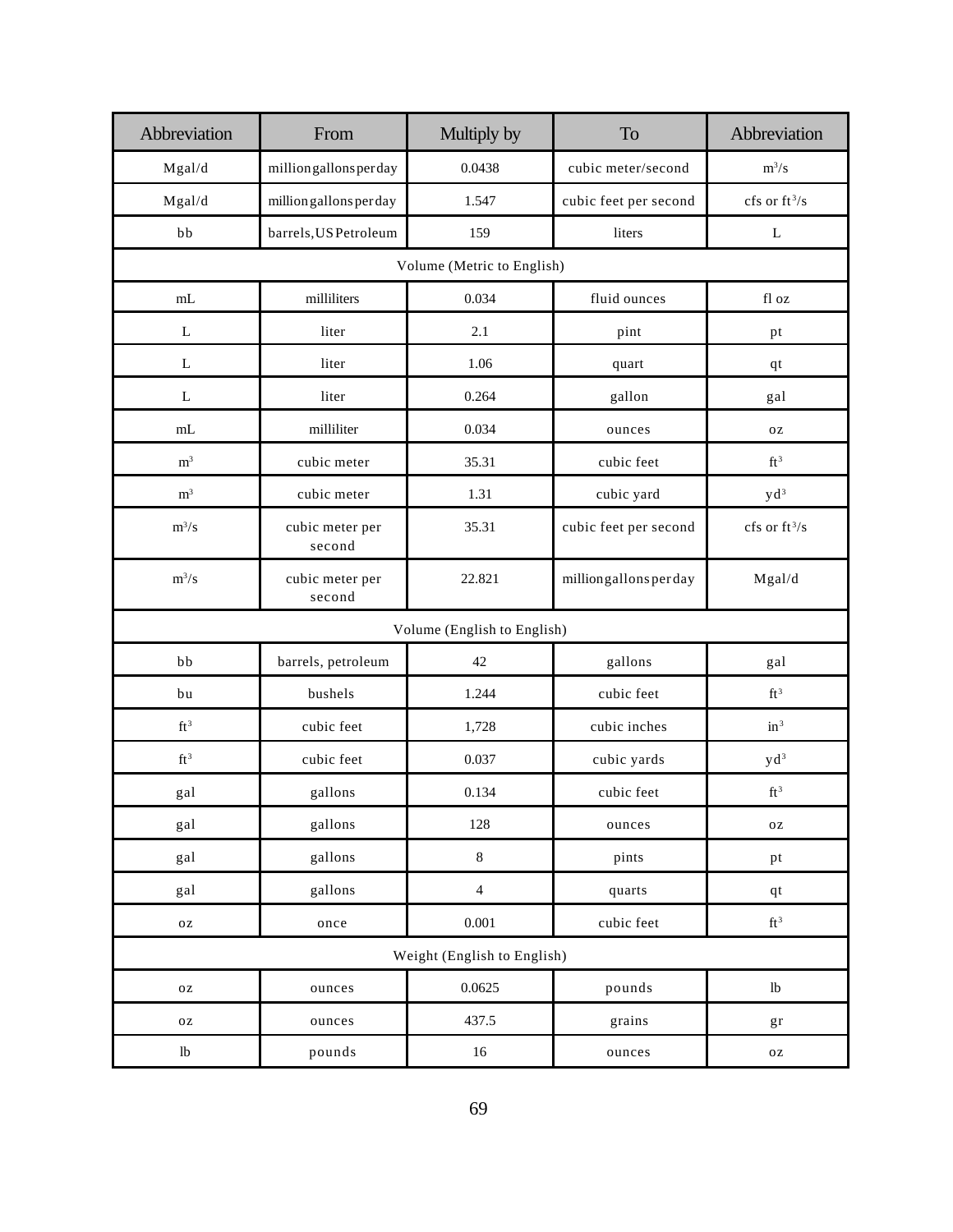| Abbreviation                                                                                                                                                                                                                                                                                                                                                                                                                   | From                 | Multiply by       | To                   | Abbreviation                                                                                                                                                                                                                                                                                                                                                                                                                   |
|--------------------------------------------------------------------------------------------------------------------------------------------------------------------------------------------------------------------------------------------------------------------------------------------------------------------------------------------------------------------------------------------------------------------------------|----------------------|-------------------|----------------------|--------------------------------------------------------------------------------------------------------------------------------------------------------------------------------------------------------------------------------------------------------------------------------------------------------------------------------------------------------------------------------------------------------------------------------|
| $\mathbf t$                                                                                                                                                                                                                                                                                                                                                                                                                    | tons, long           | 2,240             | pounds               | 1 <sub>b</sub>                                                                                                                                                                                                                                                                                                                                                                                                                 |
| $\mathbf t$                                                                                                                                                                                                                                                                                                                                                                                                                    | tons, long           | 1.12              | tons, short          | $\mathbf t$                                                                                                                                                                                                                                                                                                                                                                                                                    |
|                                                                                                                                                                                                                                                                                                                                                                                                                                | $\mathbf t$          |                   |                      |                                                                                                                                                                                                                                                                                                                                                                                                                                |
| <b>OZ</b>                                                                                                                                                                                                                                                                                                                                                                                                                      | ounces               | 28.35             | grams                | g                                                                                                                                                                                                                                                                                                                                                                                                                              |
| $0\,\mathrm{Z}$                                                                                                                                                                                                                                                                                                                                                                                                                | ounces               | 0.028             | kilogram             | kg                                                                                                                                                                                                                                                                                                                                                                                                                             |
| lb                                                                                                                                                                                                                                                                                                                                                                                                                             | pounds               | 453.59            | grams                | $\mathbf{g}% _{T}=\mathbf{g}_{T}=\mathbf{g}_{T}=\mathbf{g}_{T}=\mathbf{g}_{T}=\mathbf{g}_{T}=\mathbf{g}_{T}=\mathbf{g}_{T}=\mathbf{g}_{T}=\mathbf{g}_{T}=\mathbf{g}_{T}=\mathbf{g}_{T}=\mathbf{g}_{T}=\mathbf{g}_{T}=\mathbf{g}_{T}=\mathbf{g}_{T}=\mathbf{g}_{T}=\mathbf{g}_{T}=\mathbf{g}_{T}=\mathbf{g}_{T}=\mathbf{g}_{T}=\mathbf{g}_{T}=\mathbf{g}_{T}=\mathbf{g}_{T}=\mathbf{g}_{T}=\mathbf{g}_{T}=\mathbf{g}_{T}=\math$ |
| lb                                                                                                                                                                                                                                                                                                                                                                                                                             | pounds               | 0.454             | kilograms            | kg                                                                                                                                                                                                                                                                                                                                                                                                                             |
| $\mathbf t$                                                                                                                                                                                                                                                                                                                                                                                                                    | tons, short          | 0.907             | metric tons          | mt                                                                                                                                                                                                                                                                                                                                                                                                                             |
| $\mathbf t$                                                                                                                                                                                                                                                                                                                                                                                                                    | tons, short          | 907               | kilograms            | kg                                                                                                                                                                                                                                                                                                                                                                                                                             |
| $\mathbf t$                                                                                                                                                                                                                                                                                                                                                                                                                    | tons, long           | 1.016             | metric tons          | mt                                                                                                                                                                                                                                                                                                                                                                                                                             |
|                                                                                                                                                                                                                                                                                                                                                                                                                                |                      |                   |                      |                                                                                                                                                                                                                                                                                                                                                                                                                                |
| $\mathbf{g}% _{T}=\mathbf{g}_{T}=\mathbf{g}_{T}=\mathbf{g}_{T}=\mathbf{g}_{T}=\mathbf{g}_{T}=\mathbf{g}_{T}=\mathbf{g}_{T}=\mathbf{g}_{T}=\mathbf{g}_{T}=\mathbf{g}_{T}=\mathbf{g}_{T}=\mathbf{g}_{T}=\mathbf{g}_{T}=\mathbf{g}_{T}=\mathbf{g}_{T}=\mathbf{g}_{T}=\mathbf{g}_{T}=\mathbf{g}_{T}=\mathbf{g}_{T}=\mathbf{g}_{T}=\mathbf{g}_{T}=\mathbf{g}_{T}=\mathbf{g}_{T}=\mathbf{g}_{T}=\mathbf{g}_{T}=\mathbf{g}_{T}=\math$ | grams                | 0.002             | pounds               | lb                                                                                                                                                                                                                                                                                                                                                                                                                             |
| g                                                                                                                                                                                                                                                                                                                                                                                                                              | grams                | 15.43             | grains               | gr                                                                                                                                                                                                                                                                                                                                                                                                                             |
| g                                                                                                                                                                                                                                                                                                                                                                                                                              | grams                | 0.035             | ounces               | <b>OZ</b>                                                                                                                                                                                                                                                                                                                                                                                                                      |
| kg                                                                                                                                                                                                                                                                                                                                                                                                                             | kilograms            | 2.205             | pounds               | 1 <sub>b</sub>                                                                                                                                                                                                                                                                                                                                                                                                                 |
| kg                                                                                                                                                                                                                                                                                                                                                                                                                             | kilograms            | 0.0011            | tons, short          | $\mathbf t$                                                                                                                                                                                                                                                                                                                                                                                                                    |
| kg                                                                                                                                                                                                                                                                                                                                                                                                                             | kilograms            | 0.001             | tons, long           | $\mathbf t$                                                                                                                                                                                                                                                                                                                                                                                                                    |
| mt                                                                                                                                                                                                                                                                                                                                                                                                                             | metric tons          | 0.984             | tons, long           | $\mathbf t$                                                                                                                                                                                                                                                                                                                                                                                                                    |
| mt                                                                                                                                                                                                                                                                                                                                                                                                                             | metric tons          | 1.102             | tons, short          | $\mathbf t$                                                                                                                                                                                                                                                                                                                                                                                                                    |
| mt                                                                                                                                                                                                                                                                                                                                                                                                                             | metric tons          | 2,204.6           | pounds               | 1 <sub>b</sub>                                                                                                                                                                                                                                                                                                                                                                                                                 |
|                                                                                                                                                                                                                                                                                                                                                                                                                                |                      |                   |                      |                                                                                                                                                                                                                                                                                                                                                                                                                                |
| $\mathrm{^oF}$                                                                                                                                                                                                                                                                                                                                                                                                                 | degrees Fahrenheit   | $5/9 * (°F-32)$   | degrees Celsius      | $^{\rm o}{\rm C}$                                                                                                                                                                                                                                                                                                                                                                                                              |
| $\mathrm{^o}\mathrm{C}$                                                                                                                                                                                                                                                                                                                                                                                                        | degrees Celsius      | $9/5 * (°C + 32)$ | degrees Fahrenheit   | $\mathrm{^oF}$                                                                                                                                                                                                                                                                                                                                                                                                                 |
|                                                                                                                                                                                                                                                                                                                                                                                                                                |                      |                   |                      |                                                                                                                                                                                                                                                                                                                                                                                                                                |
| mg/L                                                                                                                                                                                                                                                                                                                                                                                                                           | milligrams per liter | $\mathbf 1$       | parts per million    | ppm                                                                                                                                                                                                                                                                                                                                                                                                                            |
| ppm                                                                                                                                                                                                                                                                                                                                                                                                                            | parts per million    | $\,1$             | milligrams per liter | mg/L                                                                                                                                                                                                                                                                                                                                                                                                                           |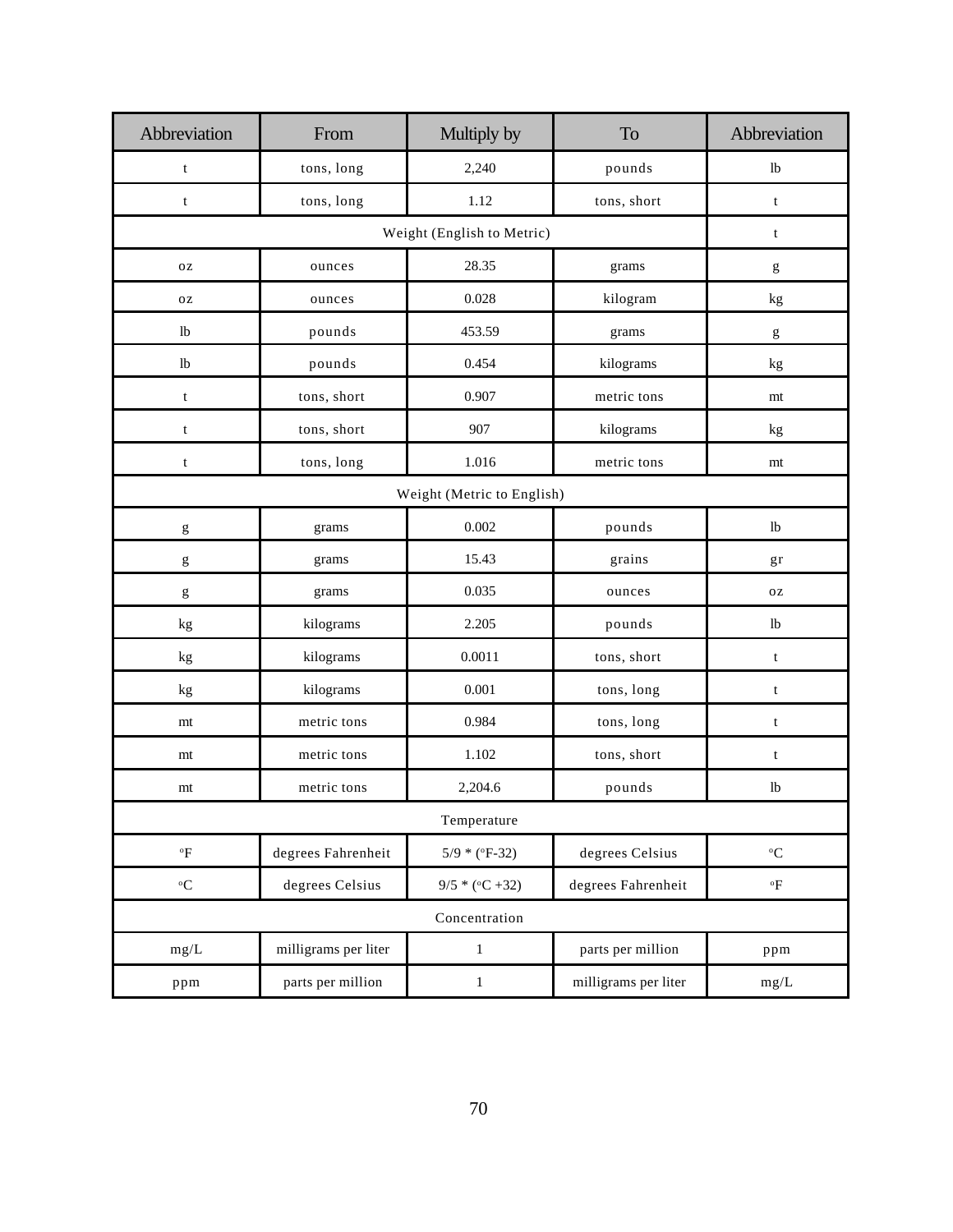## **Section 7.0 REFERENCES**

AGES. Applied Geotechnical and Environmental Service Corp. (1992) Source sampling report comprehensive emissions testing; blast furnace, May/June 1992, Franklin Smelting & Refining Corp. Valley Forge, PA: AGES. Report No. 42614.01-01.

Advanced Technology Systems, Inc. (1995) Report on measurement of hazardous air pollutants from aluminum melt furnace operations at Ravenswood Aluminum Corporation. Monroeville, PA: Advanced Technology Systems, Inc.

Buekens, A.; Stieglitz, L.; Huang, H.; Dinova, C.; Cornelis, E. (1997) Preliminary investigation of formation mechanism of chlorinated dioxins and furans in industrial and metallurgical processes. Organohalogen Compounds 31:516-520.

Buonicore, A.J. (1992) Control of gaseous pollutants. In: Buonicore, A.J., Davis, W.T., eds., Air pollution engineering manual. Air and Waste Management Association. New York, NY: Van Nostrand Reinhold.

CARB (California Air Resources Board) (1990a) Evaluation on a woodwaste fired incinerator at Koppers Company, Oroville,California. Test Report No. C-88-065. Engineering Evaluation Branch, Monitoring and Laboratory Division. May 29, 1990.

CARB (California Air Resources Board) (1990c) Evaluation test on twin fluidized bed wood waste fueled combustors located in Cental California. Test Report No. C-87-042. Engineering Evaluation Branch, Monitoring and Laboratory Division. February 7, 1990.

CARB (California Air Resources Board) (1990d) Evaluation test on a wood waste fired incinerator at Louisiana Pacific Hardboard Plant, Oroville, CA. Test Report No. C-88-066. Engineering Evaluation Branch, Monitoring and Laboratory Division. [As reported in NCASI, 1995.]

CARB (California Air Resources Board) (1990b) Evaluation test on a wood waste fired incinerator at Pacific Oroville Power Inc. Test Report No. C-88-050. Engineering Evaluation Branch, Monitoring and Laboratory Division. May 29, 1990.

Commonwealth Aluminum Corp (1995). Item 11-D-64 in USEPA Secondary Aluminum MACT Air Docket Number A-92-61; Letter and attachment , S. Bruntz, Commonwealth Aluminum Corp., July 5, 1995, enclosing test report and discussion of test report results. Test Report: "MACT Emission Testing of the "B" Rotary Kiln at Commonwealth Aluminum Corp, Lewisport, KY."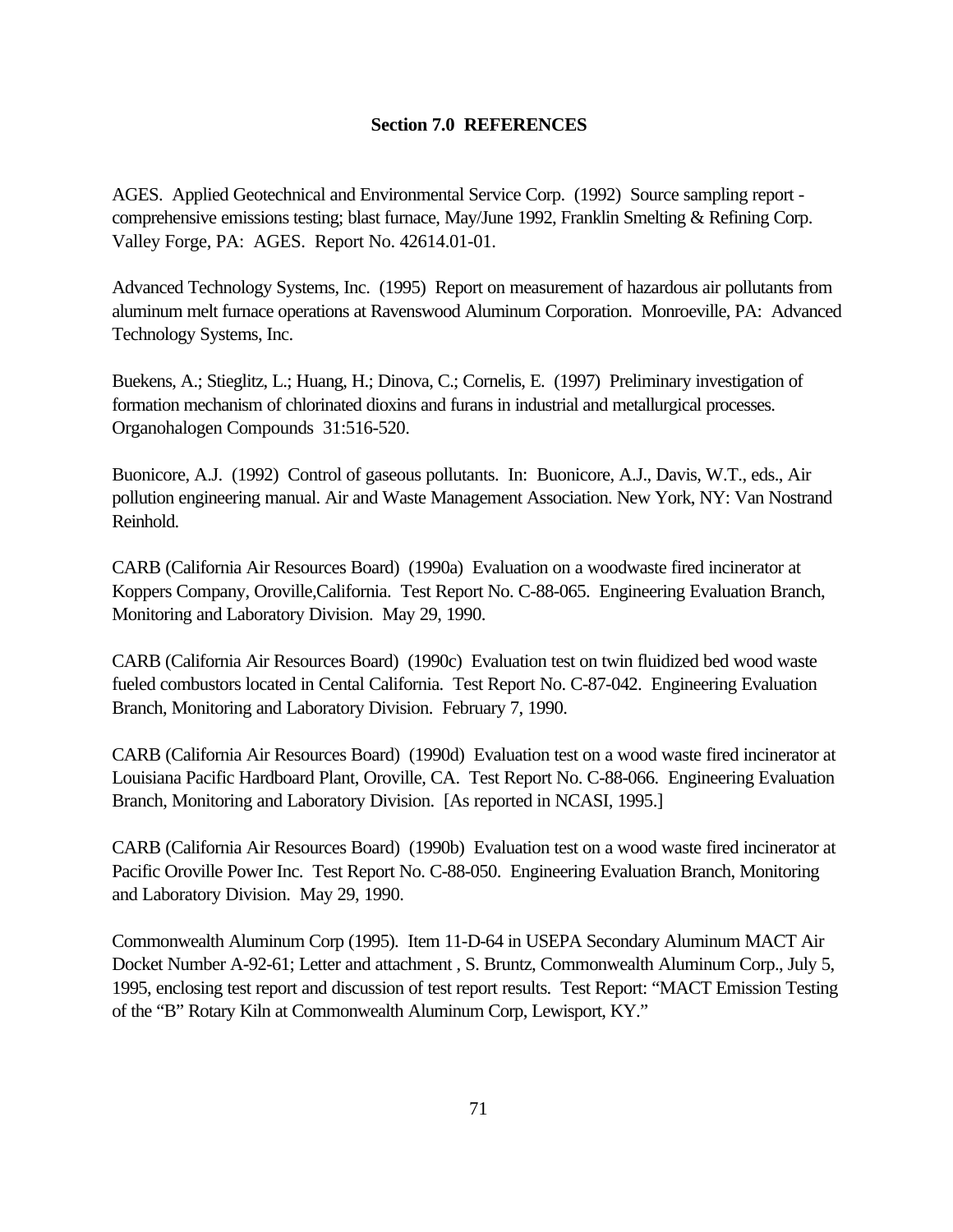Dempsey, C.R.; Oppelt, E.T. (1993) Incineration of hazardous waste: A critical review update. Air & Waste 43: 25-73.

Edelstein, D.L. (1999) Personal communication between D. Edelstein (U.S. Geological Survey) and G. Schweer (Versar, Inc.), August 17, 1999.

EPRI (Electric Power Research Institute) (1994) Electric utility trace substances synthesis report. Palo Alto, CA: EPRI. EPRI TR-104614.

Federal Register (1995a) National emission standards for hazardous air pollutants (NESHAP); secondary lead smelters; PVC in feedstock: proposed rule; amendments. F.R. (April 19) 60:19556.

Federal Register (1995b) National emission standards for hazardous air pollutants from secondary lead smelting: final rule. F.R. (June 23) 60:32587-32601.

Federal Register (1995c) National emission standards for hazardous air pollutants (NESHAP); secondary lead smelters; PVC in feedstock: proposed rule; amendments. F.R. (April 19) 60:19556.

Federal Register (1998) National Emission Standards for Hazardous Air Pollutants for Source Category: Pulp and Paper Production; Effluent Limitations Guidelines, Pretreatment Standards, and New Source Performance Standards: Pulp, Paper, and Paperboard Category . F.R. (April15) 63:18503-18552.

Federal Register (1999a) Persistent bioaccumulative toxic (PBT) chemicals; Lowering of reporting thresholds for certain PBT chemicals; addition of certain PBT chemicals' Community right-to-Know Toxic Chemical Reporting. F.R. (October 29) 64: 58666-58753.

Federal Register (1999b)Final standards for hazardous air pollutants for hazardous waste combustorswaste combustors: proposed rule. F.R. (September 30) 64: 52828 53077.

Federal Register (1999c) National emission standards for hazardous air pollutants for source categories; Portland Cement manufacturing industry. F.R. (June 14) 64:31897-31962.

Galson Corporation (1995) Source test report: Source emission testing at Roth Brothers Smelting Corporation. East Syracuse, NY: Galson Corporation.

Gillespie, W.J. (1997) Letter to G. Schweer (Versar, Inc.) dated February 10, 1997. Research Triangle Park, NC: National Council of the Paper Industry for Air and Stream Improvement, Inc.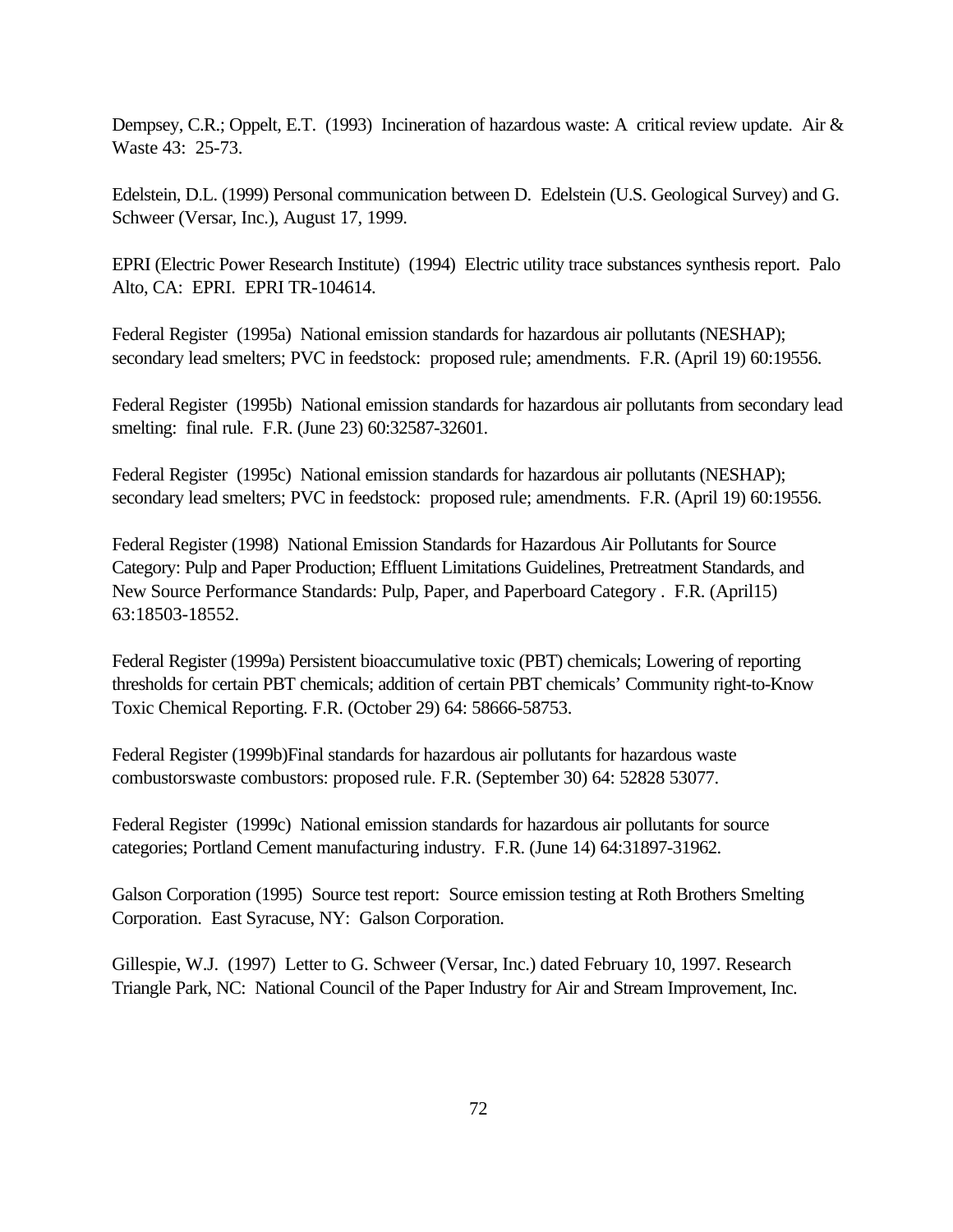Greer, W.L.; Johnson, M.D.; Raught, E.C.; Steuch, H.E.; Trusty, C.B. (1992) Portland cement. In: Buonicore, A.J.; Davis, W.T.; eds. Air pollution engineering manual, Air and Waste Management Association. New York, NY: Van Nostrand Reinhold.

Helble, J.J. (1993) Analysis of dioxin emissions from the incineration of hazardous waste. Washington, DC: U.S. Environmental Protection Agency, Office of Solid Waste, Permits and State Programs Division.

LUA (1997) Identification of relevant industrial sources of dioxins and furans in Europe. Materialien No. 43. Landesumweltamt Nordrhein-Westfalen, Essen.

NCASI (National Council of the Paper Industry for Air and Stream Improvement) (1995) NCASI summary of PCDD/F emission from wood residue and black liquor combustion. Attachment 2 to comments submitted on January 13, 1995, to EPA's Office of Health and Environmental Assessment concerning the draft document entitled "Estimating Exposure to Dioxin-Like Compounds."

Riggs, K.B.; Brown, T.D.; Schrock, M.E. (1995) PCDD/PCDF emissions from coal-fired power plants. Organohalogen Compounds 24:51-54.

Roy Weston (1996) Item ii-D-82 in USEPA Secondary Aluminum MACT air docket number A-92-61: Scrap Dryer and reverberatory Furnace Emission Test Report, Wabash IN. Prepared by Roy F. Weston for Wabash Alloys, Work Order No. 11590-001-001, August 1996.

Sverdrup Corp. (1991) Chemetco, Inc., compliance testing, final report. St. Louis, MO: Sverdrup Corp. April 19, 1991.

U.S. Department of Commerce (1996) 1992 Economic census report series - disc 1G. Washington, DC: Bureau of the Census. CD-EC92-1G.

U.S. Environmental Protection Agency (1995c) Final emission test report, HAP emission testing on selected sources at a secondary lead smelter, Schuylkill Metals Corporation, Forest City, Missouri. Research Triangle Park, NC: Office of Air Quality Planning and Standards, Emission Measurement Branch. EMB Report No. 93-SLS-2.

U.S. Environmental Protection Agency (1995b) Final emission test report, HAP emission testing on selected sources at a secondary lead smelter, Tejas Resources, Inc., Terrell, Texas. Research Triangle Park, NC: Office of Air Quality Planning and Standards, Emission Measurement Branch. EMB Report No. 93-SLS-1.